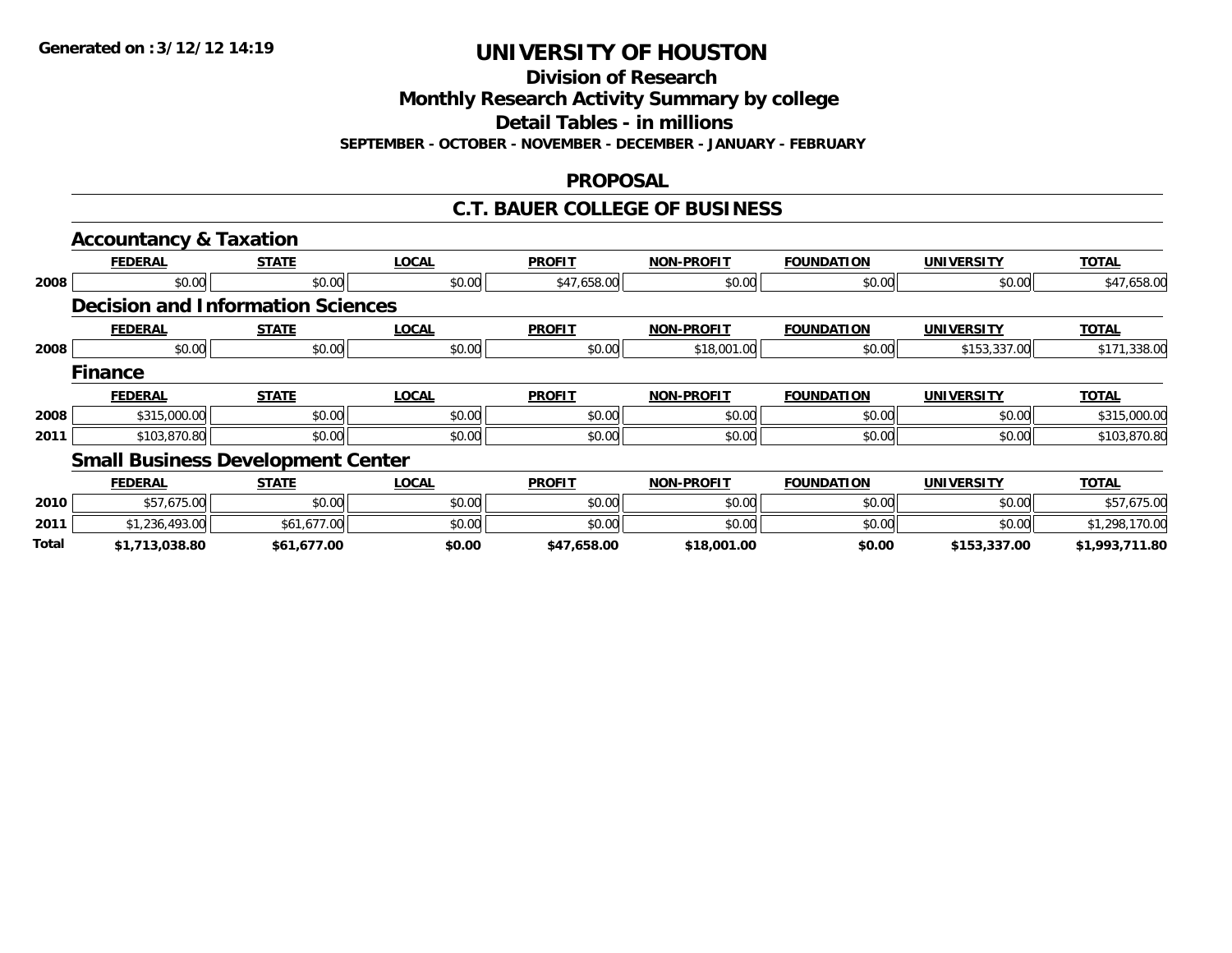#### **Division of Research**

**Monthly Research Activity Summary by college**

**Detail Tables - in millions**

**SEPTEMBER - OCTOBER - NOVEMBER - DECEMBER - JANUARY - FEBRUARY**

#### **PROPOSAL**

#### **COLLEGE OF ARCHITECTURE**

|       | Architecture   |              |              |               |                   |                   |                   |                |  |  |  |
|-------|----------------|--------------|--------------|---------------|-------------------|-------------------|-------------------|----------------|--|--|--|
|       | <b>FEDERAL</b> | <b>STATE</b> | <b>LOCAL</b> | <b>PROFIT</b> | <b>NON-PROFIT</b> | <b>FOUNDATION</b> | <b>UNIVERSITY</b> | <b>TOTAL</b>   |  |  |  |
| 2008  | \$0.00         | \$96,124.00  | \$0.00       | \$65,000.00   | \$0.00            | \$0.00            | \$0.00            | \$161,124.00   |  |  |  |
| 2009  | \$0.00         | \$0.00       | \$0.00       | \$47,500.00   | \$0.00            | \$0.00            | \$0.00            | \$47,500.00    |  |  |  |
| 2010  | \$2,688,730.10 | \$0.00       | \$0.00       | \$0.00        | \$0.00            | \$0.00            | \$0.00            | \$2,688,730.10 |  |  |  |
| 2011  | \$1,477,696.68 | \$0.00       | \$0.00       | \$5,000.00    | \$0.00            | \$25,000.00       | \$0.00            | \$1,507,696.68 |  |  |  |
| 2012  | \$140,758.05   | \$0.00       | \$0.00       | \$0.00        | \$0.00            | \$0.00            | \$0.00            | \$140,758.05   |  |  |  |
| Total | \$4,307,184.83 | \$96,124.00  | \$0.00       | \$117,500.00  | \$0.00            | \$25,000.00       | \$0.00            | \$4,545,808.83 |  |  |  |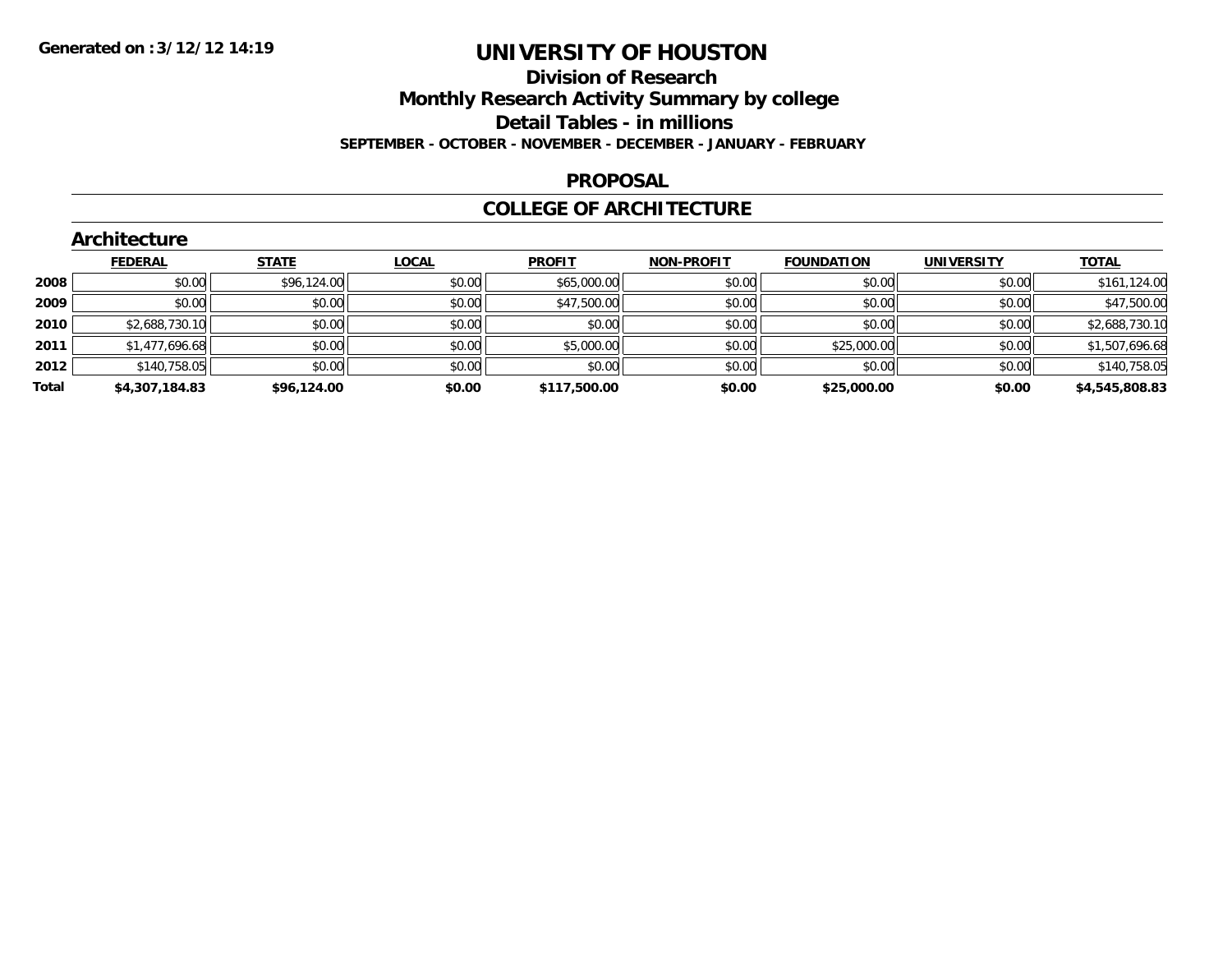### **Division of Research**

**Monthly Research Activity Summary by college**

**Detail Tables - in millions**

**SEPTEMBER - OCTOBER - NOVEMBER - DECEMBER - JANUARY - FEBRUARY**

#### **PROPOSAL**

### **COLLEGE OF EDUCATION**

### **Consistency Mgmt and Coop Disc**

|      | <b>FEDERAL</b> | <b>CTATE</b><br>,,,,,,              | <b>OCAL</b>   | <b>PROFIT</b>                  | -PROFIT<br><b>NON</b> | <b>FOUNDATION</b>  | <b>UNIVERSITY</b> | <b>TOTAL</b>            |
|------|----------------|-------------------------------------|---------------|--------------------------------|-----------------------|--------------------|-------------------|-------------------------|
| 2010 | \$0.00         | $\uparrow$ $\land$ $\land$<br>JU.UU | 0000<br>JU.UU | 0000<br>\$U.UU                 | ልስ ለሰ<br>JU.UU        | $\sim$ 00<br>JU.UU | 0000<br>vu.vu     | $\sim$ $\sim$<br>\$U.UU |
| 2011 | \$0.00         | $*$ $\cap$ $\cap$<br>JU.UU          | 0000<br>JU.UU | 0 <sup>0</sup><br><b>SU.UU</b> | ልስ ለሰ<br>JU.UU        | $\sim$ 00<br>JU.UU | 0000<br>JU.UU     | $\sim$ $\sim$<br>\$U.UU |

### **Curriculum and Instruction**

|      | <b>FEDERAL</b> | <u>STATE</u>   | <u>LOCAL</u> | <b>PROFIT</b> | <b>NON-PROFIT</b> | <b>FOUNDATION</b> | <b>UNIVERSITY</b> | <b>TOTAL</b>   |
|------|----------------|----------------|--------------|---------------|-------------------|-------------------|-------------------|----------------|
| 2008 | \$3,924,895.00 | \$256,000.00   | \$10,041.00  | \$0.00        | \$377.231.15      | \$20,000.00       | \$0.00            | \$4,588,167.15 |
| 2009 | \$884,166.00   | \$50,000.00    | \$24,522.00  | \$100,428.00  | \$164,342.00      | \$15,465.00       | \$156,791,00      | \$1,395,714.00 |
| 2010 | \$5,607,288.25 | \$322,538.00   | \$37,786.00  | \$0.00        | \$115,778.00      | \$39,952.00       | \$0.00            | \$6,123,342.25 |
| 2011 | \$4,713,291.90 | \$1,192,734.00 | \$295,410.00 | \$0.00        | \$268,868.00      | \$0.00            | \$246,279.00      | \$6,716,582.90 |
| 2012 | \$6,337,442.55 | \$714,991.00   | \$150,000.00 | \$0.00        | \$141,878.00      | \$0.00            | \$1,024,174.00    | \$8,368,485.55 |

### **Educational Leadership & Cultural Studies**

|      | <b>FEDERAL</b> | CTATE<br>31 A L           | .OCAI              | <b>PROFIT</b> | <b>NON-PROFIT</b>         | <b>FOUNDATION</b>                                     | UNIVERSITY | <b>TOTAL</b> |
|------|----------------|---------------------------|--------------------|---------------|---------------------------|-------------------------------------------------------|------------|--------------|
| 2008 | 0000<br>DU.UU  | $\sim$<br>$\sim$<br>JU.UU | 0000<br>vu.uu      | \$0.00        | 0.200000<br>'oo.uu<br>. ט | \$0.00                                                | \$0.00     | \$39,988.00  |
| 2010 | ልስ ስስ<br>PU.UU | $\sim$ 00<br>JU.U         | $\sim$ 00<br>PO.OO | \$0.00        | \$0.00                    | $\sim$ $\sim$ $\sim$ $\sim$<br>7.UU<br>, 109<br>,,,,, | \$0.00     | 10           |

### **Educational Psychology**

|       | <b>FEDERAL</b>  | <b>STATE</b>   | <b>LOCAL</b> | <b>PROFIT</b> | <b>NON-PROFIT</b> | <b>FOUNDATION</b> | UNIVERSITY     | <b>TOTAL</b>    |
|-------|-----------------|----------------|--------------|---------------|-------------------|-------------------|----------------|-----------------|
| 2008  | \$1,514,579.75  | \$50,000.00    | \$0.00       | \$0.00        | \$0.00            | \$0.00            | \$321,014.00   | \$1,885,593.75  |
| 2009  | \$154,743.70    | \$49,999.00    | \$0.00       | \$0.00        | \$0.00            | \$48,618.70       | \$389,000.00   | \$642,361.40    |
| 2010  | \$1,598,020.05  | \$1,495,744.90 | \$0.00       | \$118,211.00  | \$188,241.00      | \$0.00            | \$201,757.00   | \$3,601,973.95  |
| 2011  | \$4,333,737.00  | \$485,699.60   | \$0.00       | \$0.00        | \$0.00            | \$510,310.65      | \$0.00         | \$5,329,747.25  |
| 2012  | \$4,897,201.76  | \$1,562,159.00 | \$0.00       | \$0.00        | \$32,160.00       | \$87,667.00       | \$1,752,798.74 | \$8,331,986.50  |
| Total | \$33,965,365.96 | \$6,179,865.50 | \$517,759.00 | \$218,639.00  | \$1,328,486.15    | \$891,390.35      | \$4,091,813.74 | \$47,193,319.70 |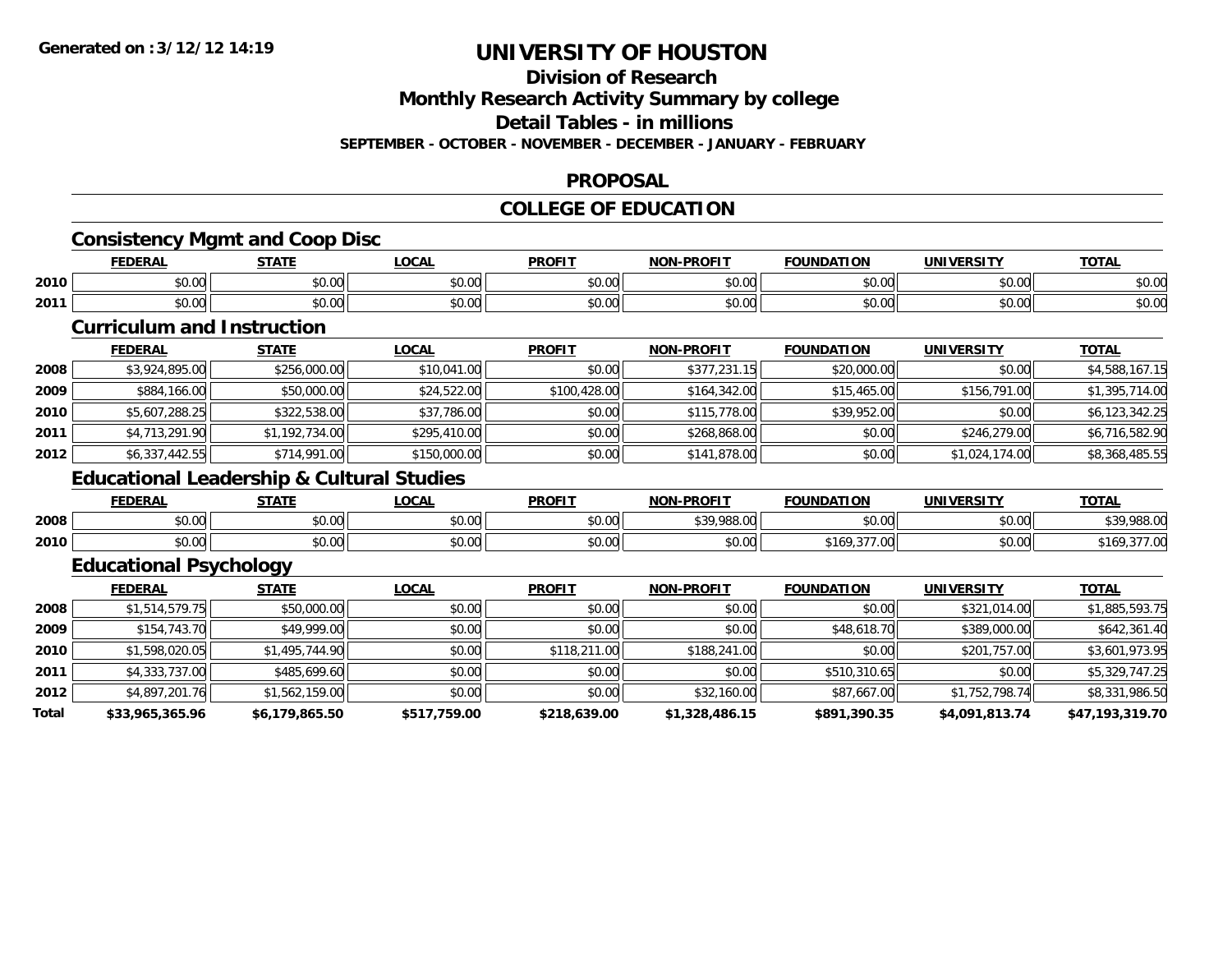#### **Division of Research**

**Monthly Research Activity Summary by college**

**Detail Tables - in millions**

**SEPTEMBER - OCTOBER - NOVEMBER - DECEMBER - JANUARY - FEBRUARY**

#### **PROPOSAL**

#### **COLLEGE OF LIBERAL ARTS AND SOCIAL SCIENCES**

|      | Art                                    |              |              |               |                   |                   |                   |                |
|------|----------------------------------------|--------------|--------------|---------------|-------------------|-------------------|-------------------|----------------|
|      | <b>FEDERAL</b>                         | <b>STATE</b> | <b>LOCAL</b> | <b>PROFIT</b> | <b>NON-PROFIT</b> | <b>FOUNDATION</b> | <b>UNIVERSITY</b> | <b>TOTAL</b>   |
| 2008 | \$0.00                                 | \$0.00       | \$0.00       | \$0.00        | \$9,300.00        | \$0.00            | \$0.00            | \$9,300.00     |
| 2012 | \$199,887.00                           | \$0.00       | \$0.00       | \$0.00        | \$0.00            | \$0.00            | \$0.00            | \$199,887.00   |
|      | <b>Arte Publico Press</b>              |              |              |               |                   |                   |                   |                |
|      | <b>FEDERAL</b>                         | <b>STATE</b> | <b>LOCAL</b> | <b>PROFIT</b> | <b>NON-PROFIT</b> | <b>FOUNDATION</b> | <b>UNIVERSITY</b> | <b>TOTAL</b>   |
| 2008 | \$100,319.60                           | \$0.00       | \$0.00       | \$0.00        | \$0.00            | \$0.00            | \$0.00            | \$100,319.60   |
| 2010 | \$0.00                                 | \$120,000.00 | \$0.00       | \$0.00        | \$0.00            | \$75,000.00       | \$0.00            | \$195,000.00   |
| 2011 | \$0.00                                 | \$0.00       | \$0.00       | \$0.00        | \$0.00            | \$120,000.00      | \$0.00            | \$120,000.00   |
| 2012 | \$198,497.00                           | \$20,000.00  | \$0.00       | \$0.00        | \$0.00            | \$0.00            | \$0.00            | \$218,497.00   |
|      | <b>Blaffer Gallery</b>                 |              |              |               |                   |                   |                   |                |
|      | <b>FEDERAL</b>                         | <b>STATE</b> | <b>LOCAL</b> | <b>PROFIT</b> | <b>NON-PROFIT</b> | <b>FOUNDATION</b> | <b>UNIVERSITY</b> | <b>TOTAL</b>   |
| 2008 | \$0.00                                 | \$20,000.00  | \$0.00       | \$0.00        | \$0.00            | \$0.00            | \$0.00            | \$20,000.00    |
| 2009 | \$0.00                                 | \$3,000.00   | \$0.00       | \$0.00        | \$149,858.00      | \$0.00            | \$0.00            | \$152,858.00   |
| 2010 | \$10,000.00                            | \$8,500.00   | \$0.00       | \$0.00        | \$149,425.00      | \$0.00            | \$0.00            | \$167,925.00   |
| 2012 | \$0.00                                 | \$5,132.00   | \$0.00       | \$0.00        | \$0.00            | \$0.00            | \$0.00            | \$5,132.00     |
|      | <b>Center for Public History</b>       |              |              |               |                   |                   |                   |                |
|      | <b>FEDERAL</b>                         | <b>STATE</b> | <b>LOCAL</b> | <b>PROFIT</b> | <b>NON-PROFIT</b> | <b>FOUNDATION</b> | <b>UNIVERSITY</b> | <b>TOTAL</b>   |
| 2011 | \$0.00                                 | \$0.00       | \$0.00       | \$0.00        | \$369,000.00      | \$0.00            | \$0.00            | \$369,000.00   |
|      | <b>Communication Disorders</b>         |              |              |               |                   |                   |                   |                |
|      | <b>FEDERAL</b>                         | <b>STATE</b> | <b>LOCAL</b> | <b>PROFIT</b> | <b>NON-PROFIT</b> | <b>FOUNDATION</b> | <b>UNIVERSITY</b> | <b>TOTAL</b>   |
| 2008 | \$176,756.10                           | \$30,008.00  | \$3,200.00   | \$0.00        | \$0.00            | \$0.00            | \$0.00            | \$209,964.10   |
| 2009 | \$0.00                                 | \$254,377.00 | \$1,500.00   | \$0.00        | \$247,668.00      | \$40,278.00       | \$131,248.00      | \$675,071.00   |
| 2010 | \$797,623.00                           | \$227,907.00 | \$0.00       | \$0.00        | \$227,284.00      | \$0.00            | \$0.00            | \$1,252,814.00 |
| 2011 | \$148,670.00                           | \$0.00       | \$0.00       | \$0.00        | \$0.00            | \$0.00            | \$0.00            | \$148,670.00   |
| 2012 | \$447,207.00                           | \$11,723.40  | \$0.00       | \$0.00        | \$58,248.00       | \$22,770.00       | \$263,177.00      | \$803,125.40   |
|      | <b>Comparative Cultural Studies</b>    |              |              |               |                   |                   |                   |                |
|      | <b>FEDERAL</b>                         | <b>STATE</b> | <b>LOCAL</b> | <b>PROFIT</b> | <b>NON-PROFIT</b> | <b>FOUNDATION</b> | <b>UNIVERSITY</b> | <b>TOTAL</b>   |
| 2009 | \$74,500.00                            | \$0.00       | \$0.00       | \$0.00        | \$40,000.00       | \$24,590.00       | \$0.00            | \$139,090.00   |
|      | Dean, Liberal Arts and Social Sciences |              |              |               |                   |                   |                   |                |
|      | <b>FEDERAL</b>                         | <b>STATE</b> | <b>LOCAL</b> | <b>PROFIT</b> | <b>NON-PROFIT</b> | <b>FOUNDATION</b> | <b>UNIVERSITY</b> | <b>TOTAL</b>   |
| 2008 | \$417,614.50                           | \$0.00       | \$0.00       | \$0.00        | \$0.00            | \$0.00            | \$0.00            | \$417,614.50   |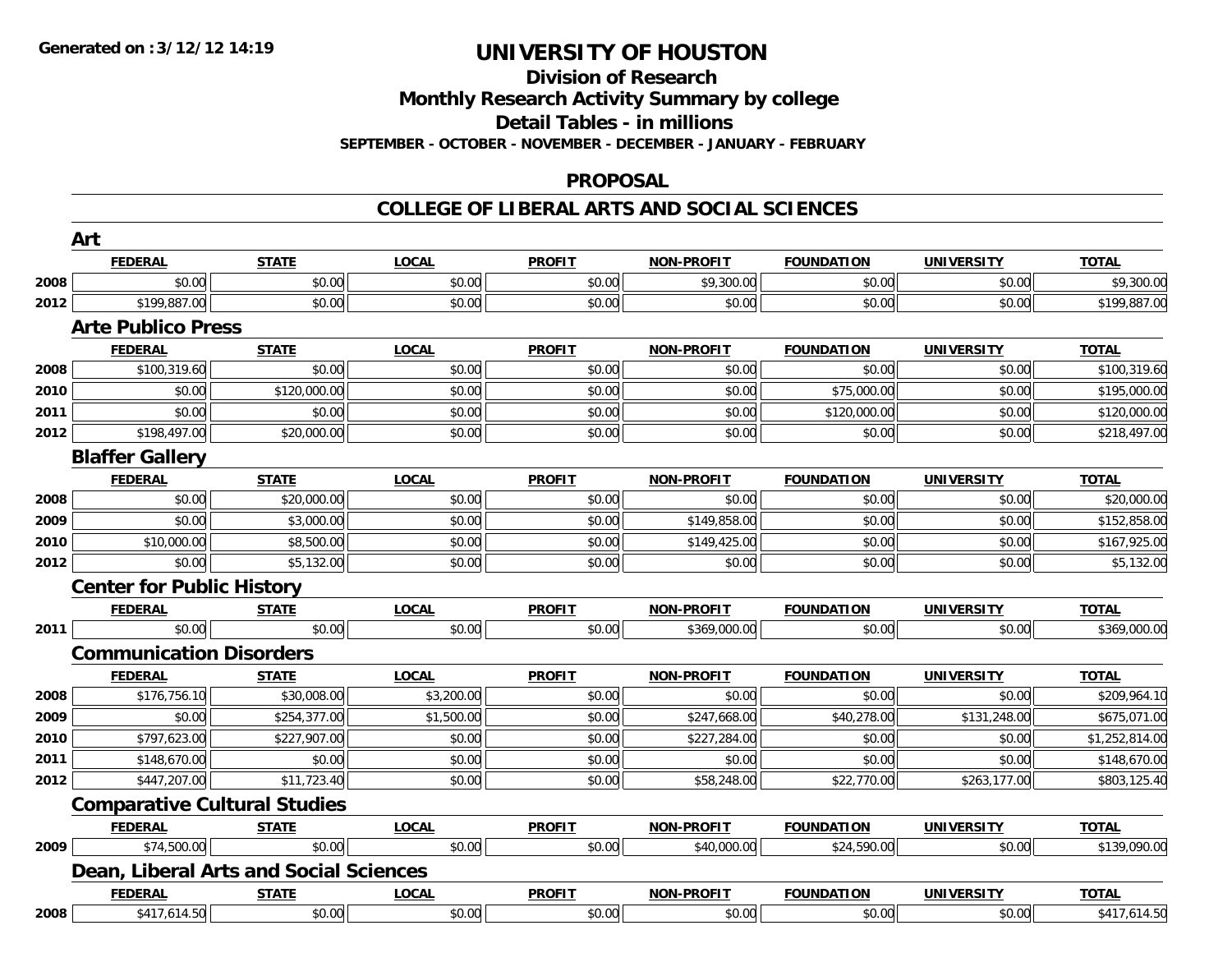**Division of Research**

**Monthly Research Activity Summary by college**

**Detail Tables - in millions**

**SEPTEMBER - OCTOBER - NOVEMBER - DECEMBER - JANUARY - FEBRUARY**

#### **PROPOSAL**

#### **COLLEGE OF LIBERAL ARTS AND SOCIAL SCIENCES**

### **Dean, Liberal Arts and Social Sciences**

|      | <b>FEDERAL</b>   | <b>STATE</b>                          | <b>LOCAL</b> | <b>PROFIT</b>  | <b>NON-PROFIT</b> | <b>FOUNDATION</b> | <b>UNIVERSITY</b> | <b>TOTAL</b>    |
|------|------------------|---------------------------------------|--------------|----------------|-------------------|-------------------|-------------------|-----------------|
| 2009 | \$1,372,512.00   | \$0.00                                | \$0.00       | \$0.00         | \$0.00            | \$0.00            | \$0.00            | \$1,372,512.00  |
|      | <b>Economics</b> |                                       |              |                |                   |                   |                   |                 |
|      | <b>FEDERAL</b>   | <b>STATE</b>                          | <b>LOCAL</b> | <b>PROFIT</b>  | <b>NON-PROFIT</b> | <b>FOUNDATION</b> | <b>UNIVERSITY</b> | <b>TOTAL</b>    |
| 2008 | \$1,113,803.00   | \$75,000.00                           | \$0.00       | \$0.00         | \$0.00            | \$0.00            | \$0.00            | \$1,188,803.00  |
| 2009 | \$229,871.00     | \$0.00                                | \$0.00       | \$0.00         | \$0.00            | \$0.00            | \$0.00            | \$229,871.00    |
| 2010 | \$0.00           | \$0.00                                | \$0.00       | \$0.00         | \$0.00            | \$37,000.00       | \$227,082.00      | \$264,082.00    |
| 2011 | \$0.00           | \$0.00                                | \$0.00       | \$0.00         | \$0.00            | \$234,719.00      | \$0.00            | \$234,719.00    |
| 2012 | \$0.00           | \$0.00                                | \$0.00       | \$0.00         | \$470,000.00      | \$158,086.00      | \$0.00            | \$628,086.00    |
|      | English          |                                       |              |                |                   |                   |                   |                 |
|      | <b>FEDERAL</b>   | <b>STATE</b>                          | <b>LOCAL</b> | <b>PROFIT</b>  | <b>NON-PROFIT</b> | <b>FOUNDATION</b> | <b>UNIVERSITY</b> | <b>TOTAL</b>    |
| 2010 | \$190,000.00     | \$0.00                                | \$0.00       | \$0.00         | \$1,000.00        | \$0.00            | \$0.00            | \$191,000.00    |
| 2011 | \$0.00           | \$0.00                                | \$0.00       | \$0.00         | \$1,500.00        | \$0.00            | \$0.00            | \$1,500.00      |
| 2012 | \$932,888.40     | \$0.00                                | \$0.00       | \$0.00         | \$0.00            | \$0.00            | \$0.00            | \$932,888.40    |
|      |                  | <b>Health and Human Performance</b>   |              |                |                   |                   |                   |                 |
|      | <b>FEDERAL</b>   | <b>STATE</b>                          | <b>LOCAL</b> | <b>PROFIT</b>  | <b>NON-PROFIT</b> | <b>FOUNDATION</b> | <b>UNIVERSITY</b> | <b>TOTAL</b>    |
| 2008 | \$868,089.00     | \$372,437.00                          | \$0.00       | \$2,068,659.73 | \$330,494.00      | \$149,195.00      | \$1,604,127.00    | \$5,393,001.73  |
| 2009 | \$142,380.30     | \$10,200.00                           | \$0.00       | \$448,430.00   | \$1,117,821.00    | \$257,474.40      | \$1,645,995.00    | \$3,622,300.70  |
| 2010 | \$8,290,308.00   | \$1,338,353.75                        | \$0.00       | \$825,429.00   | \$80,000.00       | \$249,999.00      | \$0.00            | \$10,784,089.75 |
| 2011 | \$9,482,796.35   | \$0.00                                | \$0.00       | \$71,901.00    | \$0.00            | \$209,569.30      | \$107,023.00      | \$9,871,289.65  |
| 2012 | \$6,751,056.11   | \$302,818.00                          | \$0.00       | \$719,717.00   | \$141,879.20      | \$0.00            | \$1,179,339.00    | \$9,094,809.31  |
|      | <b>History</b>   |                                       |              |                |                   |                   |                   |                 |
|      | <b>FEDERAL</b>   | <b>STATE</b>                          | <b>LOCAL</b> | <b>PROFIT</b>  | NON-PROFIT        | <b>FOUNDATION</b> | <b>UNIVERSITY</b> | <b>TOTAL</b>    |
| 2008 | \$172,500.00     | \$0.00                                | \$0.00       | \$0.00         | \$0.00            | \$0.00            | \$0.00            | \$172,500.00    |
| 2009 | \$25,000.00      | \$0.00                                | \$0.00       | \$0.00         | \$0.00            | \$0.00            | \$0.00            | \$25,000.00     |
| 2010 | \$569,406.00     | \$0.00                                | \$0.00       | \$0.00         | \$0.00            | \$0.00            | \$0.00            | \$569,406.00    |
| 2011 | \$0.00           | \$0.00                                | \$0.00       | \$0.00         | \$14,000.00       | \$0.00            | \$0.00            | \$14,000.00     |
| 2012 | \$24,193.00      | \$0.00                                | \$0.00       | \$0.00         | \$0.00            | \$0.00            | \$0.00            | \$24,193.00     |
|      |                  | <b>Hobby Center for Public Policy</b> |              |                |                   |                   |                   |                 |
|      | <b>FEDERAL</b>   | <b>STATE</b>                          | <b>LOCAL</b> | <b>PROFIT</b>  | <b>NON-PROFIT</b> | <b>FOUNDATION</b> | <b>UNIVERSITY</b> | <b>TOTAL</b>    |
| 2008 | \$2,910,741.00   | \$0.00                                | \$0.00       | \$0.00         | \$0.00            | \$0.00            | \$0.00            | \$2,910,741.00  |
|      |                  |                                       |              |                |                   |                   |                   |                 |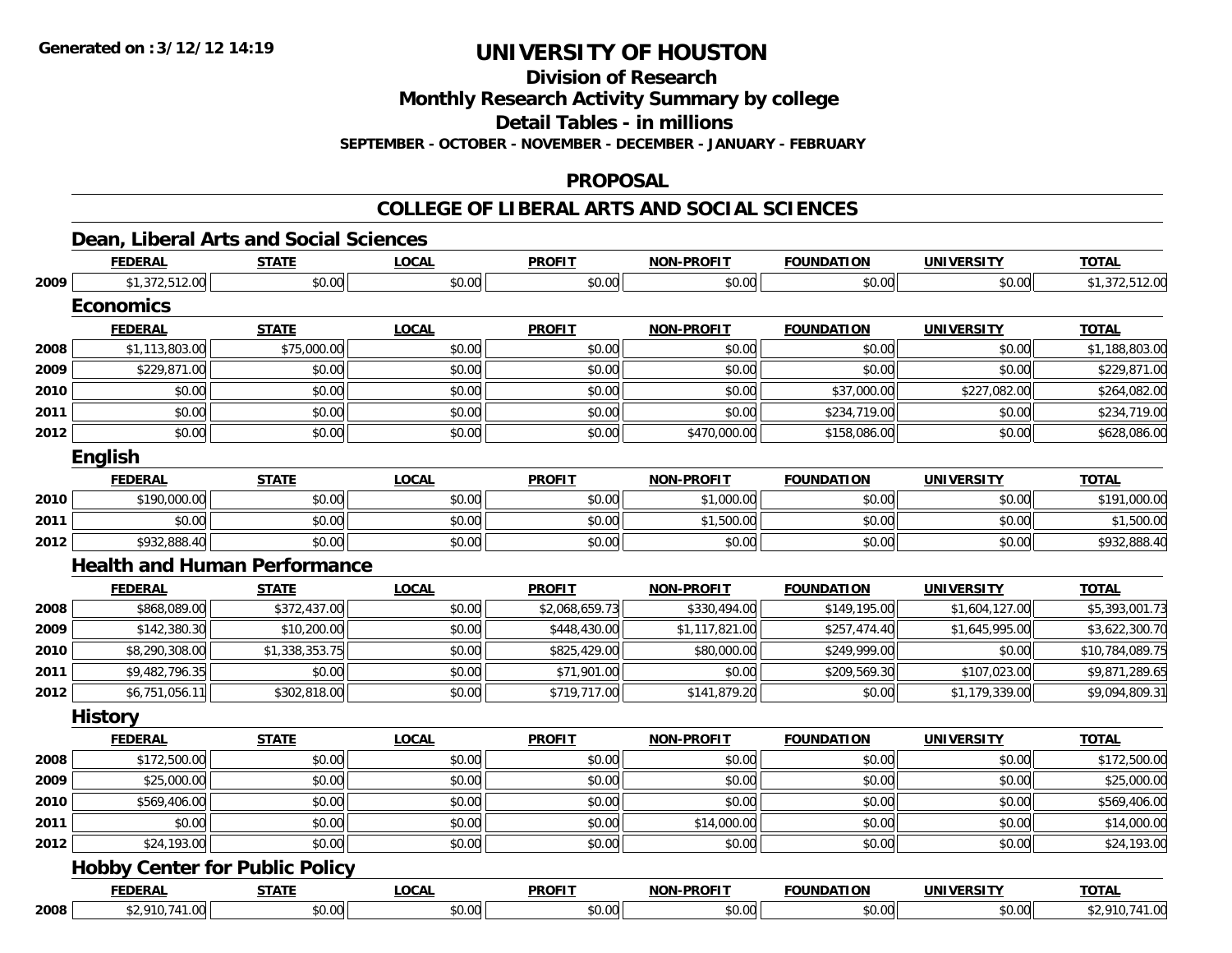**Division of Research**

**Monthly Research Activity Summary by college**

**Detail Tables - in millions**

**SEPTEMBER - OCTOBER - NOVEMBER - DECEMBER - JANUARY - FEBRUARY**

#### **PROPOSAL**

#### **COLLEGE OF LIBERAL ARTS AND SOCIAL SCIENCES**

|      |                                   | <b>Hobby Center for Public Policy</b> |              |               |                   |                   |                   |                 |
|------|-----------------------------------|---------------------------------------|--------------|---------------|-------------------|-------------------|-------------------|-----------------|
|      | <b>FEDERAL</b>                    | <b>STATE</b>                          | <b>LOCAL</b> | <b>PROFIT</b> | <b>NON-PROFIT</b> | <b>FOUNDATION</b> | <b>UNIVERSITY</b> | <b>TOTAL</b>    |
| 2009 | \$24,750.00                       | \$0.00                                | \$0.00       | \$0.00        | \$0.00            | \$0.00            | \$0.00            | \$24,750.00     |
| 2010 | \$409,788.20                      | \$0.00                                | \$0.00       | \$0.00        | \$0.00            | \$0.00            | \$0.00            | \$409,788.20    |
| 2011 | \$8,435.00                        | \$0.00                                | \$0.00       | \$0.00        | \$0.00            | \$0.00            | \$0.00            | \$8,435.00      |
|      | <b>Modern/Classical Languages</b> |                                       |              |               |                   |                   |                   |                 |
|      | <b>FEDERAL</b>                    | <b>STATE</b>                          | <b>LOCAL</b> | <b>PROFIT</b> | <b>NON-PROFIT</b> | <b>FOUNDATION</b> | <b>UNIVERSITY</b> | <b>TOTAL</b>    |
| 2009 | \$0.00                            | \$0.00                                | \$0.00       | \$0.00        | \$4,899.50        | \$0.00            | \$0.00            | \$4,899.50      |
| 2010 | \$0.00                            | \$0.00                                | \$0.00       | \$0.00        | \$7,000.00        | \$0.00            | \$0.00            | \$7,000.00      |
| 2012 | \$296,996.00                      | \$0.00                                | \$0.00       | \$0.00        | \$0.00            | \$0.00            | \$99,981.00       | \$396,977.00    |
|      | Philosophy                        |                                       |              |               |                   |                   |                   |                 |
|      | <b>FEDERAL</b>                    | <b>STATE</b>                          | <b>LOCAL</b> | <b>PROFIT</b> | <b>NON-PROFIT</b> | <b>FOUNDATION</b> | <b>UNIVERSITY</b> | <b>TOTAL</b>    |
| 2012 | \$23,229.00                       | \$0.00                                | \$0.00       | \$0.00        | \$0.00            | \$0.00            | \$0.00            | \$23,229.00     |
|      | <b>Political Science</b>          |                                       |              |               |                   |                   |                   |                 |
|      | <b>FEDERAL</b>                    | <b>STATE</b>                          | <b>LOCAL</b> | <b>PROFIT</b> | <b>NON-PROFIT</b> | <b>FOUNDATION</b> | <b>UNIVERSITY</b> | <b>TOTAL</b>    |
| 2008 | \$267,751.00                      | \$0.00                                | \$0.00       | \$0.00        | \$0.00            | \$0.00            | \$55,241.00       | \$322,992.00    |
| 2009 | \$12,000.00                       | \$0.00                                | \$0.00       | \$0.00        | \$0.00            | \$0.00            | \$0.00            | \$12,000.00     |
| 2010 | \$156,642.00                      | \$0.00                                | \$0.00       | \$0.00        | \$0.00            | \$0.00            | \$0.00            | \$156,642.00    |
| 2011 | \$315,129.00                      | \$0.00                                | \$0.00       | \$0.00        | \$0.00            | \$0.00            | \$0.00            | \$315,129.00    |
| 2012 | \$383,429.00                      | \$77,296.00                           | \$0.00       | \$0.00        | \$0.00            | \$0.00            | \$0.00            | \$460,725.00    |
|      | Psychology                        |                                       |              |               |                   |                   |                   |                 |
|      | <b>FEDERAL</b>                    | <b>STATE</b>                          | <b>LOCAL</b> | <b>PROFIT</b> | <b>NON-PROFIT</b> | <b>FOUNDATION</b> | <b>UNIVERSITY</b> | <b>TOTAL</b>    |
| 2008 | \$2,437,914.49                    | \$469,400.00                          | \$0.00       | \$162,000.00  | \$212,356.00      | \$149,968.00      | \$635,448.00      | \$4,067,086.49  |
| 2009 | \$3,300,819.06                    | \$4,997,153.76                        | \$0.00       | \$364,895.00  | \$462,236.00      | \$239,064.00      | \$619,863.00      | \$9,984,030.82  |
| 2010 | \$17,781,276.06                   | \$9,056,676.35                        | \$630,307.00 | \$430,000.00  | \$926,009.00      | \$14,672.00       | \$1,976,889.00    | \$30,815,829.41 |
| 2011 | \$6,693,278.80                    | \$2,892,589.00                        | \$472,984.00 | \$275,000.00  | \$254,256.00      | \$174,672.00      | \$381,023.00      | \$11,143,802.80 |
| 2012 | \$8,293,066.30                    | \$13,431.15                           | \$0.00       | \$344,793.00  | \$119,028.00      | \$0.00            | \$1,748,384.00    | \$10,518,702.45 |
|      | <b>School of Communication</b>    |                                       |              |               |                   |                   |                   |                 |
|      | <b>FEDERAL</b>                    | <b>STATE</b>                          | <b>LOCAL</b> | <b>PROFIT</b> | <b>NON-PROFIT</b> | <b>FOUNDATION</b> | <b>UNIVERSITY</b> | <b>TOTAL</b>    |
| 2011 | \$294,900.00                      | \$0.00                                | \$0.00       | \$0.00        | \$0.00            | \$0.00            | \$0.00            | \$294,900.00    |
| 2012 | \$336,545.00                      | \$0.00                                | \$0.00       | \$0.00        | \$0.00            | \$0.00            | \$0.00            | \$336,545.00    |
|      |                                   |                                       |              |               |                   |                   |                   |                 |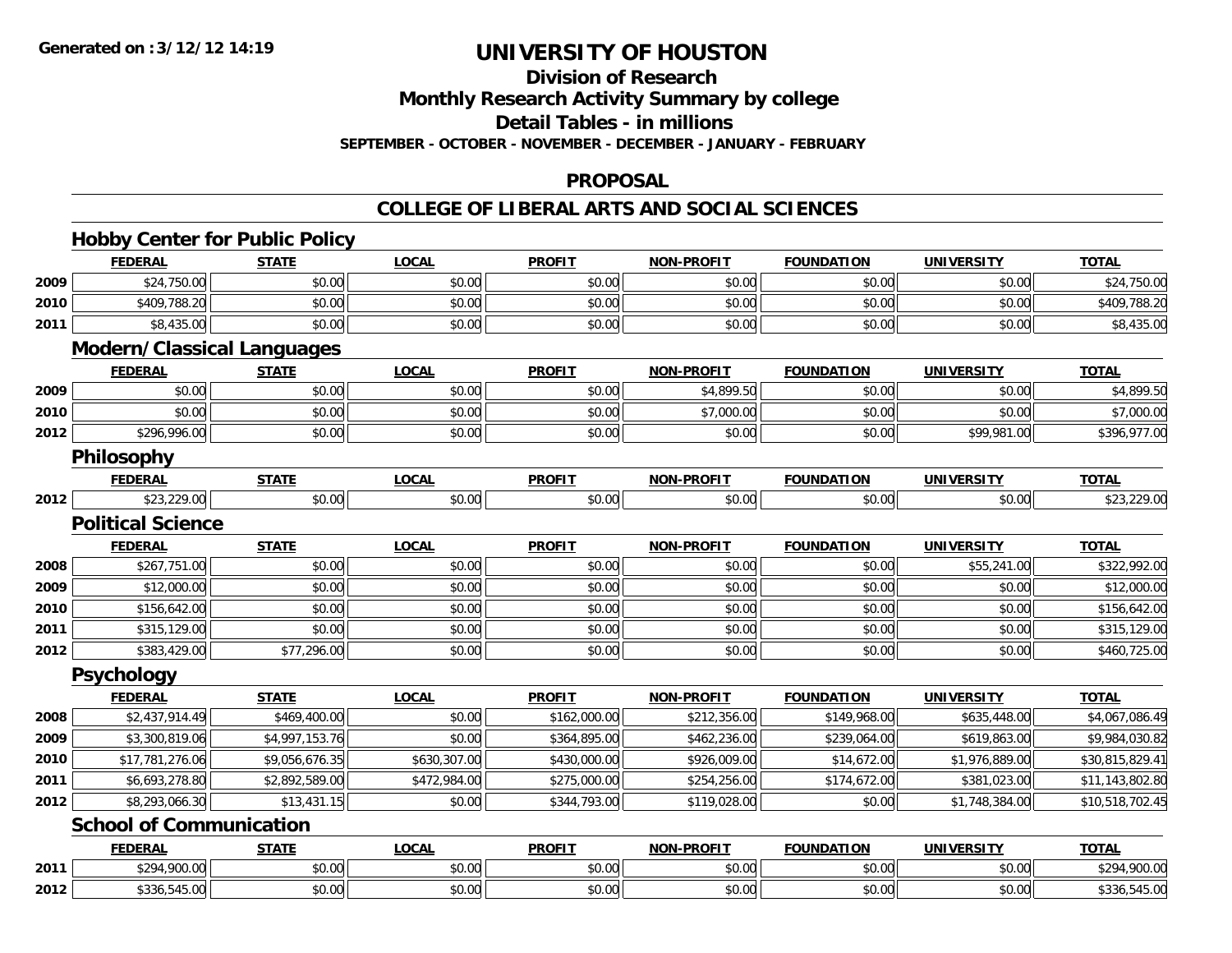## **Division of Research**

**Monthly Research Activity Summary by college**

**Detail Tables - in millions**

**SEPTEMBER - OCTOBER - NOVEMBER - DECEMBER - JANUARY - FEBRUARY**

#### **PROPOSAL**

#### **COLLEGE OF LIBERAL ARTS AND SOCIAL SCIENCES**

|       | <b>School of Music</b> |                 |                |                |                   |                   |                   |                  |
|-------|------------------------|-----------------|----------------|----------------|-------------------|-------------------|-------------------|------------------|
|       | <b>FEDERAL</b>         | <b>STATE</b>    | <b>LOCAL</b>   | <b>PROFIT</b>  | <b>NON-PROFIT</b> | <b>FOUNDATION</b> | <b>UNIVERSITY</b> | <b>TOTAL</b>     |
| 2011  | \$0.00                 | \$1,500.00      | \$0.00         | \$0.00         | \$0.00            | \$0.00            | \$0.00            | \$1,500.00       |
|       | <b>Sociology</b>       |                 |                |                |                   |                   |                   |                  |
|       | <b>FEDERAL</b>         | <b>STATE</b>    | <b>LOCAL</b>   | <b>PROFIT</b>  | <b>NON-PROFIT</b> | <b>FOUNDATION</b> | <b>UNIVERSITY</b> | <b>TOTAL</b>     |
| 2008  | \$895,425.20           | \$0.00          | \$59,350.00    | \$0.00         | \$0.00            | \$0.00            | \$26,250.00       | \$981,025.20     |
| 2009  | \$1,442,468.50         | \$0.00          | \$60,000.00    | \$0.00         | \$0.00            | \$14,997.00       | \$0.00            | \$1,517,465.50   |
| 2010  | \$1,415,674.00         | \$0.00          | \$0.00         | \$0.00         | \$0.00            | \$0.00            | \$0.00            | \$1,415,674.00   |
| 2011  | \$796,309.80           | \$0.00          | \$0.00         | \$0.00         | \$0.00            | \$0.00            | \$0.00            | \$796,309.80     |
| 2012  | \$0.00                 | \$0.00          | \$0.00         | \$0.00         | \$0.00            | \$16,808.00       | \$508,467.30      | \$525,275.30     |
|       | <b>Theatre</b>         |                 |                |                |                   |                   |                   |                  |
|       | <b>FEDERAL</b>         | <b>STATE</b>    | <b>LOCAL</b>   | <b>PROFIT</b>  | <b>NON-PROFIT</b> | <b>FOUNDATION</b> | <b>UNIVERSITY</b> | <b>TOTAL</b>     |
| 2010  | \$50,000.00            | \$0.00          | \$0.00         | \$0.00         | \$0.00            | \$0.00            | \$0.00            | \$50,000.00      |
| Total | \$81,282,444.77        | \$20,307,502.41 | \$1,227,341.00 | \$5,710,824.73 | \$5,393,261.70    | \$2,188,861.70    | \$11,209,537.30   | \$127,319,773.61 |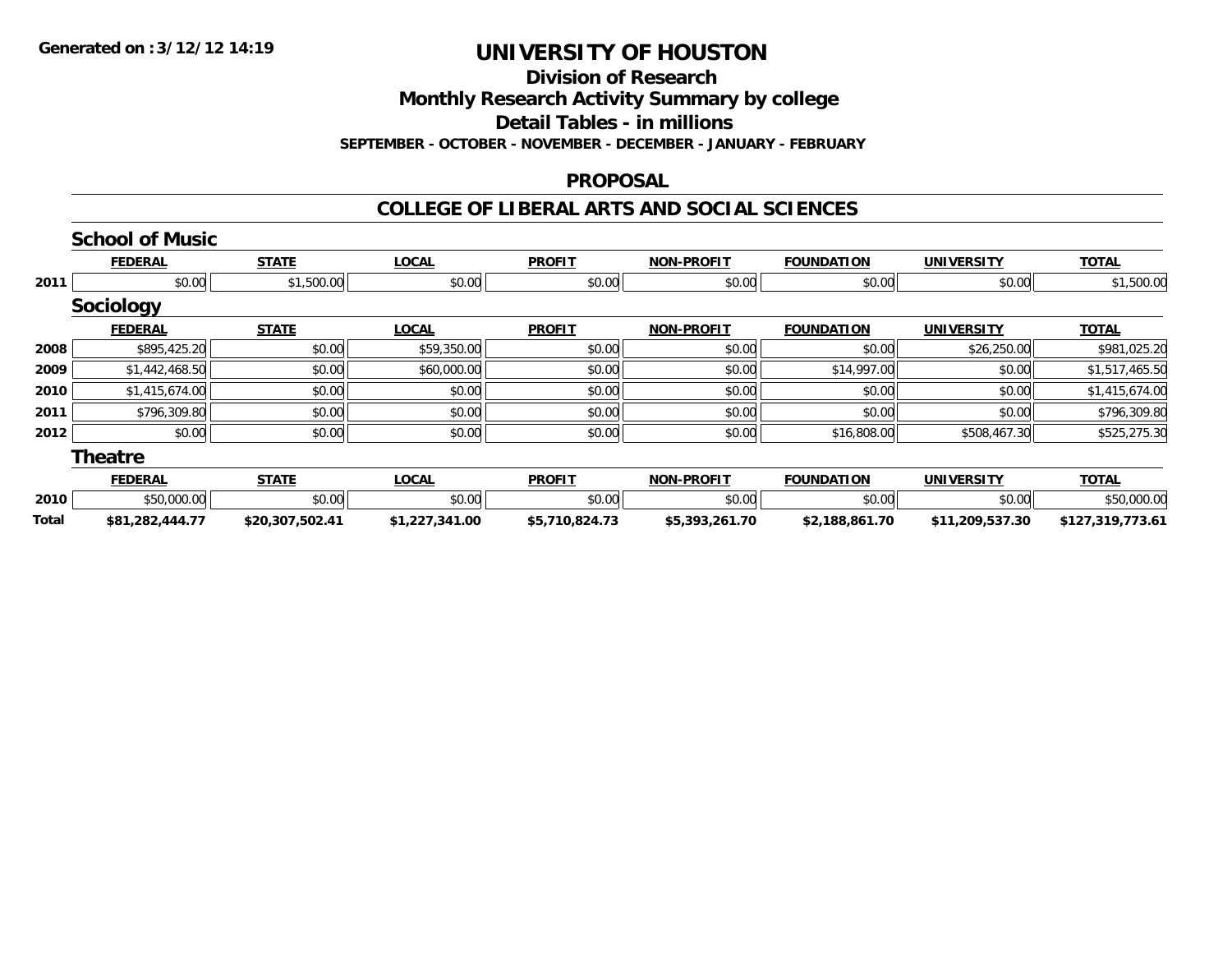**2012**

# **UNIVERSITY OF HOUSTON**

**Division of Research**

**Monthly Research Activity Summary by college**

**Detail Tables - in millions**

**SEPTEMBER - OCTOBER - NOVEMBER - DECEMBER - JANUARY - FEBRUARY**

#### **PROPOSAL**

#### **COLLEGE OF NATURAL SCIENCES AND MATHEMATICS**

|      | <b>Allied Geophysical Laboratories</b>                 |                 |              |                |                   |                   |                   |                 |
|------|--------------------------------------------------------|-----------------|--------------|----------------|-------------------|-------------------|-------------------|-----------------|
|      | <b>FEDERAL</b>                                         | <b>STATE</b>    | <b>LOCAL</b> | <b>PROFIT</b>  | <b>NON-PROFIT</b> | <b>FOUNDATION</b> | <b>UNIVERSITY</b> | <b>TOTAL</b>    |
| 2011 | \$0.00                                                 | \$0.00          | \$0.00       | \$70,000.00    | \$0.00            | \$0.00            | \$0.00            | \$70,000.00     |
|      | <b>Biology/Biochemistry</b>                            |                 |              |                |                   |                   |                   |                 |
|      | <b>FEDERAL</b>                                         | <b>STATE</b>    | <b>LOCAL</b> | <b>PROFIT</b>  | <b>NON-PROFIT</b> | <b>FOUNDATION</b> | <b>UNIVERSITY</b> | <b>TOTAL</b>    |
| 2008 | \$14,270,278.65                                        | \$1,920,405.05  | \$0.00       | \$785,596.00   | \$150,530.00      | \$795,000.00      | \$1,937,772.22    | \$19,859,581.92 |
| 2009 | \$20,484,365.23                                        | \$100,000.00    | \$0.00       | \$1,400,523.00 | \$432,147.00      | \$1,395,000.00    | \$943,096.00      | \$24,755,131.23 |
| 2010 | \$17,773,833.20                                        | \$14,374,348.50 | \$0.00       | \$1,373,628.00 | \$1,521,402.00    | \$4,222,421.20    | \$2,507,812.00    | \$41,773,444.91 |
| 2011 | \$32,370,612.20                                        | \$225,000.00    | \$0.00       | \$514,796.57   | \$876,688.00      | \$889,882.00      | \$1,146,259.00    | \$36,023,237.77 |
| 2012 | \$29,248,464.66                                        | \$1,414,381.00  | \$0.00       | \$60,000.00    | \$913,474.80      | \$1,799,822.00    | \$1,162,682.58    | \$34,598,825.04 |
|      | <b>Center for Nuclear Receptors and Cell Signaling</b> |                 |              |                |                   |                   |                   |                 |
|      | <b>FEDERAL</b>                                         | <b>STATE</b>    | <b>LOCAL</b> | <b>PROFIT</b>  | <b>NON-PROFIT</b> | <b>FOUNDATION</b> | <b>UNIVERSITY</b> | <b>TOTAL</b>    |
| 2009 | \$3,199,993.00                                         | \$0.00          | \$0.00       | \$0.00         | \$0.00            | \$0.00            | \$0.00            | \$3,199,993.00  |
| 2010 | \$1,594,952.00                                         | \$3,272,107.50  | \$0.00       | \$0.00         | \$140,000.00      | \$3,262,488.80    | \$0.00            | \$8,269,548.30  |
| 2011 | \$427,658.00                                           | \$7,420,923.00  | \$0.00       | \$240,000.00   | \$260,126.00      | \$400,000.00      | \$0.00            | \$8,748,707.00  |
| 2012 | \$2,067,740.00                                         | \$0.00          | \$0.00       | \$0.00         | \$403,096.00      | \$75,000.00       | \$0.00            | \$2,545,836.00  |
|      | Chemistry                                              |                 |              |                |                   |                   |                   |                 |
|      | <b>FEDERAL</b>                                         | <b>STATE</b>    | <b>LOCAL</b> | <b>PROFIT</b>  | <b>NON-PROFIT</b> | <b>FOUNDATION</b> | <b>UNIVERSITY</b> | <b>TOTAL</b>    |
| 2008 | \$6,148,167.71                                         | \$1,870,818.00  | \$0.00       | \$14,293.00    | \$283,475.80      | \$2,075,774.00    | \$746,185.36      | \$11,138,713.87 |
| 2009 | \$13,448,382.97                                        | \$100,000.00    | \$0.00       | \$12,009.00    | \$331,730.00      | \$1,760,000.00    | \$1,497,469.00    | \$17,149,590.97 |
| 2010 | \$15,786,089.25                                        | \$8,382,996.00  | \$0.00       | \$211,699.50   | \$2,930,116.26    | \$1,417,156.99    | \$685,992.00      | \$29,414,050.00 |
| 2011 | \$11,362,991.95                                        | \$217,519.00    | \$0.00       | \$130,000.00   | \$219,998.00      | \$960,000.00      | \$669,942.00      | \$13,560,450.95 |
| 2012 | \$11,830,129.88                                        | \$2,914,220.00  | \$0.00       | \$80,000.00    | \$118,840.00      | \$940,000.00      | \$170,000.00      | \$16,053,189.88 |
|      | <b>Computer Science</b>                                |                 |              |                |                   |                   |                   |                 |
|      | <b>FEDERAL</b>                                         | <b>STATE</b>    | <b>LOCAL</b> | <b>PROFIT</b>  | <b>NON-PROFIT</b> | <b>FOUNDATION</b> | <b>UNIVERSITY</b> | <b>TOTAL</b>    |
| 2008 | \$15,566,997.99                                        | \$2,094,619.00  | \$0.00       | \$694,140.00   | \$1,011,080.80    | \$199,535.00      | \$901,321.00      | \$20,467,693.79 |
| 2009 | \$13,872,668.67                                        | \$0.00          | \$0.00       | \$902,084.00   | \$839,637.50      | \$0.00            | \$0.00            | \$15,614,390.17 |
| 2010 | \$11,618,271.30                                        | \$3,599,839.00  | \$0.00       | \$3,071,322.00 | \$196,490.00      | \$0.00            | \$605,400.00      | \$19,091,322.30 |
| 2011 | \$11,973,680.64                                        | \$433,402.00    | \$0.00       | \$777,408.70   | \$212,696.00      | \$302,606.25      | \$0.00            | \$13,699,793.59 |

 $\textbf{2} \parallel \textcolor{red}{ \textbf{25.35.818,003.86}} \textcolor{red}{ \textbf{36.86.87.83.76}} \textcolor{white}{ \textbf{43.87.83.76}} \textcolor{white}{ \textbf{44.800.00}} \textcolor{white}{ \textbf{44.000.00}} \textcolor{white}{ \textbf{44.000.00}} \textcolor{white}{ \textbf{44.000.00}} \textcolor{white}{ \textbf{44.000.00}} \textcolor{white}{ \textbf{44.000.00}} \textcolor{white}{ \textbf{44.000.00$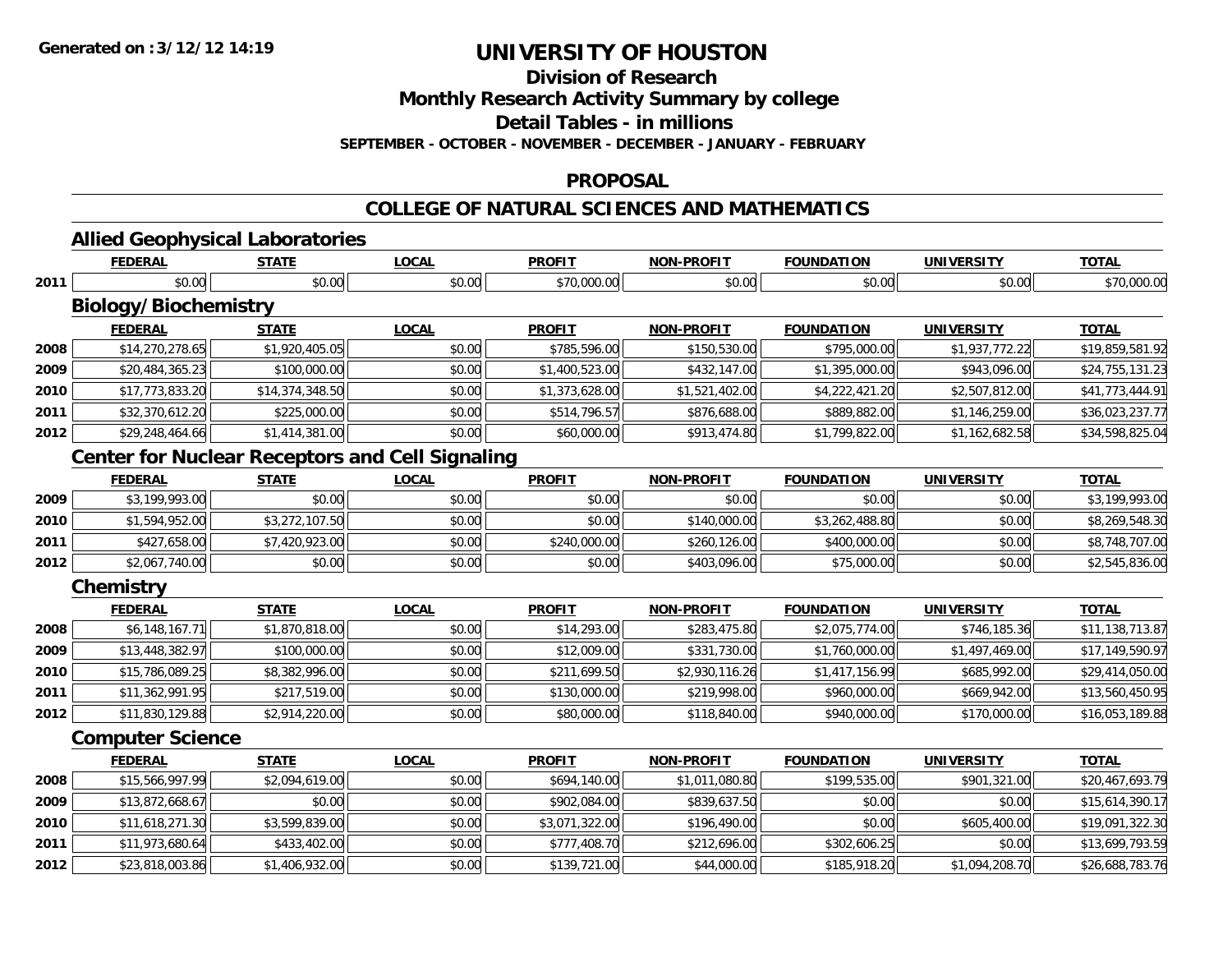## **Division of Research**

**Monthly Research Activity Summary by college**

**Detail Tables - in millions**

**SEPTEMBER - OCTOBER - NOVEMBER - DECEMBER - JANUARY - FEBRUARY**

#### **PROPOSAL**

#### **COLLEGE OF NATURAL SCIENCES AND MATHEMATICS**

### **Dean, Natural Sciences and Mathematics**

|       | <b>FEDERAL</b>                                            | <b>STATE</b>    | <b>LOCAL</b> | <b>PROFIT</b>   | NON-PROFIT        | <b>FOUNDATION</b> | <b>UNIVERSITY</b> | <b>TOTAL</b>     |
|-------|-----------------------------------------------------------|-----------------|--------------|-----------------|-------------------|-------------------|-------------------|------------------|
| 2009  | \$2,075,710.00                                            | \$0.00          | \$0.00       | \$0.00          | \$0.00            | \$0.00            | \$0.00            | \$2,075,710.00   |
| 2010  | \$4,999.95                                                | \$130,000.00    | \$0.00       | \$0.00          | \$0.00            | \$0.00            | \$0.00            | \$134,999.95     |
| 2011  | \$1,804,398.00                                            | \$0.00          | \$0.00       | \$0.00          | \$0.00            | \$0.00            | \$0.00            | \$1,804,398.00   |
| 2012  | \$2,048,718.76                                            | \$0.00          | \$0.00       | \$0.00          | \$0.00            | \$0.00            | \$44,591.00       | \$2,093,309.76   |
|       | <b>Geosciences</b>                                        |                 |              |                 |                   |                   |                   |                  |
|       | <b>FEDERAL</b>                                            | <b>STATE</b>    | <b>LOCAL</b> | <b>PROFIT</b>   | <b>NON-PROFIT</b> | <b>FOUNDATION</b> | <b>UNIVERSITY</b> | <b>TOTAL</b>     |
| 2008  | \$1,786,439.00                                            | \$530,000.00    | \$0.00       | \$434,550.00    | \$135,500.00      | \$0.00            | \$0.00            | \$2,886,489.00   |
| 2009  | \$2,838,828.00                                            | \$180,478.00    | \$0.00       | \$852,770.88    | \$0.00            | \$0.00            | \$0.00            | \$3,872,076.88   |
| 2010  | \$2,035,710.50                                            | \$525,000.00    | \$0.00       | \$281,610.00    | \$551,664.00      | \$0.00            | \$675,122.00      | \$4,069,106.50   |
| 2011  | \$3,225,261.00                                            | \$990,980.20    | \$0.00       | \$87,000.00     | \$2,426,934.80    | \$0.00            | \$622,415.00      | \$7,352,591.00   |
| 2012  | \$4,368,287.74                                            | \$58,305.00     | \$0.00       | \$892,654.00    | \$0.00            | \$150,000.00      | \$355,768.00      | \$5,825,014.74   |
|       | <b>Institute for Multidimensional Air Quality Studies</b> |                 |              |                 |                   |                   |                   |                  |
|       | <b>FEDERAL</b>                                            | <b>STATE</b>    | <b>LOCAL</b> | <b>PROFIT</b>   | <b>NON-PROFIT</b> | <b>FOUNDATION</b> | <b>UNIVERSITY</b> | <b>TOTAL</b>     |
| 2011  | \$0.00                                                    | \$0.00          | \$0.00       | \$0.00          | \$0.00            | \$0.00            | \$0.00            | \$0.00           |
|       | <b>Mathematics</b>                                        |                 |              |                 |                   |                   |                   |                  |
|       | <b>FEDERAL</b>                                            | <b>STATE</b>    | <b>LOCAL</b> | <b>PROFIT</b>   | NON-PROFIT        | <b>FOUNDATION</b> | <b>UNIVERSITY</b> | <b>TOTAL</b>     |
| 2008  | \$9,127,345.19                                            | \$471,936.00    | \$0.00       | \$14,293.00     | \$279,451.60      | \$0.00            | \$336,181.89      | \$10,229,207.68  |
| 2009  | \$12,233,008.45                                           | \$0.00          | \$0.00       | \$0.00          | \$0.00            | \$0.00            | \$32,382.00       | \$12,265,390.45  |
| 2010  | \$7,149,235.10                                            | \$1,431,437.00  | \$0.00       | \$511,699.50    | \$0.00            | \$0.00            | \$0.00            | \$9,092,371.60   |
| 2011  | \$5,720,826.00                                            | \$645,077.00    | \$0.00       | \$150,000.00    | \$22,622.00       | \$115,000.00      | \$31,958.00       | \$6,685,483.00   |
| 2012  | \$3,475,426.52                                            | \$0.00          | \$0.00       | \$210,000.00    | \$0.00            | \$222,725.00      | \$703,825.00      | \$4,611,976.52   |
|       | <b>Physics</b>                                            |                 |              |                 |                   |                   |                   |                  |
|       | <b>FEDERAL</b>                                            | <b>STATE</b>    | <b>LOCAL</b> | <b>PROFIT</b>   | <b>NON-PROFIT</b> | <b>FOUNDATION</b> | <b>UNIVERSITY</b> | <b>TOTAL</b>     |
| 2008  | \$19,549,284.04                                           | \$3,114,206.00  | \$0.00       | \$50,000.00     | \$469,864.80      | \$1,150,782.00    | \$505,813.89      | \$24,839,950.73  |
| 2009  | \$9,275,955.59                                            | \$556,454.50    | \$0.00       | \$815,419.00    | \$42,500.00       | \$1,529,793.00    | \$4,357,660.00    | \$16,577,782.09  |
| 2010  | \$17,209,220.00                                           | \$3,307,000.00  | \$0.00       | \$1,837,004.00  | \$2,657,368.74    | \$601,046.01      | \$24,160.00       | \$25,635,798.75  |
| 2011  | \$10,069,204.18                                           | \$0.00          | \$150,065.00 | \$666,974.50    | \$0.00            | \$658,356.00      | \$0.00            | \$11,544,599.68  |
| 2012  | \$11,016,767.93                                           | \$177,557.00    | \$0.00       | \$560,517.00    | \$258,667.00      | \$964,851.80      | \$1,060,600.00    | \$14,038,960.73  |
| Total | \$381,877,907.11                                          | \$61,865,940.75 | \$150,065.00 | \$17,841,712.65 | \$17,730,101.10   | \$26,073,158.25   | \$22,818,616.64   | \$528,357,501.50 |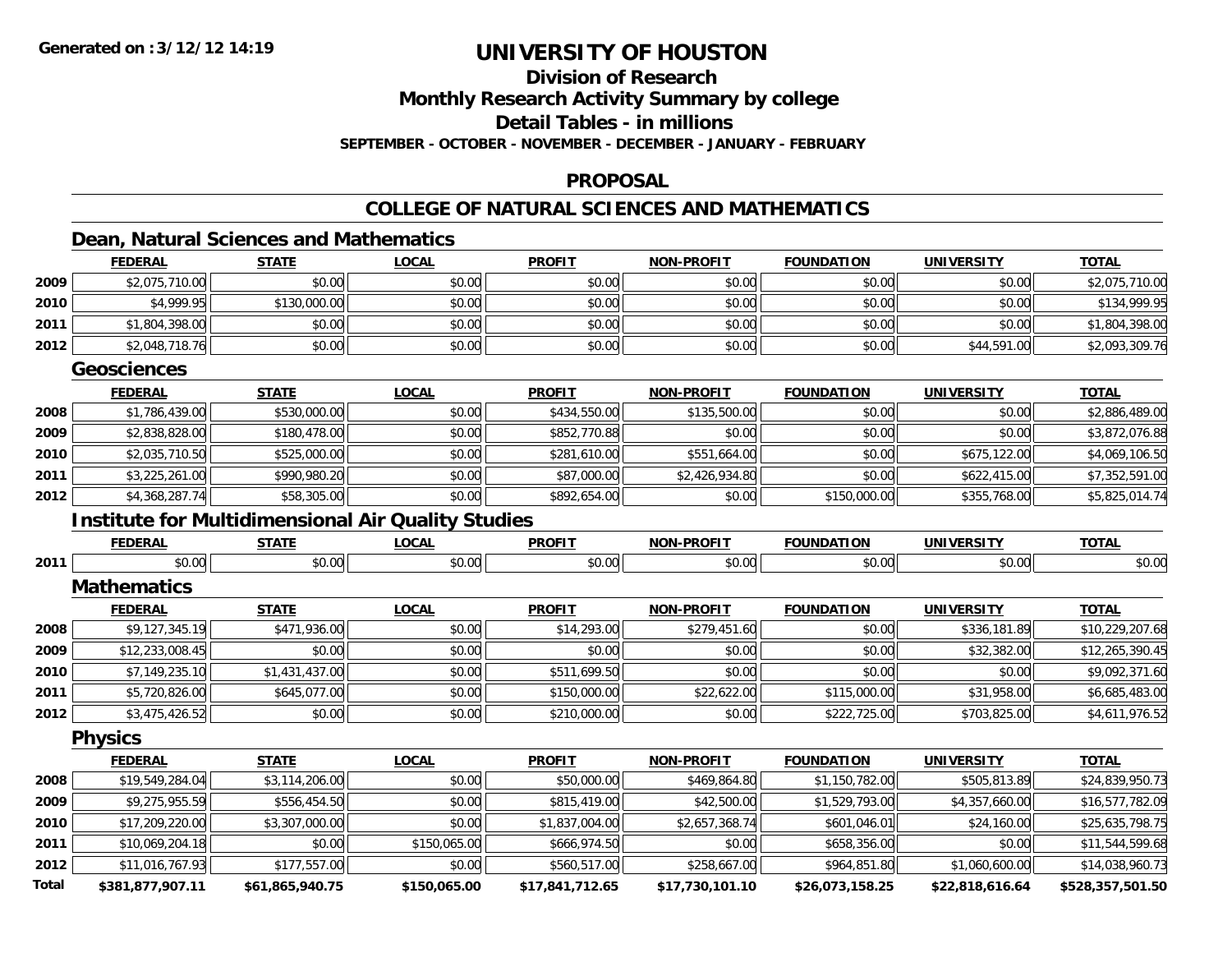**Division of Research**

**Monthly Research Activity Summary by college**

**Detail Tables - in millions**

**SEPTEMBER - OCTOBER - NOVEMBER - DECEMBER - JANUARY - FEBRUARY**

#### **PROPOSAL**

#### **COLLEGE OF OPTOMETRY**

### **Clinical Optometry - Old Dept**

|       | <b>FEDERAL</b>              | <b>STATE</b>   | <b>LOCAL</b> | <b>PROFIT</b> | <b>NON-PROFIT</b> | <b>FOUNDATION</b> | <b>UNIVERSITY</b> | <b>TOTAL</b>    |
|-------|-----------------------------|----------------|--------------|---------------|-------------------|-------------------|-------------------|-----------------|
| 2010  | \$0.00                      | \$0.00         | \$0.00       | \$0.00        | \$0.00            | \$0.00            | \$0.00            | \$0.00          |
|       | <b>Optometry, Community</b> |                |              |               |                   |                   |                   |                 |
|       | <b>FEDERAL</b>              | <b>STATE</b>   | <b>LOCAL</b> | <b>PROFIT</b> | <b>NON-PROFIT</b> | <b>FOUNDATION</b> | <b>UNIVERSITY</b> | <b>TOTAL</b>    |
| 2008  | \$8,252,338.00              | \$1,035,733.52 | \$0.00       | \$202,120.00  | \$90,000.00       | \$141,948.00      | \$35,000.00       | \$9,757,139.52  |
| 2009  | \$4,658,710.00              | \$73,713.52    | \$0.00       | \$46,516.00   | \$21,563.00       | \$140,000.00      | \$57,250.00       | \$4,997,752.52  |
| 2010  | \$2,846,808.00              | \$795,562.00   | \$0.00       | \$427,914.40  | \$47,927.00       | \$0.00            | \$875,487.00      | \$4,993,698.40  |
| 2011  | \$9,558,059.25              | \$29,460.00    | \$0.00       | \$88,569.00   | \$328,078.00      | \$180,000.00      | \$0.00            | \$10,184,166.25 |
| 2012  | \$9,935,771.00              | \$74,750.00    | \$0.00       | \$175,322.00  | \$0.00            | \$0.00            | \$1,257,311.00    | \$11,443,154.00 |
| Total | \$35,251,686.25             | \$2,009,219.04 | \$0.00       | \$940,441.40  | \$487,568.00      | \$461,948.00      | \$2,225,048.00    | \$41,375,910.69 |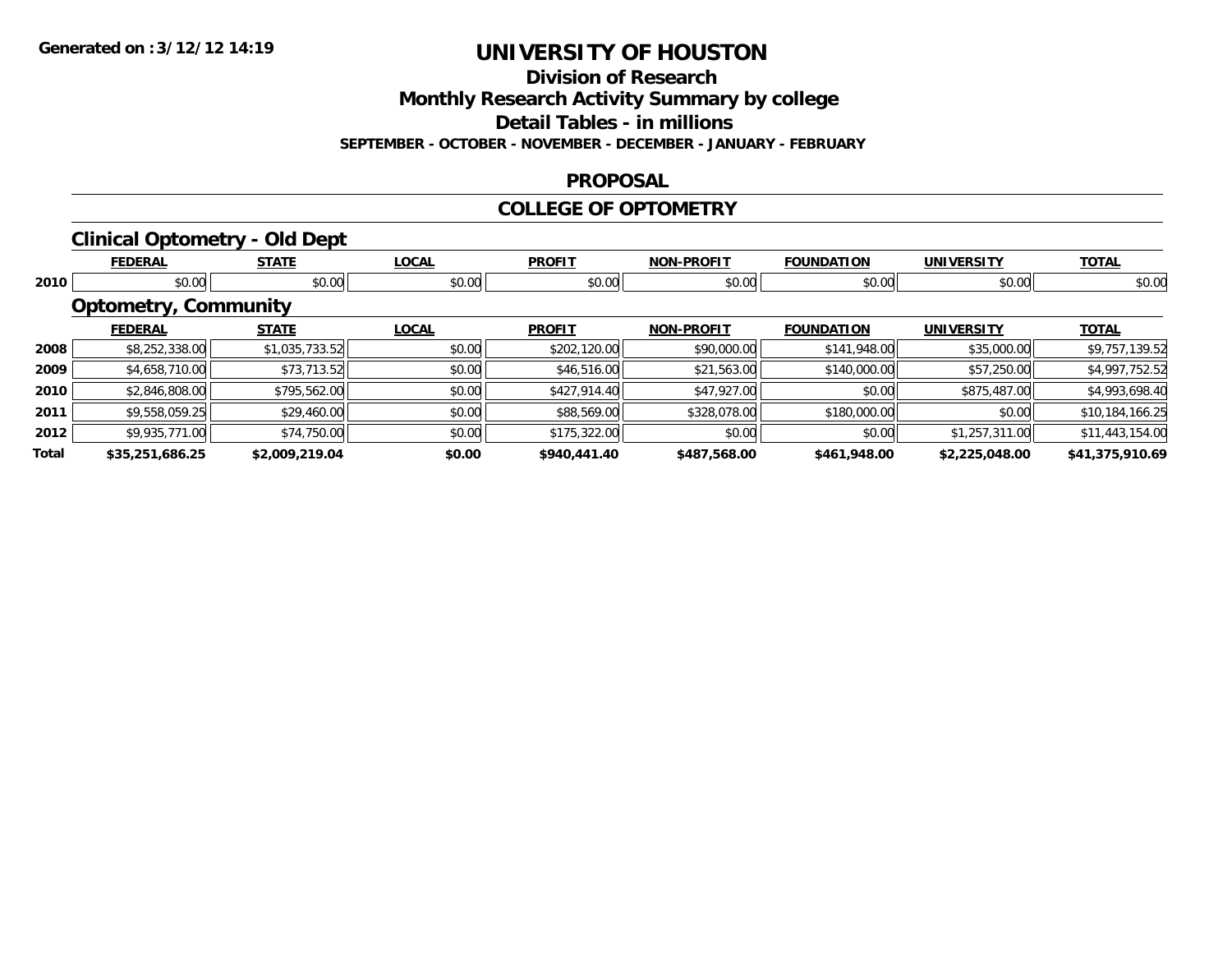## **Division of Research**

**Monthly Research Activity Summary by college**

**Detail Tables - in millions**

**SEPTEMBER - OCTOBER - NOVEMBER - DECEMBER - JANUARY - FEBRUARY**

#### **PROPOSAL**

#### **COLLEGE OF PHARMACY**

## **Clinical Sciences and Administration**

|      | <b>FEDERAL</b> | <b>STATE</b> | <b>LOCAL</b> | <b>PROFIT</b> | <b>NON-PROFIT</b> | <b>FOUNDATION</b> | <b>UNIVERSITY</b> | <b>TOTAL</b>   |
|------|----------------|--------------|--------------|---------------|-------------------|-------------------|-------------------|----------------|
| 2008 | \$2,278,345.00 | \$99,400.00  | \$0.00       | \$232,737.32  | \$470,000.00      | \$39,000.00       | \$62,519.00       | \$3,182,001.32 |
| 2009 | \$2,786,229.00 | \$137,075.00 | \$0.00       | \$166,606.00  | \$40,000.00       | \$5,000.00        | \$1,485.00        | \$3,136,395.00 |
| 2010 | \$3,083,489.58 | \$521,897.80 | \$0.00       | \$632,232.57  | \$589,500.00      | \$5,000.00        | \$49,809.00       | \$4,881,928.95 |
| 2011 | \$2,683,649.40 | \$11,000.00  | \$0.00       | \$190,756.80  | \$62,341.50       | \$25,000.00       | \$20,062.00       | \$2,992,809.70 |
| 2012 | \$4,372,288.84 | \$35,547.00  | \$0.00       | \$323,734.00  | \$131,000.00      | \$142,630.00      | \$380,235.72      | \$5,385,435.56 |

### **Institute for Community Health**

|      | <b>FEDERAL</b> | $- - - - -$    | <b>OCAL</b>    | <b>PROFIT</b> | $ -$<br>$\sim$ | תטו          | INIVI          | $T^{\prime}$ |
|------|----------------|----------------|----------------|---------------|----------------|--------------|----------------|--------------|
| 2011 |                | ሶስ ሰሰ<br>90.OO | ົດ ດ<br>טע, טע | 0000<br>ww.   | י. ש           | ტი იი<br>w.w | 30.00<br>JU.UU |              |

### **Pharmacological and Pharmaceutical Sciences**

|       | <b>FEDERAL</b>    | <b>STATE</b>   | <b>LOCAL</b> | <b>PROFIT</b>  | <b>NON-PROFIT</b> | <b>FOUNDATION</b> | <b>UNIVERSITY</b> | <b>TOTAL</b>     |
|-------|-------------------|----------------|--------------|----------------|-------------------|-------------------|-------------------|------------------|
| 2008  | \$3,315,536.00    | \$3,259,132.00 | \$0.00       | \$40,000.00    | \$1,558,020.00    | \$1,067,908.00    | \$0.00            | \$9,240,596.00   |
| 2009  | \$7,355,511.00    | \$100,000.00   | \$0.00       | \$140,516.00   | \$420,000.00      | \$675,000.00      | \$1,876,139.00    | \$10,567,166.00  |
| 2010  | \$14,602,663.68   | \$5,495,115.20 | \$0.00       | \$71,200.00    | \$1,020,560.00    | \$175,000.00      | \$0.00            | \$21,364,538.88  |
| 2011  | \$16,442,517.60   | \$0.00         | \$0.00       | \$25,760.00    | \$573,454.50      | \$1,204,169.00    | \$976,878.00      | \$19,222,779.10  |
| 2012  | \$18, 167, 302.12 | \$172,389.00   | \$0.00       | \$282,500.00   | \$1,927,924.20    | \$74,822.00       | \$2,057,556.00    | \$22,682,493.32  |
| Total | \$77,635,150.22   | \$9,831,556.00 | \$0.00       | \$2,106,042.69 | \$6,792,800.20    | \$3,413,529.00    | \$5,424,683.72    | \$105,203,761.83 |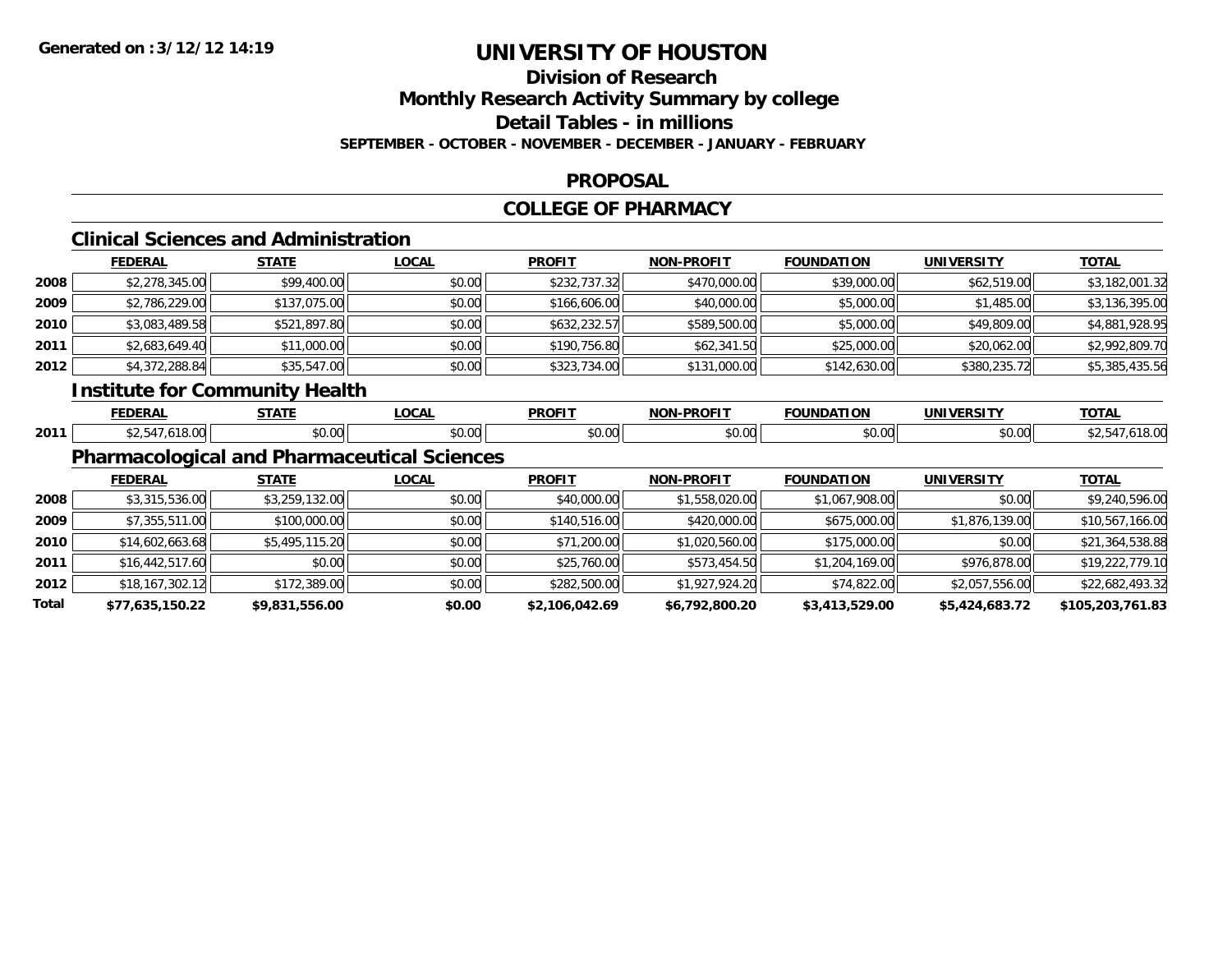#### **Division of Research**

**Monthly Research Activity Summary by college**

**Detail Tables - in millions**

**SEPTEMBER - OCTOBER - NOVEMBER - DECEMBER - JANUARY - FEBRUARY**

#### **PROPOSAL**

#### **COLLEGE OF TECHNOLOGY**

|      | <b>FEDERAL</b>                                | <b>STATE</b>   | <b>LOCAL</b> | <b>PROFIT</b> | <b>NON-PROFIT</b> | <b>FOUNDATION</b> | <b>UNIVERSITY</b> | <b>TOTAL</b>   |
|------|-----------------------------------------------|----------------|--------------|---------------|-------------------|-------------------|-------------------|----------------|
| 2010 | \$2,499,903.90                                | \$0.00         | \$0.00       | \$0.00        | \$0.00            | \$0.00            | \$0.00            | \$2,499,903.90 |
| 2011 | \$59,903.20                                   | \$0.00         | \$0.00       | \$0.00        | \$0.00            | \$0.00            | \$0.00            | \$59,903.20    |
| 2012 | \$0.00                                        | \$111,690.00   | \$0.00       | \$0.00        | \$0.00            | \$0.00            | \$0.00            | \$111,690.00   |
|      | Dean, Technology                              |                |              |               |                   |                   |                   |                |
|      | <b>FEDERAL</b>                                | <b>STATE</b>   | <b>LOCAL</b> | <b>PROFIT</b> | <b>NON-PROFIT</b> | <b>FOUNDATION</b> | <b>UNIVERSITY</b> | <b>TOTAL</b>   |
| 2008 | \$0.00                                        | \$736,051.00   | \$0.00       | \$0.00        | \$318,769.00      | \$0.00            | \$0.00            | \$1,054,820.00 |
| 2009 | \$0.00                                        | \$761,051.00   | \$0.00       | \$0.00        | \$318,769.50      | \$0.00            | \$0.00            | \$1,079,820.50 |
| 2010 | \$0.00                                        | \$1,460,115.00 | \$0.00       | \$0.00        | \$0.00            | \$0.00            | \$0.00            | \$1,460,115.00 |
| 2011 | \$501,908.50                                  | \$1,153,800.00 | \$0.00       | \$0.00        | \$0.00            | \$0.00            | \$31,415.00       | \$1,687,123.50 |
| 2012 | \$514,128.64                                  | \$409,910.00   | \$0.00       | \$0.00        | \$100,000.00      | \$0.00            | \$0.00            | \$1,024,038.64 |
|      | <b>Engineering Technology</b>                 |                |              |               |                   |                   |                   |                |
|      | <b>FEDERAL</b>                                | <b>STATE</b>   | <b>LOCAL</b> | <b>PROFIT</b> | <b>NON-PROFIT</b> | <b>FOUNDATION</b> | <b>UNIVERSITY</b> | <b>TOTAL</b>   |
| 2008 | \$5,524,306.96                                | \$1,372,805.95 | \$0.00       | \$154,572.00  | \$30,000.00       | \$0.00            | \$12,141.30       | \$7,093,826.21 |
| 2009 | \$4,500,094.73                                | \$734,563.00   | \$0.00       | \$725,264.00  | \$198,376.50      | \$0.00            | \$0.00            | \$6,158,298.23 |
| 2010 | \$5,506,427.10                                | \$3,426,559.00 | \$0.00       | \$39,928.00   | \$566,570.00      | \$0.00            | \$13,854.00       | \$9,553,338.10 |
| 2011 | \$2,471,455.20                                | \$1,443,594.00 | \$0.00       | \$0.00        | \$334,158.00      | \$55,473.30       | \$0.00            | \$4,304,680.50 |
| 2012 | \$4,403,313.46                                | \$0.00         | \$0.00       | \$100,000.00  | \$76,747.00       | \$194,810.00      | \$156,774.00      | \$4,931,644.46 |
|      | <b>Human Development and Consumer Science</b> |                |              |               |                   |                   |                   |                |
|      | <b>FEDERAL</b>                                | <b>STATE</b>   | <b>LOCAL</b> | <b>PROFIT</b> | <b>NON-PROFIT</b> | <b>FOUNDATION</b> | <b>UNIVERSITY</b> | <b>TOTAL</b>   |
| 2008 | \$0.00                                        | \$0.00         | \$0.00       | \$0.00        | \$0.00            | \$0.00            | \$0.00            | \$0.00         |
| 2009 | \$67,020.40                                   | \$0.00         | \$0.00       | \$0.00        | \$189,631.00      | \$0.00            | \$0.00            | \$256,651.40   |
| 2010 | \$13,498.75                                   | \$0.00         | \$0.00       | \$62,704.00   | \$0.00            | \$66,442.00       | \$0.00            | \$142,644.75   |
| 2011 | \$115,500.00                                  | \$0.00         | \$0.00       | \$0.00        | \$0.00            | \$0.00            | \$0.00            | \$115,500.00   |
| 2012 | \$898,718.00                                  | \$0.00         | \$0.00       | \$0.00        | \$0.00            | \$0.00            | \$0.00            | \$898,718.00   |
|      | <b>Information &amp; Logistics Technology</b> |                |              |               |                   |                   |                   |                |
|      | <b>FEDERAL</b>                                | <b>STATE</b>   | <b>LOCAL</b> | <b>PROFIT</b> | <b>NON-PROFIT</b> | <b>FOUNDATION</b> | <b>UNIVERSITY</b> | <b>TOTAL</b>   |
| 2008 | \$485,668.89                                  | \$0.00         | \$0.00       | \$0.00        | \$0.00            | \$0.00            | \$0.00            | \$485.668.89   |

| 2008 | \$485,668.89   | \$0.00       | \$0.00 | \$0.00 | \$0.00      | \$0.00      | \$0.00 | \$485,668.89   |
|------|----------------|--------------|--------|--------|-------------|-------------|--------|----------------|
| 2009 | \$60,000.00    | \$0.00       | \$0.00 | \$0.00 | \$20,094.00 | \$0.00      | \$0.00 | \$80,094.00    |
| 2010 | \$4,649,095.00 | \$200,000.00 | \$0.00 | \$0.00 | \$0.00      | \$19,999.00 | \$0.00 | \$4,869,094.00 |
| 2011 | \$665,512.80   | \$0.00       | \$0.00 | \$0.00 | \$0.00      | \$0.00      | \$0.00 | \$665,512.80   |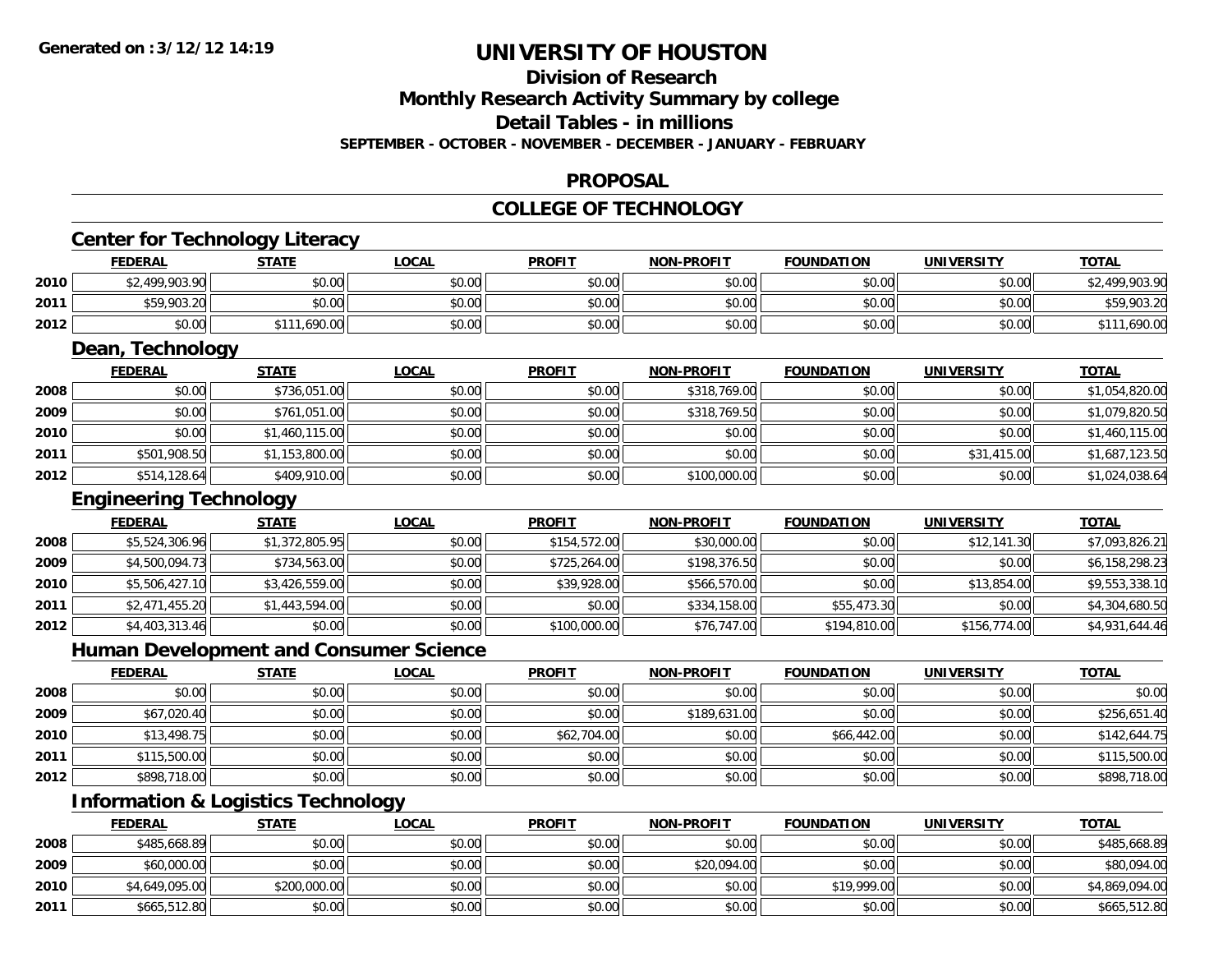**Division of Research**

**Monthly Research Activity Summary by college**

**Detail Tables - in millions**

**SEPTEMBER - OCTOBER - NOVEMBER - DECEMBER - JANUARY - FEBRUARY**

#### **PROPOSAL**

#### **COLLEGE OF TECHNOLOGY**

### **Information & Logistics Technology**

|              | <b>FEDERAL</b>                               | <b>STATE</b>    | <b>LOCAL</b> | <b>PROFIT</b>  | <b>NON-PROFIT</b> | <b>FOUNDATION</b> | <b>UNIVERSITY</b> | <b>TOTAL</b>    |
|--------------|----------------------------------------------|-----------------|--------------|----------------|-------------------|-------------------|-------------------|-----------------|
| 2012         | \$15,784.60                                  | \$0.00          | \$0.00       | \$0.00         | \$0.00            | \$0.00            | \$111,934.00      | \$127,718.60    |
|              | <b>Texas Manufacturing Assistance Center</b> |                 |              |                |                   |                   |                   |                 |
|              | <b>FEDERAL</b>                               | <b>STATE</b>    | <b>LOCAL</b> | <b>PROFIT</b>  | <b>NON-PROFIT</b> | <b>FOUNDATION</b> | <b>UNIVERSITY</b> | <b>TOTAL</b>    |
| 2008         | \$0.00                                       | \$0.00          | \$0.00       | \$0.00         | \$0.00            | \$0.00            | \$0.00            | \$0.00          |
| 2009         | \$1,132,551.00                               | \$0.00          | \$0.00       | \$0.00         | \$0.00            | \$0.00            | \$0.00            | \$1,132,551.00  |
| 2010         | \$0.00                                       | \$0.00          | \$0.00       | \$0.00         | \$0.00            | \$0.00            | \$0.00            | \$0.00          |
| 2011         | \$0.00                                       | \$0.00          | \$0.00       | \$0.00         | \$0.00            | \$0.00            | \$0.00            | \$0.00          |
| <b>Total</b> | \$34,084,791.13                              | \$11,810,138.95 | \$0.00       | \$1.082.468.00 | \$2,153,115.00    | \$336,724.30      | \$326,118.30      | \$49,793,355.68 |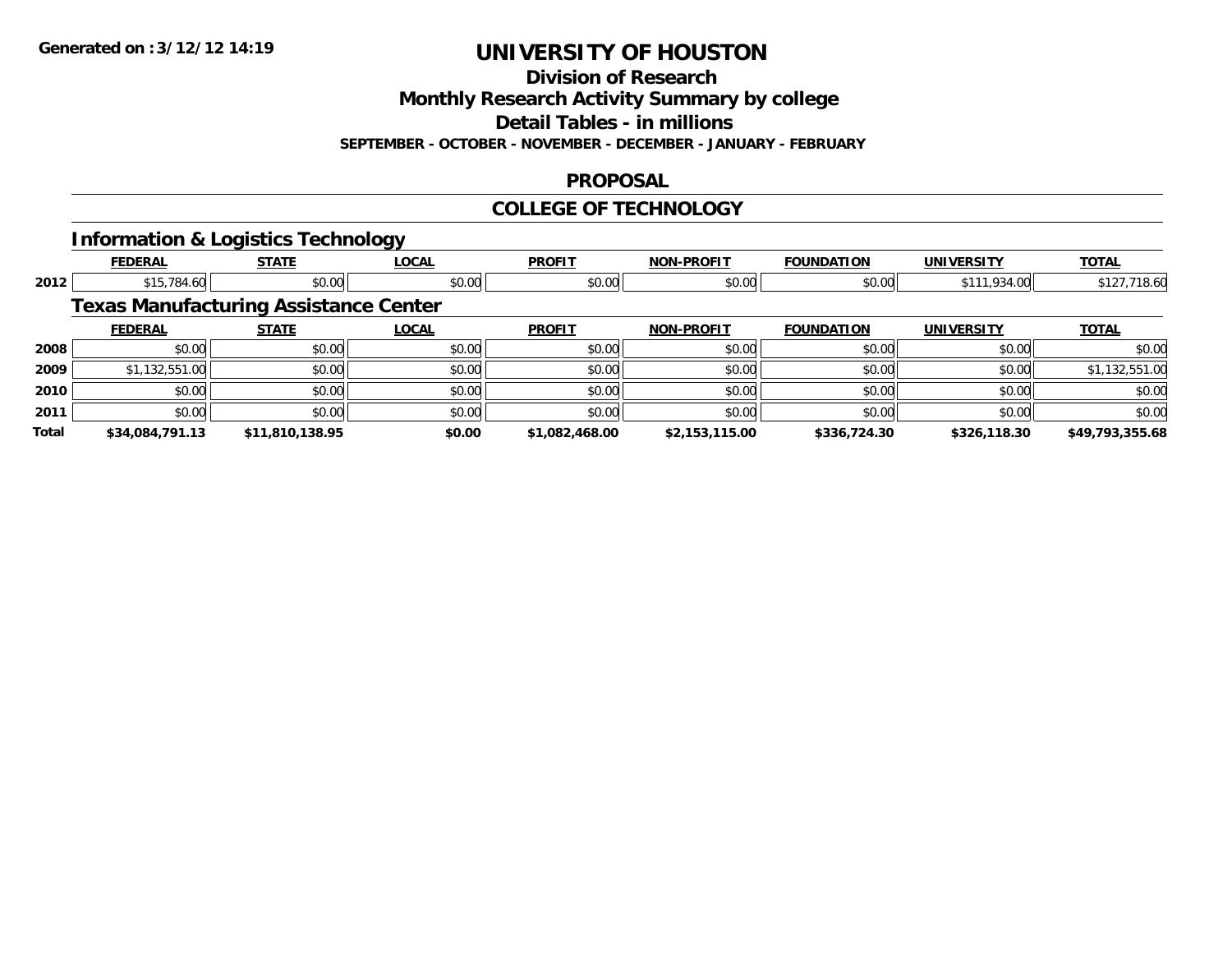## **Division of Research**

**Monthly Research Activity Summary by college**

**Detail Tables - in millions**

**SEPTEMBER - OCTOBER - NOVEMBER - DECEMBER - JANUARY - FEBRUARY**

#### **PROPOSAL**

### **CULLEN COLLEGE OF ENGINEERING**

## **Biomedical Engineering**

|      | <b>FEDERAL</b> | <u>STATE</u> | <u>LOCAL</u> | <b>PROFIT</b> | <b>NON-PROFIT</b> | <b>FOUNDATION</b> | <b>UNIVERSITY</b> | <b>TOTAL</b>   |
|------|----------------|--------------|--------------|---------------|-------------------|-------------------|-------------------|----------------|
| 2008 | \$3,877,242.25 | \$150,000.00 | \$0.00       | \$0.00        | \$140,001.00      | \$0.00            | \$0.00            | \$4,167,243.25 |
| 2009 | \$1,130,967.70 | \$0.00       | \$0.00       | \$0.00        | \$75,000.00       | \$139,900.36      | \$750,000.00      | \$2,095,868.06 |
| 2010 | \$821,552.32   | \$0.00       | \$0.00       | \$0.00        | \$525,000.00      | \$0.00            | \$206,250,00      | \$1,552,802.32 |
| 2011 | \$2,755,645.95 | \$0.00       | \$0.00       | \$0.00        | \$0.00            | \$0.00            | \$686,250.00      | \$3,441,895.95 |
| 2012 | \$6,959,925.10 | \$672,750.00 | \$0.00       | \$0.00        | \$0.00            | \$0.00            | \$1,403,125.00    | \$9,035,800.10 |

### **Chemical Engineering**

|      | <b>FEDERAL</b>  | <b>STATE</b>   | <b>LOCAL</b> | <b>PROFIT</b>  | <b>NON-PROFIT</b> | <b>FOUNDATION</b> | UNIVERSITY     | <u>TOTAL</u>    |
|------|-----------------|----------------|--------------|----------------|-------------------|-------------------|----------------|-----------------|
| 2008 | \$2,914,237.30  | \$1,620,500.00 | \$0.00       | \$707,421.68   | \$1,826,317.00    | \$600,000.00      | \$1,490,000.00 | \$9,158,475.98  |
| 2009 | \$11,736,624.10 | \$2,476,188.65 | \$0.00       | \$620,609.12   | \$1,556,092.00    | \$535,230.00      | \$2,118,565.00 | \$19,043,308.87 |
| 2010 | \$12,663,658.17 | \$4,320,491.00 | \$59,400.00  | \$487,076.43   | \$200,000.00      | \$624,140.00      | \$125,625,00   | \$18,480,390.60 |
| 2011 | \$13,965,856.50 | \$222,012.00   | \$83,000.00  | \$3,391,761.21 | \$2,383,651.00    | \$899,695.00      | \$411,805.00   | \$21,357,780.70 |
| 2012 | \$9,633,742.33  | \$1,489,348.10 | \$0.00       | \$1,663,754.00 | \$732,000.00      | \$3,142,448.00    | \$170,000.00   | \$16,831,292.43 |

### **Civil Engineering**

|      | <b>FEDERAL</b>  | <b>STATE</b>   | <b>LOCAL</b> | <b>PROFIT</b> | <b>NON-PROFIT</b> | <b>FOUNDATION</b> | <b>UNIVERSITY</b> | <b>TOTAL</b>    |
|------|-----------------|----------------|--------------|---------------|-------------------|-------------------|-------------------|-----------------|
| 2008 | \$1,436,035.17  | \$2,313,483.48 | \$0.00       | \$40,000.00   | \$14,000.00       | \$0.00            | \$0.00            | \$3,803,518.65  |
| 2009 | \$8,133,724.33  | \$450,394.73   | \$165,000.00 | \$370,823.00  | \$157,500.00      | \$0.00            | \$83,750.00       | \$9,361,192.06  |
| 2010 | \$3,731,781.80  | \$1,895,770.00 | \$0.00       | \$158,529.20  | \$12,000.00       | \$0.00            | \$156,356.00      | \$5,954,437.00  |
| 2011 | \$14,629,695.79 | \$1,136,409.20 | \$100,000.00 | \$38,500.00   | \$660,000.00      | \$112,854.25      | \$270,299.00      | \$16,947,758.24 |
| 2012 | \$5,721,103.85  | \$507,549.00   | \$0.00       | \$157,678.10  | \$33,308.00       | \$177,426.20      | \$2,173,776.00    | \$8,770,841.15  |

### **Composites Engineering and Applications Center**

|      | <b>FEDERAL</b>    | <b>STATE</b> | <b>LOCAL</b> | <b>PROFIT</b> | <b>NON-PROFIT</b> | <b>FOUNDATION</b> | <b>UNIVERSITY</b> | <b>TOTAL</b> |
|------|-------------------|--------------|--------------|---------------|-------------------|-------------------|-------------------|--------------|
| 2010 | \$0.00            | \$0.00       | \$0.00       | \$0.00        | \$0.00            | \$0.00            | \$0.00            | \$0.00       |
|      | Dean, Engineering |              |              |               |                   |                   |                   |              |
|      | <b>FEDERAL</b>    | <b>STATE</b> | <b>LOCAL</b> | <b>PROFIT</b> | <b>NON-PROFIT</b> | <b>FOUNDATION</b> | <b>UNIVERSITY</b> | <b>TOTAL</b> |
| 2008 | \$553,071.65      | \$80,000.00  | \$0.00       | \$0.00        | \$0.00            | \$0.00            | \$0.00            | \$633,071.65 |
| 2009 | \$325,710.00      | \$0.00       | \$0.00       | \$0.00        | \$0.00            | \$0.00            | \$0.00            | \$325,710.00 |
| 2010 | \$0.00            | \$0.00       | \$0.00       | \$0.00        | \$0.00            | \$12,465.50       | \$0.00            | \$12,465.50  |
| 2012 | \$882,933.40      | \$0.00       | \$0.00       | \$0.00        | \$0.00            | \$0.00            | \$0.00            | \$882,933.40 |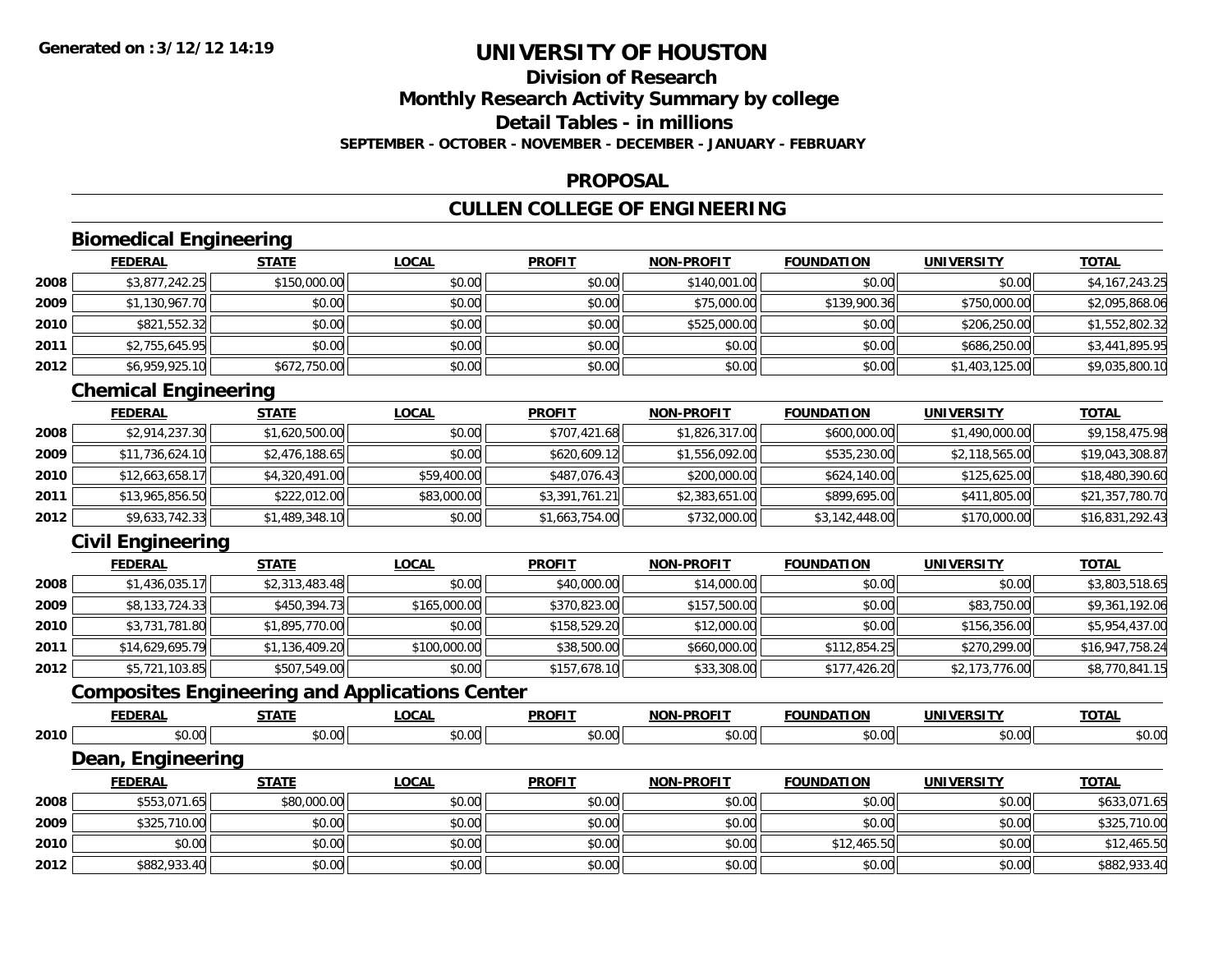# **Division of Research**

**Monthly Research Activity Summary by college**

**Detail Tables - in millions**

**SEPTEMBER - OCTOBER - NOVEMBER - DECEMBER - JANUARY - FEBRUARY**

#### **PROPOSAL**

## **CULLEN COLLEGE OF ENGINEERING**

### **Electrical & Computer Engineering**

|      | <b>FEDERAL</b>  | <b>STATE</b>   | <u>LOCAL</u> | <b>PROFIT</b>  | <b>NON-PROFIT</b> | <b>FOUNDATION</b> | <b>UNIVERSITY</b> | <b>TOTAL</b>    |
|------|-----------------|----------------|--------------|----------------|-------------------|-------------------|-------------------|-----------------|
| 2008 | \$10,449,692.90 | \$4,149,944.00 | \$0.00       | \$237,657.00   | \$955,292.30      | \$0.00            | \$149,007.78      | \$15,941,593.98 |
| 2009 | \$8,631,945.89  | \$409,999.00   | \$0.00       | \$203,229.00   | \$82,000.00       | \$349,786.00      | \$299,932.00      | \$9,976,891.89  |
| 2010 | \$10,491,825.77 | \$4,259,485.20 | \$204,000.00 | \$254,990.00   | \$758,835.00      | \$281,665.06      | \$0.00            | \$16,250,801.03 |
| 2011 | \$14,527,174.13 | \$0.00         | \$0.00       | \$1,217,976.81 | \$260,012.00      | \$446,524.00      | \$1,301,812.00    | \$17,753,498.94 |
| 2012 | \$18,721,005.22 | \$950,254.85   | \$0.00       | \$927,852.00   | \$27,500.00       | \$415,800.00      | \$1,676,013.00    | \$22,718,425.07 |

### **Industrial Engineering**

|      | <b>FEDERAL</b> | <b>STATE</b> | <u>LOCAL</u> | <b>PROFIT</b> | <b>NON-PROFIT</b> | <b>FOUNDATION</b> | <b>UNIVERSITY</b> | <b>TOTAL</b>   |
|------|----------------|--------------|--------------|---------------|-------------------|-------------------|-------------------|----------------|
| 2008 | \$1,219,495.80 | \$361,724.00 | \$7,410.00   | \$0.00        | \$7,966.00        | \$0.00            | \$79,728.00       | \$1,676,323.80 |
| 2009 | \$2,113,625.90 | \$60,734.00  | \$0.00       | \$0.00        | \$549,945.00      | \$0.00            | \$1,056,426.00    | \$3,780,730.90 |
| 2010 | \$709,746.50   | \$409,080.00 | \$404,701.00 | \$0.00        | \$0.00            | \$0.00            | \$0.00            | \$1,523,527.50 |
| 2011 | \$574,762.38   | \$0.00       | \$0.00       | \$5,001.00    | \$0.00            | \$336,822.00      | \$0.00            | \$916,585.38   |
| 2012 | \$3,720,622.80 | \$397,915.60 | \$0.00       | \$61,162.50   | \$0.00            | \$0.00            | \$0.00            | \$4,179,700.90 |

# **Mechanical Engineering**

|      | <b>FEDERAL</b>  | <u>STATE</u>   | <b>LOCAL</b> | <b>PROFIT</b>  | <b>NON-PROFIT</b> | <b>FOUNDATION</b> | <b>UNIVERSITY</b> | <b>TOTAL</b>    |
|------|-----------------|----------------|--------------|----------------|-------------------|-------------------|-------------------|-----------------|
| 2008 | \$5,431,386.11  | \$2,210,000.00 | \$0.00       | \$2,088,679.00 | \$397,282.60      | \$149,640.00      | \$568,308.64      | \$10,845,296.35 |
| 2009 | \$10,276,685.07 | \$2,219,597.00 | \$0.00       | \$264,829,00   | \$717,199.00      | \$242,453.64      | \$1,561,006.00    | \$15,281,769.71 |
| 2010 | \$8,734,855.20  | \$8,738,451.00 | \$0.00       | \$398,630.80   | \$292,498,00      | \$1,977,982.44    | \$230,000.00      | \$20,372,417.44 |
| 2011 | \$16,769,197.91 | \$0.00         | \$0.00       | \$788,355.50   | \$1,090,000.00    | \$1,564,990.20    | \$1,165,283.00    | \$21,377,826.61 |
| 2012 | \$26,208,597.72 | \$0.00         | \$0.00       | \$1,251,646.90 | \$1,019,270.76    | \$1,342,759.60    | \$700,244.00      | \$30,522,518.98 |

#### **National Wind Energy Center**

|       | <b>FEDERAL</b>                            | <b>STATE</b>    | <u>LOCAL</u>   | <b>PROFIT</b>   | <b>NON-PROFIT</b> | <b>FOUNDATION</b> | UNIVERSITY        | <b>TOTAL</b>     |
|-------|-------------------------------------------|-----------------|----------------|-----------------|-------------------|-------------------|-------------------|------------------|
| 2010  | \$0.00                                    | \$0.00          | \$0.00         | \$0.00          | \$0.00            | \$0.00            | \$0.00            | \$0.00           |
|       | <b>SW Public Safety Technology Center</b> |                 |                |                 |                   |                   |                   |                  |
|       | <b>FEDERAL</b>                            | <b>STATE</b>    | <u>LOCAL</u>   | <b>PROFIT</b>   | <b>NON-PROFIT</b> | <b>FOUNDATION</b> | <b>UNIVERSITY</b> | <b>TOTAL</b>     |
| 2008  | \$209,956.20                              | \$0.00          | \$0.00         | \$0.00          | \$0.00            | \$0.00            | \$0.00            | \$209,956.20     |
| Total | \$240.664.083.21                          | \$41,502,080.81 | \$1,023,511.00 | \$15,336,162.24 | \$14,472,669.66   | \$13,352,582.25   | \$18,833,561.42   | \$345,184,650.59 |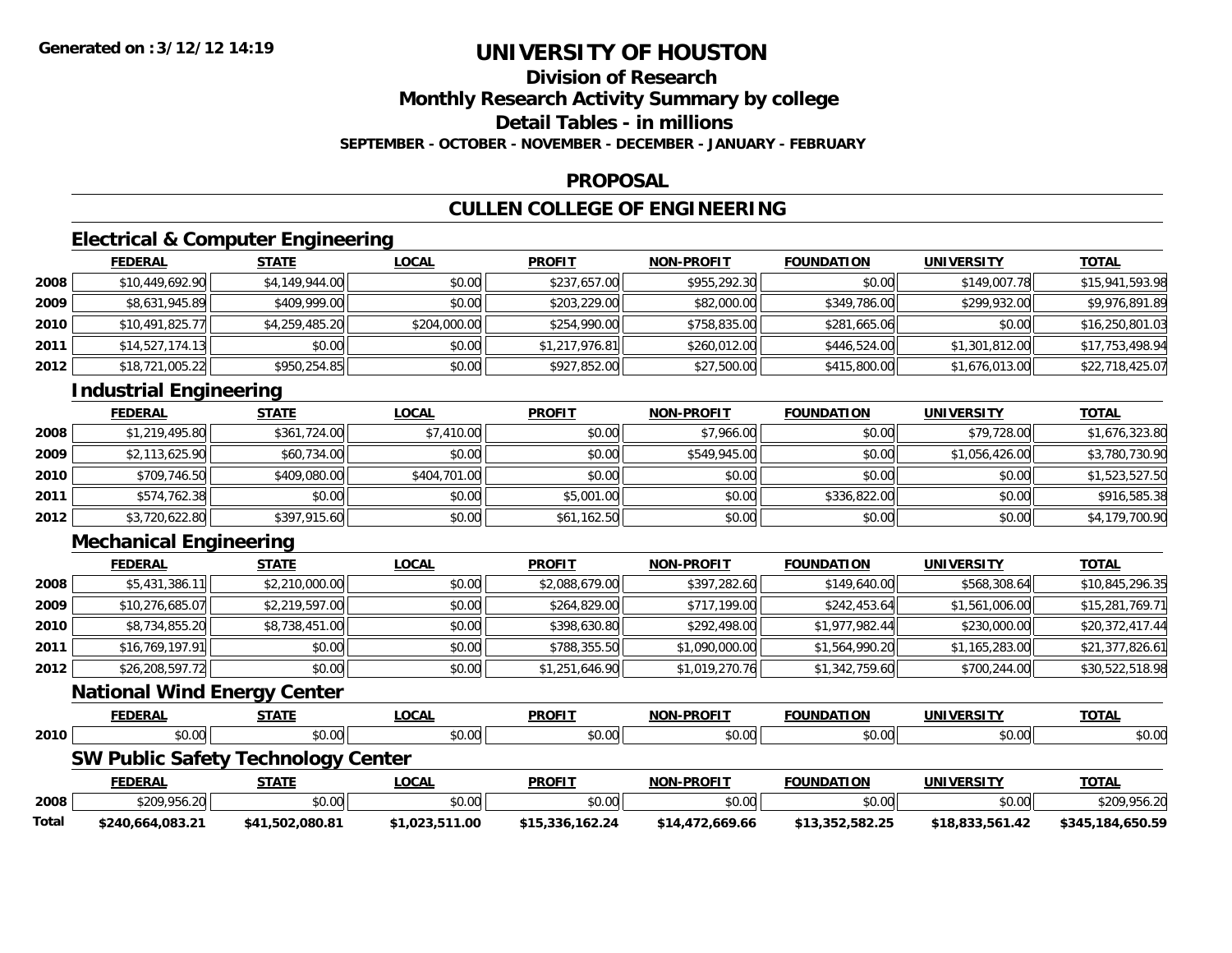**Division of Research**

**Monthly Research Activity Summary by college**

**Detail Tables - in millions**

**SEPTEMBER - OCTOBER - NOVEMBER - DECEMBER - JANUARY - FEBRUARY**

#### **PROPOSAL**

## **DIVISION OF RESEARCH**

|      | <b>Animal Care Operations</b>                             |                |              |               |                   |                   |                   |                |
|------|-----------------------------------------------------------|----------------|--------------|---------------|-------------------|-------------------|-------------------|----------------|
|      | <b>FEDERAL</b>                                            | <b>STATE</b>   | <b>LOCAL</b> | <b>PROFIT</b> | NON-PROFIT        | <b>FOUNDATION</b> | <b>UNIVERSITY</b> | <b>TOTAL</b>   |
| 2010 | \$7,546,514.00                                            | \$0.00         | \$0.00       | \$0.00        | \$0.00            | \$0.00            | \$0.00            | \$7,546,514.00 |
|      | <b>Center for Advanced Materials</b>                      |                |              |               |                   |                   |                   |                |
|      | <b>FEDERAL</b>                                            | <b>STATE</b>   | <b>LOCAL</b> | <b>PROFIT</b> | <b>NON-PROFIT</b> | <b>FOUNDATION</b> | <b>UNIVERSITY</b> | <b>TOTAL</b>   |
| 2008 | \$109,870.50                                              | \$128,200.00   | \$0.00       | \$0.00        | \$0.00            | \$0.00            | \$0.00            | \$238,070.50   |
| 2009 | \$0.00                                                    | \$0.00         | \$0.00       | \$0.00        | \$0.00            | \$0.00            | \$0.00            | \$0.00         |
| 2010 | \$0.00                                                    | \$156,000.00   | \$0.00       | \$0.00        | \$0.00            | \$0.00            | \$0.00            | \$156,000.00   |
| 2011 | \$0.00                                                    | \$0.00         | \$0.00       | \$0.00        | \$0.00            | \$0.00            | \$0.00            | \$0.00         |
| 2012 | \$246,829.10                                              | \$0.00         | \$0.00       | \$0.00        | \$0.00            | \$109,222.20      | \$0.00            | \$356,051.30   |
|      | <b>Center for Biomedical &amp; Environmental Genomics</b> |                |              |               |                   |                   |                   |                |
|      | <b>FEDERAL</b>                                            | <b>STATE</b>   | <b>LOCAL</b> | <b>PROFIT</b> | <b>NON-PROFIT</b> | <b>FOUNDATION</b> | <b>UNIVERSITY</b> | <b>TOTAL</b>   |
| 2009 | \$0.00                                                    | \$0.00         | \$0.00       | \$0.00        | \$0.00            | \$0.00            | \$0.00            | \$0.00         |
| 2010 | \$0.00                                                    | \$0.00         | \$0.00       | \$0.00        | \$0.00            | \$0.00            | \$0.00            | \$0.00         |
|      | <b>Division of Research</b>                               |                |              |               |                   |                   |                   |                |
|      | <b>FEDERAL</b>                                            | <b>STATE</b>   | <b>LOCAL</b> | <b>PROFIT</b> | <b>NON-PROFIT</b> | <b>FOUNDATION</b> | <b>UNIVERSITY</b> | <b>TOTAL</b>   |
| 2009 | \$3,241,558.00                                            | \$0.00         | \$0.00       | \$0.00        | \$0.00            | \$0.00            | \$0.00            | \$3,241,558.00 |
|      | <b>Institute for Molecular Design</b>                     |                |              |               |                   |                   |                   |                |
|      | <b>FEDERAL</b>                                            | <b>STATE</b>   | <b>LOCAL</b> | <b>PROFIT</b> | NON-PROFIT        | <b>FOUNDATION</b> | <b>UNIVERSITY</b> | <b>TOTAL</b>   |
| 2008 | \$0.00                                                    | \$150,000.00   | \$0.00       | \$0.00        | \$0.00            | \$0.00            | \$0.00            | \$150,000.00   |
|      | <b>Office of Contracts and Grants</b>                     |                |              |               |                   |                   |                   |                |
|      | <b>FEDERAL</b>                                            | <b>STATE</b>   | <b>LOCAL</b> | <b>PROFIT</b> | NON-PROFIT        | <b>FOUNDATION</b> | <b>UNIVERSITY</b> | <b>TOTAL</b>   |
| 2009 | \$0.00                                                    | \$0.00         | \$0.00       | \$0.00        | \$0.00            | \$2,300,000.00    | \$0.00            | \$2,300,000.00 |
|      | <b>Research Financial Services</b>                        |                |              |               |                   |                   |                   |                |
|      | <b>FEDERAL</b>                                            | <b>STATE</b>   | <b>LOCAL</b> | <b>PROFIT</b> | <b>NON-PROFIT</b> | <b>FOUNDATION</b> | <b>UNIVERSITY</b> | <b>TOTAL</b>   |
| 2008 | \$0.00                                                    | \$5,000,000.00 | \$0.00       | \$0.00        | \$0.00            | \$0.00            | \$0.00            | \$5,000,000.00 |
|      | <b>TcSAM</b>                                              |                |              |               |                   |                   |                   |                |
|      | <b>FEDERAL</b>                                            | <b>STATE</b>   | <b>LOCAL</b> | <b>PROFIT</b> | <b>NON-PROFIT</b> | <b>FOUNDATION</b> | <b>UNIVERSITY</b> | <b>TOTAL</b>   |
| 2008 | \$0.00                                                    | \$0.00         | \$0.00       | \$0.00        | \$0.00            | \$0.00            | \$0.00            | \$0.00         |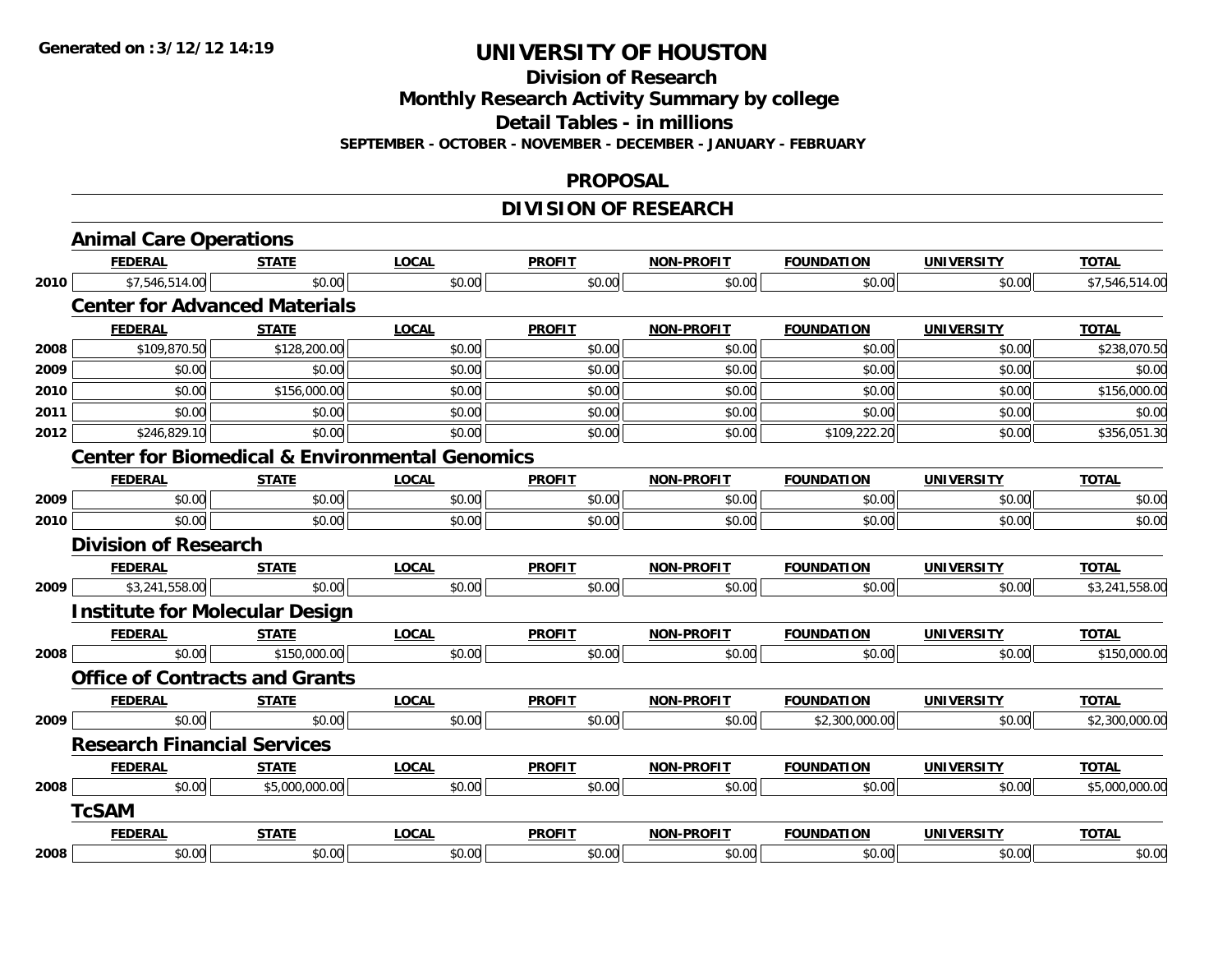#### **Division of Research Monthly Research Activity Summary by college Detail Tables - in millions**

**SEPTEMBER - OCTOBER - NOVEMBER - DECEMBER - JANUARY - FEBRUARY**

#### **PROPOSAL**

## **DIVISION OF RESEARCH**

|       | <b>TcSUH</b>    |                                          |              |               |                   |                   |                   |                 |
|-------|-----------------|------------------------------------------|--------------|---------------|-------------------|-------------------|-------------------|-----------------|
|       | <b>FEDERAL</b>  | <b>STATE</b>                             | <b>LOCAL</b> | <b>PROFIT</b> | <b>NON-PROFIT</b> | <b>FOUNDATION</b> | <b>UNIVERSITY</b> | <b>TOTAL</b>    |
| 2008  | \$2,040,633.84  | \$968,480.00                             | \$0.00       | \$50,000.00   | \$0.00            | \$298,347.00      | \$0.00            | \$3,357,460.84  |
| 2009  | \$2,977,417.68  | \$556,454.50                             | \$0.00       | \$50,000.00   | \$45,440.00       | \$311,313.00      | \$0.00            | \$3,940,625.18  |
| 2010  | \$418,260.00    | \$689,508.00                             | \$0.00       | \$55,000.00   | \$0.00            | \$98,596.00       | \$65,718.00       | \$1,327,082.00  |
| 2011  | \$346,446.76    | \$0.00                                   | \$0.00       | \$374,479.50  | \$0.00            | \$0.00            | \$0.00            | \$720,926.26    |
| 2012  | \$2,304,745.15  | \$124,768.05                             | \$0.00       | \$70,000.00   | \$0.00            | \$0.00            | \$80,077.00       | \$2,579,590.20  |
|       |                 | <b>Texas Learning/Computation Center</b> |              |               |                   |                   |                   |                 |
|       | <b>FEDERAL</b>  | <b>STATE</b>                             | <b>LOCAL</b> | <b>PROFIT</b> | <b>NON-PROFIT</b> | <b>FOUNDATION</b> | <b>UNIVERSITY</b> | <b>TOTAL</b>    |
| 2009  | \$0.00          | \$0.00                                   | \$0.00       | \$0.00        | \$0.00            | \$0.00            | \$0.00            | \$0.00          |
| 2010  | \$0.00          | \$0.00                                   | \$0.00       | \$0.00        | \$0.00            | \$0.00            | \$0.00            | \$0.00          |
|       | <b>TIMES</b>    |                                          |              |               |                   |                   |                   |                 |
|       | <b>FEDERAL</b>  | <b>STATE</b>                             | <b>LOCAL</b> | <b>PROFIT</b> | <b>NON-PROFIT</b> | <b>FOUNDATION</b> | <b>UNIVERSITY</b> | <b>TOTAL</b>    |
| 2008  | \$0.00          | \$0.00                                   | \$0.00       | \$0.00        | \$0.00            | \$0.00            | \$0.00            | \$0.00          |
| 2009  | \$176,818.00    | \$0.00                                   | \$0.00       | \$0.00        | \$0.00            | \$0.00            | \$0.00            | \$176,818.00    |
| 2010  | \$0.00          | \$0.00                                   | \$0.00       | \$0.00        | \$0.00            | \$0.00            | \$0.00            | \$0.00          |
| 2011  | \$0.00          | \$0.00                                   | \$0.00       | \$0.00        | \$0.00            | \$0.00            | \$0.00            | \$0.00          |
| 2012  | \$0.00          | \$0.00                                   | \$0.00       | \$0.00        | \$0.00            | \$0.00            | \$303,945.00      | \$303,945.00    |
| Total | \$19,409,093.03 | \$7,773,410.55                           | \$0.00       | \$599,479.50  | \$45,440.00       | \$3,117,478.20    | \$449,740.00      | \$31,394,641.28 |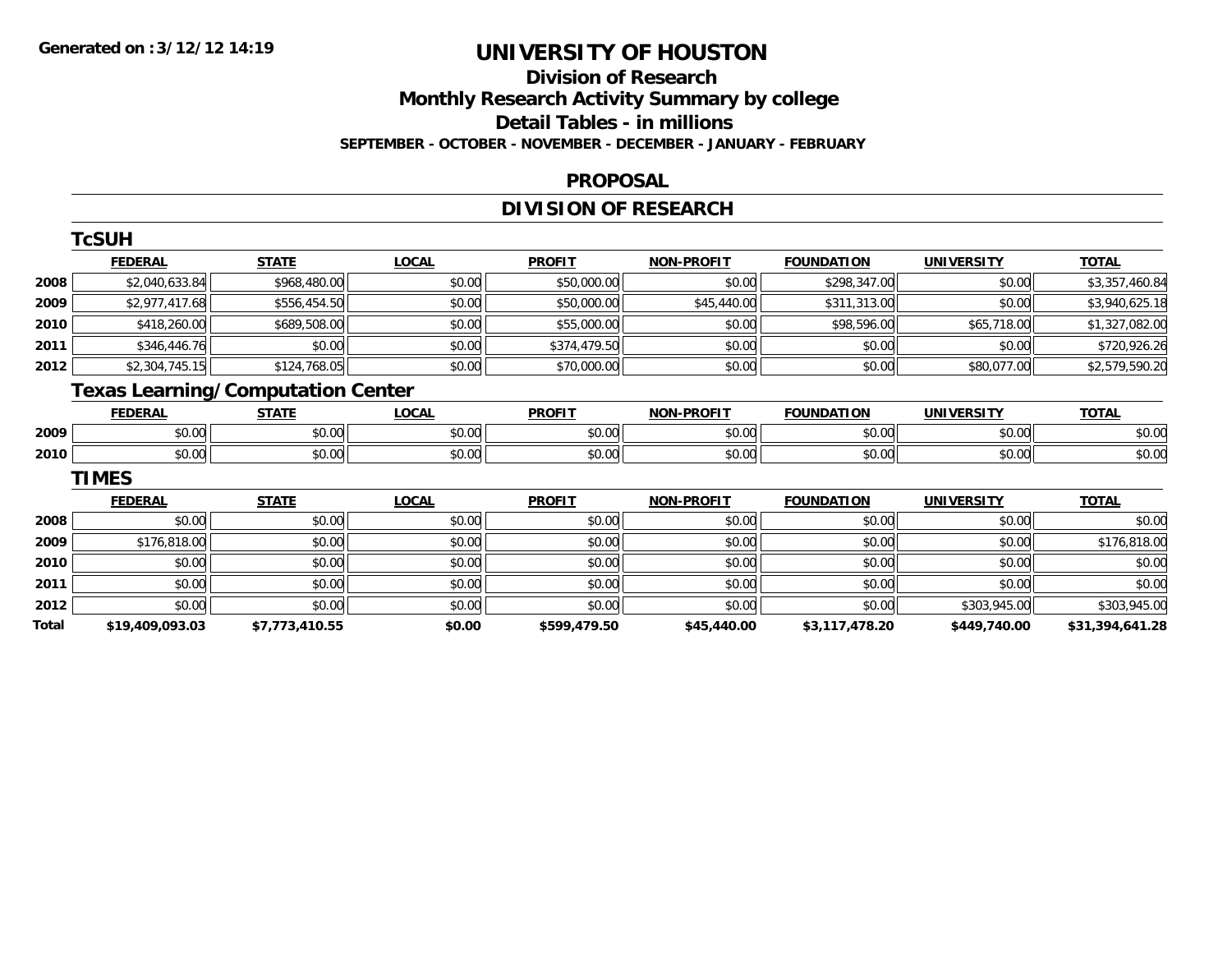**Division of Research**

**Monthly Research Activity Summary by college**

**Detail Tables - in millions**

**SEPTEMBER - OCTOBER - NOVEMBER - DECEMBER - JANUARY - FEBRUARY**

#### **PROPOSAL**

#### **GRADUATE COLLEGE OF SOCIAL WORK**

### **Child & Family for Innovative Research**

|      | <b>FEDERAL</b>                          | <b>STATE</b>   | LOCAL        | <b>PROFIT</b> | <b>NON-PROFIT</b> | <b>FOUNDATION</b> | <b>UNIVERSITY</b> | <b>TOTAL</b>   |
|------|-----------------------------------------|----------------|--------------|---------------|-------------------|-------------------|-------------------|----------------|
| 2008 | \$0.00                                  | \$0.00         | \$0.00       | \$0.00        | \$0.00            | \$0.00            | \$0.00            | \$0.00         |
|      | <b>Community Projects - Social Work</b> |                |              |               |                   |                   |                   |                |
|      | <b>FEDERAL</b>                          | <b>STATE</b>   | <b>LOCAL</b> | <b>PROFIT</b> | <b>NON-PROFIT</b> | <b>FOUNDATION</b> | <b>UNIVERSITY</b> | <b>TOTAL</b>   |
| 2008 | \$354,500.00                            | \$0.00         | \$0.00       | \$0.00        | \$0.00            | \$0.00            | \$11,920.00       | \$366,420.00   |
| 2009 | \$396,000.00                            | \$0.00         | \$0.00       | \$0.00        | \$0.00            | \$0.00            | \$0.00            | \$396,000.00   |
| 2011 | \$2,420,245.00                          | \$0.00         | \$0.00       | \$0.00        | \$0.00            | \$0.00            | \$0.00            | \$2,420,245.00 |
|      | Dean, Social Work                       |                |              |               |                   |                   |                   |                |
|      | <b>FEDERAL</b>                          | <b>STATE</b>   | <u>LOCAL</u> | <b>PROFIT</b> | <b>NON-PROFIT</b> | <b>FOUNDATION</b> | <b>UNIVERSITY</b> | <b>TOTAL</b>   |
| 2008 | \$3,163,290.50                          | \$1,366,731.00 | \$0.00       | \$65,138.00   | \$85,813.00       | \$0.00            | \$80,733.00       | \$4,761,705.50 |
| 2009 | \$5,575,789.50                          | \$1,192,410.60 | \$0.00       | \$104,417.00  | \$25,000.00       | \$91,365.90       | \$46,660.00       | \$7,035,643.00 |
| 2010 | \$2,123,511.00                          | \$99,420.00    | \$0.00       | \$296,095.00  | \$797,794.00      | \$157,829.00      | \$0.00            | \$3,474,649.00 |
| 2011 | \$8,942,728.80                          | \$0.00         | \$0.00       | \$100,982.00  | \$25,000.00       | \$0.05            | \$150,609.00      | \$9,219,319.85 |
| 2012 | \$2,399,509.32                          | \$0.00         | \$56,704.00  | \$230,559.00  | \$35,469.80       | \$146,060.00      | \$190,477.00      | \$3,058,779.12 |
|      | Drug and Social Policy Research         |                |              |               |                   |                   |                   |                |
|      | <b>FEDERAL</b>                          | <b>STATE</b>   | <b>LOCAL</b> | <b>PROFIT</b> | <b>NON-PROFIT</b> | <b>FOUNDATION</b> | <b>UNIVERSITY</b> | <b>TOTAL</b>   |

|       | FEDERAL             | стлті                                        | <b>OCAL</b>                               | <b>PROFI</b>           | NON<br>-PROFIT    | FOUNDATION                              | UNIVERSITY                        | ----   |
|-------|---------------------|----------------------------------------------|-------------------------------------------|------------------------|-------------------|-----------------------------------------|-----------------------------------|--------|
| 2009  | $\sim$ 00<br>,u.uu  | \$0.00                                       | $\uparrow$ $\uparrow$ $\uparrow$<br>טע.טע | ልስ ለሰ<br>DU.UU         | $\sim$ 00<br>ס.טי | \$0.00                                  | $\uparrow$ $\cap$ $\cap$<br>DU.UG | \$0.00 |
| Total | .<br>.<br>, , , , , | $\overline{\phantom{a}}$<br>1.OU<br>5.000.30 | \$56<br>,704.00                           | .191.00<br><b>¢707</b> | \$969,076.80      | 25105<br><b>4305</b><br>254.Yt<br>,,,,, | \$480,399.00                      | \$30   |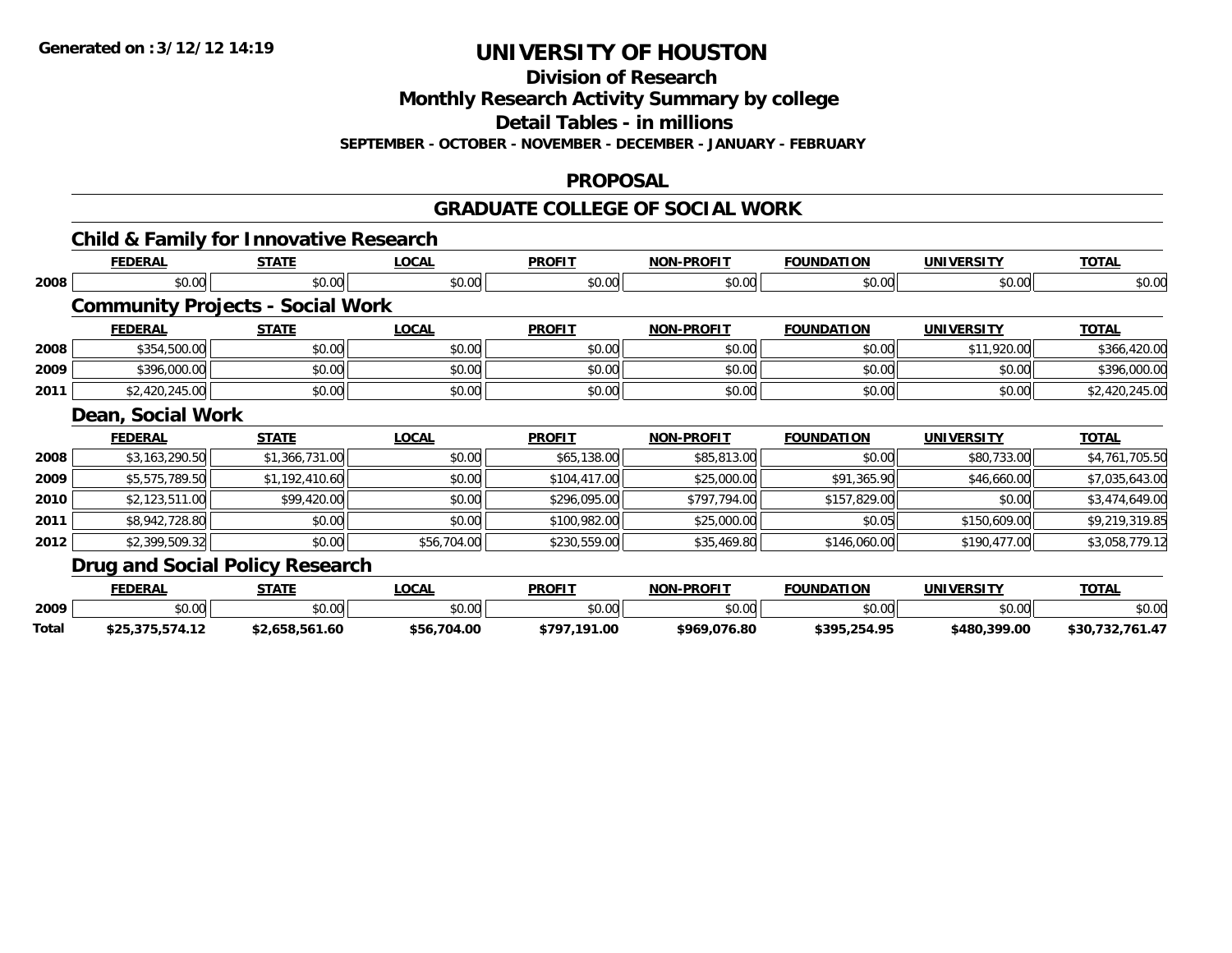#### **Division of Research**

**Monthly Research Activity Summary by college**

**Detail Tables - in millions**

**SEPTEMBER - OCTOBER - NOVEMBER - DECEMBER - JANUARY - FEBRUARY**

#### **PROPOSAL**

#### **HILTON COLLEGE OF HOTEL AND RESTAURANT MANAGEMENT**

### **Hotel and Restaurant Management**

|       | <b>FEDERAL</b> | <b>STATE</b> | <u>LOCAL</u> | <b>PROFIT</b> | NON-PROFIT   | <b>FOUNDATION</b> | <b>UNIVERSITY</b> | <b>TOTAL</b>   |
|-------|----------------|--------------|--------------|---------------|--------------|-------------------|-------------------|----------------|
| 2009  | \$0.00         | \$0.00       | \$60,000.00  | \$9,047.50    | \$135,002.00 | \$0.00            | \$0.00            | \$204,049.50   |
| 2010  | \$560,802.00   | \$178,158.00 | \$70,000.00  | \$0.00        | \$82,548.00  | \$0.00            | \$163,662.00      | \$1,055,170.00 |
| 2011  | \$0.00         | \$0.00       | \$0.00       | \$0.00        | \$27,280.00  | \$0.00            | \$0.00            | \$27,280.00    |
| 2012  | \$0.00         | \$174,830.00 | \$0.00       | \$0.00        | \$118,422.00 | \$0.00            | \$0.00            | \$293,252.00   |
| Total | \$560,802.00   | \$352,988.00 | \$130,000.00 | \$9,047.50    | \$363,252.00 | \$0.00            | \$163,662.00      | \$1,579,751.50 |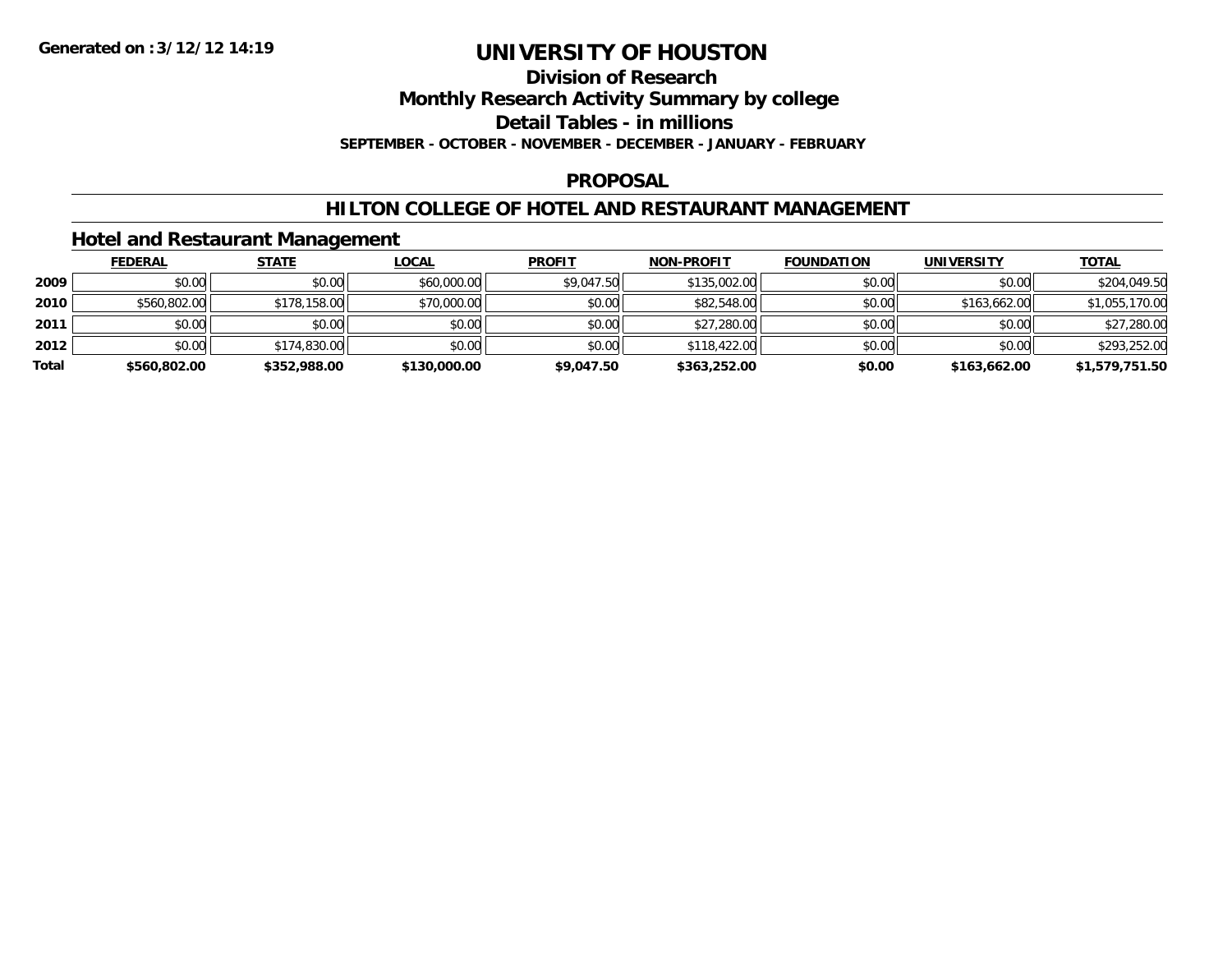### **Division of ResearchMonthly Research Activity Summary by college Detail Tables - in millions SEPTEMBER - OCTOBER - NOVEMBER - DECEMBER - JANUARY - FEBRUARY**

#### **PROPOSAL**

#### **HONORS COLLEGE**

### **Houston Teachers Institute**

|       | <b>FEDERAL</b> | <b>STATE</b> | <b>LOCAL</b> | <b>PROFIT</b> | <b>NON-PROFIT</b> | <b>FOUNDATION</b> | <b>UNIVERSITY</b> | <b>TOTAL</b> |
|-------|----------------|--------------|--------------|---------------|-------------------|-------------------|-------------------|--------------|
| 2008  | \$175,000.00   | \$0.00       | \$0.00       | \$0.00        | \$0.00            | \$0.00            | \$0.00            | \$175,000.00 |
| 2009  | \$0.00         | \$0.00       | \$0.00       | \$0.00        | \$4,899.50        | \$0.00            | \$0.00            | \$4,899.50   |
| 2010  | \$500,851.00   | \$25,000.00  | \$0.00       | \$0.00        | \$0.00            | \$0.00            | \$0.00            | \$525,851.00 |
| 2011  | \$0.00         | \$0.00       | \$0.00       | \$0.00        | \$53,185.20       | \$0.00            | \$0.00            | \$53,185.20  |
| Total | \$675,851.00   | \$25,000.00  | \$0.00       | \$0.00        | \$58,084.70       | \$0.00            | \$0.00            | \$758,935.70 |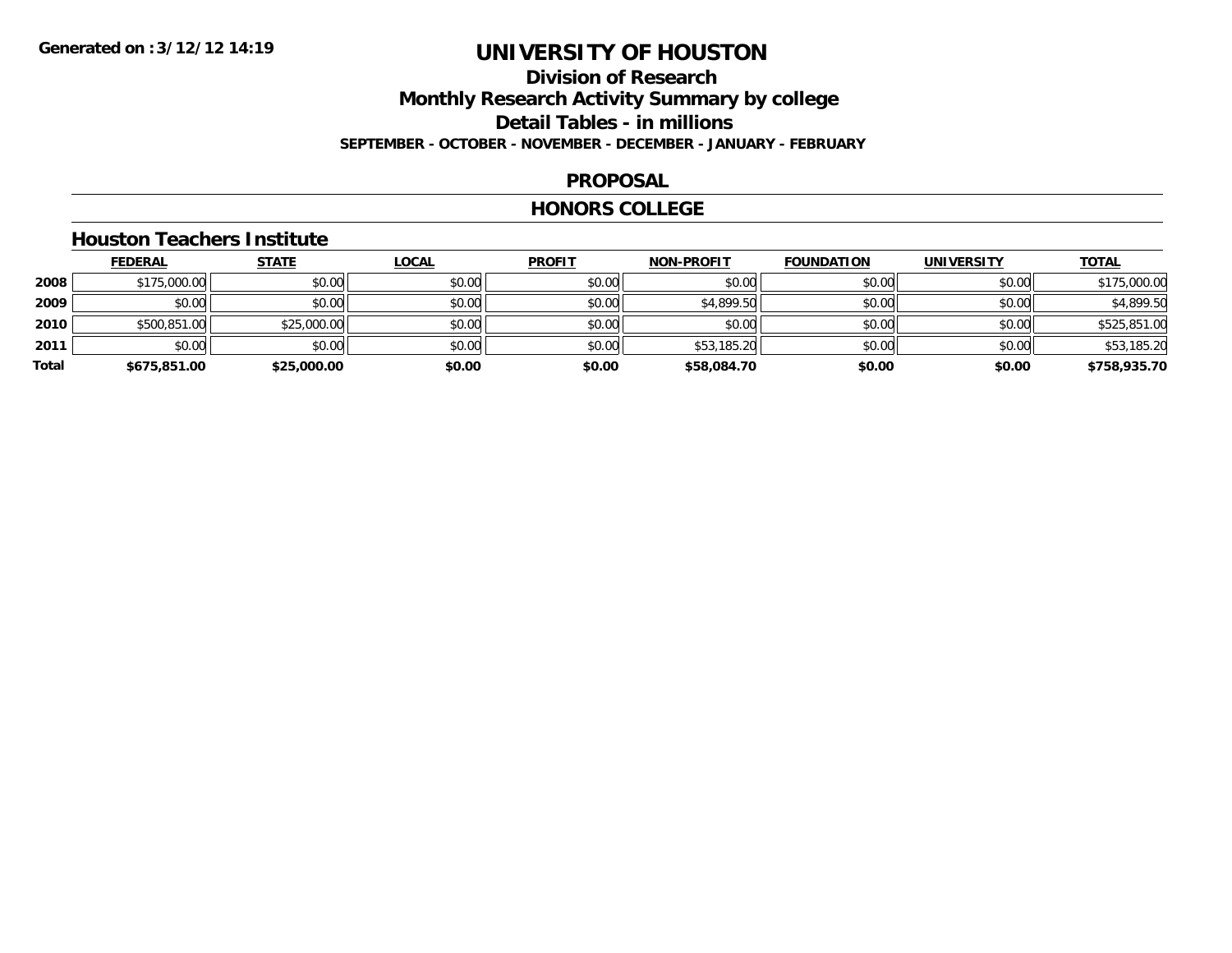### **Division of Research**

**Monthly Research Activity Summary by college**

**Detail Tables - in millions**

**SEPTEMBER - OCTOBER - NOVEMBER - DECEMBER - JANUARY - FEBRUARY**

#### **PROPOSAL**

#### **LIBRARY**

### **Administration, Library**

|              | <b>FEDERAL</b>  | <b>STATE</b> | <b>OCAL</b> | <b>PROFIT</b> | -PROFIT<br>NON | <b>FOUNDATION</b> | <b>UNIVERSITY</b> | <u> ΤΟΤΑ.</u> |
|--------------|-----------------|--------------|-------------|---------------|----------------|-------------------|-------------------|---------------|
| 2008         | $*150.$<br>9.40 | \$0.00       | JU.UU       | \$0.00        | ልስ ሀህ<br>DU.UU | \$0.00            | \$0.00            | 40            |
| <b>Total</b> | 479.40<br>t150. | \$0.00       | \$0.00      | \$0.00        | \$0.00         | \$0.00            | \$0.00            | 170.10        |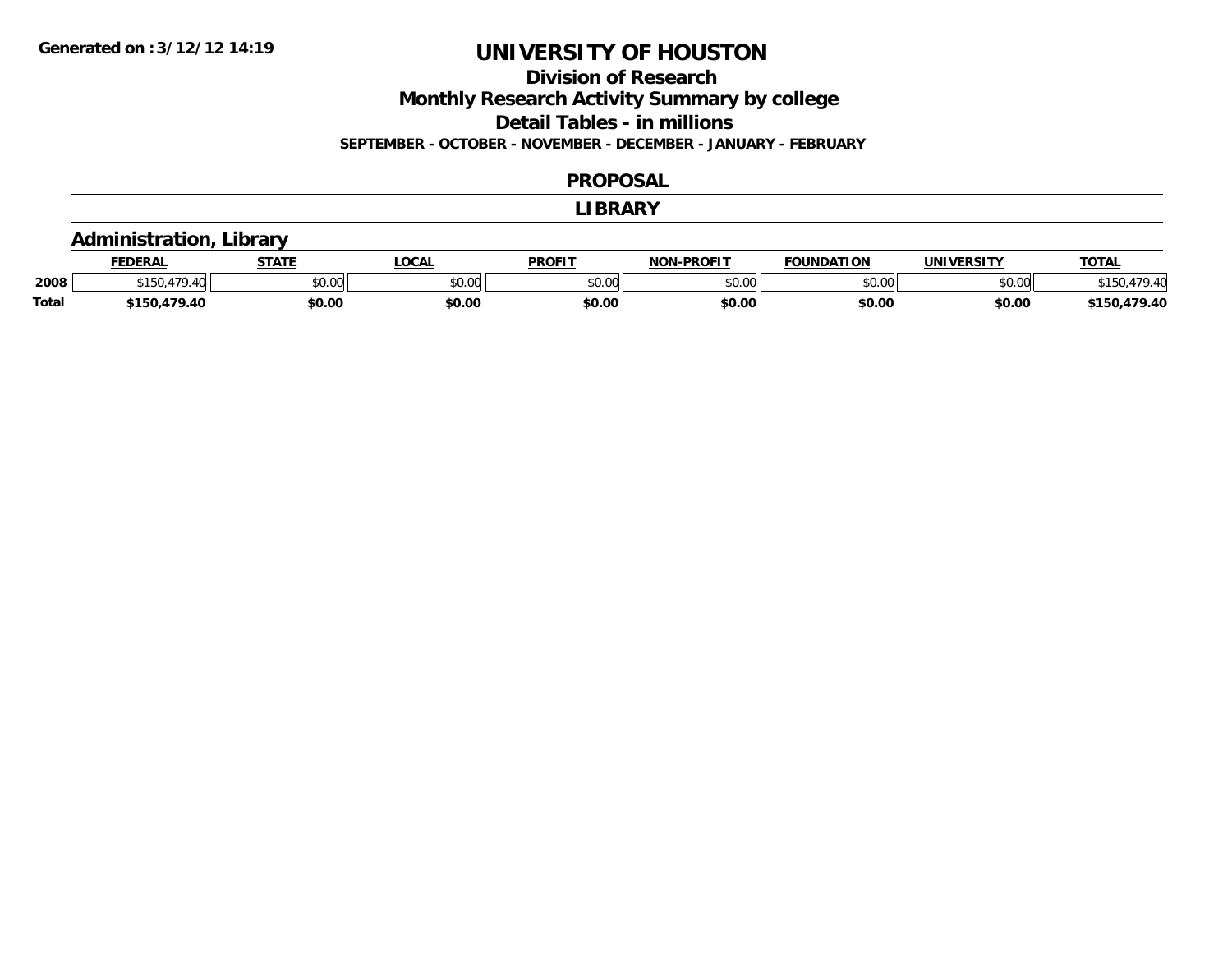**Division of Research**

**Monthly Research Activity Summary by college**

**Detail Tables - in millions**

**SEPTEMBER - OCTOBER - NOVEMBER - DECEMBER - JANUARY - FEBRUARY**

#### **PROPOSAL**

#### **PRESIDENT**

#### **Office of the President**

|       | DERAI  | <b>STATE</b>             | <b>LOCAL</b>                                          | PROFIT        | -PROFIT<br>חרות | <b>FOUNDATION</b> | UNIVERSITY | TOTA.  |
|-------|--------|--------------------------|-------------------------------------------------------|---------------|-----------------|-------------------|------------|--------|
| 2009  | \$0.00 | $\sim$ 0.0 $\sim$<br>JU. | $\mathsf{A} \cap \mathsf{A} \cap \mathsf{A}$<br>50.Ul | 0000<br>JU.UU | 0000<br>,u.uu   | $n \cap \Omega$   | \$0.00     | \$0.00 |
| Total | \$0.00 | \$0.00                   | \$0.00                                                | \$0.00        | \$0.00          | \$0.00            | \$0.00     | \$0.00 |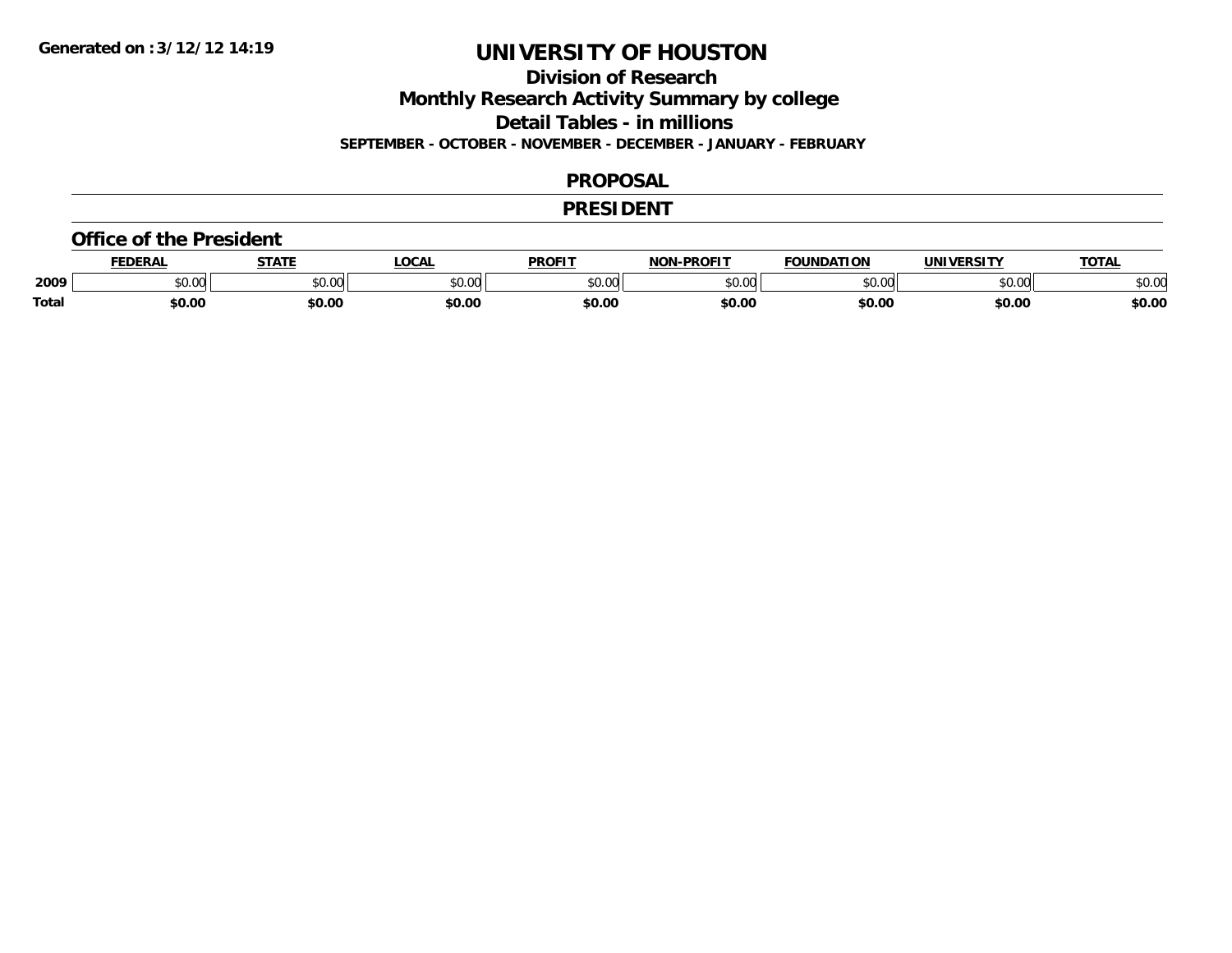# **Division of Research**

**Monthly Research Activity Summary by college**

**Detail Tables - in millions**

**SEPTEMBER - OCTOBER - NOVEMBER - DECEMBER - JANUARY - FEBRUARY**

#### **PROPOSAL**

#### **SENIOR V.P. FOR ACADEMIC AFFAIRS AND PROVOST**

|      | <b>KUHF - Radio</b>                          |              |              |               |                   |                   |                   |                |
|------|----------------------------------------------|--------------|--------------|---------------|-------------------|-------------------|-------------------|----------------|
|      | <b>FEDERAL</b>                               | <b>STATE</b> | <b>LOCAL</b> | <b>PROFIT</b> | <b>NON-PROFIT</b> | <b>FOUNDATION</b> | <b>UNIVERSITY</b> | <b>TOTAL</b>   |
| 2008 | \$50,000.00                                  | \$0.00       | \$0.00       | \$0.00        | \$467,974.00      | \$0.00            | \$0.00            | \$517,974.00   |
| 2009 | \$101,338.00                                 | \$0.00       | \$0.00       | \$0.00        | \$455,086.00      | \$0.00            | \$0.00            | \$556,424.00   |
| 2010 | \$192,564.00                                 | \$0.00       | \$0.00       | \$0.00        | \$544,969.00      | \$0.00            | \$0.00            | \$737,533.00   |
| 2011 | \$0.00                                       | \$0.00       | \$0.00       | \$0.00        | \$613,146.00      | \$0.00            | \$0.00            | \$613,146.00   |
| 2012 | \$24,500.00                                  | \$0.00       | \$0.00       | \$0.00        | \$2,261,596.00    | \$0.00            | \$0.00            | \$2,286,096.00 |
|      | <b>Learning and Assessment Services</b>      |              |              |               |                   |                   |                   |                |
|      | <b>FEDERAL</b>                               | <b>STATE</b> | <b>LOCAL</b> | <b>PROFIT</b> | <b>NON-PROFIT</b> | <b>FOUNDATION</b> | <b>UNIVERSITY</b> | <b>TOTAL</b>   |
| 2009 | \$0.00                                       | \$18,016.00  | \$0.00       | \$0.00        | \$0.00            | \$0.00            | \$0.00            | \$18,016.00    |
| 2010 | \$1,869,569.00                               | \$0.00       | \$0.00       | \$0.00        | \$0.00            | \$10,000.00       | \$0.00            | \$1,879,569.00 |
| 2011 | \$0.00                                       | \$0.00       | \$0.00       | \$0.00        | \$115,096.00      | \$0.00            | \$0.00            | \$115,096.00   |
|      | <b>Learning Support Services</b>             |              |              |               |                   |                   |                   |                |
|      | <b>FEDERAL</b>                               | <b>STATE</b> | <b>LOCAL</b> | <b>PROFIT</b> | <b>NON-PROFIT</b> | <b>FOUNDATION</b> | <b>UNIVERSITY</b> | <b>TOTAL</b>   |
| 2008 | \$0.00                                       | \$37,501.00  | \$0.00       | \$0.00        | \$0.00            | \$0.00            | \$0.00            | \$37,501.00    |
|      | Senior V.P. for Academic Affairs and Provost |              |              |               |                   |                   |                   |                |
|      | <b>FEDERAL</b>                               | <b>STATE</b> | <b>LOCAL</b> | <b>PROFIT</b> | <b>NON-PROFIT</b> | <b>FOUNDATION</b> | <b>UNIVERSITY</b> | <b>TOTAL</b>   |
| 2009 | \$0.00                                       | \$15,000.00  | \$0.00       | \$0.00        | \$0.00            | \$0.00            | \$0.00            | \$15,000.00    |
| 2010 | \$0.00                                       | \$15,000.00  | \$0.00       | \$0.00        | \$0.00            | \$0.00            | \$0.00            | \$15,000.00    |
| 2011 | \$0.00                                       | \$29,456.00  | \$0.00       | \$0.00        | \$0.00            | \$0.00            | \$0.00            | \$29,456.00    |
| 2012 | \$882,933.40                                 | \$94,051.00  | \$0.00       | \$0.00        | \$0.00            | \$0.00            | \$234,196.00      | \$1,211,180.40 |
|      | <b>Student Support Services</b>              |              |              |               |                   |                   |                   |                |
|      | <b>FEDERAL</b>                               | <b>STATE</b> | <b>LOCAL</b> | <b>PROFIT</b> | <b>NON-PROFIT</b> | <b>FOUNDATION</b> | <b>UNIVERSITY</b> | <b>TOTAL</b>   |
| 2012 | \$198,944.00                                 | \$0.00       | \$0.00       | \$0.00        | \$0.00            | \$0.00            | \$0.00            | \$198,944.00   |
|      | <b>UH Charter School</b>                     |              |              |               |                   |                   |                   |                |
|      | <b>FEDERAL</b>                               | <b>STATE</b> | <b>LOCAL</b> | <b>PROFIT</b> | <b>NON-PROFIT</b> | <b>FOUNDATION</b> | <b>UNIVERSITY</b> | <b>TOTAL</b>   |
| 2012 | \$0.00                                       | \$7,150.00   | \$0.00       | \$0.00        | \$0.00            | \$0.00            | \$0.00            | \$7,150.00     |
|      | <b>Undergraduate Scholars</b>                |              |              |               |                   |                   |                   |                |
|      | <b>FEDERAL</b>                               | <b>STATE</b> | <b>LOCAL</b> | <b>PROFIT</b> | NON-PROFIT        | <b>FOUNDATION</b> | UNIVERSITY        | <b>TOTAL</b>   |
| 2009 | \$0.00                                       | \$15,000.00  | \$0.00       | \$0.00        | \$0.00            | \$0.00            | \$0.00            | \$15,000.00    |
| 2010 | \$0.00                                       | \$10,000.00  | \$0.00       | \$0.00        | \$0.00            | \$28,750.00       | \$0.00            | \$38,750.00    |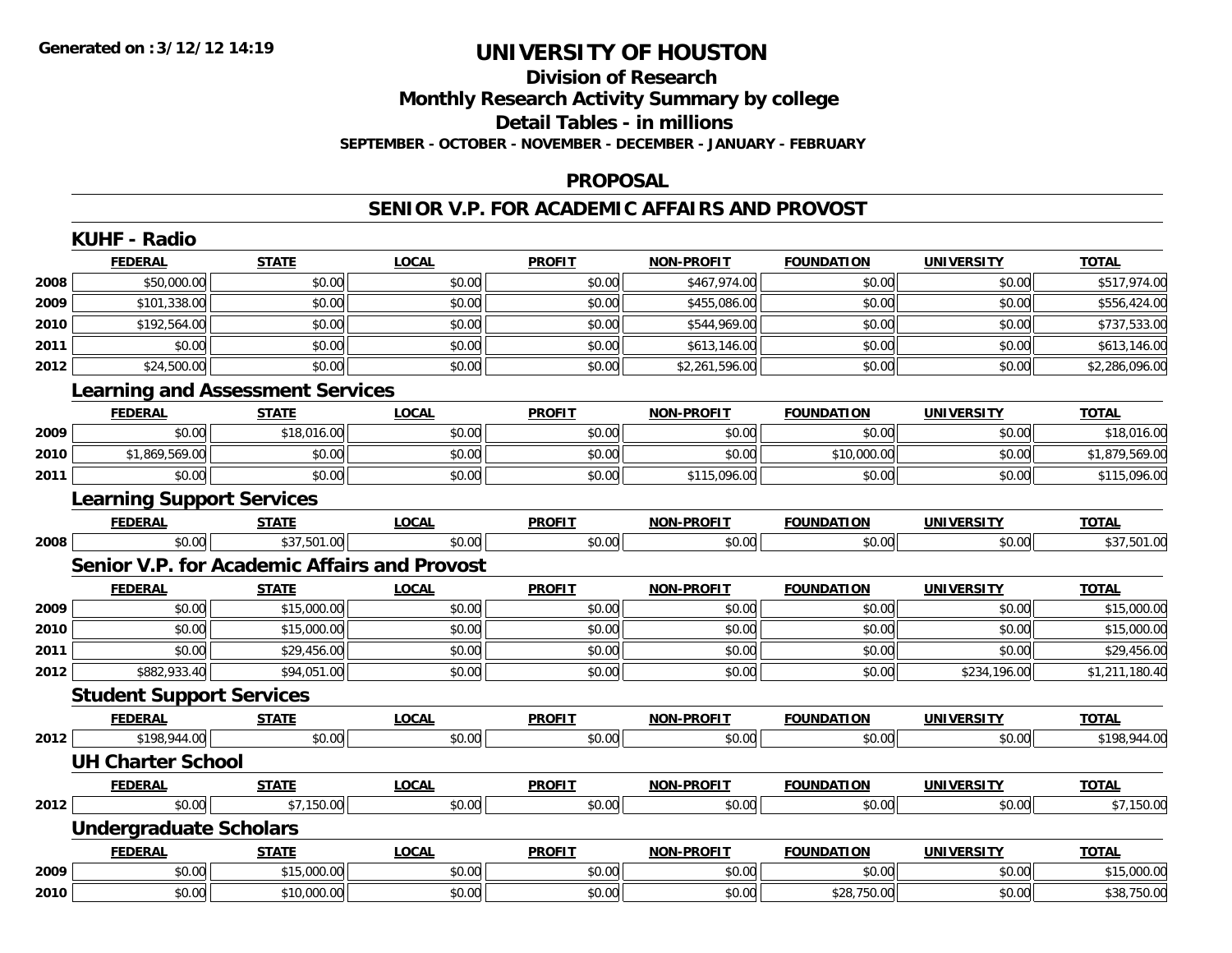**Division of Research**

**Monthly Research Activity Summary by college**

**Detail Tables - in millions**

**SEPTEMBER - OCTOBER - NOVEMBER - DECEMBER - JANUARY - FEBRUARY**

#### **PROPOSAL**

### **SENIOR V.P. FOR ACADEMIC AFFAIRS AND PROVOST**

### **Undergraduate Scholars**

|       | FEDERAI                  | <b>STATE</b>    | .OCA           | PROFIT | -PROFIT<br>NON    | <b>FOUNDATION</b> | UNIVERSITY    | <b>TOTAL</b>            |
|-------|--------------------------|-----------------|----------------|--------|-------------------|-------------------|---------------|-------------------------|
| 2012  | \$0.00                   | 60.00<br>JU.UU  | ልስ ሰሰ<br>pv.uu | \$0.00 | \$0.00            | nn na<br>JU.UU    | 0000<br>JU.UI | \$0.00                  |
| Total | 848.40<br><b>חו</b> פימי | .174.00<br>*24∴ | \$0.00         | \$0.00 | .867.00<br>. AF " | ৫ 9 0<br>: 750.00 | \$234.196.00  | 025 10<br><b>co</b> 201 |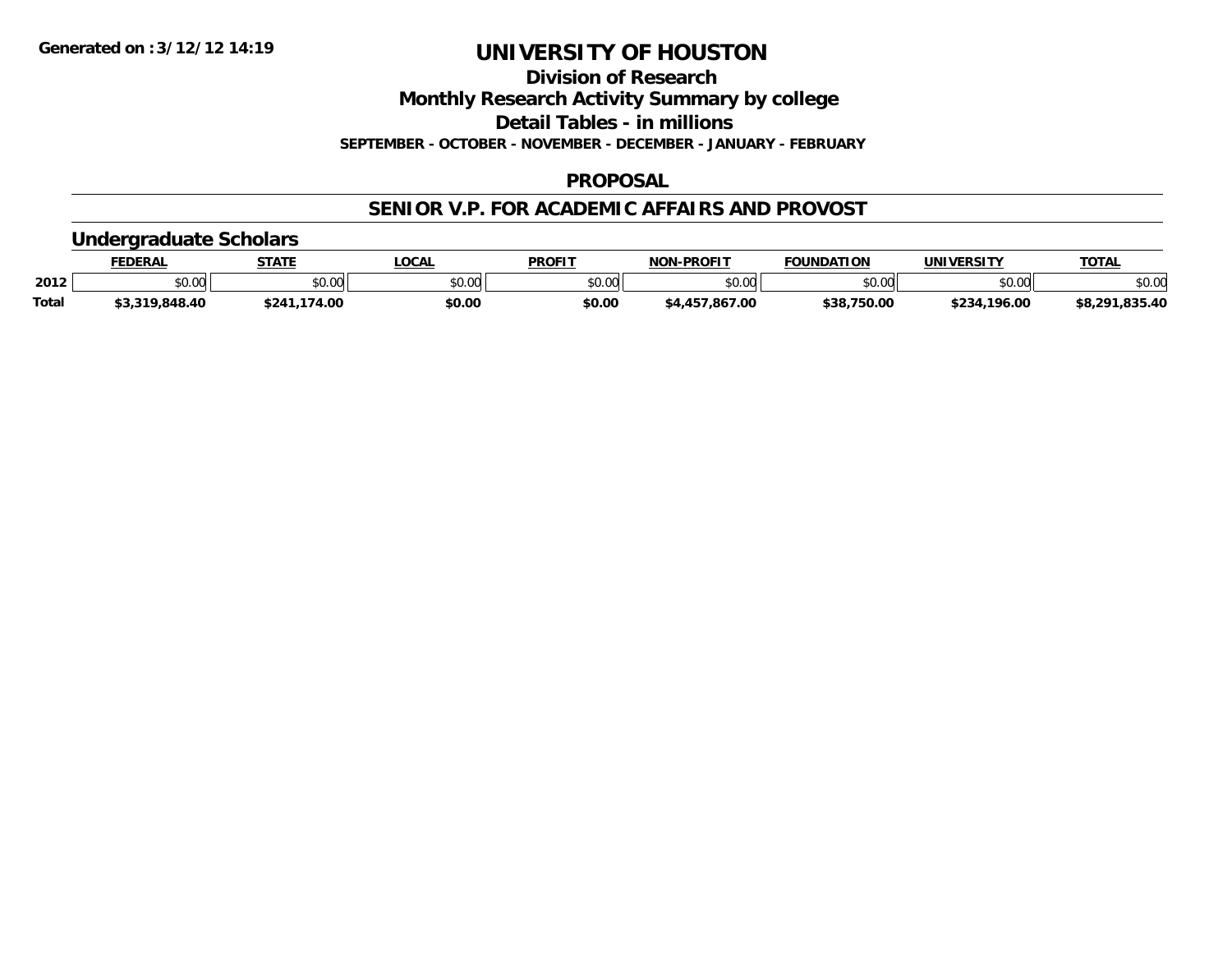**Division of Research**

**Monthly Research Activity Summary by college**

**Detail Tables - in millions**

**SEPTEMBER - OCTOBER - NOVEMBER - DECEMBER - JANUARY - FEBRUARY**

#### **PROPOSAL**

#### **UH LAW CENTER**

|       | Dean, Law      |              |              |               |                   |                   |                   |                |
|-------|----------------|--------------|--------------|---------------|-------------------|-------------------|-------------------|----------------|
|       | <b>FEDERAL</b> | <b>STATE</b> | <b>LOCAL</b> | <b>PROFIT</b> | <b>NON-PROFIT</b> | <b>FOUNDATION</b> | <b>UNIVERSITY</b> | <b>TOTAL</b>   |
| 2009  | \$564,057.00   | \$0.00       | \$0.00       | \$0.00        | \$0.00            | \$0.00            | \$0.00            | \$564,057.00   |
|       | Law-UH         |              |              |               |                   |                   |                   |                |
|       | <b>FEDERAL</b> | <b>STATE</b> | <b>LOCAL</b> | <b>PROFIT</b> | <b>NON-PROFIT</b> | <b>FOUNDATION</b> | <b>UNIVERSITY</b> | <b>TOTAL</b>   |
| 2008  | \$0.00         | \$0.00       | \$0.00       | \$100,079.00  | \$0.00            | \$0.00            | \$0.00            | \$100,079.00   |
| 2009  | \$1,050,565.28 | \$0.00       | \$0.00       | \$0.00        | \$0.00            | \$0.00            | \$0.00            | \$1,050,565.28 |
| 2010  | \$0.00         | \$200,000.00 | \$0.00       | \$0.00        | \$0.00            | \$0.00            | \$0.00            | \$200,000.00   |
| 2011  | \$0.00         | \$103,966.00 | \$0.00       | \$10,063.00   | \$0.00            | \$0.00            | \$68,956.00       | \$182,985.00   |
| 2012  | \$0.00         | \$160,000.00 | \$0.00       | \$0.00        | \$0.00            | \$0.00            | \$0.00            | \$160,000.00   |
| Total | \$1,614,622.28 | \$463,966.00 | \$0.00       | \$110,142.00  | \$0.00            | \$0.00            | \$68,956.00       | \$2,257,686.28 |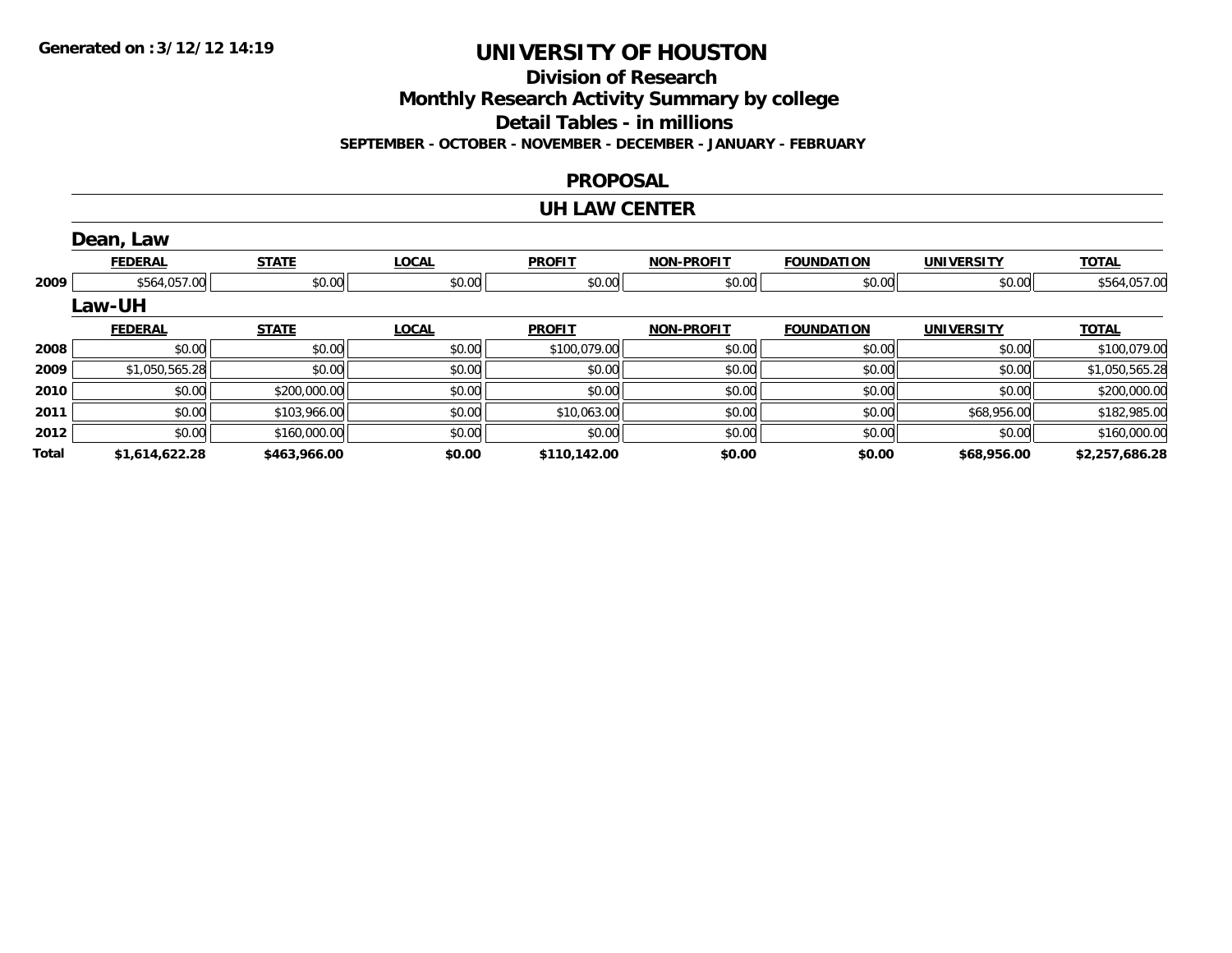### **Division of Research Monthly Research Activity Summary by college Detail Tables - in millions SEPTEMBER - OCTOBER - NOVEMBER - DECEMBER - JANUARY - FEBRUARY**

#### **PROPOSAL**

#### **UH SYSTEM**

|       | <b>KUHT-TV</b> |              |              |               |                   |                   |                   |                |  |  |  |  |
|-------|----------------|--------------|--------------|---------------|-------------------|-------------------|-------------------|----------------|--|--|--|--|
|       | <b>FEDERAL</b> | <b>STATE</b> | <b>LOCAL</b> | <b>PROFIT</b> | <b>NON-PROFIT</b> | <b>FOUNDATION</b> | <b>UNIVERSITY</b> | <b>TOTAL</b>   |  |  |  |  |
| 2008  | \$0.00         | \$0.00       | \$0.00       | \$0.00        | \$1,310,104.00    | \$0.00            | \$0.00            | \$1,310,104.00 |  |  |  |  |
| 2009  | \$0.00         | \$0.00       | \$0.00       | \$0.00        | \$1,675,919.00    | \$0.00            | \$0.00            | \$1,675,919.00 |  |  |  |  |
| 2010  | \$104,421.00   | \$0.00       | \$0.00       | \$0.00        | \$1,427,262.00    | \$0.00            | \$0.00            | \$1,531,683.00 |  |  |  |  |
| 2011  | \$0.00         | \$0.00       | \$0.00       | \$0.00        | \$1,606,903.00    | \$0.00            | \$0.00            | \$1,606,903.00 |  |  |  |  |
| 2012  | \$0.00         | \$0.00       | \$0.00       | \$0.00        | \$14,132.00       | \$0.00            | \$0.00            | \$14,132.00    |  |  |  |  |
| Total | \$104,421.00   | \$0.00       | \$0.00       | \$0.00        | \$6,034,320.00    | \$0.00            | \$0.00            | \$6,138,741.00 |  |  |  |  |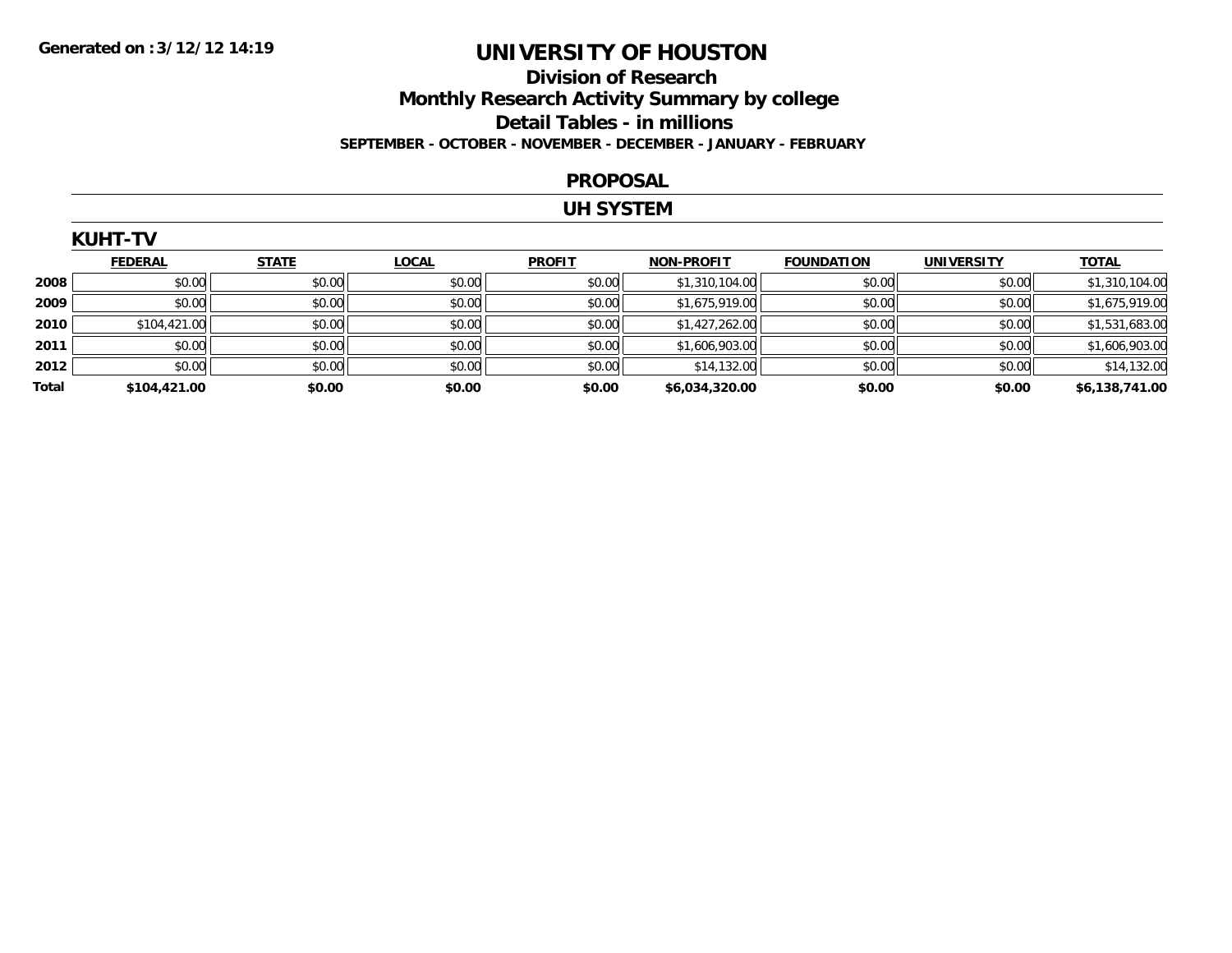### **Division of Research Monthly Research Activity Summary by college Detail Tables - in millions SEPTEMBER - OCTOBER - NOVEMBER - DECEMBER - JANUARY - FEBRUARY**

#### **PROPOSAL**

#### **UKNOWN COLLEGE**

### **Unknown Department**

|       | <b>FEDERAL</b> | <b>STATE</b> | <b>LOCAL</b> | <b>PROFIT</b> | <b>NON-PROFIT</b> | <b>FOUNDATION</b> | <b>UNIVERSITY</b> | <b>TOTAL</b>   |
|-------|----------------|--------------|--------------|---------------|-------------------|-------------------|-------------------|----------------|
| 2008  | \$4,775,283.20 | \$240,000.00 | \$0.00       | \$0.00        | \$0.00            | \$0.00            | \$0.00            | \$5,015,283.20 |
| 2009  | \$793,003.04   | \$0.00       | \$0.00       | \$0.00        | \$0.00            | \$0.00            | \$0.00            | \$793,003.04   |
| 2010  | \$10,000.00    | \$329,594.19 | \$0.00       | \$10,000.00   | \$0.00            | \$0.00            | \$0.00            | \$349,594.19   |
| 2011  | \$840,000.00   | \$0.00       | \$0.00       | \$409,411.30  | \$0.00            | \$0.00            | \$0.00            | \$1,249,411.30 |
| Total | \$6,418,286.24 | \$569,594.19 | \$0.00       | \$419,411.30  | \$0.00            | \$0.00            | \$0.00            | \$7,407,291.72 |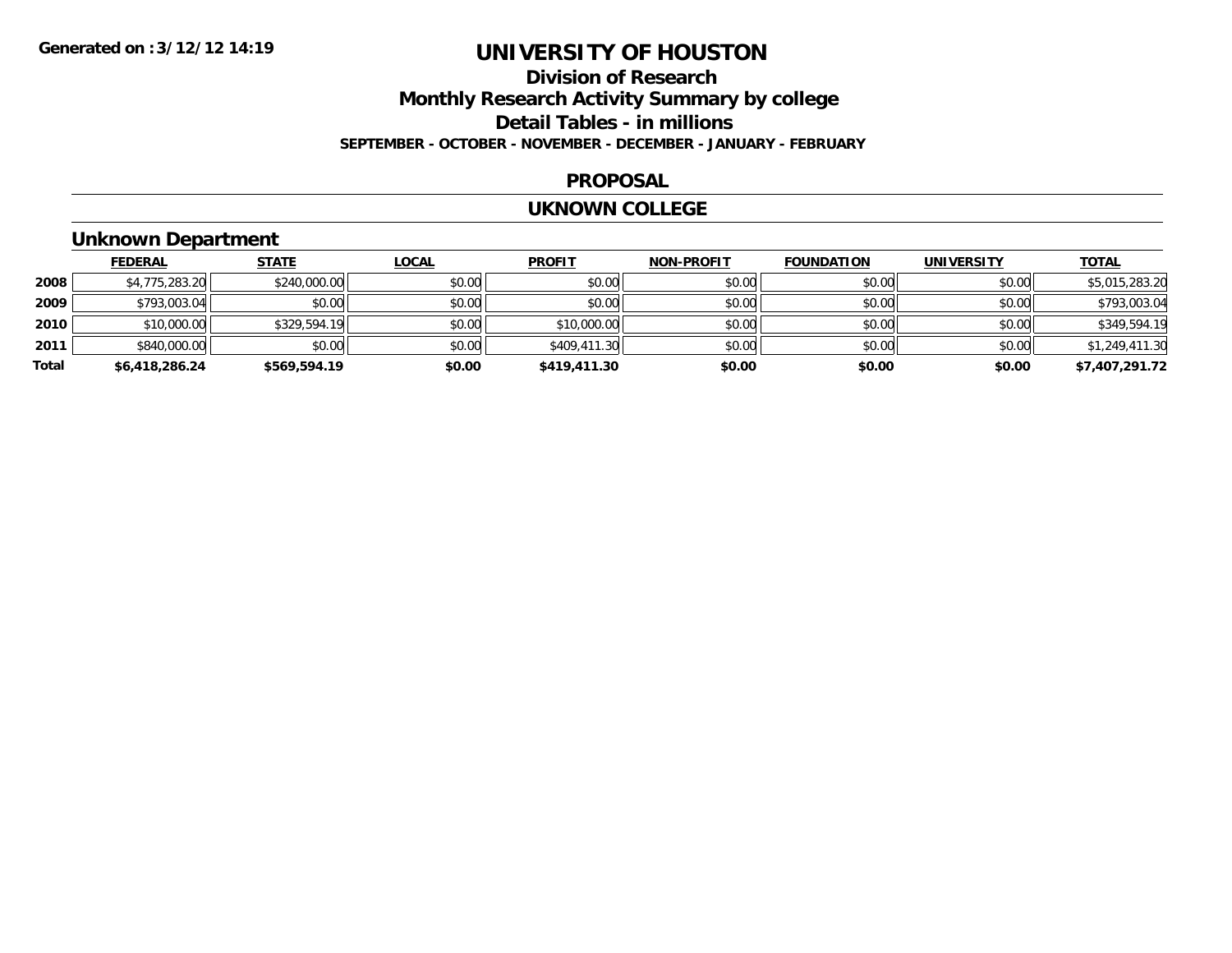#### **Division of Research**

**Monthly Research Activity Summary by college**

**Detail Tables - in millions**

**SEPTEMBER - OCTOBER - NOVEMBER - DECEMBER - JANUARY - FEBRUARY**

#### **PROPOSAL**

## **VICE PRESIDENT FOR ADMINISTRATION**

### **UH Police Department**

|              | <u>FEDERAL</u> | <b>STATE</b>      | LOCAL  | <b>PROFIT</b> | <b>NON-PROFIT</b> | <b>FOUNDATION</b> | UNIVERSITY | <b>TOTAL</b> |
|--------------|----------------|-------------------|--------|---------------|-------------------|-------------------|------------|--------------|
| 2009         | \$0.00         | .432.50<br>\$227. | \$0.00 | \$0.00        | \$0.00            | \$0.00            | \$0.00     | 432.50       |
| 2010         | \$88,917.00    | \$0.00            | \$0.00 | \$0.00        | \$0.00            | \$0.00            | \$0.00     | \$88,917.00  |
| <b>Total</b> | \$88,917.00    | \$227,432.50      | \$0.00 | \$0.00        | \$0.00            | \$0.00            | \$0.00     | \$316,349.50 |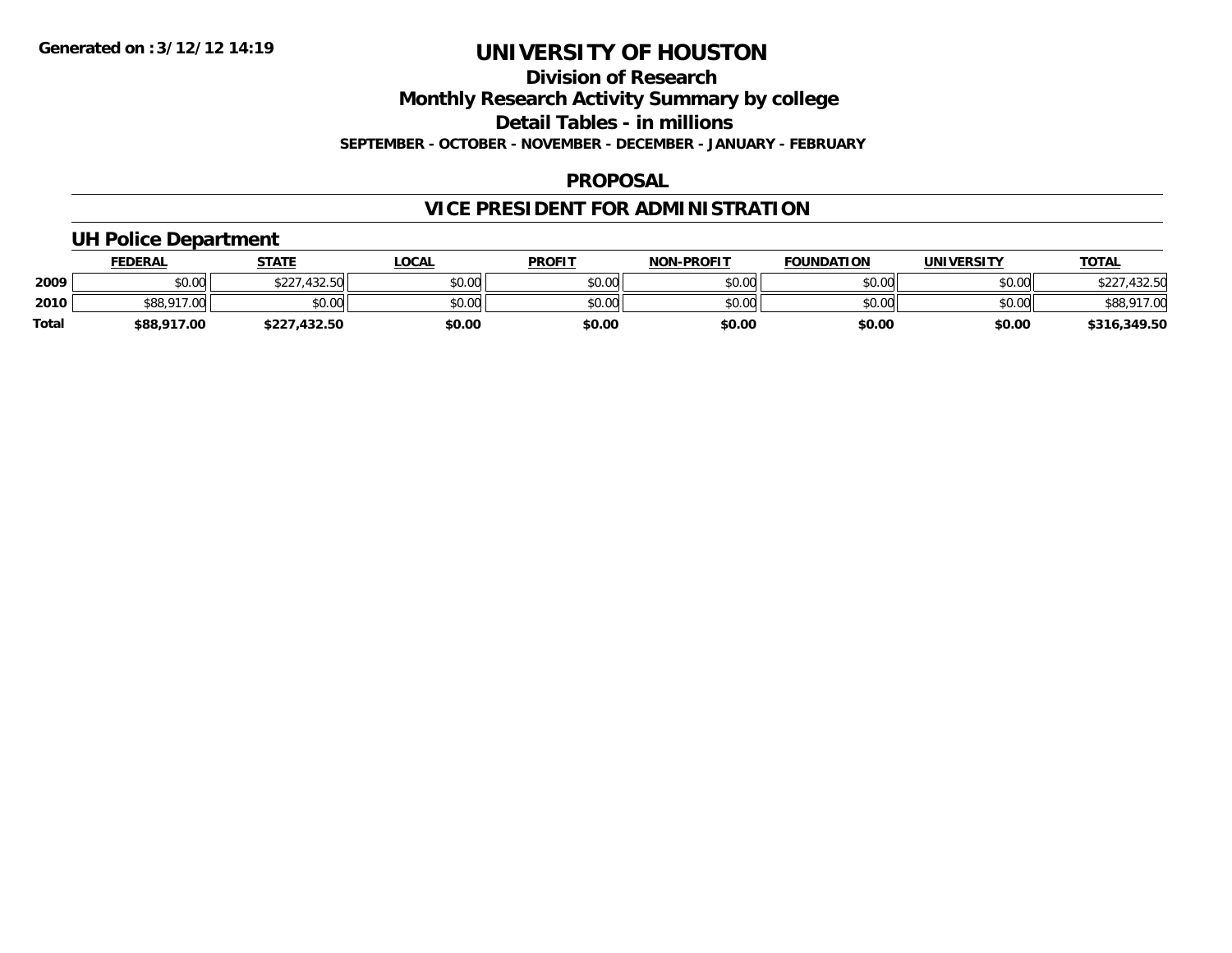**Division of Research**

**Monthly Research Activity Summary by college**

**Detail Tables - in millions**

**SEPTEMBER - OCTOBER - NOVEMBER - DECEMBER - JANUARY - FEBRUARY**

### **PROPOSAL**

## **VICE PRESIDENT FOR COMPUTING**

### **Central Computing Services**

|       | <b>FEDERAL</b> | <b>STATE</b>                        | <b>LOCAL</b> | <b>PROFIT</b> | <b>I-PROFIT</b><br>NON | <b>FOUNDATION</b> | UNIVERSITY | <b>TOTAL</b>             |
|-------|----------------|-------------------------------------|--------------|---------------|------------------------|-------------------|------------|--------------------------|
| 2009  | \$0.00         | 122 E<br>$\wedge$ $\wedge$ $\wedge$ | \$0.00       | 0000<br>JU.UU | \$0.00                 | \$0.00            | \$0.00     | 122 F<br>, JZ.JM         |
| Total | \$0.00         | $\sim$<br>$\cdots$<br>.432.30       | \$0.00       | \$0.00        | \$0.00                 | \$0.00            | \$0.00     | $\sim$<br>ホワワク<br>132.JL |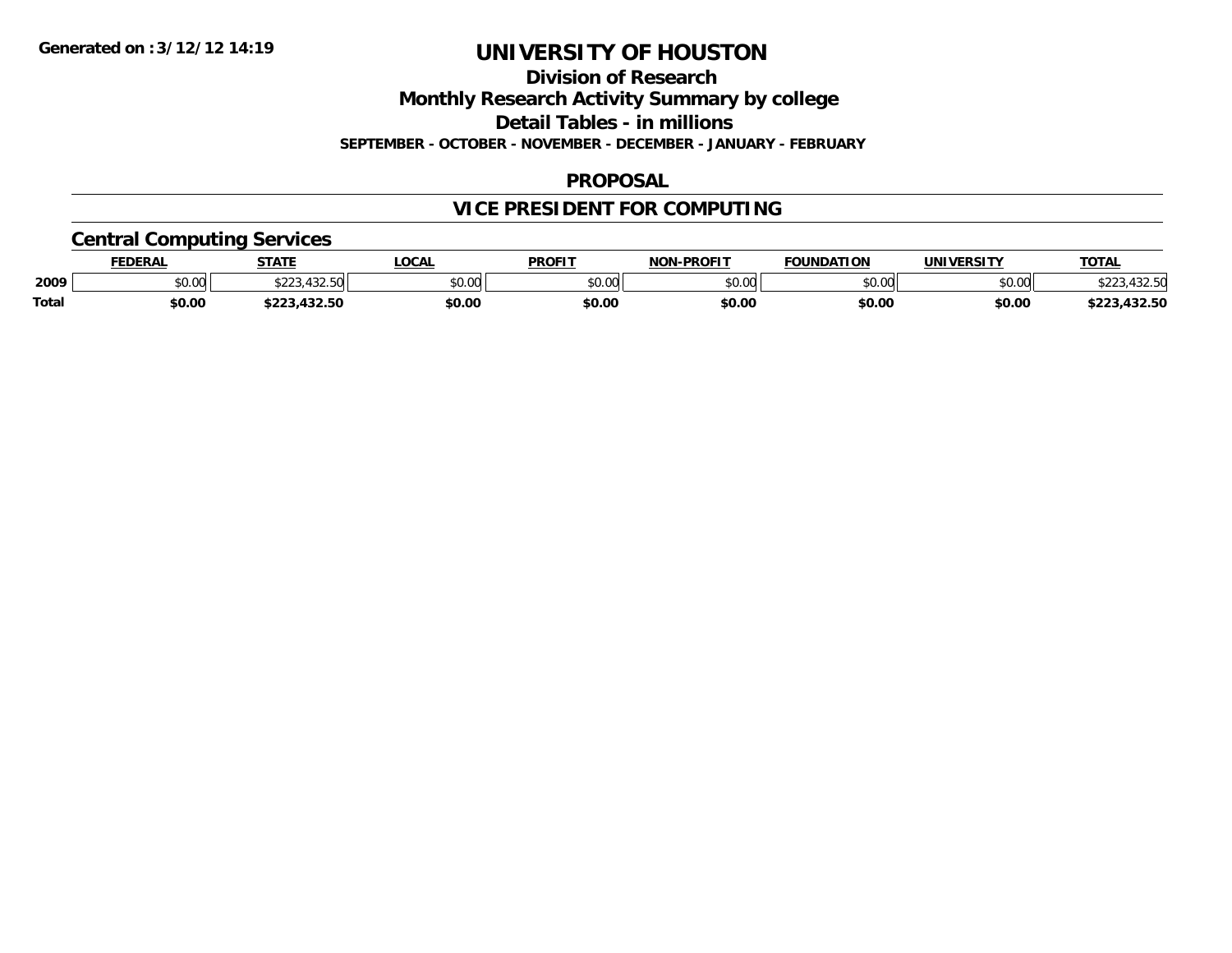#### **Division of Research**

**Monthly Research Activity Summary by college**

**Detail Tables - in millions**

**SEPTEMBER - OCTOBER - NOVEMBER - DECEMBER - JANUARY - FEBRUARY**

#### **PROPOSAL**

### **VICE PRESIDENT FOR STUDENT AFFAIRS**

### **Dean, Student Affairs**

|              | <b>FEDERAL</b> | <b>STATE</b> | <u>LOCAL</u> | <b>PROFIT</b> | <b>NON-PROFIT</b> | <b>FOUNDATION</b> | <b>UNIVERSITY</b> | <b>TOTAL</b> |
|--------------|----------------|--------------|--------------|---------------|-------------------|-------------------|-------------------|--------------|
| 2008         | \$0.00         | \$0.00       | \$0.00       | \$0.00        | \$0.00            | \$0.00            | \$0.00            | \$0.00       |
| 2010         | \$0.00         | \$17,755.00  | \$0.00       | \$0.00        | \$0.00            | \$0.00            | \$0.00            | \$17,755.00  |
| 2012         | \$78,438.00    | \$0.00       | \$0.00       | \$0.00        | \$0.00            | \$0.00            | \$0.00            | \$78,438.00  |
| <b>Total</b> | \$78,438.00    | \$17,755.00  | \$0.00       | \$0.00        | \$0.00            | \$0.00            | \$0.00            | \$96,193.00  |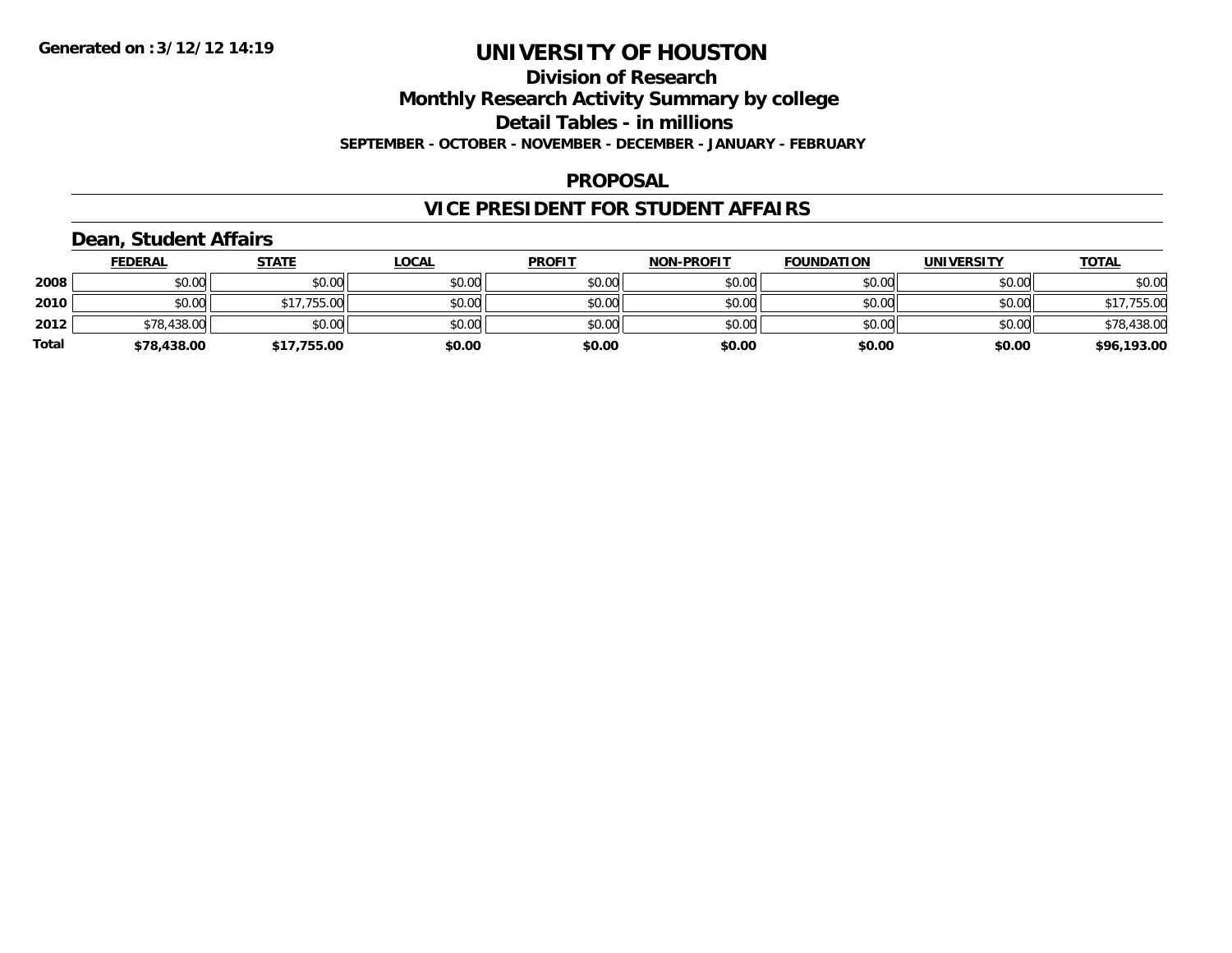**Division of Research**

**Monthly Research Activity Summary by college**

**Detail Tables - in millions**

**SEPTEMBER - OCTOBER - NOVEMBER - DECEMBER - JANUARY - FEBRUARY**

### **AWARD**

### **C.T. BAUER COLLEGE OF BUSINESS**

### **Decision and Information Sciences**

|       | <b>FEDERAL</b> | <b>STATE</b>                             | <b>LOCAL</b> | <b>PROFIT</b> | <b>NON-PROFIT</b> | <b>FOUNDATION</b> | <b>UNIVERSITY</b> | <b>TOTAL</b>   |
|-------|----------------|------------------------------------------|--------------|---------------|-------------------|-------------------|-------------------|----------------|
| 2008  | \$30,082.00    | \$0.00                                   | \$0.00       | \$0.00        | \$0.00            | \$0.00            | \$0.00            | \$30,082.00    |
|       | <b>Finance</b> |                                          |              |               |                   |                   |                   |                |
|       | <b>FEDERAL</b> | <b>STATE</b>                             | <b>LOCAL</b> | <b>PROFIT</b> | <b>NON-PROFIT</b> | <b>FOUNDATION</b> | <b>UNIVERSITY</b> | <b>TOTAL</b>   |
| 2008  | \$121,176.00   | \$0.00                                   | \$0.00       | \$0.00        | \$0.00            | \$0.00            | \$0.00            | \$121,176.00   |
| 2010  | \$100,000.00   | \$0.00                                   | \$0.00       | \$0.00        | \$0.00            | \$0.00            | \$0.00            | \$100,000.00   |
| 2011  | \$198,870.80   | \$0.00                                   | \$0.00       | \$0.00        | \$0.00            | \$0.00            | \$0.00            | \$198,870.80   |
|       |                | <b>Small Business Development Center</b> |              |               |                   |                   |                   |                |
|       | <b>FEDERAL</b> | <b>STATE</b>                             | <b>LOCAL</b> | <b>PROFIT</b> | <b>NON-PROFIT</b> | <b>FOUNDATION</b> | <b>UNIVERSITY</b> | <b>TOTAL</b>   |
| 2008  | \$221,250.00   | \$0.00                                   | \$0.00       | \$0.00        | \$0.00            | \$0.00            | \$0.00            | \$221,250.00   |
| 2009  | \$1,200,000.00 | \$0.00                                   | \$0.00       | \$0.00        | \$0.00            | \$0.00            | \$0.00            | \$1,200,000.00 |
| 2010  | \$1,398,104.00 | \$0.00                                   | \$0.00       | \$0.00        | \$0.00            | \$0.00            | \$0.00            | \$1,398,104.00 |
| 2011  | \$30,274.00    | \$61,677.00                              | \$0.00       | \$0.00        | \$0.00            | \$0.00            | \$0.00            | \$91,951.00    |
| 2012  | \$2,821,600.00 | \$0.00                                   | \$0.00       | \$0.00        | \$0.00            | \$0.00            | \$0.00            | \$2,821,600.00 |
| Total | \$6,121,356.80 | \$61,677.00                              | \$0.00       | \$0.00        | \$0.00            | \$0.00            | \$0.00            | \$6,183,033.80 |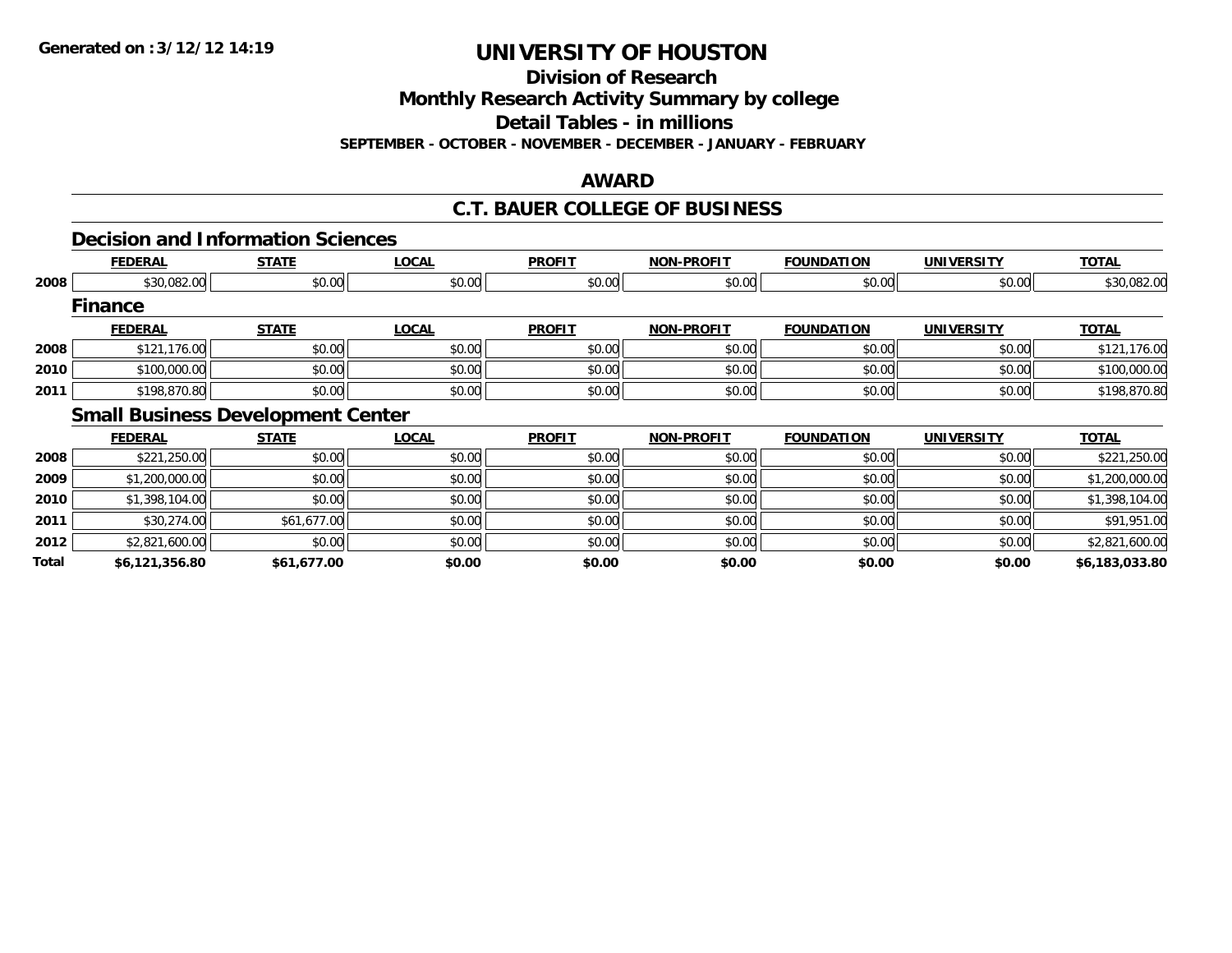**Division of Research**

**Monthly Research Activity Summary by college**

**Detail Tables - in millions**

**SEPTEMBER - OCTOBER - NOVEMBER - DECEMBER - JANUARY - FEBRUARY**

#### **AWARD**

#### **COLLEGE OF ARCHITECTURE**

| <b>Architecture</b> |              |                                      |                                      |                   |                                          |                   |              |
|---------------------|--------------|--------------------------------------|--------------------------------------|-------------------|------------------------------------------|-------------------|--------------|
| <b>FEDERAL</b>      | <b>STATE</b> | <u>LOCAL</u>                         | <b>PROFIT</b>                        | <b>NON-PROFIT</b> | <b>FOUNDATION</b>                        | <b>UNIVERSITY</b> | <b>TOTAL</b> |
|                     |              |                                      |                                      | \$0.00            | \$0.00                                   | \$0.00            | \$40,000.00  |
|                     |              | \$0.00                               |                                      | \$0.00            | \$0.00                                   | \$0.00            | \$7,500.00   |
|                     |              | \$0.00                               | \$0.00                               |                   | \$0.00                                   | \$0.00            | \$5,000.00   |
|                     |              | \$0.00                               |                                      | \$5,000.00        | \$0.00                                   | \$0.00            | \$52,500.00  |
|                     |              | \$0.00<br>\$0.00<br>\$0.00<br>\$0.00 | \$0.00<br>\$0.00<br>\$0.00<br>\$0.00 | \$0.00            | \$40,000.00<br>\$7,500.00<br>\$47,500.00 | \$5,000.00        |              |

### **Architecture**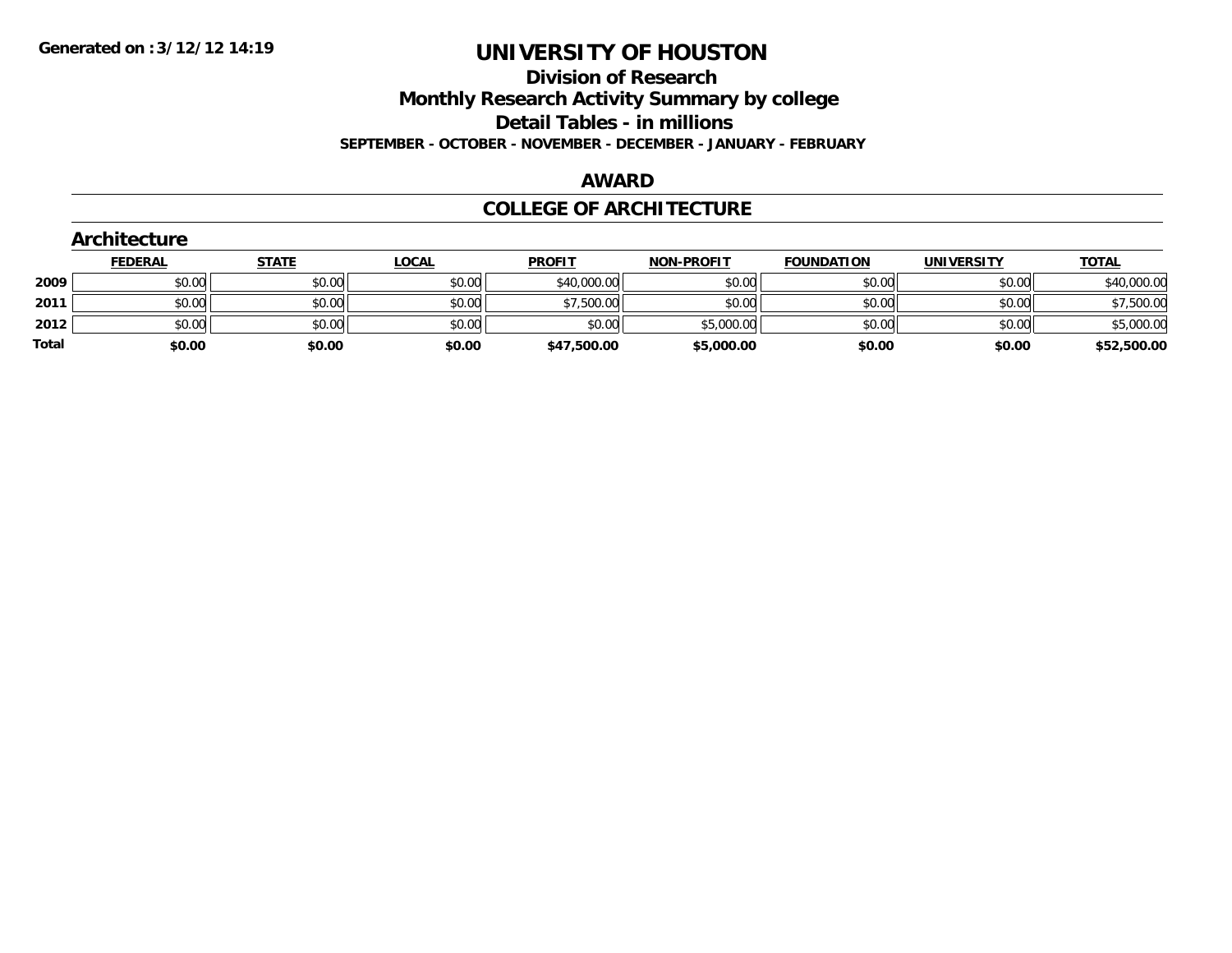#### **Division of Research**

**Monthly Research Activity Summary by college**

**Detail Tables - in millions**

**SEPTEMBER - OCTOBER - NOVEMBER - DECEMBER - JANUARY - FEBRUARY**

#### **AWARD**

### **COLLEGE OF EDUCATION**

|       | <b>Consistency Mgmt and Coop Disc</b>                |              |              |               |                   |                   |                   |                |
|-------|------------------------------------------------------|--------------|--------------|---------------|-------------------|-------------------|-------------------|----------------|
|       | <b>FEDERAL</b>                                       | <b>STATE</b> | <b>LOCAL</b> | <b>PROFIT</b> | <b>NON-PROFIT</b> | <b>FOUNDATION</b> | <b>UNIVERSITY</b> | <b>TOTAL</b>   |
| 2010  | \$0.00                                               | \$0.00       | \$0.00       | \$0.00        | \$0.00            | \$0.00            | \$0.00            | \$0.00         |
| 2011  | \$0.00                                               | \$0.00       | \$0.00       | \$0.00        | \$0.00            | \$0.00            | \$0.00            | \$0.00         |
|       | <b>Curriculum and Instruction</b>                    |              |              |               |                   |                   |                   |                |
|       | <b>FEDERAL</b>                                       | <b>STATE</b> | <b>LOCAL</b> | <b>PROFIT</b> | <b>NON-PROFIT</b> | <b>FOUNDATION</b> | <b>UNIVERSITY</b> | <b>TOTAL</b>   |
| 2008  | \$1,470,795.00                                       | \$27,554.00  | \$10,041.00  | \$466.77      | \$305,032.00      | \$0.60            | \$0.00            | \$1,813,889.37 |
| 2009  | \$679,932.50                                         | \$55,000.00  | \$0.00       | \$0.00        | \$248,560.15      | \$0.00            | \$0.00            | \$983,492.65   |
| 2010  | \$306,743.20                                         | \$50,000.00  | \$36,536.06  | \$120.61      | \$116,095.00      | \$0.00            | \$0.00            | \$509,494.87   |
| 2011  | \$793,181.75                                         | \$50,000.00  | \$0.00       | \$0.00        | \$225,601.00      | \$0.00            | \$0.00            | \$1,068,782.75 |
| 2012  | \$230,430.20                                         | \$0.00       | \$0.00       | \$0.00        | \$84,725.00       | \$18,400.00       | \$0.00            | \$333,555.20   |
|       | <b>Educational Leadership &amp; Cultural Studies</b> |              |              |               |                   |                   |                   |                |
|       | <b>FEDERAL</b>                                       | <b>STATE</b> | <b>LOCAL</b> | <b>PROFIT</b> | <b>NON-PROFIT</b> | <b>FOUNDATION</b> | <b>UNIVERSITY</b> | <b>TOTAL</b>   |
| 2009  | \$39,988.00                                          | \$0.00       | \$0.00       | \$0.00        | \$0.00            | \$0.00            | \$0.00            | \$39,988.00    |
|       | <b>Educational Psychology</b>                        |              |              |               |                   |                   |                   |                |
|       | <b>FEDERAL</b>                                       | <b>STATE</b> | <b>LOCAL</b> | <b>PROFIT</b> | <b>NON-PROFIT</b> | <b>FOUNDATION</b> | <b>UNIVERSITY</b> | <b>TOTAL</b>   |
| 2008  | \$68,083.00                                          | \$199,995.00 | \$0.00       | \$0.00        | \$12,791.00       | \$134,250.00      | \$0.00            | \$415,119.00   |
| 2009  | \$0.00                                               | \$49,999.00  | \$0.00       | \$0.00        | \$0.00            | \$162,702.00      | \$0.00            | \$212,701.00   |
| 2011  | \$0.00                                               | \$49,995.00  | \$0.00       | \$0.00        | \$0.00            | \$14,901.90       | \$0.00            | \$64,896.90    |
| 2012  | \$32,875.40                                          | \$0.00       | \$0.00       | \$0.00        | \$12,718.04       | \$0.00            | \$0.00            | \$45,593.44    |
|       | <b>Institute for Urban Education</b>                 |              |              |               |                   |                   |                   |                |
|       | <b>FEDERAL</b>                                       | <b>STATE</b> | <b>LOCAL</b> | <b>PROFIT</b> | <b>NON-PROFIT</b> | <b>FOUNDATION</b> | <b>UNIVERSITY</b> | <b>TOTAL</b>   |
| 2008  | \$0.00                                               | \$0.00       | \$0.00       | \$0.00        | \$0.00            | \$0.00            | \$0.00            | \$0.00         |
| 2009  | \$0.00                                               | \$0.00       | \$0.00       | \$0.00        | \$0.00            | \$0.00            | \$0.00            | \$0.00         |
| 2010  | \$0.00                                               | \$0.00       | \$0.00       | \$0.00        | \$0.00            | \$0.00            | \$0.00            | \$0.00         |
| 2011  | \$0.00                                               | \$0.00       | \$0.00       | \$0.00        | \$0.00            | \$0.00            | \$0.00            | \$0.00         |
| 2012  | \$0.00                                               | \$0.00       | \$0.00       | \$0.00        | \$0.00            | \$0.00            | \$0.00            | \$0.00         |
| Total | \$3,622,029.05                                       | \$482,543.00 | \$46,577.06  | \$587.38      | \$1,005,522.19    | \$330,254.50      | \$0.00            | \$5,487,513.18 |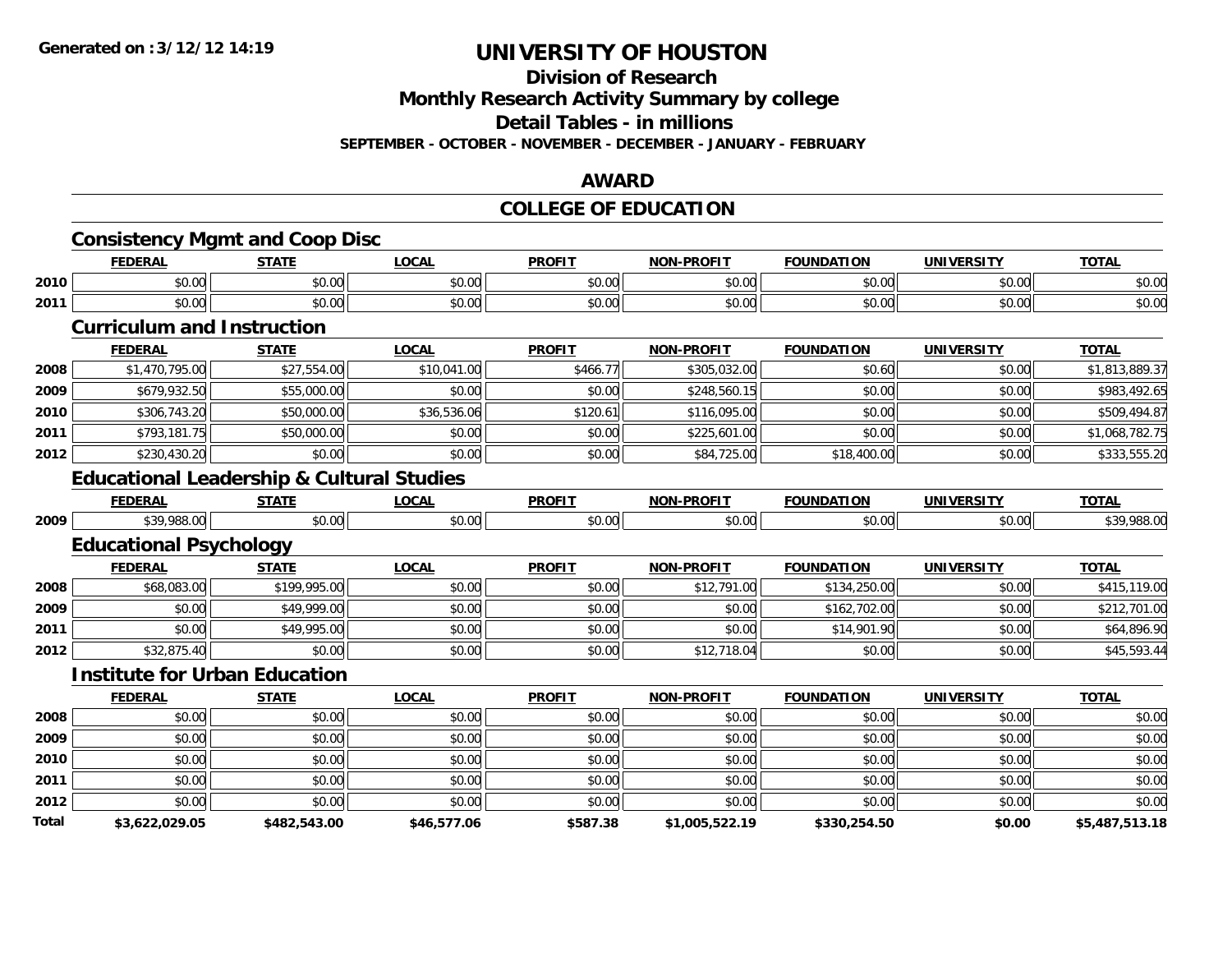**Division of Research**

**Monthly Research Activity Summary by college**

**Detail Tables - in millions**

**SEPTEMBER - OCTOBER - NOVEMBER - DECEMBER - JANUARY - FEBRUARY**

#### **AWARD**

#### **COLLEGE OF LIBERAL ARTS AND SOCIAL SCIENCES**

|      | Art                                               |              |              |               |                   |                   |                   |              |
|------|---------------------------------------------------|--------------|--------------|---------------|-------------------|-------------------|-------------------|--------------|
|      | <b>FEDERAL</b>                                    | <b>STATE</b> | <b>LOCAL</b> | <b>PROFIT</b> | NON-PROFIT        | <b>FOUNDATION</b> | <b>UNIVERSITY</b> | <b>TOTAL</b> |
| 2012 | \$14,979.30                                       | \$0.00       | \$0.00       | \$0.00        | \$0.00            | \$0.00            | \$0.00            | \$14,979.30  |
|      | <b>Arte Publico Press</b>                         |              |              |               |                   |                   |                   |              |
|      | <b>FEDERAL</b>                                    | <b>STATE</b> | <b>LOCAL</b> | <b>PROFIT</b> | <b>NON-PROFIT</b> | <b>FOUNDATION</b> | <b>UNIVERSITY</b> | <b>TOTAL</b> |
| 2008 | \$0.00                                            | \$0.00       | \$0.00       | \$0.00        | \$67,300.00       | \$20.10           | \$0.00            | \$67,320.10  |
| 2009 | \$0.00                                            | \$0.00       | \$0.00       | \$0.00        | \$56,800.00       | \$0.00            | \$0.00            | \$56,800.00  |
| 2011 | \$0.00                                            | \$9,500.00   | \$0.00       | \$0.00        | \$56,600.00       | \$0.00            | \$0.00            | \$66,100.00  |
| 2012 | \$6,000.00                                        | \$0.00       | \$0.00       | \$0.00        | \$39,100.00       | \$0.00            | \$0.00            | \$45,100.00  |
|      | <b>Blaffer Gallery</b>                            |              |              |               |                   |                   |                   |              |
|      | <b>FEDERAL</b>                                    | <b>STATE</b> | <b>LOCAL</b> | <b>PROFIT</b> | <b>NON-PROFIT</b> | <b>FOUNDATION</b> | <b>UNIVERSITY</b> | <b>TOTAL</b> |
| 2008 | \$7,551.00                                        | \$0.00       | \$0.00       | \$0.00        | \$36,800.00       | \$0.00            | \$0.00            | \$44,351.00  |
| 2009 | \$0.00                                            | \$4,007.00   | \$0.00       | \$0.00        | \$0.00            | \$0.00            | \$0.00            | \$4,007.00   |
| 2010 | \$60,000.00                                       | \$8,500.00   | \$0.00       | \$0.00        | \$67,300.00       | \$0.00            | \$0.00            | \$135,800.00 |
| 2011 | \$0.00                                            | \$11,500.00  | \$0.00       | \$0.00        | \$70,200.00       | \$0.00            | \$0.00            | \$81,700.00  |
| 2012 | \$20,000.00                                       | \$5,132.00   | \$0.00       | \$0.00        | \$50,800.00       | \$0.00            | \$0.00            | \$75,932.00  |
|      | <b>Center for Public History</b>                  |              |              |               |                   |                   |                   |              |
|      | <b>FEDERAL</b>                                    | <b>STATE</b> | <b>LOCAL</b> | <b>PROFIT</b> | <b>NON-PROFIT</b> | <b>FOUNDATION</b> | <b>UNIVERSITY</b> | <b>TOTAL</b> |
| 2012 | \$100,000.00                                      | \$0.00       | \$0.00       | \$0.00        | \$0.00            | \$0.00            | \$0.00            | \$100,000.00 |
|      | <b>Communication Disorders</b>                    |              |              |               |                   |                   |                   |              |
|      | <b>FEDERAL</b>                                    | <b>STATE</b> | <b>LOCAL</b> | <b>PROFIT</b> | <b>NON-PROFIT</b> | <b>FOUNDATION</b> | <b>UNIVERSITY</b> | <b>TOTAL</b> |
| 2008 | \$24,006.00                                       | \$0.00       | \$3,200.00   | \$0.00        | \$0.00            | \$0.00            | \$0.00            | \$27,206.00  |
| 2009 | \$0.00                                            | \$0.00       | \$1,500.00   | \$0.00        | \$0.00            | \$0.00            | \$0.00            | \$1,500.00   |
| 2010 | \$0.00                                            | \$0.00       | \$0.00       | \$0.00        | \$56,821.00       | \$0.00            | \$0.00            | \$56,821.00  |
| 2011 | \$0.00                                            | \$0.00       | \$0.00       | \$0.00        | \$56,693.00       | \$0.00            | \$0.00            | \$56,693.00  |
| 2012 | \$2,942.90                                        | \$0.00       | \$0.00       | \$0.00        | \$58,428.00       | \$0.00            | \$0.00            | \$61,370.90  |
|      | <b>Comparative Cultural Studies</b>               |              |              |               |                   |                   |                   |              |
|      | <b>FEDERAL</b>                                    | <b>STATE</b> | <b>LOCAL</b> | <b>PROFIT</b> | <b>NON-PROFIT</b> | <b>FOUNDATION</b> | <b>UNIVERSITY</b> | <b>TOTAL</b> |
| 2008 | \$18,883.00                                       | \$0.00       | \$0.00       | \$0.00        | \$0.00            | \$0.00            | \$0.00            | \$18,883.00  |
|      | <b>Cynthia Woods Mitchell Center for the Arts</b> |              |              |               |                   |                   |                   |              |
|      | <b>FEDERAL</b>                                    | <b>STATE</b> | <b>LOCAL</b> | <b>PROFIT</b> | <b>NON-PROFIT</b> | <b>FOUNDATION</b> | <b>UNIVERSITY</b> | <b>TOTAL</b> |
| 2011 | \$0.00                                            | \$0.00       | \$0.00       | \$0.00        | \$15,000.00       | \$0.00            | \$0.00            | \$15,000.00  |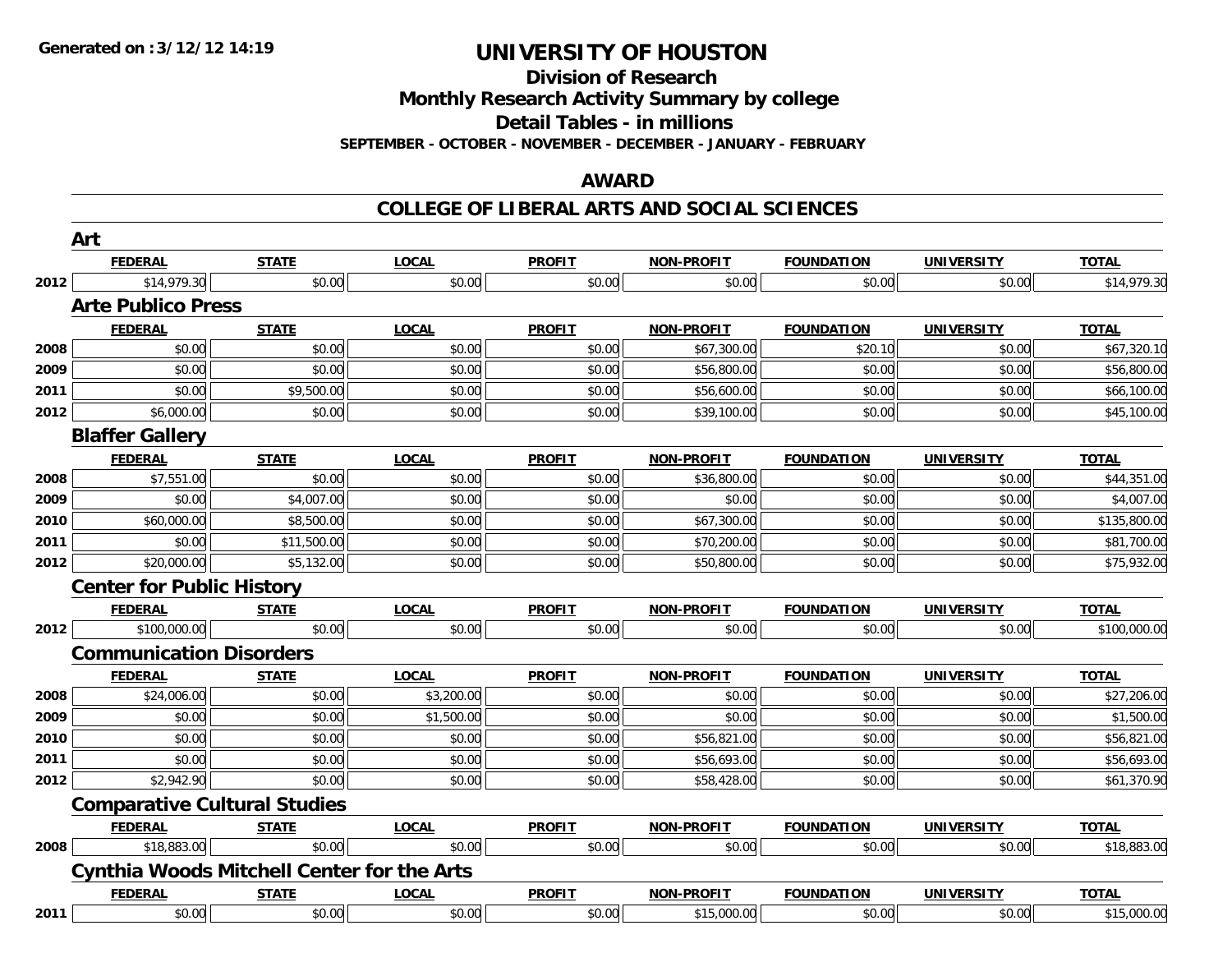**Division of Research**

**Monthly Research Activity Summary by college**

**Detail Tables - in millions**

**SEPTEMBER - OCTOBER - NOVEMBER - DECEMBER - JANUARY - FEBRUARY**

### **AWARD**

#### **COLLEGE OF LIBERAL ARTS AND SOCIAL SCIENCES**

### **Dean, Liberal Arts and Social Sciences**

|      | <b>FEDERAL</b>                      | <b>STATE</b> | <b>LOCAL</b> | <b>PROFIT</b> | <b>NON-PROFIT</b> | <b>FOUNDATION</b> | <b>UNIVERSITY</b> | <b>TOTAL</b>   |
|------|-------------------------------------|--------------|--------------|---------------|-------------------|-------------------|-------------------|----------------|
| 2008 | \$150,000.00                        | \$0.00       | \$0.00       | \$0.00        | \$0.00            | \$0.00            | \$0.00            | \$150,000.00   |
|      | <b>Economics</b>                    |              |              |               |                   |                   |                   |                |
|      | <b>FEDERAL</b>                      | <b>STATE</b> | <b>LOCAL</b> | <b>PROFIT</b> | <b>NON-PROFIT</b> | <b>FOUNDATION</b> | <b>UNIVERSITY</b> | <b>TOTAL</b>   |
| 2008 | \$57,274.00                         | \$0.00       | \$0.00       | \$0.00        | \$0.00            | \$0.00            | \$0.00            | \$57,274.00    |
| 2009 | \$24,750.00                         | \$0.00       | \$0.00       | \$0.00        | \$0.00            | \$0.00            | \$0.00            | \$24,750.00    |
| 2011 | \$0.00                              | \$0.00       | \$0.00       | \$0.00        | \$55,000.00       | \$0.00            | \$0.00            | \$55,000.00    |
| 2012 | \$124,999.88                        | \$0.00       | \$0.00       | \$0.00        | \$0.00            | \$38,500.00       | \$0.00            | \$163,499.88   |
|      | <b>English</b>                      |              |              |               |                   |                   |                   |                |
|      | <b>FEDERAL</b>                      | <b>STATE</b> | <b>LOCAL</b> | <b>PROFIT</b> | <b>NON-PROFIT</b> | <b>FOUNDATION</b> | <b>UNIVERSITY</b> | <b>TOTAL</b>   |
| 2008 | \$0.00                              | \$0.00       | \$0.00       | \$0.00        | \$1,000.00        | \$0.00            | \$0.00            | \$1,000.00     |
| 2009 | \$7,500.00                          | \$0.00       | \$0.00       | \$0.00        | \$0.00            | \$0.00            | \$0.00            | \$7,500.00     |
| 2010 | \$1,000.00                          | \$0.00       | \$0.00       | \$14,264.60   | \$0.00            | \$0.00            | \$0.00            | \$15,264.60    |
| 2011 | \$1,000.00                          | \$0.00       | \$0.00       | \$0.00        | \$0.00            | \$0.00            | \$0.00            | \$1,000.00     |
|      | <b>Health and Human Performance</b> |              |              |               |                   |                   |                   |                |
|      | <b>FEDERAL</b>                      | <b>STATE</b> | <b>LOCAL</b> | <b>PROFIT</b> | <b>NON-PROFIT</b> | <b>FOUNDATION</b> | <b>UNIVERSITY</b> | <b>TOTAL</b>   |
| 2008 | \$822,155.75                        | \$0.00       | \$0.00       | \$134,000.00  | \$0.00            | \$0.00            | \$0.00            | \$956,155.75   |
| 2009 | \$930,300.37                        | \$0.00       | \$0.00       | \$0.00        | \$0.00            | \$12,234.00       | \$0.00            | \$942,534.37   |
| 2010 | \$1,575,767.76                      | \$0.00       | \$0.00       | \$0.00        | \$0.00            | \$0.00            | \$0.00            | \$1,575,767.76 |
| 2011 | \$1,044,868.38                      | \$0.00       | \$0.00       | \$69,495.00   | \$0.00            | \$6,877.80        | \$0.00            | \$1,121,241.18 |
| 2012 | \$1,400,513.95                      | \$0.00       | \$0.00       | \$607,434.00  | \$0.00            | \$0.00            | \$0.00            | \$2,007,947.95 |
|      | <b>Hispanic Studies</b>             |              |              |               |                   |                   |                   |                |
|      | <b>FEDERAL</b>                      | <b>STATE</b> | <b>LOCAL</b> | <b>PROFIT</b> | <b>NON-PROFIT</b> | <b>FOUNDATION</b> | <b>UNIVERSITY</b> | <b>TOTAL</b>   |
| 2011 | \$0.00                              | \$0.00       | \$0.00       | \$0.00        | \$0.00            | \$72,400.00       | \$0.00            | \$72,400.00    |
| 2012 | \$0.00                              | \$0.00       | \$0.00       | \$0.00        | \$0.00            | \$55,200.00       | \$0.00            | \$55,200.00    |
|      | <b>History</b>                      |              |              |               |                   |                   |                   |                |
|      | <b>FEDERAL</b>                      | <b>STATE</b> | <b>LOCAL</b> | <b>PROFIT</b> | <b>NON-PROFIT</b> | <b>FOUNDATION</b> | <b>UNIVERSITY</b> | <b>TOTAL</b>   |
| 2008 | \$0.00                              | \$0.00       | \$0.00       | \$131,643.49  | \$0.00            | \$0.00            | \$0.00            | \$131,643.49   |
| 2010 | \$25,000.00                         | \$0.00       | \$0.00       | \$47,990.42   | \$0.00            | \$0.00            | \$0.00            | \$72,990.42    |
| 2011 | \$14,000.00                         | \$0.00       | \$0.00       | \$19,256.96   | \$0.00            | \$0.00            | \$0.00            | \$33,256.96    |
| 2012 | \$0.00                              | \$0.00       | \$0.00       | \$16,965.60   | \$0.00            | \$0.00            | \$0.00            | \$16,965.60    |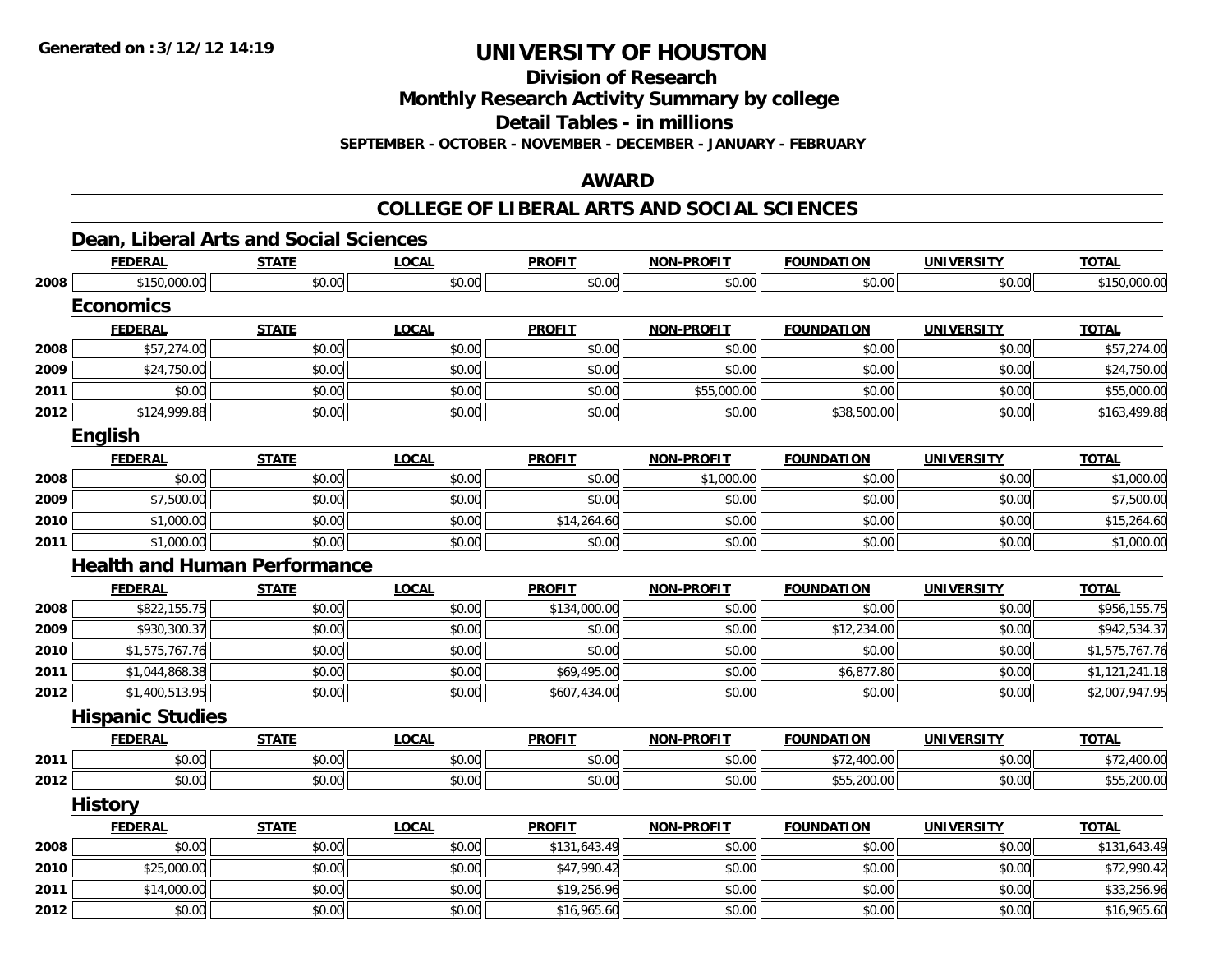**Division of Research**

**Monthly Research Activity Summary by college**

**Detail Tables - in millions**

**SEPTEMBER - OCTOBER - NOVEMBER - DECEMBER - JANUARY - FEBRUARY**

#### **AWARD**

#### **COLLEGE OF LIBERAL ARTS AND SOCIAL SCIENCES**

|      | <b>Hobby Center for Public Policy</b> |                |              |               |                   |                   |                   |                 |
|------|---------------------------------------|----------------|--------------|---------------|-------------------|-------------------|-------------------|-----------------|
|      | <b>FEDERAL</b>                        | <b>STATE</b>   | <b>LOCAL</b> | <b>PROFIT</b> | <b>NON-PROFIT</b> | <b>FOUNDATION</b> | <b>UNIVERSITY</b> | <b>TOTAL</b>    |
| 2009 | \$24,750.00                           | \$0.00         | \$0.00       | \$0.00        | \$0.00            | \$0.00            | \$0.00            | \$24,750.00     |
| 2010 | \$249,989.00                          | \$0.00         | \$0.00       | \$0.00        | \$0.00            | \$0.00            | \$0.00            | \$249,989.00    |
|      | <b>Modern/Classical Languages</b>     |                |              |               |                   |                   |                   |                 |
|      | <b>FEDERAL</b>                        | <b>STATE</b>   | <b>LOCAL</b> | <b>PROFIT</b> | <b>NON-PROFIT</b> | <b>FOUNDATION</b> | <b>UNIVERSITY</b> | <b>TOTAL</b>    |
| 2008 | \$40,000.00                           | \$0.00         | \$0.00       | \$0.00        | \$0.00            | \$0.00            | \$0.00            | \$40,000.00     |
|      | Philosophy                            |                |              |               |                   |                   |                   |                 |
|      | <b>FEDERAL</b>                        | <b>STATE</b>   | <b>LOCAL</b> | <b>PROFIT</b> | <b>NON-PROFIT</b> | <b>FOUNDATION</b> | <b>UNIVERSITY</b> | <b>TOTAL</b>    |
| 2012 | \$29,932.50                           | \$0.00         | \$0.00       | \$0.00        | \$0.00            | \$0.00            | \$0.00            | \$29,932.50     |
|      | <b>Political Science</b>              |                |              |               |                   |                   |                   |                 |
|      | <b>FEDERAL</b>                        | <b>STATE</b>   | <b>LOCAL</b> | <b>PROFIT</b> | <b>NON-PROFIT</b> | <b>FOUNDATION</b> | <b>UNIVERSITY</b> | <b>TOTAL</b>    |
| 2009 | \$34,995.00                           | \$0.00         | \$0.00       | \$0.00        | \$0.00            | \$0.00            | \$19,200.00       | \$54,195.00     |
| 2011 | \$11,941.00                           | \$0.00         | \$0.00       | \$0.00        | \$0.00            | \$0.00            | \$0.00            | \$11,941.00     |
|      | <b>Psychology</b>                     |                |              |               |                   |                   |                   |                 |
|      | <b>FEDERAL</b>                        | <b>STATE</b>   | <b>LOCAL</b> | <b>PROFIT</b> | <b>NON-PROFIT</b> | <b>FOUNDATION</b> | <b>UNIVERSITY</b> | <b>TOTAL</b>    |
| 2008 | \$4,880,057.56                        | \$5,473,500.68 | \$0.00       | \$165,596.08  | \$82,063.36       | \$0.00            | \$63,717.44       | \$10,664,935.12 |
| 2009 | \$3,568,585.54                        | \$96,139.31    | \$0.00       | \$47,000.00   | \$134,730.00      | \$0.00            | \$89,782.00       | \$3,936,236.85  |
| 2010 | \$5,358,728.48                        | \$607,301.00   | \$0.00       | \$58,067.00   | \$48,852.00       | \$0.00            | \$36,067.00       | \$6,109,015.48  |
| 2011 | \$3,409,711.85                        | \$562,880.00   | \$0.00       | \$153,430.00  | \$105,759.00      | \$114,753.05      | \$18,852.00       | \$4,365,385.90  |
| 2012 | \$5,310,101.87                        | \$39,662.00    | \$0.00       | \$38,168.00   | \$303,141.00      | \$53,798.00       | \$36,531.00       | \$5,781,401.87  |
|      | <b>School of Music</b>                |                |              |               |                   |                   |                   |                 |
|      | <b>FEDERAL</b>                        | <b>STATE</b>   | <b>LOCAL</b> | <b>PROFIT</b> | <b>NON-PROFIT</b> | <b>FOUNDATION</b> | <b>UNIVERSITY</b> | <b>TOTAL</b>    |
| 2008 | \$0.00                                | \$0.00         | \$0.00       | \$0.00        | \$6,200.00        | \$0.00            | \$0.00            | \$6,200.00      |
| 2010 | \$14,500.00                           | \$0.00         | \$0.00       | \$0.00        | \$0.00            | \$0.00            | \$0.00            | \$14,500.00     |
| 2011 | \$0.00                                | \$15,865.00    | \$0.00       | \$0.00        | \$0.00            | \$0.00            | \$0.00            | \$15,865.00     |
| 2012 | \$0.00                                | \$3,347.00     | \$0.00       | \$0.00        | \$0.00            | \$0.00            | \$0.00            | \$3,347.00      |
|      | Sociology                             |                |              |               |                   |                   |                   |                 |
|      | <b>FEDERAL</b>                        | <b>STATE</b>   | <b>LOCAL</b> | <b>PROFIT</b> | NON-PROFIT        | <b>FOUNDATION</b> | <b>UNIVERSITY</b> | <b>TOTAL</b>    |
| 2008 | \$0.00                                | \$0.00         | \$59,350.00  | \$0.00        | \$1,500.00        | \$0.00            | \$26,250.00       | \$87,100.00     |
| 2009 | \$132,051.20                          | \$0.00         | \$60,000.00  | \$0.00        | \$0.00            | \$0.00            | \$0.00            | \$192,051.20    |
| 2011 | \$0.00                                | \$0.00         | \$0.00       | \$0.00        | \$3,500.00        | \$0.00            | \$0.00            | \$3,500.00      |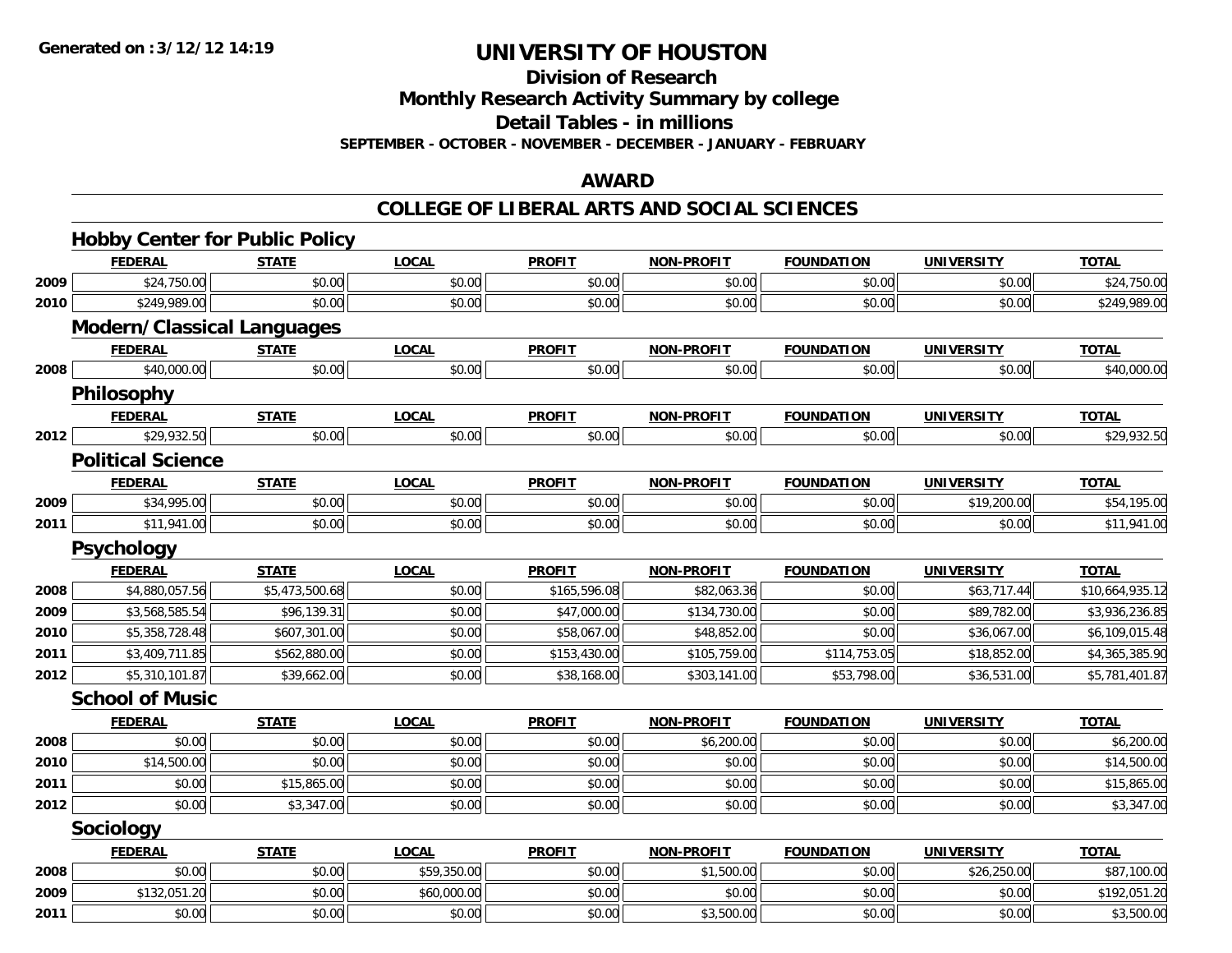#### **Division of Research**

**Monthly Research Activity Summary by college**

**Detail Tables - in millions**

**SEPTEMBER - OCTOBER - NOVEMBER - DECEMBER - JANUARY - FEBRUARY**

#### **AWARD**

#### **COLLEGE OF LIBERAL ARTS AND SOCIAL SCIENCES**

|       | Sociology       |                |              |                |                   |                   |                   |                 |
|-------|-----------------|----------------|--------------|----------------|-------------------|-------------------|-------------------|-----------------|
|       | <b>FEDERAL</b>  | <b>STATE</b>   | <b>LOCAL</b> | <b>PROFIT</b>  | <b>NON-PROFIT</b> | <b>FOUNDATION</b> | <b>UNIVERSITY</b> | <b>TOTAL</b>    |
| 2012  | \$54,502.40     | \$0.00         | \$0.00       | \$0.00         | \$0.00            | \$0.00            | \$0.00            | \$54,502.40     |
|       | <b>Theatre</b>  |                |              |                |                   |                   |                   |                 |
|       | <b>FEDERAL</b>  | <b>STATE</b>   | <b>LOCAL</b> | <b>PROFIT</b>  | <b>NON-PROFIT</b> | <b>FOUNDATION</b> | <b>UNIVERSITY</b> | <b>TOTAL</b>    |
| 2008  | \$0.00          | \$0.00         | \$0.00       | \$0.00         | \$44,014.23       | \$0.00            | \$0.00            | \$44,014.23     |
| 2011  | \$0.00          | \$0.00         | \$0.00       | \$47,990.37    | \$0.00            | \$0.00            | \$0.00            | \$47,990.37     |
| Total | \$29,553,338.68 | \$6,837,333.99 | \$124,050.00 | \$1,551,301.52 | \$1,417,601.59    | \$353,782.95      | \$290,399.44      | \$40,127,808.17 |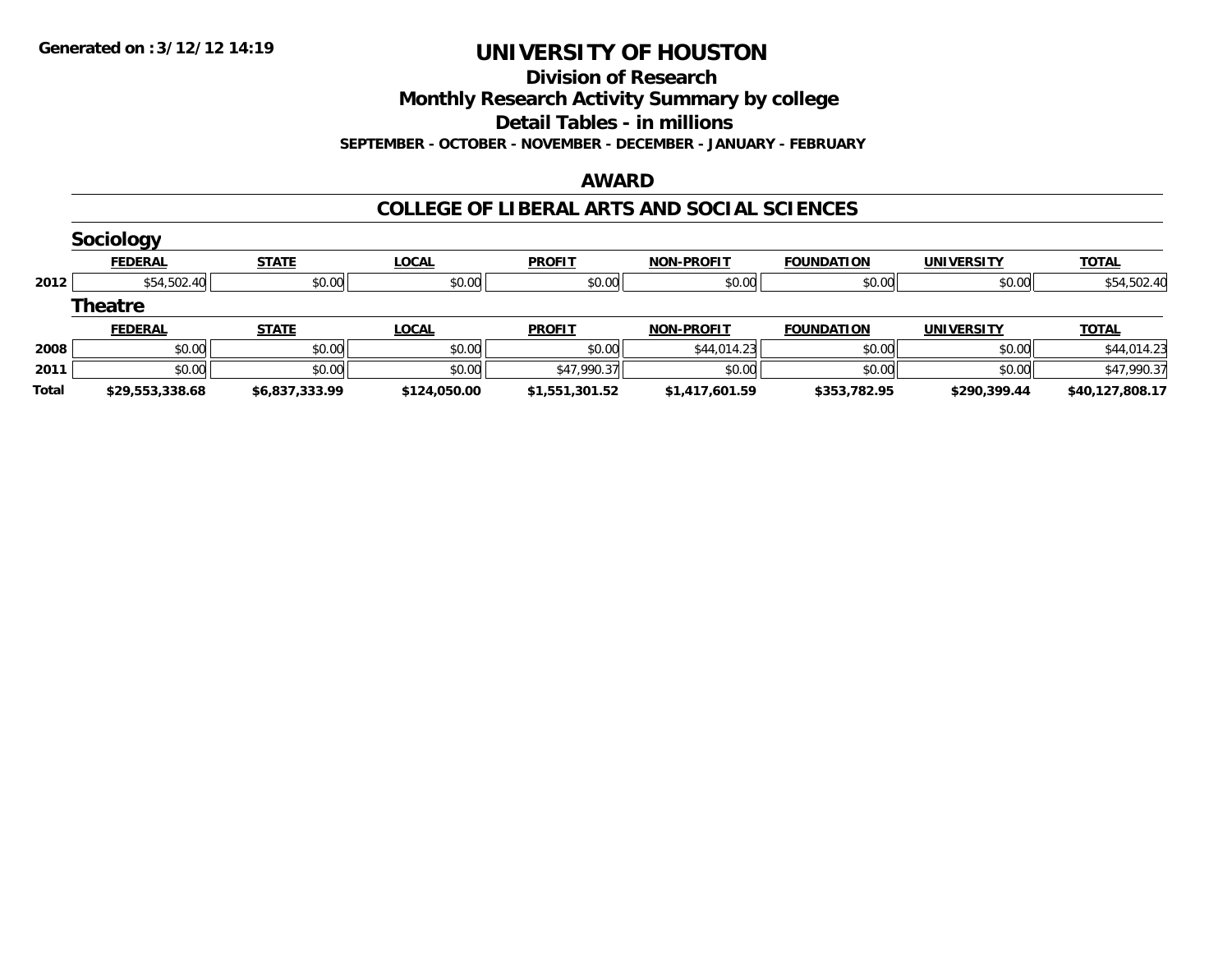**Division of Research**

**Monthly Research Activity Summary by college**

**Detail Tables - in millions**

**SEPTEMBER - OCTOBER - NOVEMBER - DECEMBER - JANUARY - FEBRUARY**

#### **AWARD**

#### **COLLEGE OF NATURAL SCIENCES AND MATHEMATICS**

|      |                             | <b>Allied Geophysical Laboratories</b>        |                                                        |               |                   |                   |                   |                |
|------|-----------------------------|-----------------------------------------------|--------------------------------------------------------|---------------|-------------------|-------------------|-------------------|----------------|
|      | <b>FEDERAL</b>              | <b>STATE</b>                                  | <b>LOCAL</b>                                           | <b>PROFIT</b> | <b>NON-PROFIT</b> | <b>FOUNDATION</b> | <b>UNIVERSITY</b> | <b>TOTAL</b>   |
| 2011 | \$0.00                      | \$0.00                                        | \$0.00                                                 | \$70,000.00   | \$0.00            | \$0.00            | \$0.00            | \$70,000.00    |
|      | <b>Biology/Biochemistry</b> |                                               |                                                        |               |                   |                   |                   |                |
|      | <b>FEDERAL</b>              | <b>STATE</b>                                  | <b>LOCAL</b>                                           | <b>PROFIT</b> | <b>NON-PROFIT</b> | <b>FOUNDATION</b> | <b>UNIVERSITY</b> | <b>TOTAL</b>   |
| 2008 | \$1,220,204.20              | \$0.00                                        | \$0.00                                                 | \$0.00        | \$0.00            | \$0.00            | \$0.00            | \$1,220,204.20 |
| 2009 | \$1,476,252.00              | \$0.00                                        | \$0.00                                                 | \$0.00        | \$0.00            | \$166,871.42      | \$0.00            | \$1,643,123.42 |
| 2010 | \$2,931,480.00              | \$0.00                                        | \$0.00                                                 | \$0.00        | \$324,759.00      | \$137,492.26      | \$0.00            | \$3,393,731.26 |
| 2011 | \$2,345,910.36              | \$300,565.75                                  | \$0.00                                                 | \$0.00        | \$355,886.72      | \$134,378.25      | \$0.00            | \$3,136,741.08 |
| 2012 | \$1,336,390.76              | \$62,460.00                                   | \$0.00                                                 | \$0.00        | \$301,000.00      | \$50,000.00       | \$0.00            | \$1,749,850.76 |
|      |                             |                                               | <b>Center for Nuclear Receptors and Cell Signaling</b> |               |                   |                   |                   |                |
|      | <b>FEDERAL</b>              | <b>STATE</b>                                  | <u>LOCAL</u>                                           | <b>PROFIT</b> | <b>NON-PROFIT</b> | <b>FOUNDATION</b> | <b>UNIVERSITY</b> | <b>TOTAL</b>   |
| 2010 | \$0.00                      | \$0.00                                        | \$0.00                                                 | \$0.00        | \$0.00            | \$0.00            | \$0.00            | \$0.00         |
| 2011 | \$138,829.00                | \$45,000.00                                   | \$0.00                                                 | \$0.00        | \$0.00            | \$0.00            | \$0.00            | \$183,829.00   |
| 2012 | \$0.00                      | \$1,035,286.00                                | \$0.00                                                 | \$0.00        | \$0.00            | \$0.00            | \$0.00            | \$1,035,286.00 |
|      | Chemistry                   |                                               |                                                        |               |                   |                   |                   |                |
|      | <b>FEDERAL</b>              | <b>STATE</b>                                  | <b>LOCAL</b>                                           | <b>PROFIT</b> | <b>NON-PROFIT</b> | <b>FOUNDATION</b> | <b>UNIVERSITY</b> | <b>TOTAL</b>   |
| 2008 | \$742,736.88                | \$21,816.00                                   | \$0.00                                                 | \$0.00        | \$240,000.00      | \$0.00            | \$0.00            | \$1,004,552.88 |
| 2009 | \$1,623,411.00              | \$22,222.00                                   | \$0.00                                                 | \$30,634.40   | \$121,100.00      | \$0.00            | \$159,770.00      | \$1,957,137.40 |
| 2010 | \$2,888,876.60              | \$1,772,622.00                                | \$0.00                                                 | \$0.00        | \$0.00            | \$100,000.00      | \$226,934.00      | \$4,988,432.60 |
| 2011 | \$3,264,136.39              | \$0.00                                        | \$0.00                                                 | \$0.00        | \$0.00            | \$100,000.60      | \$200,000.00      | \$3,564,136.99 |
| 2012 | \$1,404,370.88              | \$0.00                                        | \$0.00                                                 | \$0.00        | \$30,000.00       | \$0.00            | \$0.00            | \$1,434,370.88 |
|      | <b>Computer Science</b>     |                                               |                                                        |               |                   |                   |                   |                |
|      | <b>FEDERAL</b>              | <b>STATE</b>                                  | <b>LOCAL</b>                                           | <b>PROFIT</b> | NON-PROFIT        | <b>FOUNDATION</b> | <b>UNIVERSITY</b> | <b>TOTAL</b>   |
| 2008 | \$846,311.58                | \$0.00                                        | \$0.00                                                 | \$25,000.00   | \$127,968.00      | \$0.00            | \$0.00            | \$999,279.58   |
| 2009 | \$4,419,104.56              | \$0.00                                        | \$0.00                                                 | \$0.00        | \$162,262.00      | \$0.00            | \$0.00            | \$4,581,366.56 |
| 2010 | \$3,173,520.02              | \$0.00                                        | \$0.00                                                 | \$152,865.00  | \$131,526.18      | \$0.00            | \$0.00            | \$3,457,911.20 |
| 2011 | \$1,364,666.50              | \$9,392.00                                    | \$0.00                                                 | \$373,576.00  | \$101,323.12      | \$0.00            | \$0.00            | \$1,848,957.62 |
| 2012 | \$1,245,377.38              | \$0.00                                        | \$0.00                                                 | \$165,000.00  | \$10,000.00       | \$65,940.00       | \$25,000.00       | \$1,511,317.38 |
|      |                             | <b>Dean, Natural Sciences and Mathematics</b> |                                                        |               |                   |                   |                   |                |
|      | <b>FEDERAL</b>              | <b>STATE</b>                                  | <b>LOCAL</b>                                           | <b>PROFIT</b> | <b>NON-PROFIT</b> | <b>FOUNDATION</b> | <b>UNIVERSITY</b> | <b>TOTAL</b>   |
|      |                             |                                               |                                                        |               |                   |                   |                   |                |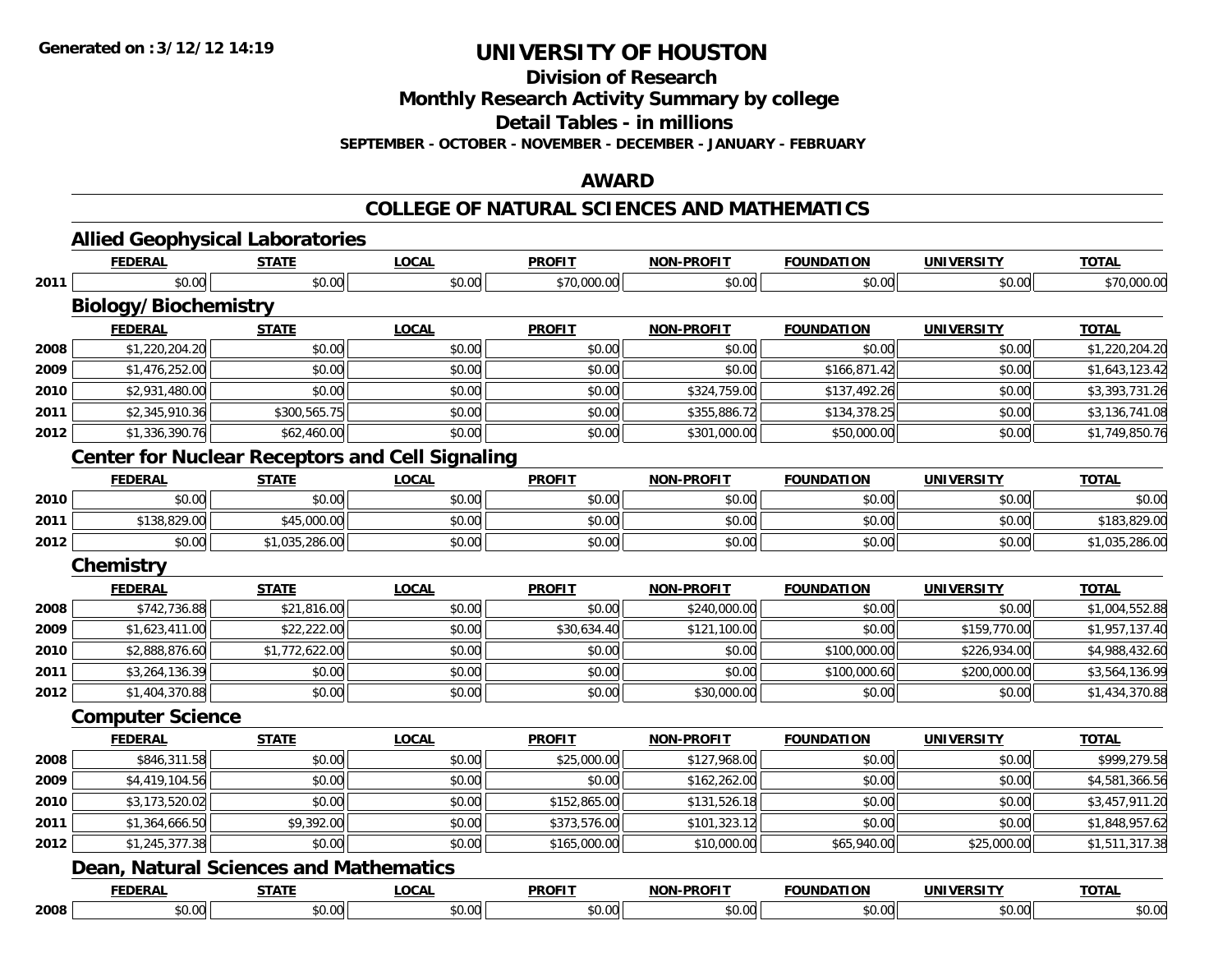### **Division of Research**

**Monthly Research Activity Summary by college**

**Detail Tables - in millions**

**SEPTEMBER - OCTOBER - NOVEMBER - DECEMBER - JANUARY - FEBRUARY**

#### **AWARD**

### **COLLEGE OF NATURAL SCIENCES AND MATHEMATICS**

#### **Dean, Natural Sciences and Mathematics**

|              | <b>FEDERAL</b>     | <b>STATE</b>   | <b>LOCAL</b> | <b>PROFIT</b>   | <b>NON-PROFIT</b> | <b>FOUNDATION</b> | <b>UNIVERSITY</b> | <b>TOTAL</b>    |
|--------------|--------------------|----------------|--------------|-----------------|-------------------|-------------------|-------------------|-----------------|
| 2009         | \$0.00             | \$0.00         | \$0.00       | \$0.00          | \$0.00            | \$0.00            | \$0.00            | \$0.00          |
| 2010         | \$0.00             | \$0.00         | \$0.00       | \$0.00          | \$0.00            | \$0.00            | \$0.00            | \$0.00          |
| 2011         | \$710,000.00       | \$0.00         | \$0.00       | \$0.00          | \$0.00            | \$0.00            | \$0.00            | \$710,000.00    |
| 2012         | \$40,000.00        | \$0.00         | \$0.00       | \$0.00          | \$0.00            | \$0.00            | \$0.00            | \$40,000.00     |
|              | <b>Geosciences</b> |                |              |                 |                   |                   |                   |                 |
|              | <b>FEDERAL</b>     | <b>STATE</b>   | <b>LOCAL</b> | <b>PROFIT</b>   | <b>NON-PROFIT</b> | <b>FOUNDATION</b> | <b>UNIVERSITY</b> | <b>TOTAL</b>    |
| 2008         | \$201,159.00       | \$60,000.00    | \$0.00       | \$240,000.00    | \$0.00            | \$0.00            | \$0.00            | \$501,159.00    |
| 2009         | \$1,039,592.00     | \$0.00         | \$0.00       | \$999,238.00    | \$1,244,876.00    | \$0.00            | \$0.00            | \$3,283,706.00  |
| 2010         | \$788,362.00       | \$40,100.00    | \$0.00       | \$487,503.00    | \$0.00            | \$0.00            | \$0.00            | \$1,315,965.00  |
| 2011         | \$1,807,833.00     | \$78,900.00    | \$0.00       | \$638,516.00    | \$0.00            | \$0.00            | \$0.00            | \$2,525,249.00  |
| 2012         | \$568,508.00       | \$142,000.00   | \$0.00       | \$2,981,861.68  | \$262,752.00      | \$0.00            | \$0.00            | \$3,955,121.68  |
|              | <b>Mathematics</b> |                |              |                 |                   |                   |                   |                 |
|              | <b>FEDERAL</b>     | <b>STATE</b>   | <b>LOCAL</b> | <b>PROFIT</b>   | <b>NON-PROFIT</b> | <b>FOUNDATION</b> | <b>UNIVERSITY</b> | <b>TOTAL</b>    |
| 2008         | \$0.00             | \$14,858.00    | \$0.00       | \$0.00          | \$12,500.00       | \$0.00            | \$0.00            | \$27,358.00     |
| 2009         | \$412,537.50       | \$396,181.00   | \$0.00       | \$0.00          | \$169,637.00      | \$57,563.53       | \$0.00            | \$1,035,919.03  |
| 2010         | \$540,982.98       | \$0.00         | \$0.00       | \$300,000.00    | \$44,000.00       | \$47,436.75       | \$0.00            | \$932,419.73    |
| 2011         | \$281,993.00       | \$100,036.00   | \$0.00       | \$150,000.00    | \$22,622.00       | \$31,708.69       | \$10,000.00       | \$596,359.69    |
| 2012         | \$728,425.92       | \$139,739.00   | \$0.00       | \$210,000.00    | \$99,312.00       | \$80,000.00       | \$10,000.00       | \$1,267,476.92  |
|              | <b>Physics</b>     |                |              |                 |                   |                   |                   |                 |
|              | <b>FEDERAL</b>     | <b>STATE</b>   | <b>LOCAL</b> | <b>PROFIT</b>   | <b>NON-PROFIT</b> | <b>FOUNDATION</b> | <b>UNIVERSITY</b> | <b>TOTAL</b>    |
| 2008         | \$582,429.80       | \$0.00         | \$0.00       | \$295,000.00    | \$68,189.00       | \$0.00            | \$0.00            | \$945,618.80    |
| 2009         | \$578,162.71       | \$0.00         | \$0.00       | \$640,100.00    | \$68,792.00       | \$0.00            | \$0.00            | \$1,287,054.71  |
| 2010         | \$1,702,986.25     | \$0.00         | \$0.00       | \$900,457.88    | \$45,397.10       | \$0.00            | \$0.00            | \$2,648,841.23  |
| 2011         | \$2,203,712.53     | \$0.00         | \$0.00       | \$777,300.00    | \$5,333.00        | \$0.00            | \$0.00            | \$2,986,345.53  |
| 2012         | \$1,731,541.94     | \$0.00         | \$0.00       | \$950,800.00    | \$49,225.00       | \$0.00            | \$0.00            | \$2,731,566.94  |
| <b>Total</b> | \$44,339,804.74    | \$4,241,177.75 | \$0.00       | \$10,387,851.96 | \$3,998,460.12    | \$971,391.50      | \$631,704.00      | \$64,570,390.07 |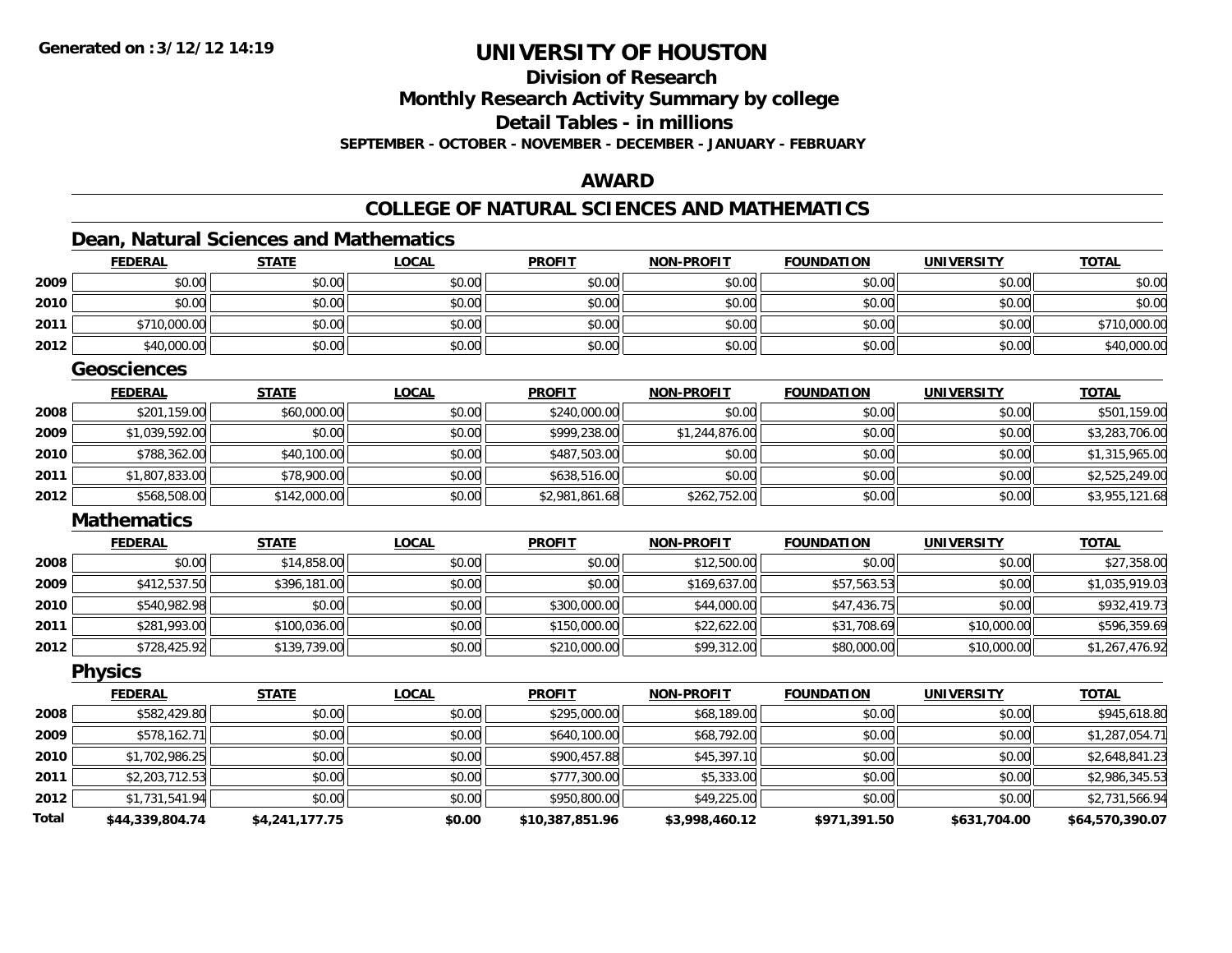#### **Division of Research**

**Monthly Research Activity Summary by college**

**Detail Tables - in millions**

**SEPTEMBER - OCTOBER - NOVEMBER - DECEMBER - JANUARY - FEBRUARY**

#### **AWARD**

#### **COLLEGE OF OPTOMETRY**

### **Optometry, Community**

|       | ___             |              |              |               |                   |                   |                   |                 |
|-------|-----------------|--------------|--------------|---------------|-------------------|-------------------|-------------------|-----------------|
|       | <b>FEDERAL</b>  | <b>STATE</b> | <b>LOCAL</b> | <b>PROFIT</b> | <b>NON-PROFIT</b> | <b>FOUNDATION</b> | <b>UNIVERSITY</b> | <b>TOTAL</b>    |
| 2008  | \$761,598.00    | \$0.00       | \$0.00       | \$143,620.00  | \$90,000.00       | \$0.00            | \$119.135.93      | \$1,114,353.93  |
| 2009  | \$2,881,014.92  | \$0.00       | \$0.00       | \$110,650.00  | \$0.00            | \$0.00            | \$103,100.28      | \$3,094,765.20  |
| 2010  | \$3,071,214.00  | \$0.00       | \$0.00       | \$278,498.00  | \$2,100.00        | \$0.00            | \$178,976.28      | \$3,530,788.28  |
| 2011  | \$1,977,242.00  | \$0.00       | \$0.00       | \$160,921.70  | \$0.00            | \$0.00            | \$96,070.00       | \$2,234,233.70  |
| 2012  | \$2,398,591.80  | \$0.00       | \$0.00       | \$254,726.04  | \$0.00            | \$40,000.00       | \$102,280.00      | \$2,795,597.84  |
| Total | \$11,089,660.72 | \$0.00       | \$0.00       | \$948,415.74  | \$92,100.00       | \$40,000.00       | \$599,562.49      | \$12,769,738.95 |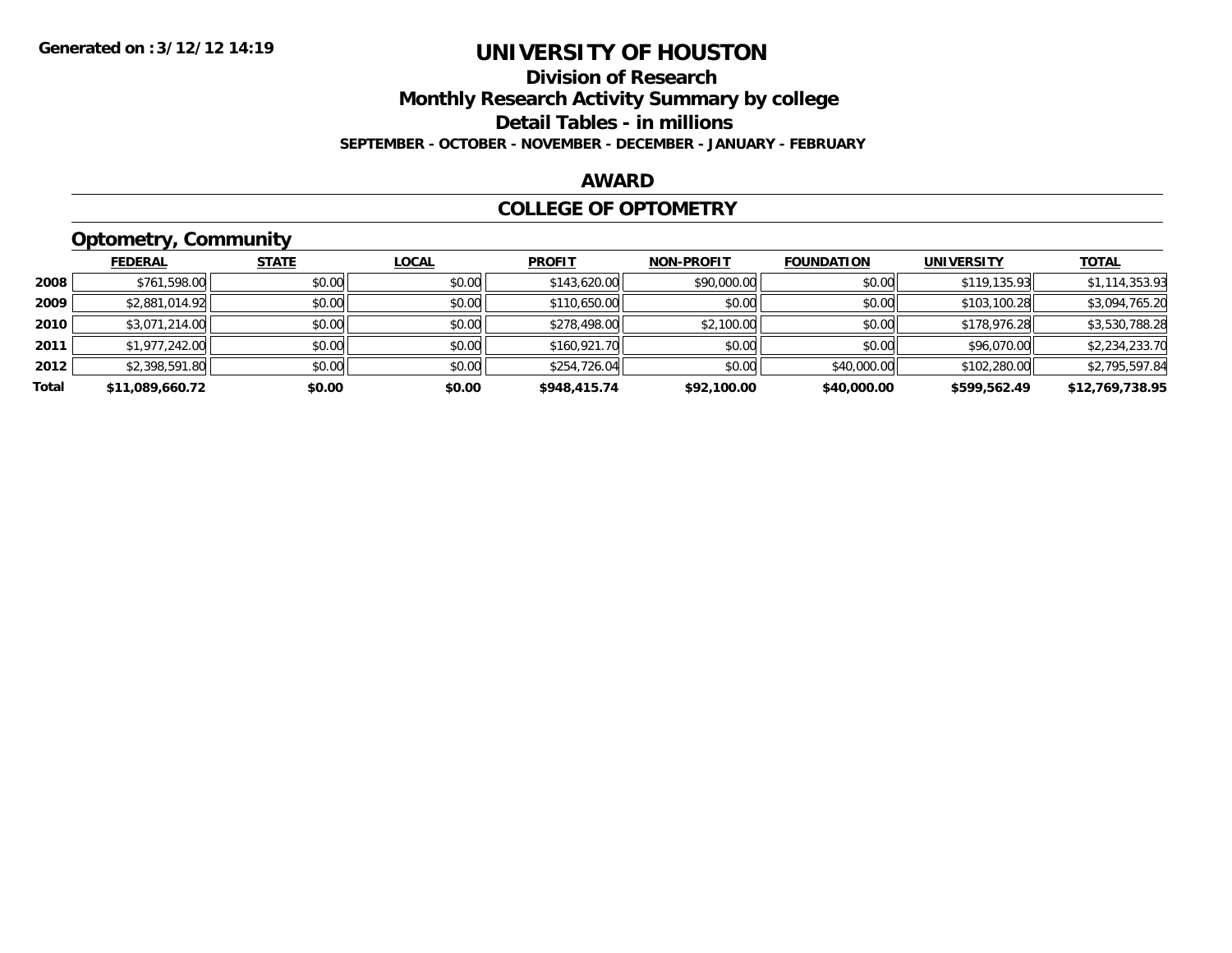# **Division of Research**

**Monthly Research Activity Summary by college**

**Detail Tables - in millions**

**SEPTEMBER - OCTOBER - NOVEMBER - DECEMBER - JANUARY - FEBRUARY**

#### **AWARD**

#### **COLLEGE OF PHARMACY**

#### **Clinical Sciences and Administration**

|      | <b>FEDERAL</b> | <b>STATE</b> | <u>LOCAL</u> | <b>PROFIT</b> | <b>NON-PROFIT</b> | <b>FOUNDATION</b> | <b>UNIVERSITY</b> | <b>TOTAL</b> |
|------|----------------|--------------|--------------|---------------|-------------------|-------------------|-------------------|--------------|
| 2008 | \$158,690.00   | \$0.00       | \$0.00       | \$277,421.00  | \$25,000.00       | \$0.00            | \$0.00            | \$461,111.00 |
| 2009 | \$0.00         | \$0.00       | \$0.00       | \$47,653.00   | \$398,160.00      | \$0.00            | \$1,485.00        | \$447,298.00 |
| 2010 | \$42,151.25    | \$0.00       | \$0.00       | \$85,140.00   | \$60,001.00       | \$0.00            | \$0.00            | \$187,292.25 |
| 2011 | \$73,572.60    | \$14,886.00  | \$0.00       | \$4,438.80    | \$324,968.00      | \$0.00            | \$0.00            | \$417,865.40 |
| 2012 | \$299,290.30   | \$17,618.62  | \$0.00       | \$218,750.00  | \$6,500.00        | \$0.00            | \$0.00            | \$542,158.92 |

### **Pharmacological and Pharmaceutical Sciences**

|       | <b>FEDERAL</b> | <b>STATE</b> | <b>LOCAL</b> | <b>PROFIT</b> | <b>NON-PROFIT</b> | <b>FOUNDATION</b> | <b>UNIVERSITY</b> | <b>TOTAL</b>   |
|-------|----------------|--------------|--------------|---------------|-------------------|-------------------|-------------------|----------------|
| 2008  | \$526,391.78   | \$0.00       | \$0.00       | \$40,000.00   | \$0.00            | \$0.00            | \$0.00            | \$566,391.78   |
| 2009  | \$950,049.31   | \$0.00       | \$0.00       | \$104,700.00  | \$99,970.00       | \$30,775.00       | \$0.00            | \$1,185,494.31 |
| 2010  | \$2,333,859.00 | \$0.00       | \$0.00       | \$19,200.00   | \$0.00            | \$0.00            | \$0.00            | \$2,353,059.00 |
| 2011  | \$1,326,537.40 | \$0.00       | \$0.00       | \$25,760.00   | \$0.00            | \$0.00            | \$0.00            | \$1,352,297.40 |
| 2012  | \$854,609.70   | \$0.00       | \$0.00       | \$16,000.00   | \$147,000.00      | \$0.00            | \$0.00            | \$1,017,609.70 |
| Total | \$6,565,151.34 | \$32,504.62  | \$0.00       | \$839,062.80  | \$1,061,599.00    | \$30,775.00       | \$1,485.00        | \$8,530,577.76 |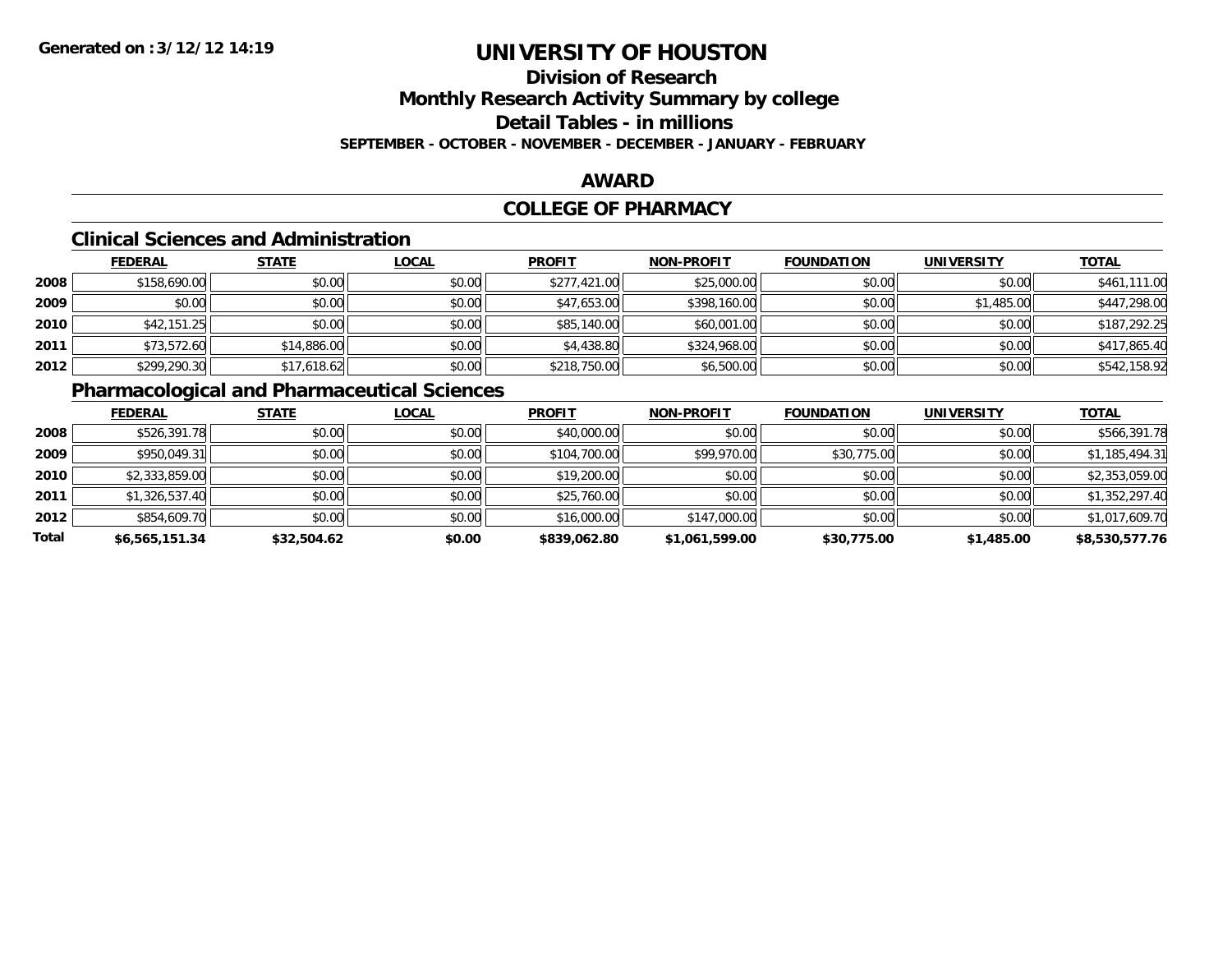**Division of Research**

**Monthly Research Activity Summary by college**

**Detail Tables - in millions**

**SEPTEMBER - OCTOBER - NOVEMBER - DECEMBER - JANUARY - FEBRUARY**

#### **AWARD**

#### **COLLEGE OF TECHNOLOGY**

|      | <b>Center for Technology Literacy</b>         |              |              |               |                   |                   |                   |              |
|------|-----------------------------------------------|--------------|--------------|---------------|-------------------|-------------------|-------------------|--------------|
|      | <b>FEDERAL</b>                                | <b>STATE</b> | <b>LOCAL</b> | <b>PROFIT</b> | <b>NON-PROFIT</b> | <b>FOUNDATION</b> | <b>UNIVERSITY</b> | <b>TOTAL</b> |
| 2010 | \$16,800.00                                   | \$0.00       | \$0.00       | \$0.00        | \$0.00            | \$0.00            | \$0.00            | \$16,800.00  |
|      | Dean, Technology                              |              |              |               |                   |                   |                   |              |
|      | <b>FEDERAL</b>                                | <b>STATE</b> | <b>LOCAL</b> | <b>PROFIT</b> | <b>NON-PROFIT</b> | <b>FOUNDATION</b> | <b>UNIVERSITY</b> | <b>TOTAL</b> |
| 2008 | \$736,051.00                                  | \$0.00       | \$0.00       | \$0.00        | \$0.00            | \$0.00            | \$0.00            | \$736,051.00 |
| 2009 | \$317,127.00                                  | \$0.00       | \$0.00       | \$0.00        | \$0.00            | \$0.00            | \$0.00            | \$317,127.00 |
| 2010 | \$178,336.10                                  | \$0.00       | \$0.00       | \$0.00        | \$0.00            | \$0.00            | \$0.00            | \$178,336.10 |
| 2011 | \$138,001.49                                  | \$0.00       | \$0.00       | \$0.00        | \$0.00            | \$0.00            | \$0.00            | \$138,001.49 |
| 2012 | \$342,089.00                                  | \$0.00       | \$0.00       | \$0.00        | \$0.00            | \$0.00            | \$0.00            | \$342,089.00 |
|      | <b>Engineering Technology</b>                 |              |              |               |                   |                   |                   |              |
|      | <b>FEDERAL</b>                                | <b>STATE</b> | <b>LOCAL</b> | <b>PROFIT</b> | <b>NON-PROFIT</b> | <b>FOUNDATION</b> | <b>UNIVERSITY</b> | <b>TOTAL</b> |
| 2008 | \$149,129.90                                  | \$0.00       | \$0.00       | \$0.00        | \$0.00            | \$0.00            | \$12,000.00       | \$161,129.90 |
| 2009 | \$49,595.00                                   | \$0.00       | \$0.00       | \$47,000.00   | \$55,603.00       | \$0.00            | \$0.00            | \$152,198.00 |
| 2010 | \$342,560.70                                  | \$0.00       | \$0.00       | \$10,000.00   | \$0.00            | \$0.00            | \$0.00            | \$352,560.70 |
| 2011 | \$135,397.00                                  | \$0.00       | \$0.00       | \$0.00        | \$0.00            | \$18,100.00       | \$0.00            | \$153,497.00 |
| 2012 | \$171,655.00                                  | \$0.00       | \$0.00       | \$0.00        | \$0.00            | \$18,400.00       | \$0.00            | \$190,055.00 |
|      | <b>Human Development and Consumer Science</b> |              |              |               |                   |                   |                   |              |
|      | <b>FEDERAL</b>                                | <b>STATE</b> | <b>LOCAL</b> | <b>PROFIT</b> | <b>NON-PROFIT</b> | <b>FOUNDATION</b> | <b>UNIVERSITY</b> | <b>TOTAL</b> |
| 2008 | \$64,421.20                                   | \$0.00       | \$0.00       | \$0.00        | \$0.00            | \$0.00            | \$0.00            | \$64,421.20  |
| 2010 | \$0.00                                        | \$0.00       | \$0.00       | \$20,704.00   | \$0.00            | \$0.00            | \$0.00            | \$20,704.00  |
|      | <b>Information &amp; Logistics Technology</b> |              |              |               |                   |                   |                   |              |
|      | <b>FEDERAL</b>                                | <b>STATE</b> | <b>LOCAL</b> | <b>PROFIT</b> | <b>NON-PROFIT</b> | <b>FOUNDATION</b> | <b>UNIVERSITY</b> | <b>TOTAL</b> |
| 2009 | \$199,117.20                                  | \$0.00       | \$0.00       | \$0.00        | \$12,500.00       | \$0.00            | \$0.00            | \$211,617.20 |
| 2011 | \$65,000.00                                   | \$0.00       | \$0.00       | \$0.00        | \$4,500.00        | \$0.00            | \$0.00            | \$69,500.00  |
| 2012 | \$5,000.00                                    | \$0.00       | \$0.00       | \$0.00        | \$0.00            | \$0.00            | \$0.00            | \$5,000.00   |
|      | <b>Texas Manufacturing Assistance Center</b>  |              |              |               |                   |                   |                   |              |
|      | <b>FEDERAL</b>                                | <b>STATE</b> | <b>LOCAL</b> | <b>PROFIT</b> | <b>NON-PROFIT</b> | <b>FOUNDATION</b> | <b>UNIVERSITY</b> | <b>TOTAL</b> |
| 2008 | \$0.00                                        | \$0.00       | \$0.00       | \$0.00        | \$0.00            | \$0.00            | \$0.00            | \$0.00       |
| 2009 | \$0.00                                        | \$0.00       | \$0.00       | \$0.00        | \$0.00            | \$0.00            | \$0.00            | \$0.00       |
| 2010 | \$0.00                                        | \$0.00       | \$0.00       | \$0.00        | \$0.00            | \$0.00            | \$0.00            | \$0.00       |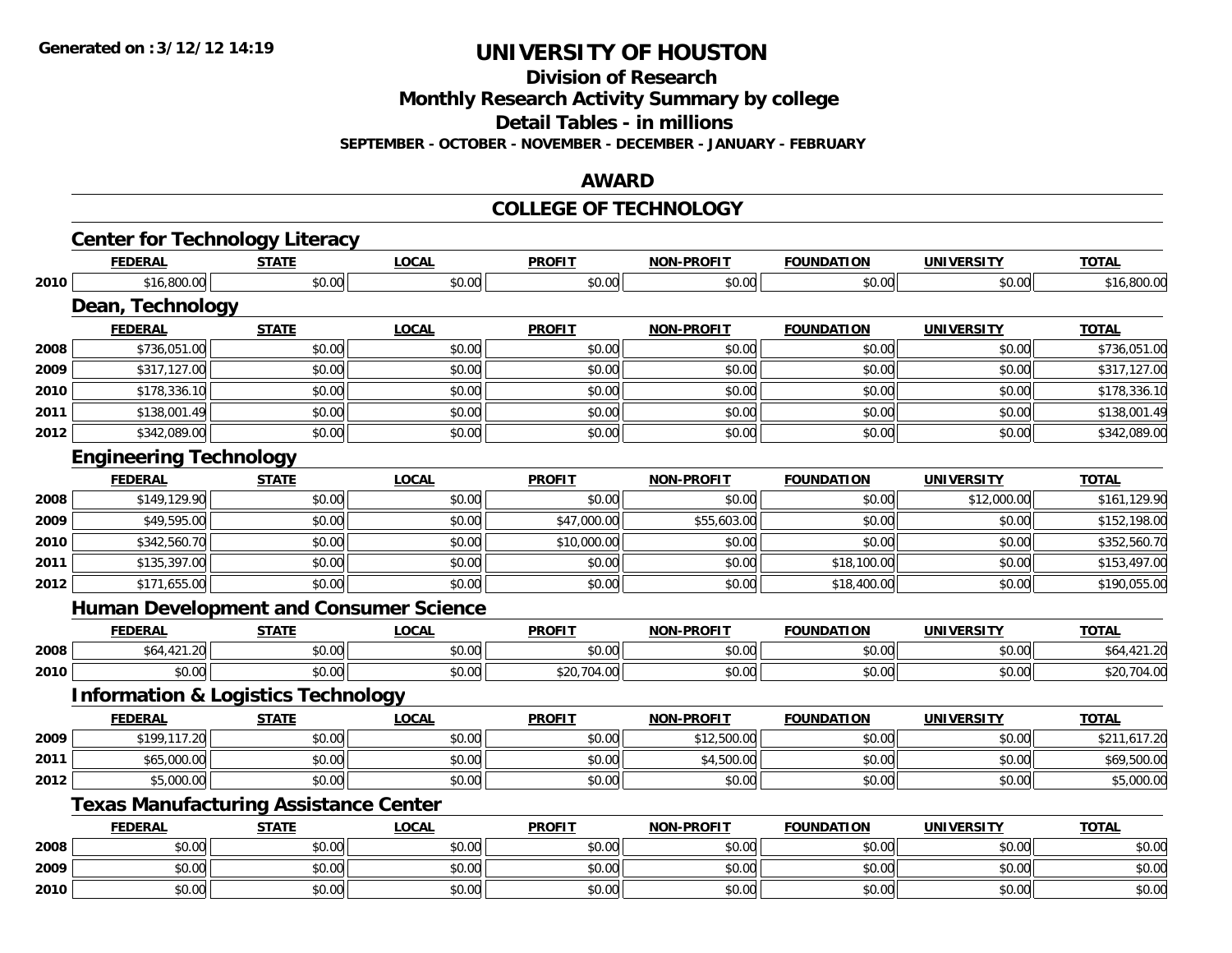**Division of Research**

**Monthly Research Activity Summary by college**

**Detail Tables - in millions**

**SEPTEMBER - OCTOBER - NOVEMBER - DECEMBER - JANUARY - FEBRUARY**

#### **AWARD**

#### **COLLEGE OF TECHNOLOGY**

### **Texas Manufacturing Assistance Center**

|              | <b>EDERAL</b> | <b>STATE</b>           | <b>LOCAL</b>  | <b>PROFIT</b>  | -PROFIT<br><b>NON</b> | <b>FOUNDATION</b> | <b>UNIVERSITY</b> | <b>TOTAL</b>       |
|--------------|---------------|------------------------|---------------|----------------|-----------------------|-------------------|-------------------|--------------------|
| 2011         | \$0.00        | $\sim$ $\sim$<br>JU.UU | 0000<br>งบ.บบ | ልስ ሰሰ<br>JU.UU | \$0.00                | nn nn<br>JU.UU    | \$0.00            | \$0.00             |
| <b>Total</b> | 2.910.280.59  | \$0.00                 | \$0.00        | .704.00        | 2,603.00<br>ሖግጣ       | ベマム<br>500.00,د   | \$12,000.00       | ,087.59<br>\$3.10° |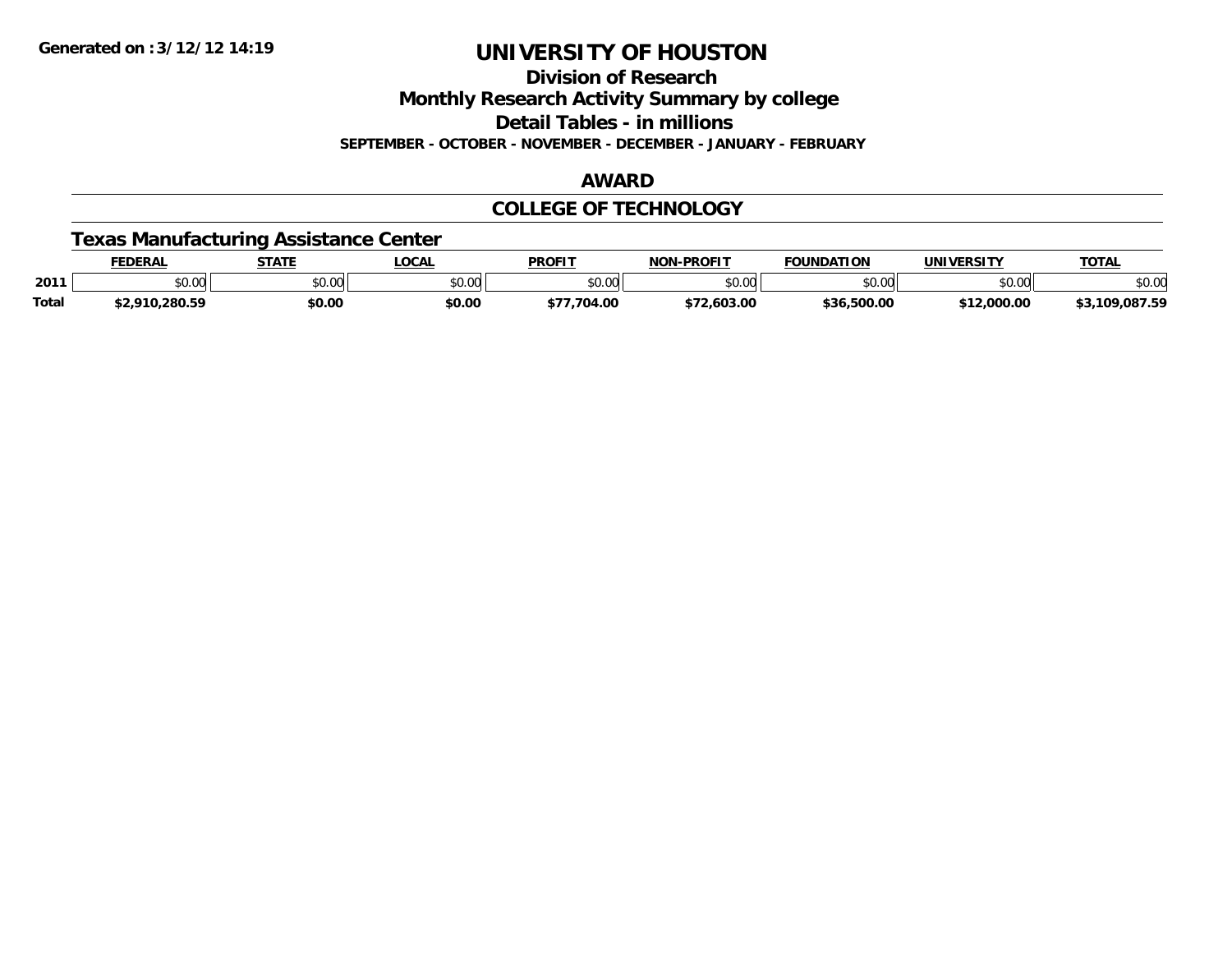### **Division of Research**

**Monthly Research Activity Summary by college**

**Detail Tables - in millions**

**SEPTEMBER - OCTOBER - NOVEMBER - DECEMBER - JANUARY - FEBRUARY**

#### **AWARD**

### **CULLEN COLLEGE OF ENGINEERING**

|      | <b>Biomedical Engineering</b> |                                              |              |               |                   |                   |                   |                |
|------|-------------------------------|----------------------------------------------|--------------|---------------|-------------------|-------------------|-------------------|----------------|
|      | <b>FEDERAL</b>                | <b>STATE</b>                                 | <b>LOCAL</b> | <b>PROFIT</b> | <b>NON-PROFIT</b> | <b>FOUNDATION</b> | <b>UNIVERSITY</b> | <b>TOTAL</b>   |
| 2008 | \$0.00                        | \$0.00                                       | \$0.00       | \$0.00        | \$0.00            | \$114,406.00      | \$0.00            | \$114,406.00   |
| 2009 | \$349,039.00                  | \$0.00                                       | \$0.00       | \$0.00        | \$100,000.00      | \$0.00            | \$0.00            | \$449,039.00   |
| 2010 | \$237,366.00                  | \$0.00                                       | \$0.00       | \$0.00        | \$0.00            | \$4,594.00        | \$0.00            | \$241,960.00   |
|      | <b>Chemical Engineering</b>   |                                              |              |               |                   |                   |                   |                |
|      | <b>FEDERAL</b>                | <b>STATE</b>                                 | <b>LOCAL</b> | <b>PROFIT</b> | <b>NON-PROFIT</b> | <b>FOUNDATION</b> | <b>UNIVERSITY</b> | <b>TOTAL</b>   |
| 2008 | \$909,653.29                  | \$1,521,823.50                               | \$392,238.00 | \$586,265.00  | \$15,000.00       | \$13,570.00       | \$0.00            | \$3,438,549.79 |
| 2009 | \$944,336.50                  | \$7,072,059.00                               | \$0.00       | \$262,140.00  | \$40,000.00       | \$19,499.84       | \$10,200.00       | \$8,348,235.34 |
| 2010 | \$4,247,884.35                | \$37,500.00                                  | \$60,588.00  | \$436,766.79  | \$0.00            | \$12,200.00       | \$40,818.00       | \$4,835,757.14 |
| 2011 | \$3,210,970.21                | \$301,766.25                                 | \$0.00       | \$662,881.00  | \$0.00            | \$10,900.00       | \$114,642.00      | \$4,301,159.46 |
| 2012 | \$1,454,868.30                | \$0.00                                       | \$0.00       | \$922,746.57  | \$0.00            | \$10,900.00       | \$0.00            | \$2,388,514.87 |
|      | <b>Civil Engineering</b>      |                                              |              |               |                   |                   |                   |                |
|      | <b>FEDERAL</b>                | <b>STATE</b>                                 | <b>LOCAL</b> | <b>PROFIT</b> | <b>NON-PROFIT</b> | <b>FOUNDATION</b> | <b>UNIVERSITY</b> | <b>TOTAL</b>   |
| 2008 | \$1,393,509.50                | \$574,987.50                                 | \$0.00       | \$54,000.00   | \$75,752.00       | \$100,000.00      | \$0.00            | \$2,198,249.00 |
| 2009 | \$1,142,785.60                | \$576,864.00                                 | \$0.00       | \$70,000.00   | \$0.00            | \$100,000.00      | \$0.00            | \$1,889,649.60 |
| 2010 | \$703.854.20                  | \$584,367.00                                 | \$0.00       | \$0.00        | \$0.00            | \$0.00            | \$0.00            | \$1,288,221.20 |
| 2011 | \$725,154.00                  | \$523,795.00                                 | \$100,000.00 | \$195,311.80  | \$75,623.00       | \$0.00            | \$0.00            | \$1,619,883.80 |
| 2012 | \$2,064,284.33                | \$572,633.00                                 | \$0.00       | \$57,091.00   | \$175,623.00      | \$66,667.00       | \$0.00            | \$2,936,298.33 |
|      | Dean, Engineering             |                                              |              |               |                   |                   |                   |                |
|      | <b>FEDERAL</b>                | <b>STATE</b>                                 | <b>LOCAL</b> | <b>PROFIT</b> | <b>NON-PROFIT</b> | <b>FOUNDATION</b> | <b>UNIVERSITY</b> | <b>TOTAL</b>   |
| 2008 | \$60,000.00                   | \$29,700.00                                  | \$0.00       | \$0.00        | \$0.00            | \$180.56          | \$0.00            | \$89,880.56    |
|      |                               | <b>Electrical &amp; Computer Engineering</b> |              |               |                   |                   |                   |                |
|      | <b>FEDERAL</b>                | <b>STATE</b>                                 | LOCAL        | <b>PROFIT</b> | <b>NON-PROFIT</b> | <b>FOUNDATION</b> | <b>UNIVERSITY</b> | <b>TOTAL</b>   |
| 2008 | \$2,736,083.68                | \$332,411.00                                 | \$0.00       | \$0.00        | \$267,780.00      | \$0.00            | \$28,000.00       | \$3,364,274.68 |
| 2009 | \$1,327,451.90                | \$59,985.00                                  | \$0.00       | \$275,485.00  | \$267,012.28      | \$0.00            | \$19,800.00       | \$1,949,734.18 |
| 2010 | \$2,202,913.58                | \$249,324.51                                 | \$0.00       | \$205,000.00  | \$31,500.00       | \$0.00            | \$0.00            | \$2,688,738.09 |
| 2011 | \$4,207,863.17                | \$23,391.24                                  | \$0.00       | \$274,195.00  | \$0.00            | \$0.00            | \$0.00            | \$4,505,449.41 |
| 2012 | \$1,424,123.85                | \$19,441.00                                  | \$0.00       | \$326,157.50  | \$27,500.00       | \$0.00            | \$0.00            | \$1,797,222.35 |
|      | <b>Industrial Engineering</b> |                                              |              |               |                   |                   |                   |                |
|      | <b>FEDERAL</b>                | <b>STATE</b>                                 | <b>LOCAL</b> | <b>PROFIT</b> | <b>NON-PROFIT</b> | <b>FOUNDATION</b> | <b>UNIVERSITY</b> | <b>TOTAL</b>   |
| 2008 | \$29,422.32                   | \$0.00                                       | \$0.00       | \$0.00        | \$0.00            | \$0.00            | \$0.00            | \$29,422.32    |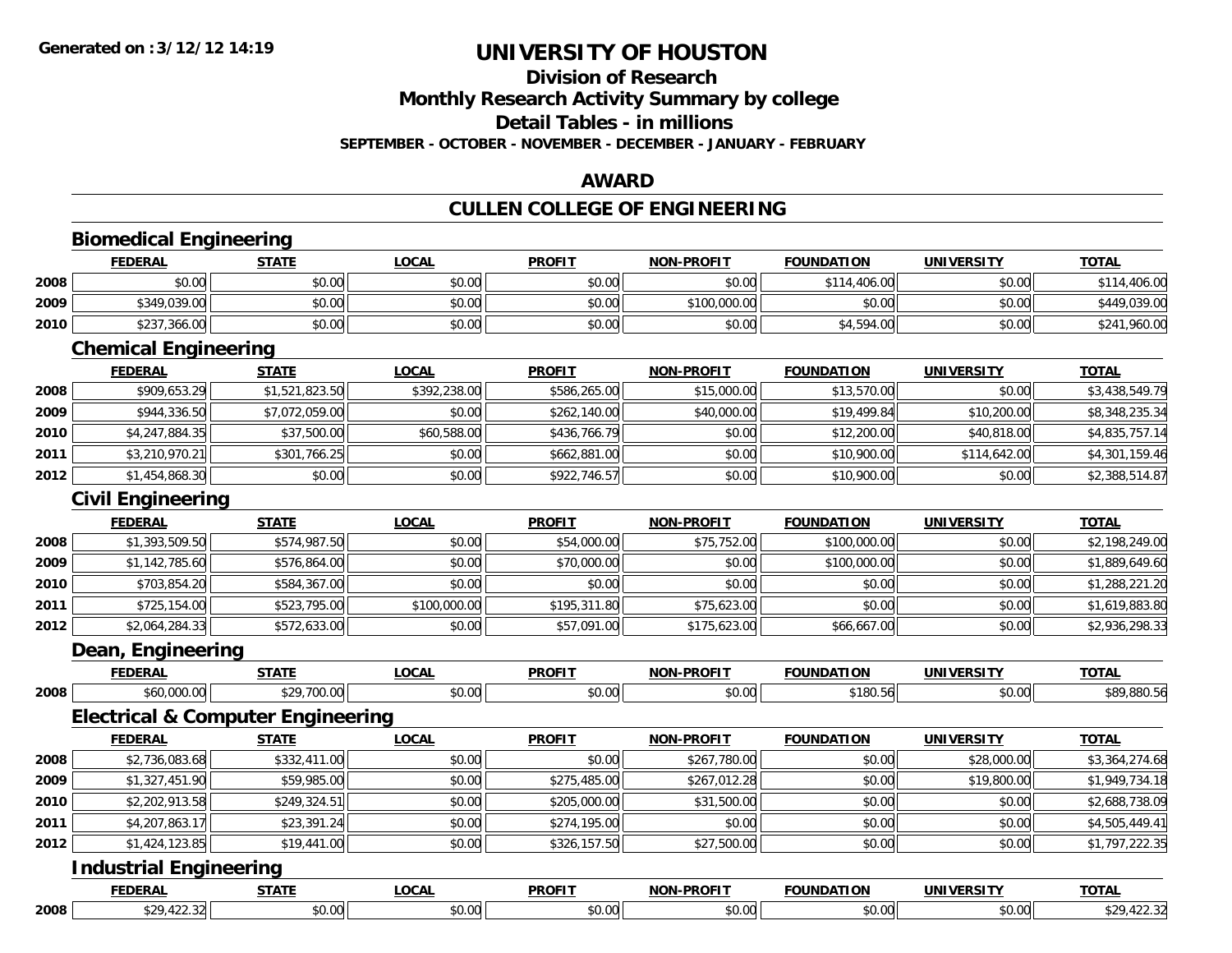# **Division of Research**

**Monthly Research Activity Summary by college**

**Detail Tables - in millions**

**SEPTEMBER - OCTOBER - NOVEMBER - DECEMBER - JANUARY - FEBRUARY**

#### **AWARD**

### **CULLEN COLLEGE OF ENGINEERING**

### **Industrial Engineering**

|      | <b>FEDERAL</b> | <b>STATE</b> | <u>LOCAL</u> | <b>PROFIT</b> | <b>NON-PROFIT</b> | <b>FOUNDATION</b> | <b>UNIVERSITY</b> | <b>TOTAL</b> |
|------|----------------|--------------|--------------|---------------|-------------------|-------------------|-------------------|--------------|
| 2009 | \$260,381.00   | \$0.00       | \$0.00       | \$0.00        | \$0.00            | \$0.00            | \$0.00            | \$260,381.00 |
| 2010 | \$166,198.00   | \$45,741.00  | \$26,566.00  | \$0.00        | \$0.00            | \$0.00            | \$0.00            | \$238,505.00 |
| 2011 | \$0.00         | \$16,828.00  | \$0.00       | \$0.00        | \$0.00            | \$0.00            | \$0.00            | \$16,828.00  |
| 2012 | \$0.00         | \$0.00       | \$0.00       | \$0.00        | \$0.00            | \$0.00            | \$0.00            | \$0.00       |

#### **Mechanical Engineering**

|       | <b>FEDERAL</b>  | <b>STATE</b>    | <b>LOCAL</b> | <b>PROFIT</b>  | <b>NON-PROFIT</b> | <b>FOUNDATION</b> | <b>UNIVERSITY</b> | <b>TOTAL</b>    |
|-------|-----------------|-----------------|--------------|----------------|-------------------|-------------------|-------------------|-----------------|
| 2008  | \$704,384.37    | \$0.00          | \$0.00       | \$215,692.00   | \$33,500.00       | \$0.00            | \$35,191.00       | \$988,767.37    |
| 2009  | \$2,153,940.21  | \$0.00          | \$0.00       | \$166,458.00   | \$16,200.00       | \$0.00            | \$0.00            | \$2,336,598.21  |
| 2010  | \$1,005,841.15  | \$1,750,000.00  | \$0.00       | \$284,210.00   | \$0.00            | \$0.00            | \$0.00            | \$3,040,051.15  |
| 2011  | \$216,260.00    | \$0.00          | \$0.00       | \$405,732.20   | \$0.00            | \$0.00            | \$0.00            | \$621,992.20    |
| 2012  | \$1,717,449.40  | \$0.00          | \$0.00       | \$142,554.00   | \$0.00            | \$133,096.00      | \$0.00            | \$1,993,099.40  |
| Total | \$35,596,017.91 | \$14,292,617.00 | \$579,392.00 | \$5,542,685.86 | \$1,125,490.28    | \$586,013.40      | \$248,651.00      | \$57,970,867.45 |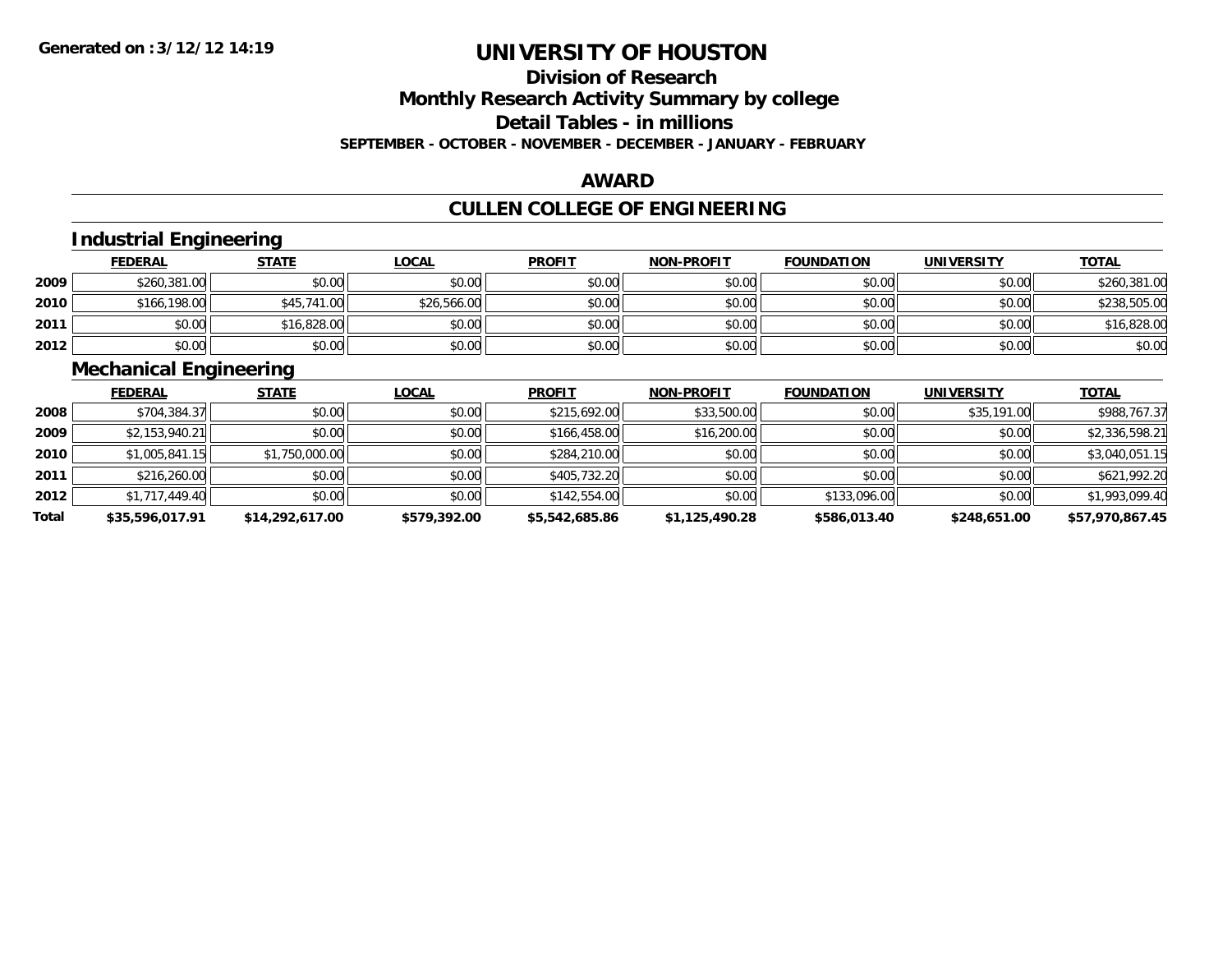**2012**

## **UNIVERSITY OF HOUSTON**

## **Division of Research**

**Monthly Research Activity Summary by college**

**Detail Tables - in millions**

**SEPTEMBER - OCTOBER - NOVEMBER - DECEMBER - JANUARY - FEBRUARY**

#### **AWARD**

### **DIVISION OF RESEARCH**

### **Center for Advanced Materials**

|      | <b>FEDERAL</b>                                            | <b>STATE</b> | <b>LOCAL</b> | <b>PROFIT</b> | <b>NON-PROFIT</b> | <b>FOUNDATION</b> | <b>UNIVERSITY</b> | <b>TOTAL</b> |
|------|-----------------------------------------------------------|--------------|--------------|---------------|-------------------|-------------------|-------------------|--------------|
| 2008 | \$0.00                                                    | \$0.00       | \$0.00       | \$0.00        | \$0.00            | \$0.00            | \$0.00            | \$0.00       |
| 2009 | \$0.00                                                    | \$0.00       | \$0.00       | \$0.00        | \$0.00            | \$0.00            | \$0.00            | \$0.00       |
| 2010 | \$0.00                                                    | \$0.00       | \$0.00       | \$0.00        | \$0.00            | \$0.00            | \$0.00            | \$0.00       |
| 2011 | \$0.00                                                    | \$0.00       | \$0.00       | \$0.00        | \$0.00            | \$0.00            | \$0.00            | \$0.00       |
| 2012 | \$0.00                                                    | \$0.00       | \$0.00       | \$0.00        | \$0.00            | \$0.00            | \$0.00            | \$0.00       |
|      | <b>Center for Biomedical &amp; Environmental Genomics</b> |              |              |               |                   |                   |                   |              |
|      | <b>FEDERAL</b>                                            | <b>STATE</b> | <b>LOCAL</b> | <b>PROFIT</b> | <b>NON-PROFIT</b> | <b>FOUNDATION</b> | <b>UNIVERSITY</b> | <b>TOTAL</b> |
| 2008 | \$0.00                                                    | \$0.00       | \$0.00       | \$0.00        | \$0.00            | \$0.00            | \$0.00            | \$0.00       |
| 2009 | \$0.00                                                    | \$0.00       | \$0.00       | \$0.00        | \$0.00            | \$0.00            | \$0.00            | \$0.00       |
| 2010 | \$0.00                                                    | \$0.00       | \$0.00       | \$0.00        | \$0.00            | \$0.00            | \$0.00            | \$0.00       |
|      | <b>Division of Research</b>                               |              |              |               |                   |                   |                   |              |
|      | <b>FEDERAL</b>                                            | <b>STATE</b> | <b>LOCAL</b> | <b>PROFIT</b> | <b>NON-PROFIT</b> | <b>FOUNDATION</b> | <b>UNIVERSITY</b> | <b>TOTAL</b> |
| 2009 | \$49,134.96                                               | \$0.00       | \$0.00       | \$0.00        | \$0.00            | \$0.00            | \$0.00            | \$49,134.96  |
| 2012 | \$73,300.00                                               | \$0.00       | \$0.00       | \$0.00        | \$0.00            | \$0.00            | \$0.00            | \$73,300.00  |
|      | <b>Office of Contracts and Grants</b>                     |              |              |               |                   |                   |                   |              |
|      | <b>FEDERAL</b>                                            | <b>STATE</b> | <b>LOCAL</b> | <b>PROFIT</b> | <b>NON-PROFIT</b> | <b>FOUNDATION</b> | <b>UNIVERSITY</b> | <b>TOTAL</b> |
| 2008 | \$0.00                                                    | \$0.00       | \$0.00       | \$0.00        | \$0.00            | \$661,535.78      | \$0.00            | \$661,535.78 |
| 2009 | \$0.00                                                    | \$0.00       | \$0.00       | \$0.00        | \$0.00            | \$0.00            | \$0.00            | \$0.00       |
| 2010 | \$0.00                                                    | \$0.00       | \$0.00       | \$0.00        | \$0.00            | \$767,050.25      | \$0.00            | \$767,050.25 |
| 2011 | \$0.00                                                    | \$0.00       | \$0.00       | \$0.00        | \$0.00            | \$542,609.00      | \$0.00            | \$542,609.00 |
| 2012 | \$0.00                                                    | \$0.00       | \$0.00       | \$0.00        | \$0.00            | \$11,942.60       | \$0.00            | \$11,942.60  |
|      | <b>Research Financial Services</b>                        |              |              |               |                   |                   |                   |              |
|      | <b>FEDERAL</b>                                            | <b>STATE</b> | <b>LOCAL</b> | <b>PROFIT</b> | <b>NON-PROFIT</b> | <b>FOUNDATION</b> | <b>UNIVERSITY</b> | <b>TOTAL</b> |
| 2008 | \$0.00                                                    | \$0.00       | \$0.00       | \$0.00        | \$0.00            | \$0.00            | \$0.00            | \$0.00       |
| 2009 | \$0.00                                                    | \$0.00       | \$0.00       | \$0.00        | \$0.00            | \$0.00            | \$0.00            | \$0.00       |
| 2010 | \$0.00                                                    | \$0.00       | \$0.00       | \$0.00        | \$0.00            | \$0.00            | \$0.00            | \$0.00       |
| 2011 | \$0.00                                                    | \$0.00       | \$0.00       | \$0.00        | \$0.00            | \$0.00            | \$0.00            | \$0.00       |

2 | \$0.00 \$0.00 \$0.00 \$0.00 \$0.00 \$0.00 \$0.00 \$0.00 \$0.00 \$0.00 \$0.00 \$0.00 \$0.00 \$0.00 \$0.00 \$0.00 \$0.00 \$0.0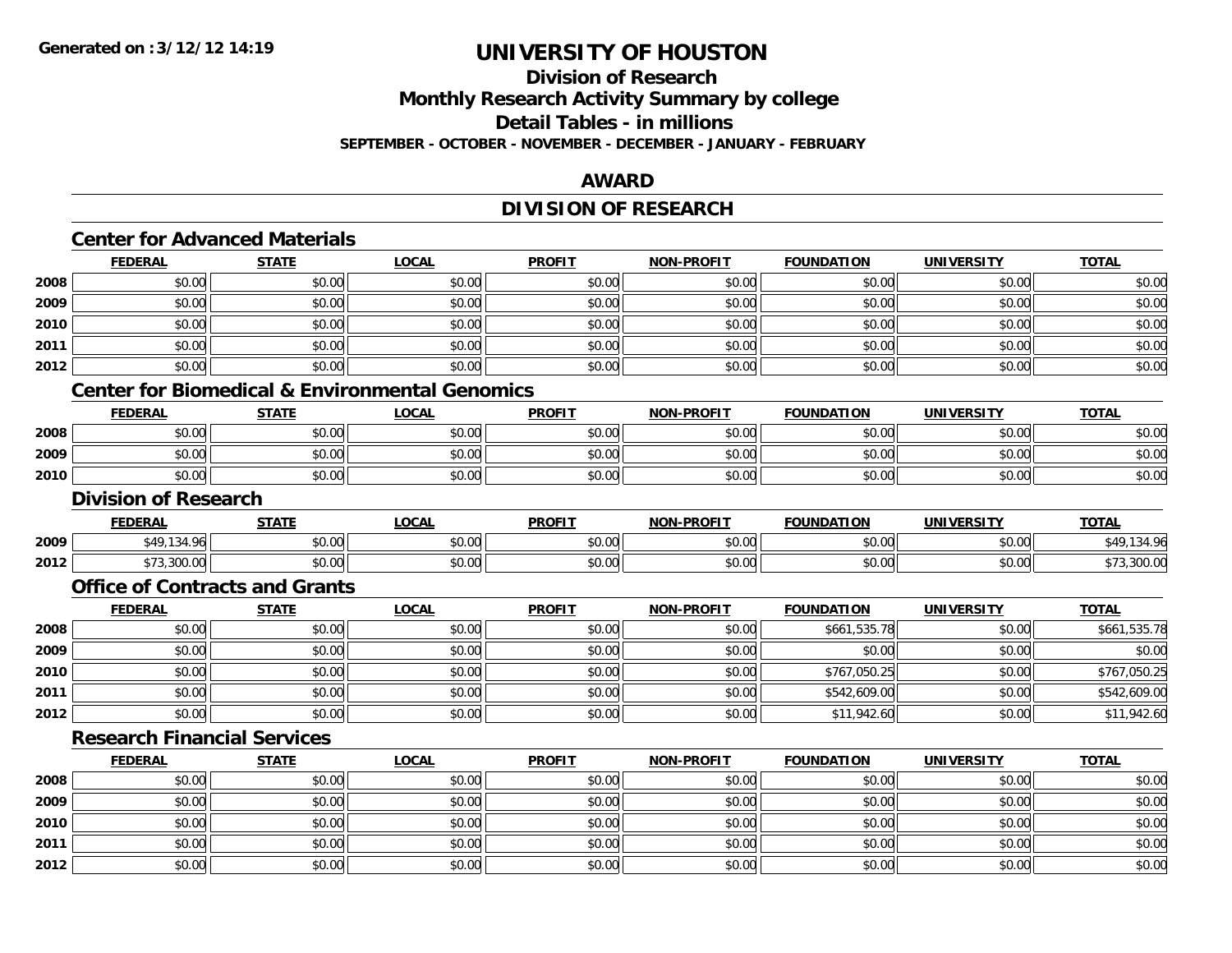**Division of Research**

**Monthly Research Activity Summary by college**

**Detail Tables - in millions**

**SEPTEMBER - OCTOBER - NOVEMBER - DECEMBER - JANUARY - FEBRUARY**

#### **AWARD**

### **DIVISION OF RESEARCH**

|              | <b>FEDERAL</b>                           | <b>STATE</b> | <b>LOCAL</b> | <b>PROFIT</b> | <b>NON-PROFIT</b> | <b>FOUNDATION</b> | <b>UNIVERSITY</b> | <b>TOTAL</b>   |
|--------------|------------------------------------------|--------------|--------------|---------------|-------------------|-------------------|-------------------|----------------|
| 2008         | \$0.00                                   | \$0.00       | \$0.00       | \$0.00        | \$0.00            | \$0.00            | \$0.00            | \$0.00         |
|              | <b>TcSAM</b>                             |              |              |               |                   |                   |                   |                |
|              | <b>FEDERAL</b>                           | <b>STATE</b> | <b>LOCAL</b> | <b>PROFIT</b> | <b>NON-PROFIT</b> | <b>FOUNDATION</b> | <b>UNIVERSITY</b> | <b>TOTAL</b>   |
| 2008         | \$0.00                                   | \$0.00       | \$0.00       | \$0.00        | \$0.00            | \$0.00            | \$0.00            | \$0.00         |
| 2009         | \$0.00                                   | \$0.00       | \$0.00       | \$0.00        | \$0.00            | \$0.00            | \$0.00            | \$0.00         |
| 2011         | \$0.00                                   | \$0.00       | \$0.00       | \$0.00        | \$0.00            | \$0.00            | \$0.00            | \$0.00         |
| 2012         | \$0.00                                   | \$0.00       | \$0.00       | \$0.00        | \$0.00            | \$0.00            | \$0.00            | \$0.00         |
|              | <b>TcSUH</b>                             |              |              |               |                   |                   |                   |                |
|              | <b>FEDERAL</b>                           | <b>STATE</b> | <b>LOCAL</b> | <b>PROFIT</b> | <b>NON-PROFIT</b> | <b>FOUNDATION</b> | <b>UNIVERSITY</b> | <b>TOTAL</b>   |
| 2008         | \$62,959.00                              | \$0.00       | \$0.00       | \$0.00        | \$0.00            | \$0.00            | \$0.00            | \$62,959.00    |
| 2009         | \$33,139.00                              | \$0.00       | \$0.00       | \$0.00        | \$35,780.00       | \$0.00            | \$0.00            | \$68,919.00    |
| 2010         | \$0.00                                   | \$0.00       | \$0.00       | \$0.00        | \$0.00            | \$0.00            | \$0.00            | \$0.00         |
| 2011         | \$372,159.50                             | \$0.00       | \$0.00       | \$124,335.00  | \$0.00            | \$0.00            | \$0.00            | \$496,494.50   |
| 2012         | \$70,000.00                              | \$0.00       | \$0.00       | \$9,000.00    | \$0.00            | \$0.00            | \$0.00            | \$79,000.00    |
|              | <b>Texas Learning/Computation Center</b> |              |              |               |                   |                   |                   |                |
|              | <b>FEDERAL</b>                           | <b>STATE</b> | <b>LOCAL</b> | <b>PROFIT</b> | <b>NON-PROFIT</b> | <b>FOUNDATION</b> | <b>UNIVERSITY</b> | <b>TOTAL</b>   |
| 2009         | \$0.00                                   | \$0.00       | \$0.00       | \$0.00        | \$0.00            | \$0.00            | \$0.00            | \$0.00         |
| 2010         | \$0.00                                   | \$0.00       | \$0.00       | \$0.00        | \$0.00            | \$0.00            | \$0.00            | \$0.00         |
| 2011         | \$0.00                                   | \$0.00       | \$0.00       | \$0.00        | \$0.00            | \$0.00            | \$0.00            | \$0.00         |
| 2012         | \$0.00                                   | \$0.00       | \$0.00       | \$0.00        | \$0.00            | \$0.00            | \$0.00            | \$0.00         |
|              | <b>TIMES</b>                             |              |              |               |                   |                   |                   |                |
|              | <b>FEDERAL</b>                           | <b>STATE</b> | <b>LOCAL</b> | <b>PROFIT</b> | NON-PROFIT        | <b>FOUNDATION</b> | <b>UNIVERSITY</b> | <b>TOTAL</b>   |
| 2008         | \$0.00                                   | \$0.00       | \$0.00       | \$0.00        | \$0.00            | \$0.00            | \$0.00            | \$0.00         |
| 2009         | \$0.00                                   | \$0.00       | \$0.00       | \$0.00        | \$0.00            | \$0.00            | \$0.00            | \$0.00         |
| 2010         | \$0.00                                   | \$0.00       | \$0.00       | \$0.00        | \$0.00            | \$0.00            | \$0.00            | \$0.00         |
| 2011         | \$106,186.00                             | \$0.00       | \$0.00       | \$0.00        | \$0.00            | \$0.00            | \$0.00            | \$106,186.00   |
| 2012         | \$0.00                                   | \$0.00       | \$0.00       | \$0.00        | \$0.00            | \$0.00            | \$0.00            | \$0.00         |
| <b>Total</b> | \$766,878.46                             | \$0.00       | \$0.00       | \$133,335.00  | \$35,780.00       | \$1,983,137.63    | \$0.00            | \$2,919,131.09 |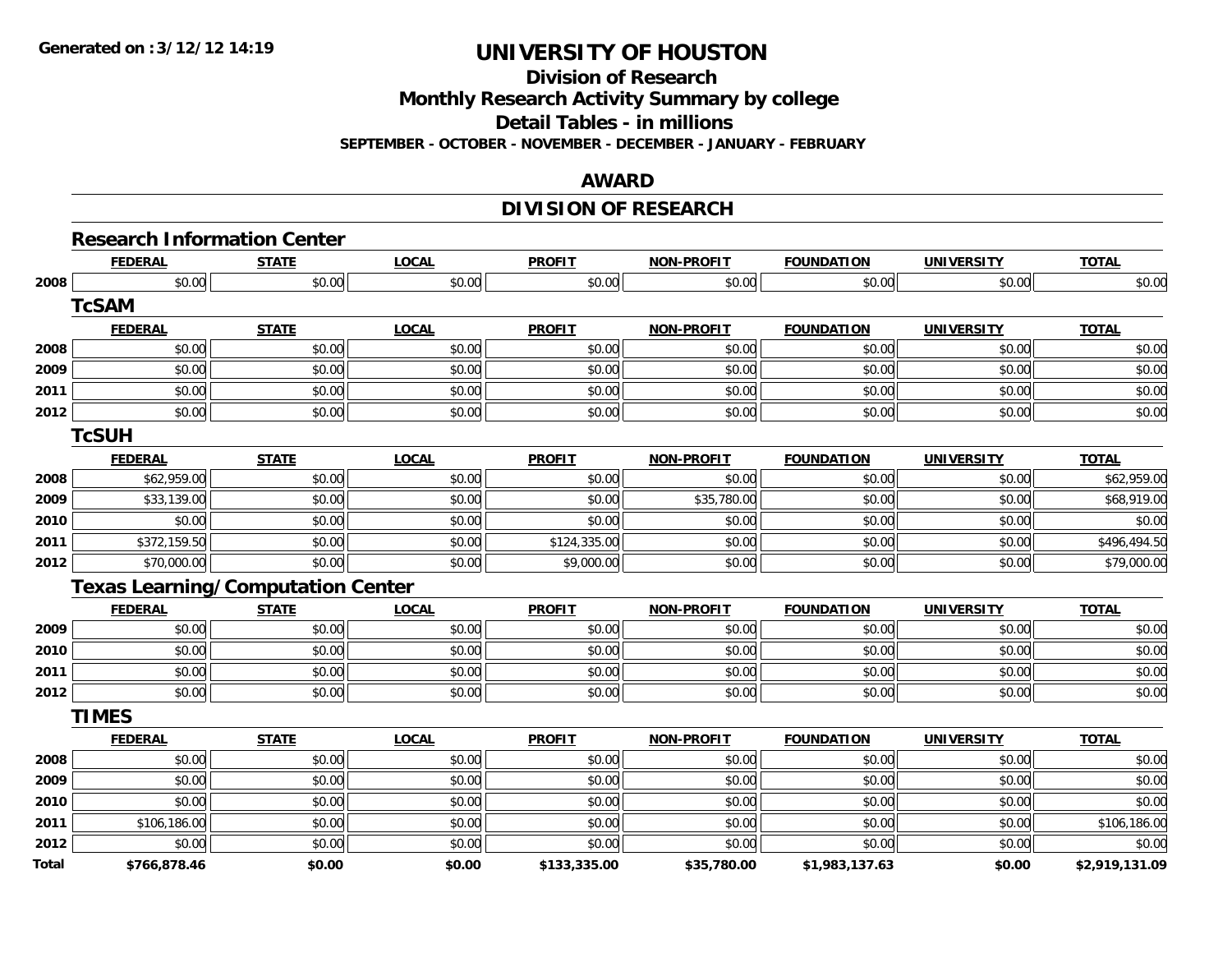**Total**

## **UNIVERSITY OF HOUSTON**

**Division of Research**

**Monthly Research Activity Summary by college**

**Detail Tables - in millions**

**SEPTEMBER - OCTOBER - NOVEMBER - DECEMBER - JANUARY - FEBRUARY**

#### **AWARD**

#### **GRADUATE COLLEGE OF SOCIAL WORK**

|      |                   | <b>Child &amp; Family for Innovative Research</b> |              |               |                   |                   |                   |                |
|------|-------------------|---------------------------------------------------|--------------|---------------|-------------------|-------------------|-------------------|----------------|
|      | <b>FEDERAL</b>    | <b>STATE</b>                                      | <b>LOCAL</b> | <b>PROFIT</b> | <b>NON-PROFIT</b> | <b>FOUNDATION</b> | <b>UNIVERSITY</b> | <b>TOTAL</b>   |
| 2009 | \$0.00            | \$0.00                                            | \$0.00       | \$0.00        | \$0.00            | \$0.00            | \$0.00            | \$0.00         |
| 2010 | \$0.00            | \$0.00                                            | \$0.00       | \$0.00        | \$0.00            | \$0.00            | \$0.00            | \$0.00         |
|      |                   | <b>Community Projects - Social Work</b>           |              |               |                   |                   |                   |                |
|      | <b>FEDERAL</b>    | <b>STATE</b>                                      | <b>LOCAL</b> | <b>PROFIT</b> | <b>NON-PROFIT</b> | <b>FOUNDATION</b> | <b>UNIVERSITY</b> | <b>TOTAL</b>   |
| 2008 | \$234,527.00      | \$0.00                                            | \$0.00       | \$0.00        | \$207.06          | \$0.00            | \$0.00            | \$234,734.06   |
| 2009 | \$36,900.00       | \$0.00                                            | \$0.00       | \$0.00        | \$0.00            | \$0.00            | \$0.00            | \$36,900.00    |
| 2010 | \$0.00            | \$0.00                                            | \$0.00       | \$0.00        | \$0.00            | \$0.00            | \$0.00            | \$0.00         |
| 2012 | \$2,942.90        | \$0.00                                            | \$0.00       | \$0.00        | \$0.00            | \$0.00            | \$0.00            | \$2,942.90     |
|      | Dean, Social Work |                                                   |              |               |                   |                   |                   |                |
|      | <b>FEDERAL</b>    | <b>STATE</b>                                      | <b>LOCAL</b> | <b>PROFIT</b> | <b>NON-PROFIT</b> | <b>FOUNDATION</b> | <b>UNIVERSITY</b> | <b>TOTAL</b>   |
| 2008 | \$25,000.00       | \$830,237.89                                      | \$0.00       | \$0.00        | \$53,740.00       | \$0.00            | \$0.00            | \$908,977.89   |
| 2009 | \$840,736.01      | \$788,888.96                                      | \$0.00       | \$0.00        | \$32,073.00       | \$0.00            | \$0.00            | \$1,661,697.97 |
| 2010 | \$383,239.68      | \$401,203.26                                      | \$0.00       | \$0.00        | \$17,000.00       | \$0.00            | \$0.00            | \$801,442.94   |
| 2011 | \$401,122.62      | \$0.00                                            | \$0.00       | \$0.00        | \$0.00            | \$1,146.30        | \$0.00            | \$402,268.92   |
| 2012 | \$305,158.78      | \$0.00                                            | \$0.00       | \$176,507.00  | \$0.00            | \$0.00            | \$0.00            | \$481,665.78   |
|      |                   | <b>Drug and Social Policy Research</b>            |              |               |                   |                   |                   |                |
|      | <b>FEDERAL</b>    | <b>STATE</b>                                      | <b>LOCAL</b> | <b>PROFIT</b> | <b>NON-PROFIT</b> | <b>FOUNDATION</b> | <b>UNIVERSITY</b> | <b>TOTAL</b>   |
| 2009 | \$0.00            | \$0.00                                            | \$0.00       | \$0.00        | \$0.00            | \$0.00            | \$0.00            | \$0.00         |

**\$2,229,626.99 \$2,020,330.11 \$0.00 \$176,507.00 \$103,020.06 \$1,146.30 \$0.00 \$4,530,630.46**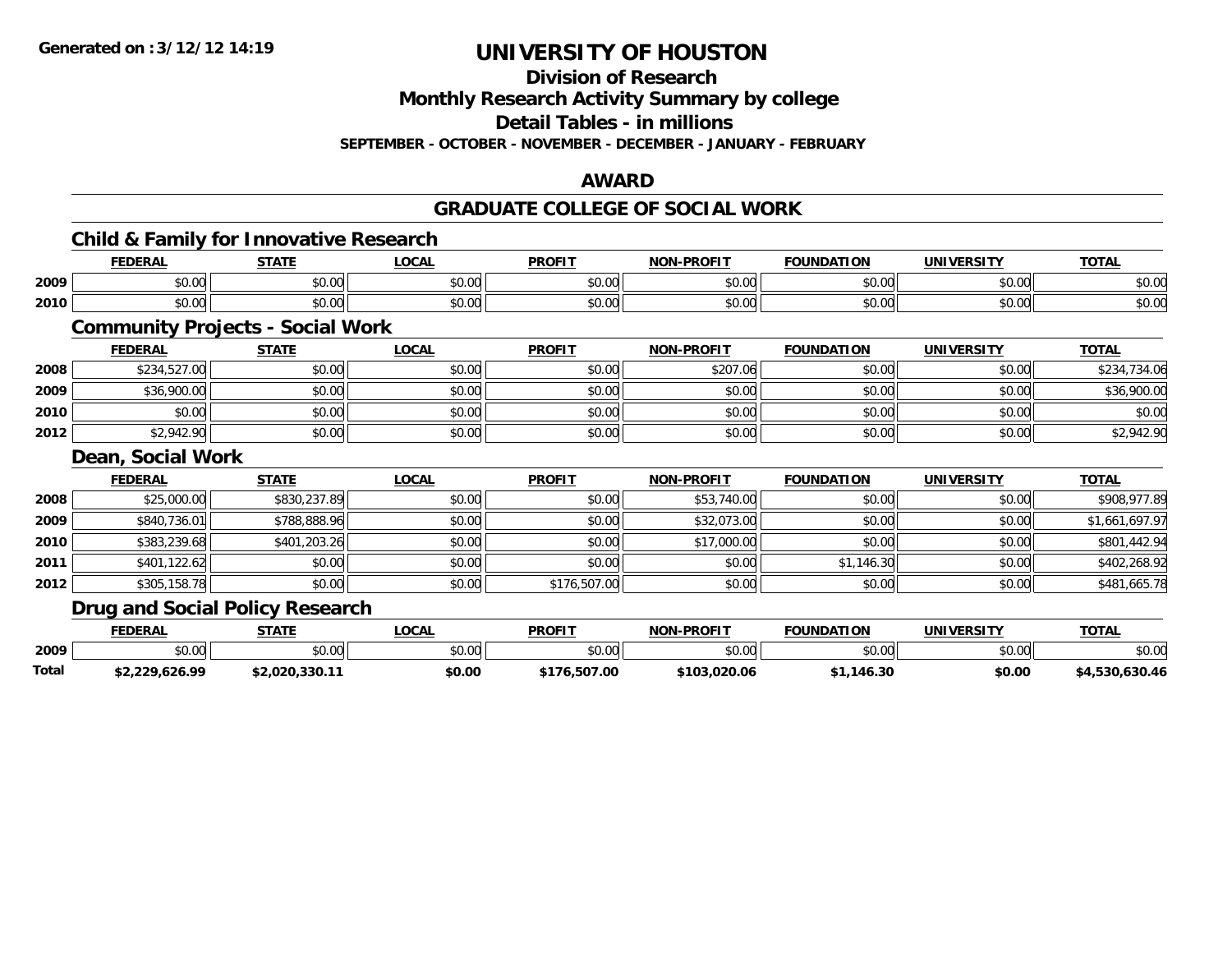#### **Division of Research**

**Monthly Research Activity Summary by college**

**Detail Tables - in millions**

**SEPTEMBER - OCTOBER - NOVEMBER - DECEMBER - JANUARY - FEBRUARY**

#### **AWARD**

#### **HILTON COLLEGE OF HOTEL AND RESTAURANT MANAGEMENT**

#### **Hotel and Restaurant Management**

|       | <b>FEDERAL</b> | <b>STATE</b> | <u>LOCAL</u> | <b>PROFIT</b> | <b>NON-PROFIT</b> | <b>FOUNDATION</b> | UNIVERSITY | <u>TOTAL</u> |
|-------|----------------|--------------|--------------|---------------|-------------------|-------------------|------------|--------------|
| 2009  | \$60,000.00    | \$0.00       | \$0.00       | \$9,047.50    | \$0.00            | \$0.00            | \$0.00     | \$69,047.50  |
| 2010  | \$70,000.00    | \$0.00       | \$0.00       | \$0.00        | \$82,548.00       | \$0.00            | \$0.00     | \$152,548.00 |
| 2011  | \$173,995.00   | \$0.00       | \$0.00       | \$0.00        | \$27,280.00       | \$0.00            | \$0.00     | \$201,275.00 |
| 2012  | \$58,837.68    | \$103,763.44 | \$0.00       | \$1,500.00    | \$10,887.00       | \$0.00            | \$0.00     | \$174,988.12 |
| Total | \$362,832.68   | \$103,763.44 | \$0.00       | \$10,547.50   | \$120,715.00      | \$0.00            | \$0.00     | \$597,858.62 |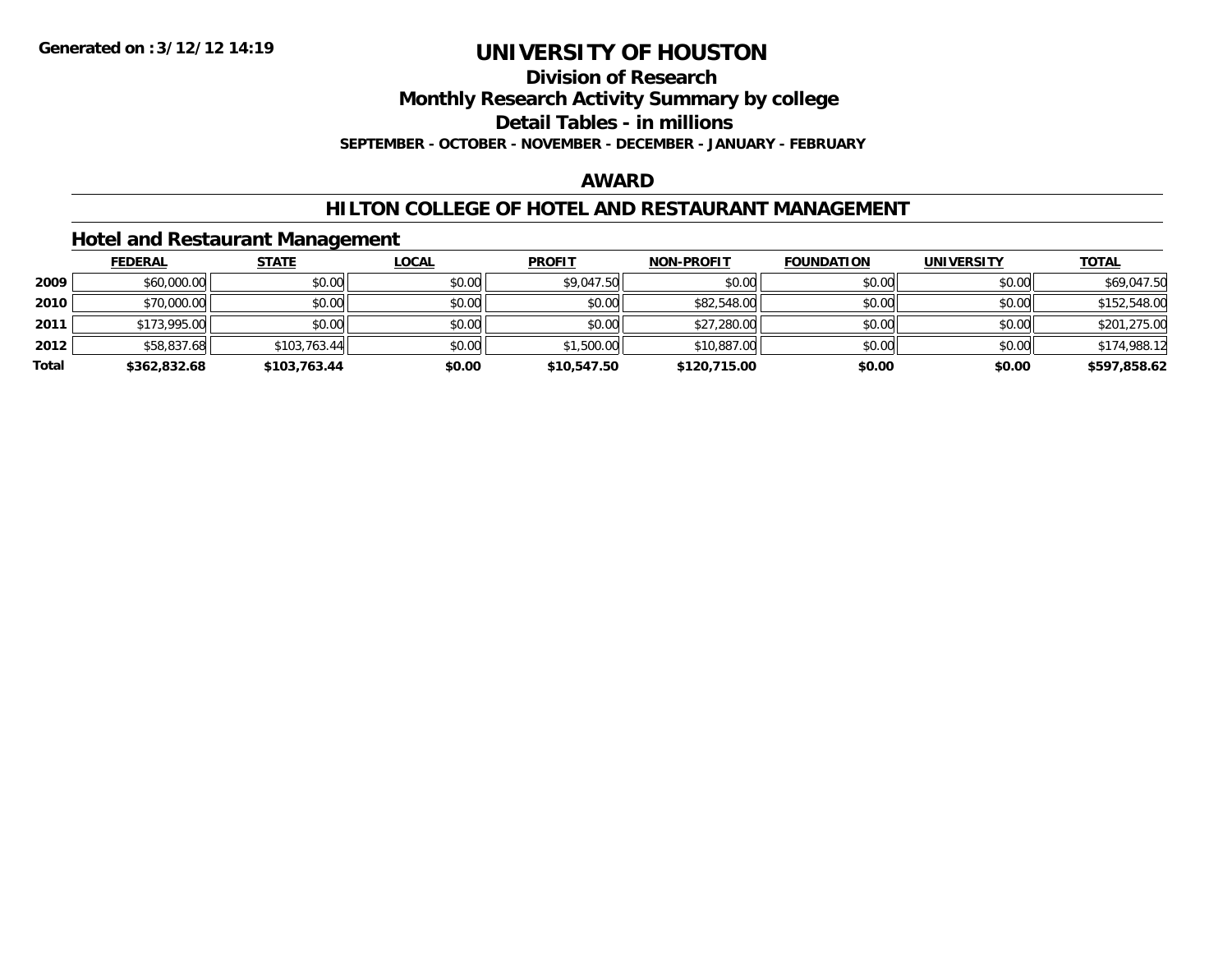### **Division of Research**

**Monthly Research Activity Summary by college**

**Detail Tables - in millions**

**SEPTEMBER - OCTOBER - NOVEMBER - DECEMBER - JANUARY - FEBRUARY**

#### **AWARD**

#### **HONORS COLLEGE**

#### **Houston Teachers Institute**

|       | <b>FEDERAL</b>   | STATE  | <b>LOCAL</b> | <b>PROFIT</b> | <b>NON-PROFIT</b> | <b>FOUNDATION</b> | UNIVERSITY | <b>TOTAL</b> |
|-------|------------------|--------|--------------|---------------|-------------------|-------------------|------------|--------------|
| 2009  | \$126,000.00     | \$0.00 | \$0.00       | \$0.00        | \$0.00            | \$0.00            | \$0.00     | 126,000.00   |
| 2012  | \$34.951.<br>.70 | \$0.00 | \$0.00       | \$0.00        | \$0.00            | \$0.00            | \$0.00     | \$34,951.70  |
| Total | \$160,951.70     | \$0.00 | \$0.00       | \$0.00        | \$0.00            | \$0.00            | \$0.00     | \$160,951.70 |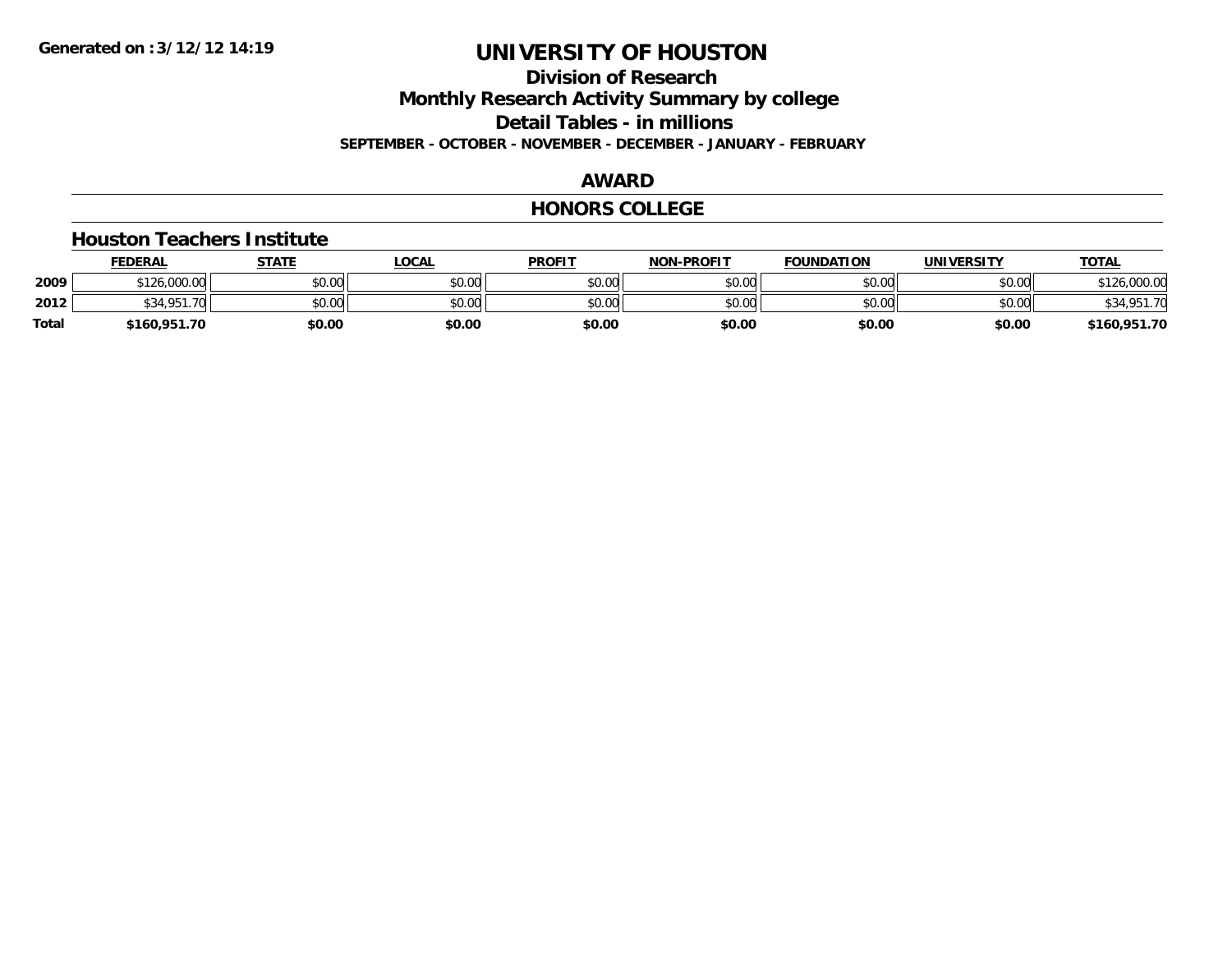**Division of Research**

**Monthly Research Activity Summary by college**

**Detail Tables - in millions**

**SEPTEMBER - OCTOBER - NOVEMBER - DECEMBER - JANUARY - FEBRUARY**

### **AWARD**

#### **INSTITUTIONAL**

#### **Associate Vice Chancellor**

|              | <b>FEDERAL</b> | <b>STATE</b> | <b>OCAL</b>   | <b>PROFIT</b> | <b>NON-PROFIT</b> | <b>FOUNDATION</b> | <b>UNIVERSITY</b> | <b>TOTAL</b> |
|--------------|----------------|--------------|---------------|---------------|-------------------|-------------------|-------------------|--------------|
| 2010         | .492.36        | \$0.00       | 0000<br>vu.uu | \$0.00        | ልስ ሰሰ<br>pu.uu    | \$0.00            | \$0.00            | 92.36        |
| <b>Total</b> | 1022           | \$0.00       | \$0.00        | \$0.00        | \$0.00            | \$0.00            | \$0.00            | /,492.36     |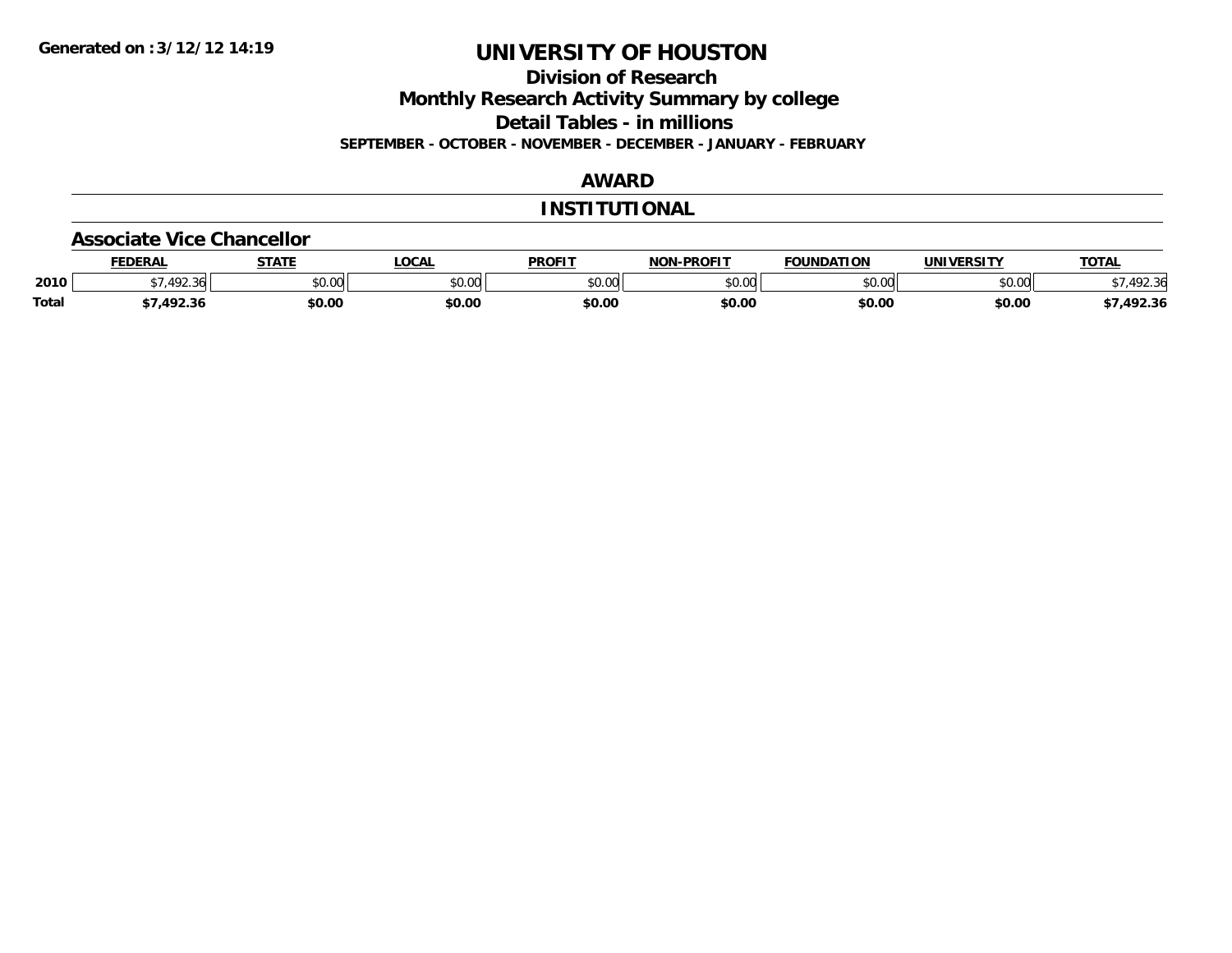### **Division of Research Monthly Research Activity Summary by college Detail Tables - in millions SEPTEMBER - OCTOBER - NOVEMBER - DECEMBER - JANUARY - FEBRUARY**

#### **AWARD**

#### **LIBRARY**

#### **Administration, Library**

|       | <b>FEDERAL</b> | <b>STATE</b> | <b>LOCAL</b> | <b>PROFIT</b> | <b>NON-PROFIT</b> | <b>FOUNDATION</b> | <b>UNIVERSITY</b> | <b>TOTAL</b> |
|-------|----------------|--------------|--------------|---------------|-------------------|-------------------|-------------------|--------------|
| 2008  | \$32,755.00    | \$0.00       | \$0.00       | \$0.00        | \$0.00            | \$0.00            | \$0.00            | \$32,755.00  |
| 2009  | \$33,605.00    | \$0.00       | \$0.00       | \$0.00        | \$0.00            | \$0.00            | \$0.00            | \$33,605.00  |
| 2010  | \$34,475.00    | \$0.00       | \$0.00       | \$0.00        | \$0.00            | \$0.00            | \$0.00            | \$34,475.00  |
| 2011  | \$19,863.00    | \$0.00       | \$0.00       | \$0.00        | \$0.00            | \$0.00            | \$0.00            | \$19,863.00  |
| Total | \$120,698.00   | \$0.00       | \$0.00       | \$0.00        | \$0.00            | \$0.00            | \$0.00            | \$120,698.00 |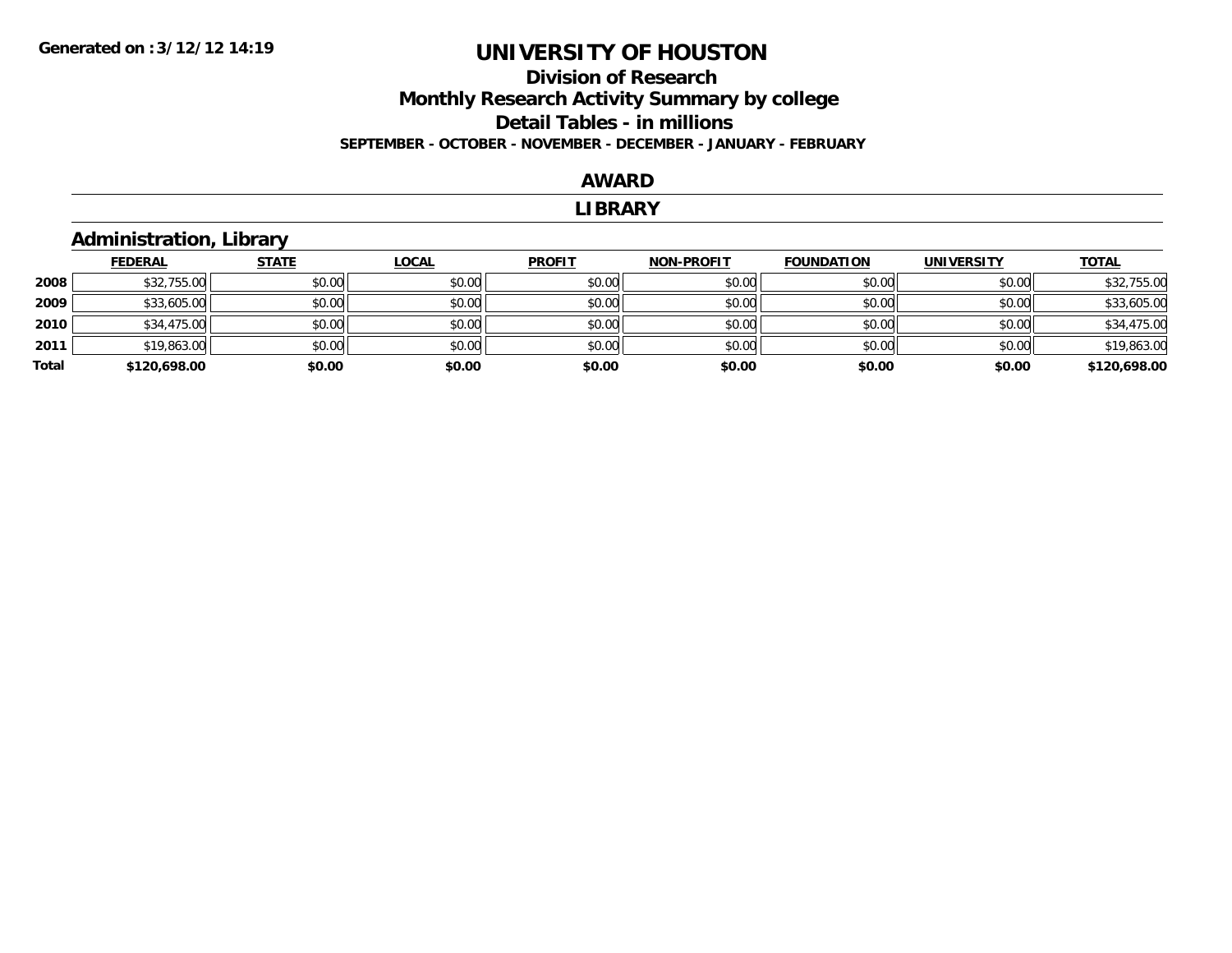**Division of Research**

**Monthly Research Activity Summary by college**

**Detail Tables - in millions**

**SEPTEMBER - OCTOBER - NOVEMBER - DECEMBER - JANUARY - FEBRUARY**

#### **AWARD**

#### **PRESIDENT**

#### **Office of the President**

|       | DERAI  | <b>STATE</b>             | <b>LOCAL</b>                                          | PROFIT        | -PROFIT<br>חרות | <b>NDATION</b><br><b>FAUR</b> | UNIVERSITY | TOTA.  |
|-------|--------|--------------------------|-------------------------------------------------------|---------------|-----------------|-------------------------------|------------|--------|
| 2011  | \$0.00 | $\sim$ 0.0 $\sim$<br>JU. | $\mathsf{A} \cap \mathsf{A} \cap \mathsf{A}$<br>50.Ul | 0000<br>JU.UU | 0000<br>,u.uu   | $n \cap \Omega$               | \$0.00     | \$0.00 |
| Total | \$0.00 | \$0.00                   | \$0.00                                                | \$0.00        | \$0.00          | \$0.00                        | \$0.00     | \$0.00 |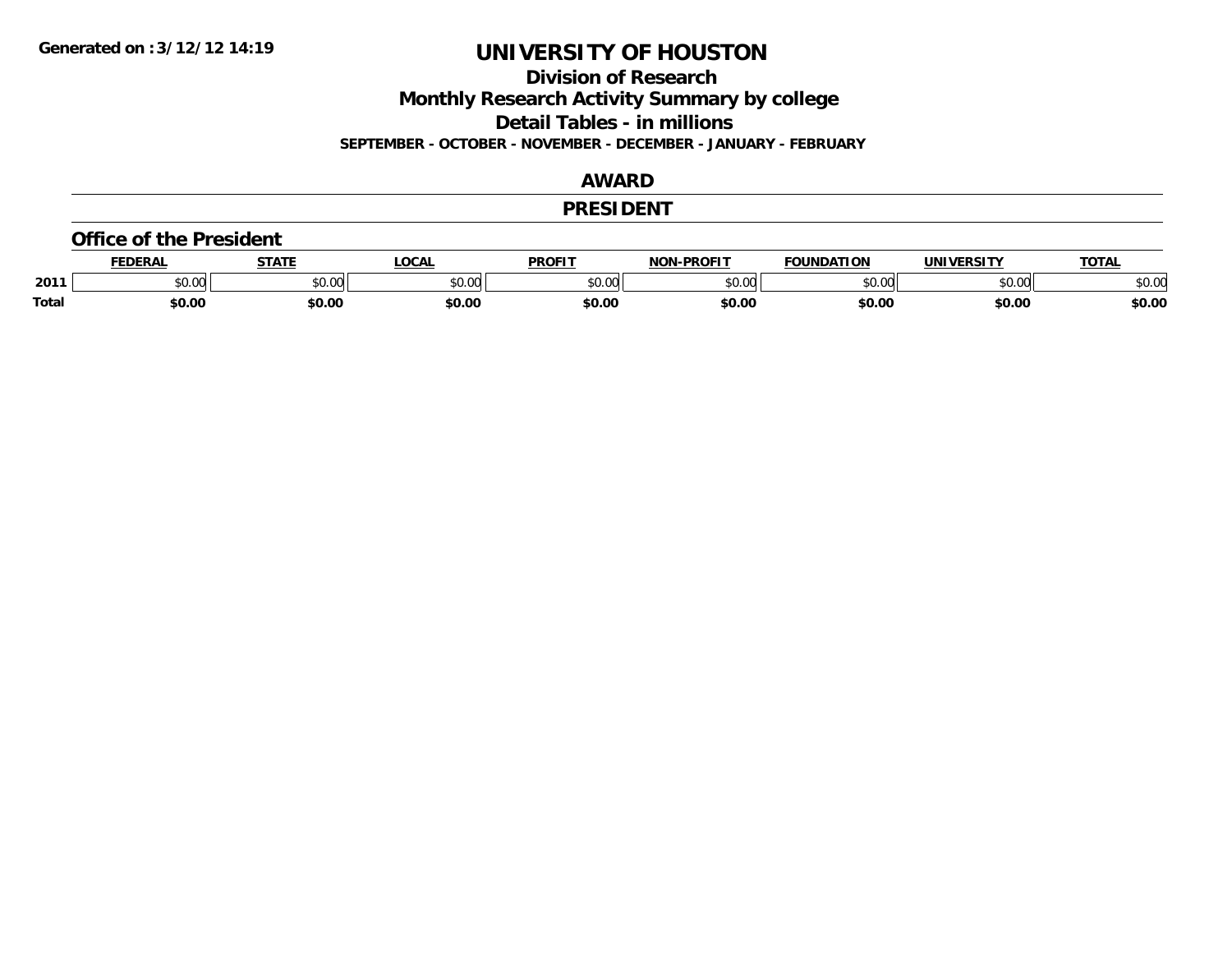#### **Division of Research Monthly Research Activity Summary by college Detail Tables - in millions SEPTEMBER - OCTOBER - NOVEMBER - DECEMBER - JANUARY - FEBRUARY**

#### **AWARD**

#### **SENIOR V.P. FOR ACADEMIC AFFAIRS AND PROVOST**

|       | <b>FEDERAL</b>                               | <b>STATE</b>   | <b>LOCAL</b> | <b>PROFIT</b> | <b>NON-PROFIT</b> | <b>FOUNDATION</b> | <b>UNIVERSITY</b> | <b>TOTAL</b>   |
|-------|----------------------------------------------|----------------|--------------|---------------|-------------------|-------------------|-------------------|----------------|
| 2008  | \$0.00                                       | \$0.00         | \$0.00       | \$0.00        | \$467,947.00      | \$0.00            | \$0.00            | \$467,947.00   |
| 2009  | \$38,352.00                                  | \$0.00         | \$0.00       | \$0.00        | \$455,086.00      | \$0.00            | \$0.00            | \$493,438.00   |
| 2010  | \$0.00                                       | \$0.00         | \$0.00       | \$0.00        | \$544,969.00      | \$0.00            | \$0.00            | \$544,969.00   |
| 2011  | \$38,616.00                                  | \$0.00         | \$0.00       | \$0.00        | \$588,146.00      | \$0.00            | \$0.00            | \$626,762.00   |
| 2012  | \$0.00                                       | \$0.00         | \$0.00       | \$0.00        | \$2,266,596.00    | \$0.00            | \$0.00            | \$2,266,596.00 |
|       | <b>Learning and Assessment Services</b>      |                |              |               |                   |                   |                   |                |
|       | <b>FEDERAL</b>                               | <b>STATE</b>   | <b>LOCAL</b> | <b>PROFIT</b> | <b>NON-PROFIT</b> | <b>FOUNDATION</b> | <b>UNIVERSITY</b> | <b>TOTAL</b>   |
| 2008  | \$286,897.00                                 | \$127,630.00   | \$0.00       | \$0.00        | \$66,000.00       | \$0.00            | \$0.00            | \$480,527.00   |
| 2009  | \$301,959.00                                 | \$132,735.00   | \$0.00       | \$0.00        | \$67,500.00       | \$4,000.00        | \$0.00            | \$506,194.00   |
| 2010  | \$227,609.00                                 | \$148,027.00   | \$0.00       | \$0.00        | \$67,500.00       | \$10,000.00       | \$0.00            | \$453,136.00   |
| 2011  | \$311,018.00                                 | \$0.00         | \$0.00       | \$0.00        | \$67,500.00       | \$0.00            | \$0.00            | \$378,518.00   |
| 2012  | \$301,376.00                                 | \$130,000.00   | \$0.00       | \$0.00        | \$77,158.00       | \$0.00            | \$0.00            | \$508,534.00   |
|       | <b>Learning Support Services</b>             |                |              |               |                   |                   |                   |                |
|       | <b>FEDERAL</b>                               | <b>STATE</b>   | <b>LOCAL</b> | <b>PROFIT</b> | <b>NON-PROFIT</b> | <b>FOUNDATION</b> | <b>UNIVERSITY</b> | <b>TOTAL</b>   |
| 2009  | \$124,000.00                                 | \$0.00         | \$0.00       | \$0.00        | \$0.00            | \$0.00            | \$0.00            | \$124,000.00   |
|       | Senior V.P. for Academic Affairs and Provost |                |              |               |                   |                   |                   |                |
|       | <b>FEDERAL</b>                               | <b>STATE</b>   | <b>LOCAL</b> | <b>PROFIT</b> | <b>NON-PROFIT</b> | <b>FOUNDATION</b> | <b>UNIVERSITY</b> | <b>TOTAL</b>   |
| 2008  | \$0.00                                       | \$15,000.00    | \$0.00       | \$0.00        | \$0.00            | \$0.00            | \$0.00            | \$15,000.00    |
| 2010  | \$0.00                                       | \$15,000.00    | \$0.00       | \$0.00        | \$0.00            | \$0.00            | \$0.00            | \$15,000.00    |
| 2011  | \$0.00                                       | \$29,456.00    | \$0.00       | \$0.00        | \$0.00            | \$0.00            | \$0.00            | \$29,456.00    |
| 2012  | \$0.00                                       | \$19,051.00    | \$0.00       | \$75,000.00   | \$0.00            | \$0.00            | \$0.00            | \$94,051.00    |
|       | <b>UH Charter School</b>                     |                |              |               |                   |                   |                   |                |
|       | <b>FEDERAL</b>                               | <b>STATE</b>   | <b>LOCAL</b> | <b>PROFIT</b> | <b>NON-PROFIT</b> | <b>FOUNDATION</b> | <b>UNIVERSITY</b> | <b>TOTAL</b>   |
| 2012  | \$557.00                                     | \$1,017,984.00 | \$0.00       | \$0.00        | \$0.00            | \$0.00            | \$0.00            | \$1,018,541.00 |
|       | <b>Undergraduate Scholars</b>                |                |              |               |                   |                   |                   |                |
|       | <b>FEDERAL</b>                               | <b>STATE</b>   | <b>LOCAL</b> | <b>PROFIT</b> | <b>NON-PROFIT</b> | <b>FOUNDATION</b> | <b>UNIVERSITY</b> | <b>TOTAL</b>   |
| 2009  | \$0.00                                       | \$30,000.00    | \$0.00       | \$0.00        | \$0.00            | \$0.00            | \$0.00            | \$30,000.00    |
| 2010  | \$0.00                                       | \$210,000.00   | \$0.00       | \$0.00        | \$0.00            | \$0.00            | \$0.00            | \$210,000.00   |
| 2011  | \$0.00                                       | \$140,000.00   | \$0.00       | \$0.00        | \$0.00            | \$0.00            | \$0.00            | \$140,000.00   |
| Total | \$1,630,384.00                               | \$2,014,883.00 | \$0.00       | \$75,000.00   | \$4,668,402.00    | \$14,000.00       | \$0.00            | \$8,402,669.00 |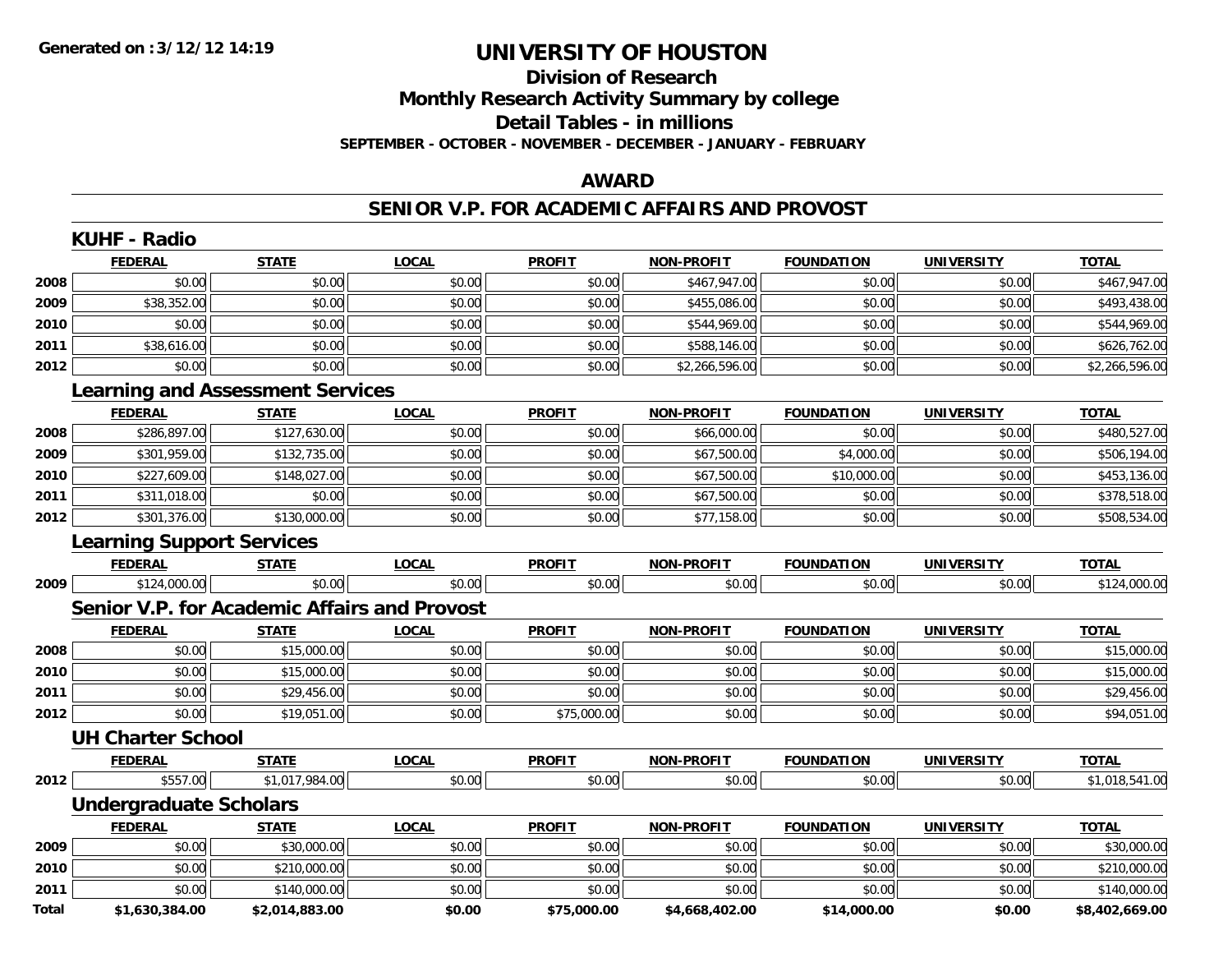**Division of Research**

**Monthly Research Activity Summary by college**

**Detail Tables - in millions**

**SEPTEMBER - OCTOBER - NOVEMBER - DECEMBER - JANUARY - FEBRUARY**

#### **AWARD**

#### **UH LAW CENTER**

|       | Dean, Law      |              |              |               |                   |                   |                   |              |
|-------|----------------|--------------|--------------|---------------|-------------------|-------------------|-------------------|--------------|
|       | <b>FEDERAL</b> | <b>STATE</b> | <b>LOCAL</b> | <b>PROFIT</b> | <b>NON-PROFIT</b> | <b>FOUNDATION</b> | <b>UNIVERSITY</b> | <b>TOTAL</b> |
| 2009  | \$178,220.00   | \$0.00       | \$0.00       | \$0.00        | \$0.00            | \$0.00            | \$0.00            | \$178,220.00 |
|       | <b>Law-UH</b>  |              |              |               |                   |                   |                   |              |
|       | <b>FEDERAL</b> | <b>STATE</b> | <b>LOCAL</b> | <b>PROFIT</b> | <b>NON-PROFIT</b> | <b>FOUNDATION</b> | <b>UNIVERSITY</b> | <b>TOTAL</b> |
| 2008  | \$0.00         | \$44,955.00  | \$0.00       | \$0.00        | \$0.00            | \$84.50           | \$0.00            | \$45,039.50  |
| 2009  | \$0.00         | \$45,717.00  | \$0.00       | \$0.00        | \$0.00            | \$0.00            | \$0.00            | \$45,717.00  |
| 2010  | \$20,000.00    | \$200,000.00 | \$0.00       | \$0.00        | \$0.00            | \$21.72           | \$0.00            | \$220,021.72 |
| 2011  | \$68,103.00    | \$50,000.00  | \$0.00       | \$0.00        | \$0.00            | \$0.00            | \$0.00            | \$118,103.00 |
| 2012  | \$2,942.90     | \$160,000.00 | \$0.00       | \$0.00        | \$0.00            | \$0.00            | \$0.00            | \$162,942.90 |
| Total | \$269,265.90   | \$500,672.00 | \$0.00       | \$0.00        | \$0.00            | \$106.22          | \$0.00            | \$770,044.12 |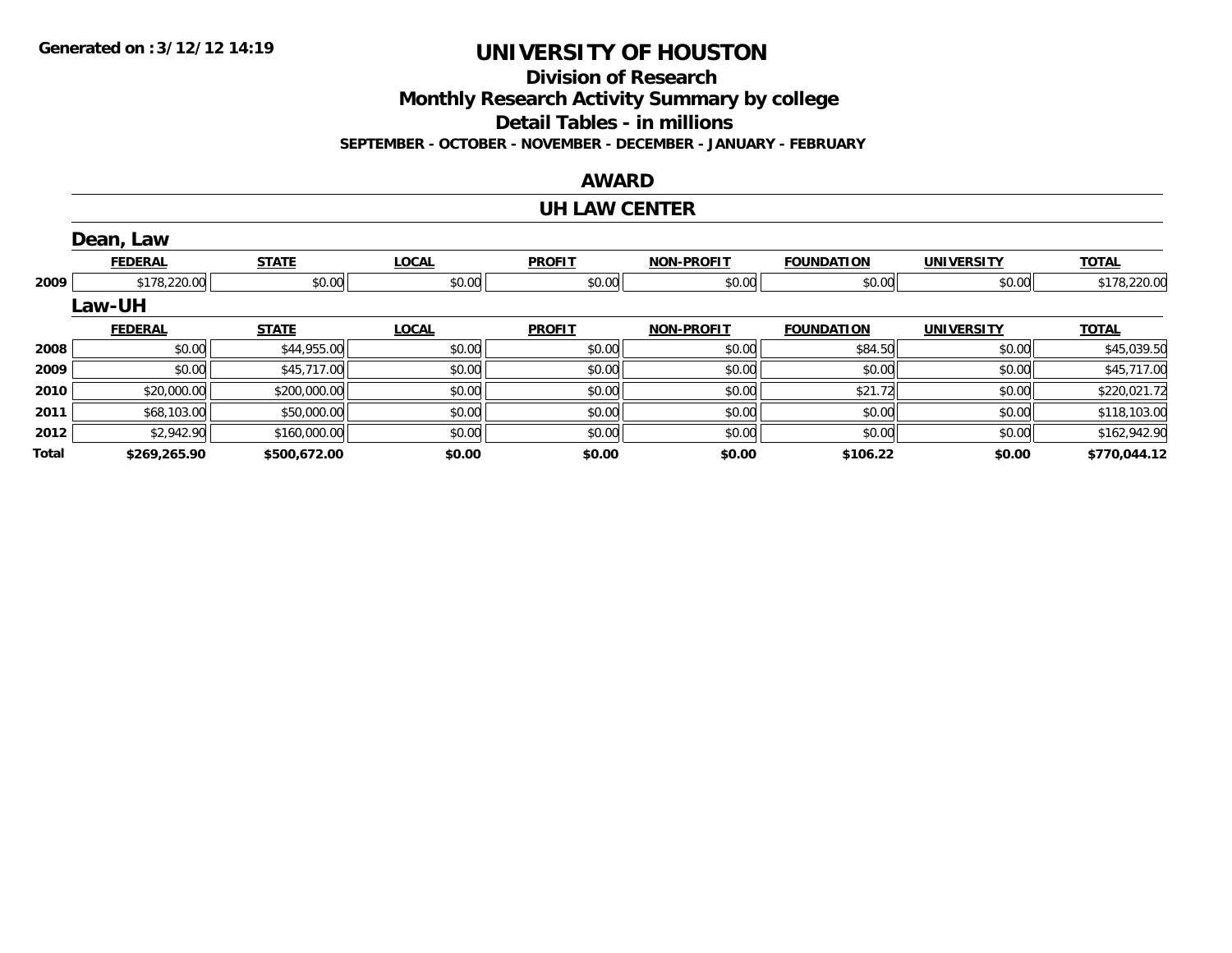### **Division of Research Monthly Research Activity Summary by college Detail Tables - in millions SEPTEMBER - OCTOBER - NOVEMBER - DECEMBER - JANUARY - FEBRUARY**

#### **AWARD**

#### **UH SYSTEM**

|       | <b>KUHT-TV</b> |              |              |               |                   |                   |                   |                |  |  |  |
|-------|----------------|--------------|--------------|---------------|-------------------|-------------------|-------------------|----------------|--|--|--|
|       | <b>FEDERAL</b> | <b>STATE</b> | <b>LOCAL</b> | <b>PROFIT</b> | <b>NON-PROFIT</b> | <b>FOUNDATION</b> | <b>UNIVERSITY</b> | <b>TOTAL</b>   |  |  |  |
| 2008  | \$0.00         | \$0.00       | \$0.00       | \$0.00        | \$1,810,104.00    | \$0.00            | \$0.00            | \$1,810,104.00 |  |  |  |
| 2009  | \$0.00         | \$0.00       | \$0.00       | \$0.00        | \$1,361,093.00    | \$0.00            | \$0.00            | \$1,361,093.00 |  |  |  |
| 2010  | \$0.00         | \$0.00       | \$0.00       | \$0.00        | \$1,427,262.00    | \$0.00            | \$0.00            | \$1,427,262.00 |  |  |  |
| 2011  | \$0.00         | \$0.00       | \$0.00       | \$0.00        | \$1,606,903.00    | \$0.00            | \$0.00            | \$1,606,903.00 |  |  |  |
| 2012  | \$0.00         | \$0.00       | \$0.00       | \$0.00        | \$14,132.00       | \$0.00            | \$0.00            | \$14,132.00    |  |  |  |
| Total | \$0.00         | \$0.00       | \$0.00       | \$0.00        | \$6,219,494.00    | \$0.00            | \$0.00            | \$6,219,494.00 |  |  |  |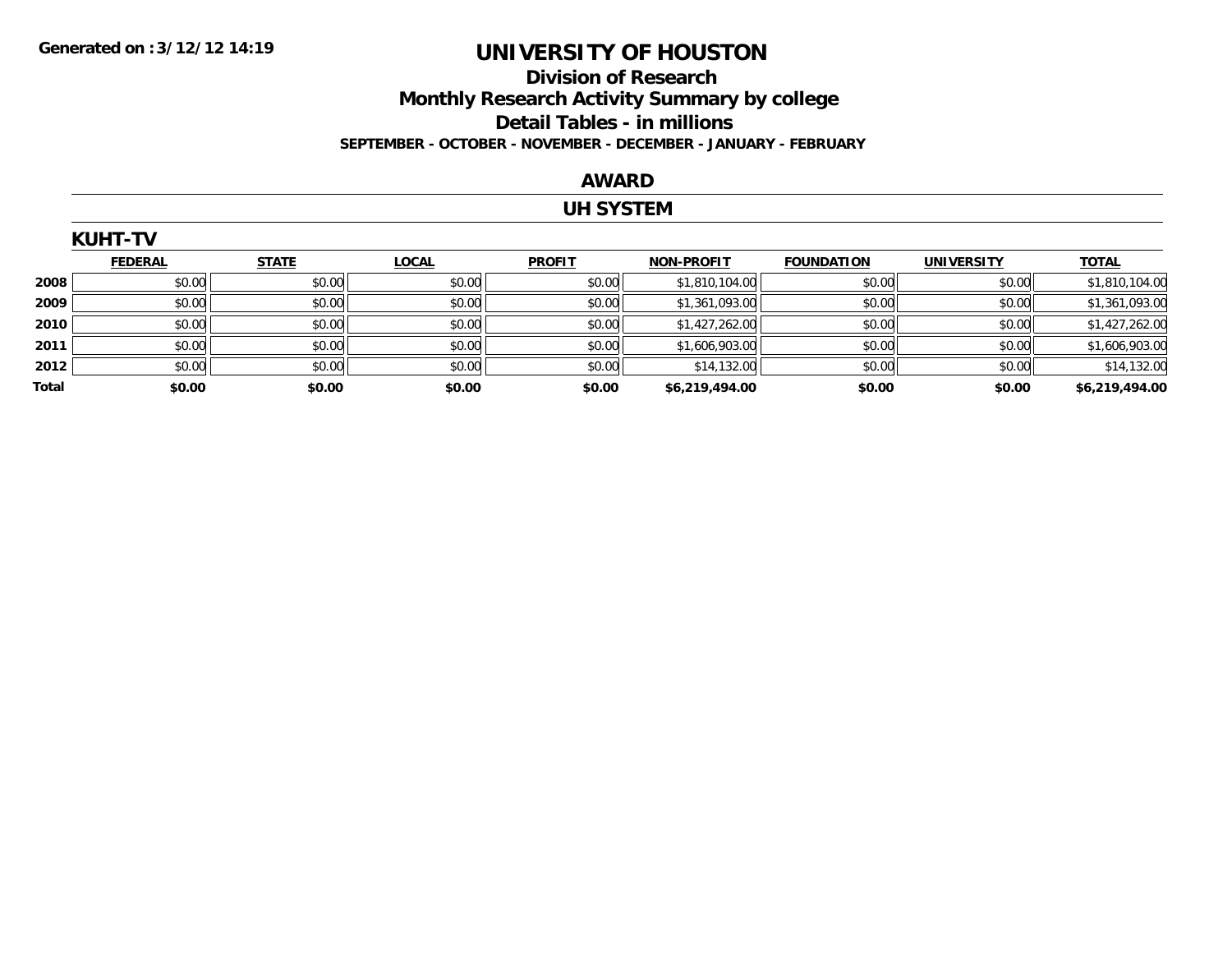### **Division of ResearchMonthly Research Activity Summary by college Detail Tables - in millions SEPTEMBER - OCTOBER - NOVEMBER - DECEMBER - JANUARY - FEBRUARY**

#### **AWARD**

#### **UKNOWN COLLEGE**

### **Unknown Department**

|       | <b>FEDERAL</b> | <b>STATE</b> | <b>LOCAL</b> | <b>PROFIT</b> | <b>NON-PROFIT</b> | <b>FOUNDATION</b> | <b>UNIVERSITY</b> | <b>TOTAL</b> |
|-------|----------------|--------------|--------------|---------------|-------------------|-------------------|-------------------|--------------|
| 2008  | \$0.00         | \$0.00       | \$0.00       | \$0.00        | \$0.00            | \$0.00            | \$0.00            | \$0.00       |
| 2009  | \$0.00         | \$0.00       | \$0.00       | \$0.00        | \$0.00            | \$0.00            | \$0.00            | \$0.00       |
| 2010  | \$0.00         | \$68,153.35  | \$0.00       | \$10,000.00   | \$0.00            | \$0.00            | \$0.00            | \$78,153.35  |
| 2011  | \$78,806.50    | \$2,229.90   | \$0.00       | \$0.00        | \$0.00            | \$0.00            | \$0.00            | \$81,036.40  |
| 2012  | \$33,185.70    | \$0.00       | \$0.00       | \$0.00        | \$0.00            | \$0.00            | \$0.00            | \$33,185.70  |
| Total | \$111,992.20   | \$70,383.25  | \$0.00       | \$10,000.00   | \$0.00            | \$0.00            | \$0.00            | \$192,375.45 |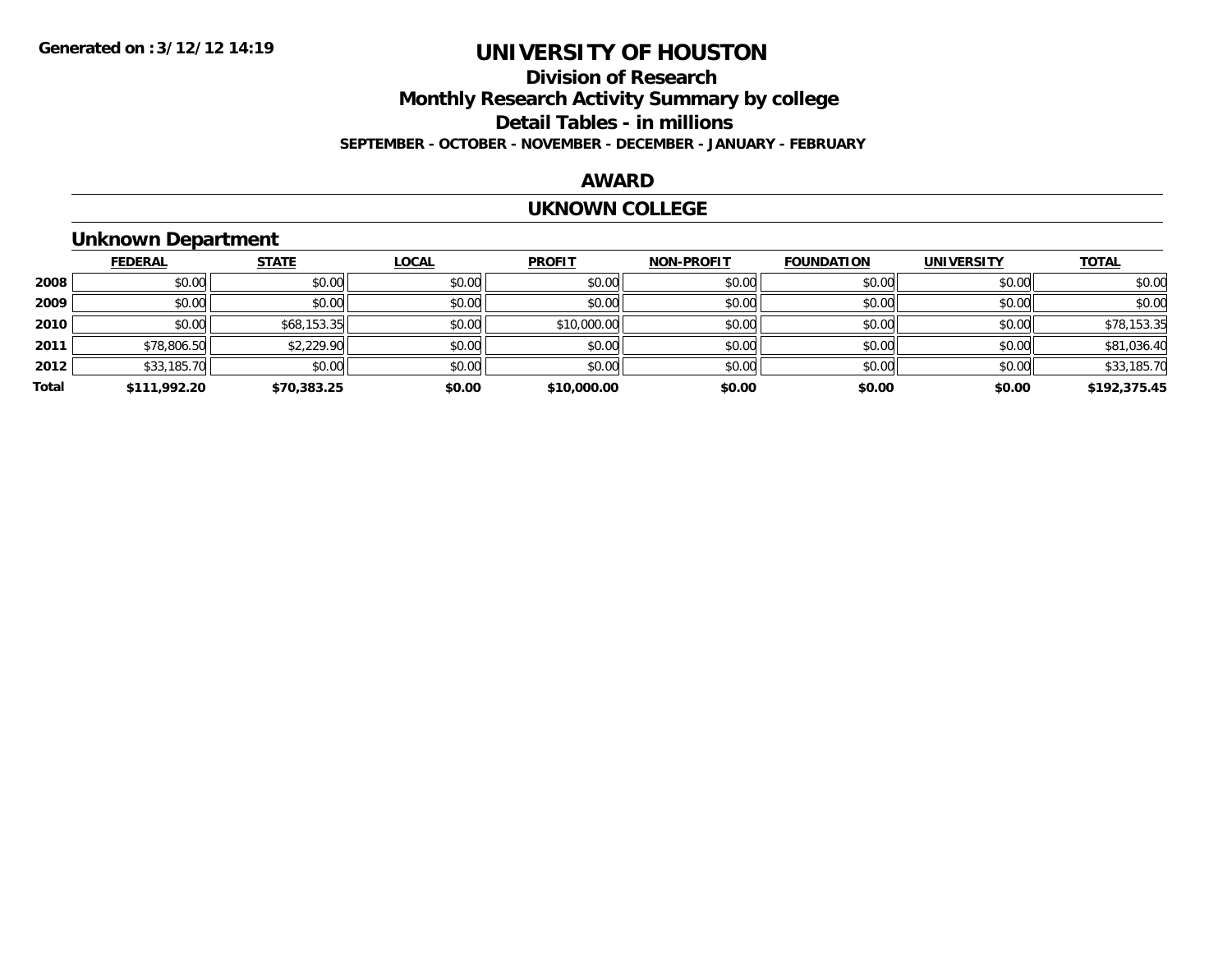**Division of Research**

**Monthly Research Activity Summary by college**

**Detail Tables - in millions**

**SEPTEMBER - OCTOBER - NOVEMBER - DECEMBER - JANUARY - FEBRUARY**

#### **AWARD**

### **VICE PRESIDENT FOR ADMINISTRATION**

#### **UH Police Department**

|              | <b>FEDERAL</b> | <b>STATE</b>     | <b>LOCAL</b>  | <b>PROFIT</b> | <b>I-PROFIT</b><br>NON           | <b>FOUNDATION</b> | UNIVERSITY | TOTA.                     |
|--------------|----------------|------------------|---------------|---------------|----------------------------------|-------------------|------------|---------------------------|
| 2009         | 0.00<br>vv.vv  | 0.00000<br>uuu.u | 0000<br>PU.UU | 0000<br>JU.UU | $\circ$ $\circ$ $\circ$<br>ou.uu | \$0.00            | \$0.00     | $\sim$ $\sim$<br>4,000.00 |
| <b>Total</b> | \$0.00         | .000.00          | \$0.00        | \$0.00        | \$0.00                           | \$0.00            | \$0.00     | 0.000.01                  |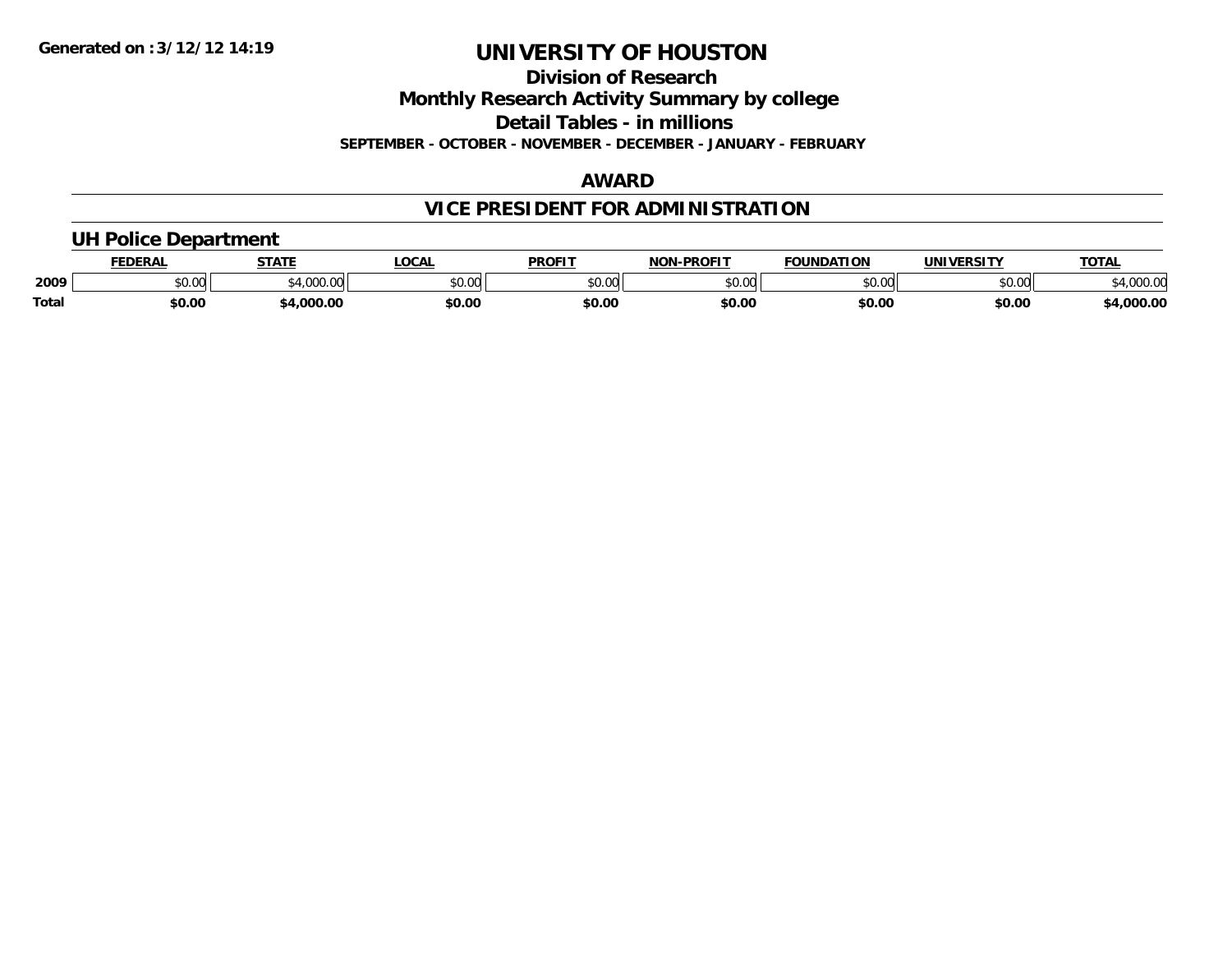#### **Division of Research**

**Monthly Research Activity Summary by college**

**Detail Tables - in millions**

**SEPTEMBER - OCTOBER - NOVEMBER - DECEMBER - JANUARY - FEBRUARY**

#### **AWARD**

#### **VICE PRESIDENT FOR STUDENT AFFAIRS**

#### **Vice President, Student Affairs**

|       | <b>FEDERAL</b> | <u>STATE</u> | <b>LOCAL</b> | <b>PROFIT</b> | <b>NON-PROFIT</b> | <b>FOUNDATION</b> | <b>UNIVERSITY</b> | <b>TOTAL</b> |
|-------|----------------|--------------|--------------|---------------|-------------------|-------------------|-------------------|--------------|
| 2008  | \$52,000.00    | \$0.00       | \$0.00       | \$0.00        | \$0.00            | \$0.00            | \$0.00            | \$52,000.00  |
| 2009  | \$236,300.00   | \$0.00       | \$0.00       | \$0.00        | \$0.00            | \$0.00            | \$0.00            | \$236,300.00 |
| 2010  | \$236,300.00   | \$0.00       | \$0.00       | \$0.00        | \$0.00            | \$0.00            | \$0.00            | \$236,300.00 |
| 2011  | \$236,300.00   | \$0.00       | \$0.00       | \$0.00        | \$0.00            | \$0.00            | \$0.00            | \$236,300.00 |
| Total | \$760,900.00   | \$0.00       | \$0.00       | \$0.00        | \$0.00            | \$0.00            | \$0.00            | \$760,900.00 |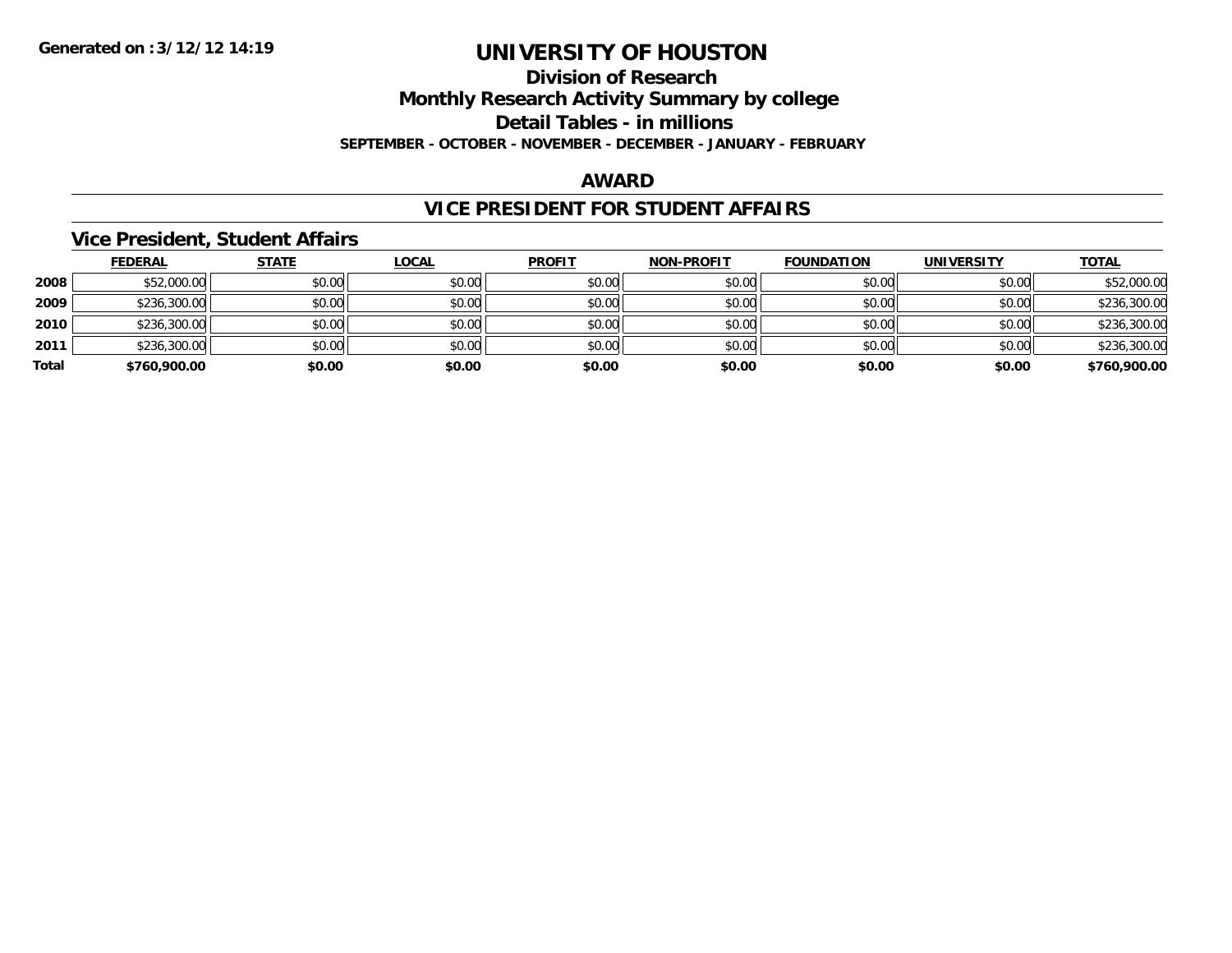**Division of Research**

**Monthly Research Activity Summary by college**

**Detail Tables - in millions**

**SEPTEMBER - OCTOBER - NOVEMBER - DECEMBER - JANUARY - FEBRUARY**

### **TOTAL EXPENDITURE**

#### **C.T. BAUER COLLEGE OF BUSINESS**

#### **Decision and Information Sciences**

|      | <b>FEDERAL</b>                            | <b>STATE</b> | <b>LOCAL</b> | <b>PROFIT</b> | <b>NON-PROFIT</b> | <b>FOUNDATION</b> | <b>UNIVERSITY</b> | <b>TOTAL</b>                     |
|------|-------------------------------------------|--------------|--------------|---------------|-------------------|-------------------|-------------------|----------------------------------|
| 2008 | \$11,221.69                               | \$0.00       | \$0.00       | \$0.00        | \$0.00            | \$0.00            | \$0.00            | \$11,221.69                      |
|      | <b>Finance</b>                            |              |              |               |                   |                   |                   |                                  |
|      | <b>FEDERAL</b>                            | <b>STATE</b> | <b>LOCAL</b> | <b>PROFIT</b> | <b>NON-PROFIT</b> | <b>FOUNDATION</b> | <b>UNIVERSITY</b> | <b>TOTAL</b>                     |
| 2008 | \$131,689.06                              | \$0.00       | \$0.00       | \$0.00        | \$0.00            | \$0.00            | \$0.00            | \$131,689.06                     |
| 2009 | \$223,862.97                              | \$0.00       | \$0.00       | \$0.00        | \$0.00            | \$0.00            | \$0.00            | \$223,862.97                     |
| 2010 | \$203,763.99                              | \$0.00       | \$0.00       | \$0.00        | \$0.00            | \$0.00            | \$0.00            | \$203,763.99                     |
| 2011 | \$149,978.54                              | \$0.00       | \$0.00       | \$0.00        | \$0.00            | \$0.00            | \$0.00            | \$149,978.54                     |
| 2012 | \$29,974.36                               | \$0.00       | \$0.00       | \$0.00        | \$0.00            | \$0.00            | \$0.00            | \$29,974.36                      |
|      | <b>Global Energy Management Institute</b> |              |              |               |                   |                   |                   |                                  |
|      |                                           |              |              |               |                   |                   |                   |                                  |
|      | <b>FEDERAL</b>                            | <b>STATE</b> | <b>LOCAL</b> | <b>PROFIT</b> | <b>NON-PROFIT</b> | <b>FOUNDATION</b> | <b>UNIVERSITY</b> | <b>TOTAL</b>                     |
| 2008 | \$0.00                                    | \$0.00       | \$0.00       | (\$67.50)     | \$0.00            | \$0.00            | \$0.00            | (\$67.50)                        |
|      | <b>Small Business Development Center</b>  |              |              |               |                   |                   |                   |                                  |
|      | <b>FEDERAL</b>                            | <b>STATE</b> | <b>LOCAL</b> | <b>PROFIT</b> | <b>NON-PROFIT</b> | <b>FOUNDATION</b> | <b>UNIVERSITY</b> | <b>TOTAL</b>                     |
| 2008 | \$777,119.63                              | \$0.00       | \$0.00       | \$0.00        | \$0.00            | \$0.00            | \$0.00            |                                  |
| 2009 | \$852,109.69                              | \$0.00       | \$0.00       | \$0.00        | \$0.00            | \$0.00            | \$0.00            | \$777,119.63<br>\$852,109.69     |
| 2010 | \$1,209,643.84                            | \$0.00       | \$0.00       | \$0.00        | \$0.00            | \$0.00            | \$0.00            | \$1,209,643.84                   |
| 2011 | \$1,379,188.99                            | \$41,080.19  | \$0.00       | \$0.00        | \$0.00            | \$0.00            | \$0.00            |                                  |
| 2012 | \$1,821,456.30                            | \$0.00       | \$0.00       | \$0.00        | \$0.00            | \$0.00            | \$0.00            | \$1,420,269.18<br>\$1,821,456.30 |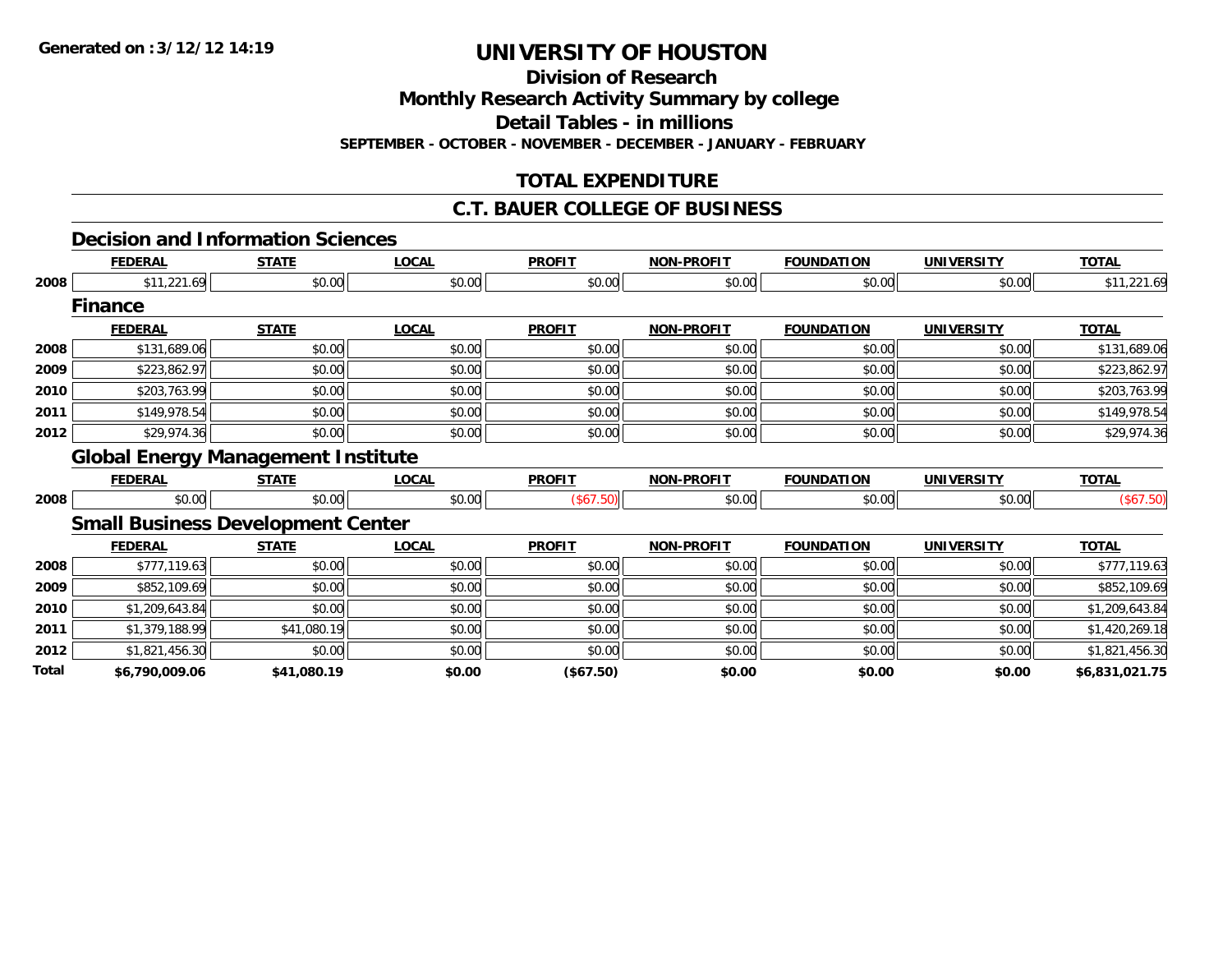#### **Division of Research Monthly Research Activity Summary by college Detail Tables - in millions SEPTEMBER - OCTOBER - NOVEMBER - DECEMBER - JANUARY - FEBRUARY**

#### **TOTAL EXPENDITURE**

#### **COLLEGE OF ARCHITECTURE**

| <b>Architecture</b> |              |              |                                                      |                   |                                                       |                   |                                                |
|---------------------|--------------|--------------|------------------------------------------------------|-------------------|-------------------------------------------------------|-------------------|------------------------------------------------|
| <b>FEDERAL</b>      | <b>STATE</b> | <u>LOCAL</u> | <b>PROFIT</b>                                        | <b>NON-PROFIT</b> | <b>FOUNDATION</b>                                     | <b>UNIVERSITY</b> | <b>TOTAL</b>                                   |
| \$0.00              |              | \$0.00       |                                                      | \$0.00            | \$0.00                                                |                   | \$277.81                                       |
| \$0.00              |              | \$0.00       |                                                      | \$0.00            | \$0.00                                                |                   | \$29,214.13                                    |
| \$60.60             |              | \$0.00       |                                                      | \$0.00            | \$19,752.03                                           |                   | \$19,812.63                                    |
| \$0.00              |              | \$0.00       |                                                      | \$0.00            | \$32,606.16                                           |                   | \$32,606.16                                    |
|                     |              | \$0.00       |                                                      |                   | \$1,803.22                                            |                   | \$10,062.22                                    |
| \$3,503.92          | (\$52.19)    | \$0.00       | \$29,544.13                                          | \$4,815.68        | \$54,161.42                                           | \$0.00            | \$91,972.96                                    |
|                     |              | \$3,443.32   | $($ \$52.19)<br>\$0.00<br>\$0.00<br>\$0.00<br>\$0.00 |                   | \$330.00<br>\$29,214.13<br>\$0.00<br>\$0.00<br>\$0.00 | \$4,815.68        | \$0.00<br>\$0.00<br>\$0.00<br>\$0.00<br>\$0.00 |

#### **Architecture**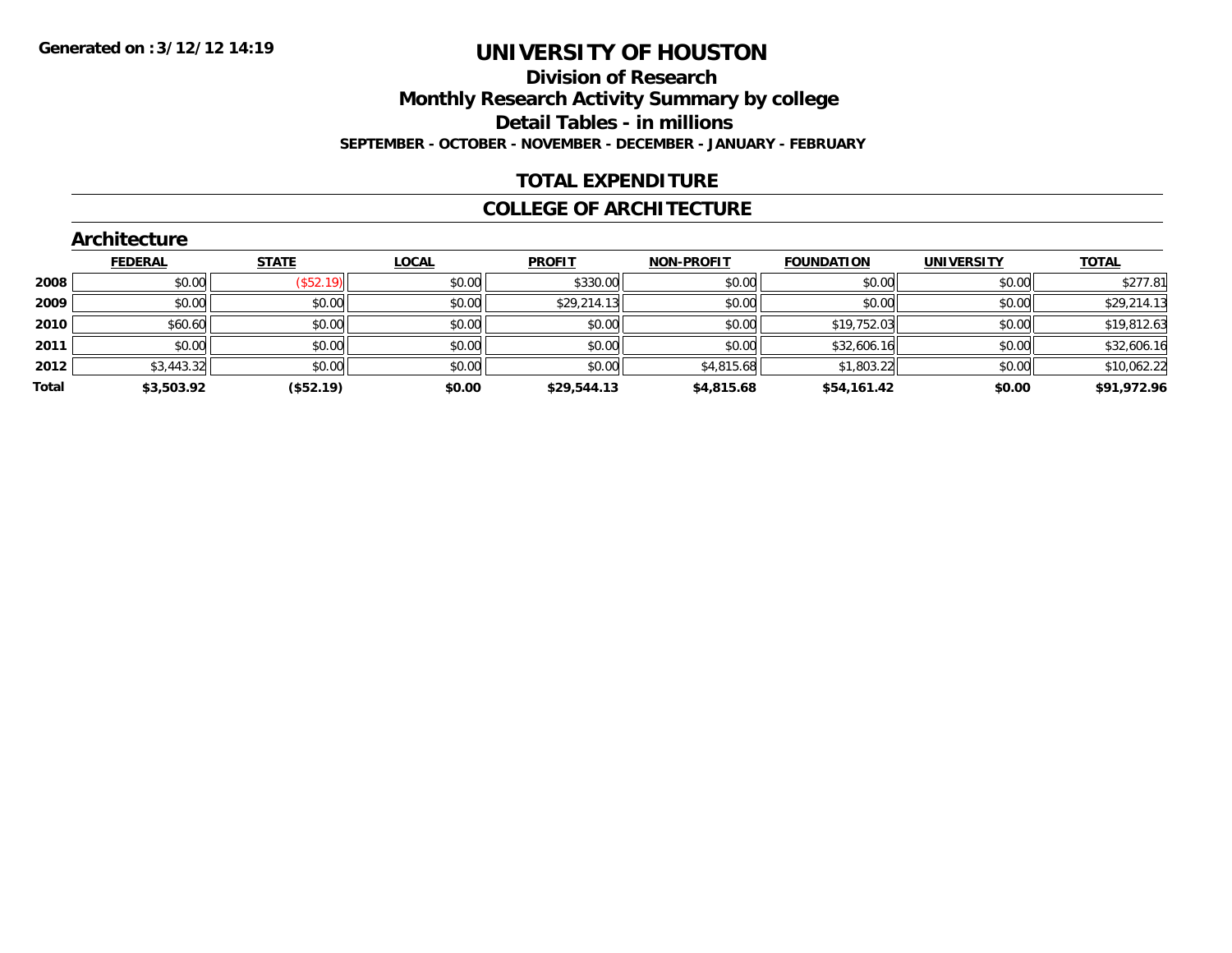### **Division of Research**

**Monthly Research Activity Summary by college**

**Detail Tables - in millions**

**SEPTEMBER - OCTOBER - NOVEMBER - DECEMBER - JANUARY - FEBRUARY**

### **TOTAL EXPENDITURE**

#### **COLLEGE OF EDUCATION**

#### **Consistency Mgmt and Coop Disc**

|      | <b>FEDERAL</b> | <b>STATE</b> | <b>OCAL</b> | <b>PROFIT</b> | <b>NON-PROFIT</b> | <b>FOUNDATION</b> | <b>UNIVERSITY</b> | <b>TOTAL</b> |
|------|----------------|--------------|-------------|---------------|-------------------|-------------------|-------------------|--------------|
| 2010 | \$0.00         | \$0.00       | \$0.00      | \$0.00        | \$0.00            | \$0.00            | \$0.00            | \$0.00       |
| 2011 | \$0.00         | \$0.00       | \$0.00      | \$0.00        | \$0.00            | \$0.00            | \$0.00            | \$0.00       |
| 2012 | \$0.00         | \$0.00       | \$0.00      | \$0.00        | \$0.00            | \$0.00            | \$0.00            | \$0.00       |

#### **Curriculum and Instruction**

|      | <b>FEDERAL</b> | <b>STATE</b> | <b>LOCAL</b> | <b>PROFIT</b> | <b>NON-PROFIT</b> | <b>FOUNDATION</b> | <b>UNIVERSITY</b> | <b>TOTAL</b>   |
|------|----------------|--------------|--------------|---------------|-------------------|-------------------|-------------------|----------------|
| 2008 | \$708,161.12   | \$40,371.47  | (\$32.85)    | \$0.00        | \$238,915.23      | \$11.40           | \$0.00            | \$987,426.37   |
| 2009 | \$610,415.88   | \$44,828.59  | \$2,178.89   | \$0.00        | \$318,842.91      | \$0.00            | \$0.00            | \$976,266.27   |
| 2010 | \$476,571.99   | \$14,004.46  | \$8,635.14   | \$0.00        | \$334,941.59      | \$25,182.75       | \$0.00            | \$859,335.93   |
| 2011 | \$492,136.42   | \$15.349.22  | \$0.00       | \$0.00        | \$117,798.10      | \$117,547.19      | \$0.00            | \$742,830.93   |
| 2012 | \$638,108.14   | \$122,792.51 | \$0.00       | \$0.00        | \$125,456.41      | \$178,802.76      | \$0.00            | \$1,065,159.81 |

### **Educational Leadership & Cultural Studies**

|      | <b>FEDERAL</b> | CTATE<br>,,,,,, | LOCAI                  | <b>PROFIT</b>  | <b>NON-PROFIT</b>    | <b>FOUNDATION</b>       | UNIVERSITY     | $T$ $T$<br>101n |
|------|----------------|-----------------|------------------------|----------------|----------------------|-------------------------|----------------|-----------------|
| 2008 |                | $\sim$<br>JU.UU | $\sim$ $\sim$<br>JU.UU | 0.00<br>wu.uu. | ,,,,,,,,             |                         | 0.001<br>JU.UU |                 |
| 2011 | 0000<br>pu.uu  |                 | $\sim$ $\sim$<br>vv.vv | 0.00<br>JU.UU  | 0000<br><b>DU.UU</b> | $n \cap \Omega$<br>v.vv | 0000<br>JU.UU  |                 |

### **Educational Psychology**

|      | <u>FEDERAL</u> | <u>STATE</u> | <u>LOCAL</u> | <b>PROFIT</b> | <b>NON-PROFIT</b> | <b>FOUNDATION</b> | <b>UNIVERSITY</b> | <b>TOTAL</b> |
|------|----------------|--------------|--------------|---------------|-------------------|-------------------|-------------------|--------------|
| 2008 | \$129,143.78   | \$55,187.58  | \$0.00       | \$0.00        | \$0.00            | \$24,469.78       | \$0.00            | \$208,801.14 |
| 2009 | \$47,907.77    | \$11,996.67  | \$0.00       | \$0.00        | \$0.00            | \$83,048.05       | \$0.00            | \$142,952.49 |
| 2010 | \$0.00         | \$1,493.95   | \$0.00       | \$0.00        | \$7,677.30        | \$55,337.61       | \$0.00            | \$64,508.86  |
| 2011 | \$24,161.44    | \$78,043.58  | \$0.00       | \$0.00        | \$1,222.67        | \$42,867.84       | \$0.00            | \$146,295.53 |
| 2012 | \$80,766.53    | \$63,920.61  | \$0.00       | \$0.00        | \$5,291.10        | \$1,656.63        | \$0.00            | \$151,634.87 |

#### **Institute for Urban Education**

|       | <b>FEDERAL</b> | <b>STATE</b> | <u>LOCAL</u> | <b>PROFIT</b> | <b>NON-PROFIT</b> | <b>FOUNDATION</b> | <b>UNIVERSITY</b> | <b>TOTAL</b>   |
|-------|----------------|--------------|--------------|---------------|-------------------|-------------------|-------------------|----------------|
| 2008  | \$0.00         | \$0.00       | \$0.00       | \$0.00        | \$0.00            | \$0.00            | \$0.00            | \$0.00         |
| 2009  | \$0.00         | \$0.00       | \$0.00       | \$0.00        | \$0.00            | \$0.00            | \$0.00            | \$0.00         |
| 2010  | \$0.00         | \$0.00       | \$0.00       | \$0.00        | \$0.00            | \$0.00            | \$0.00            | \$0.00         |
| 2011  | \$0.00         | \$0.00       | \$0.00       | \$0.00        | \$0.00            | \$0.00            | \$0.00            | \$0.00         |
| 2012  | \$0.00         | \$0.00       | \$0.00       | \$0.00        | \$0.00            | \$0.00            | \$0.00            | \$0.00         |
| Total | \$3,207,353.07 | \$447,835.11 | \$10,781.18  | \$0.00        | \$1,163,678.64    | \$528,688.50      | \$0.00            | \$5,358,336.51 |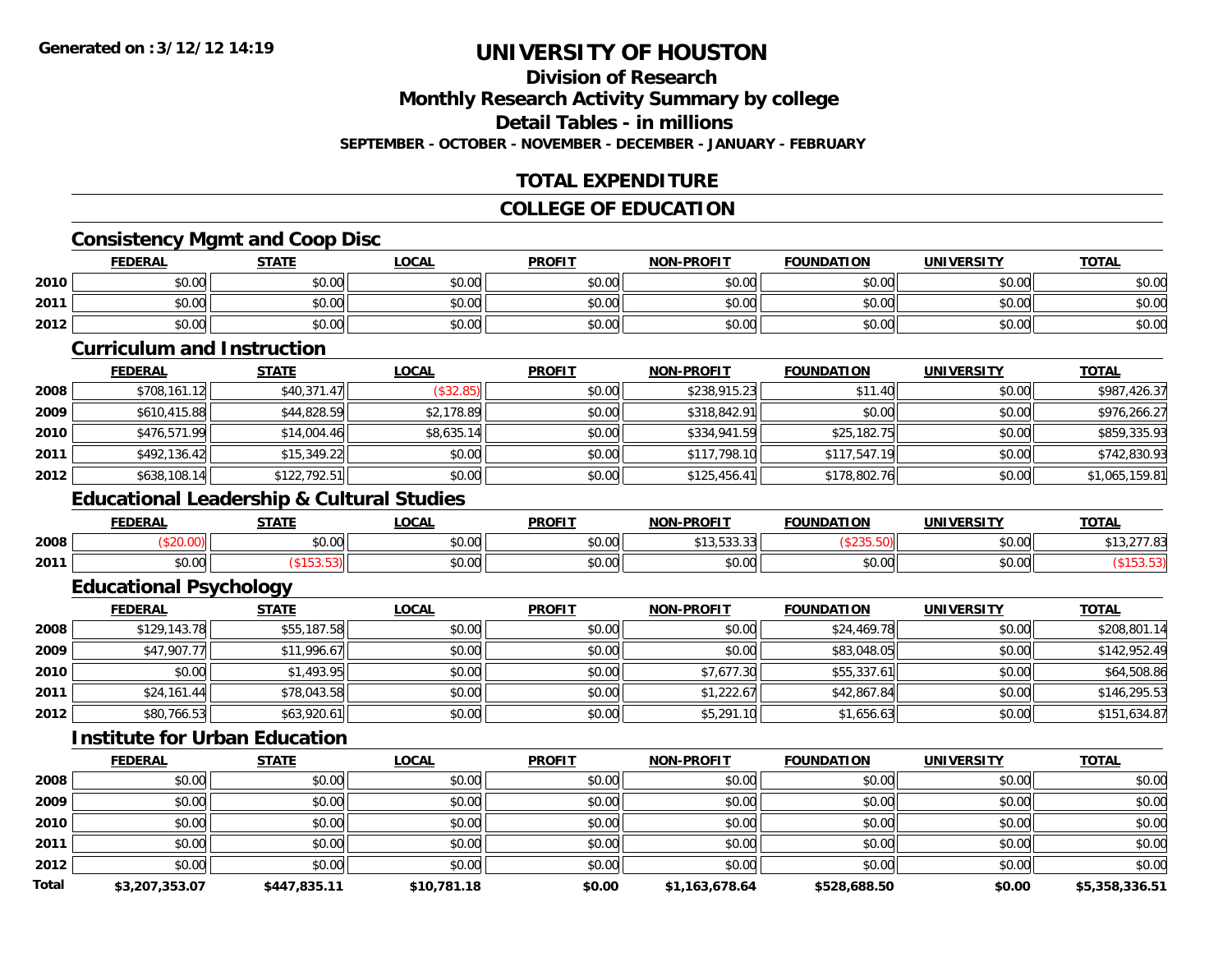**Division of Research**

**Monthly Research Activity Summary by college**

**Detail Tables - in millions**

**SEPTEMBER - OCTOBER - NOVEMBER - DECEMBER - JANUARY - FEBRUARY**

### **TOTAL EXPENDITURE**

#### **COLLEGE OF LIBERAL ARTS AND SOCIAL SCIENCES**

|      | <b>FEDERAL</b>                   | <b>STATE</b>                        | <b>LOCAL</b> | <b>PROFIT</b> | <b>NON-PROFIT</b> | <b>FOUNDATION</b> | <b>UNIVERSITY</b> | <b>TOTAL</b> |
|------|----------------------------------|-------------------------------------|--------------|---------------|-------------------|-------------------|-------------------|--------------|
| 2009 | \$0.00                           | \$0.00                              | \$0.00       | \$0.00        | \$8,800.00        | \$0.00            | \$0.00            | \$8,800.00   |
| 2012 | \$475.21                         | \$0.00                              | \$0.00       | \$0.00        | \$0.00            | \$0.00            | \$0.00            | \$475.21     |
|      | <b>Arte Publico Press</b>        |                                     |              |               |                   |                   |                   |              |
|      | <b>FEDERAL</b>                   | <b>STATE</b>                        | <b>LOCAL</b> | <b>PROFIT</b> | <b>NON-PROFIT</b> | <b>FOUNDATION</b> | <b>UNIVERSITY</b> | <b>TOTAL</b> |
| 2008 | \$0.00                           | \$0.00                              | \$0.00       | \$0.00        | \$61,786.53       | \$22,011.66       | \$0.00            | \$83,798.19  |
| 2009 | \$6,881.30                       | \$0.00                              | \$0.00       | \$0.00        | \$29,448.97       | \$0.00            | \$0.00            | \$36,330.27  |
| 2010 | \$22,297.32                      | \$0.00                              | \$0.00       | \$0.00        | \$6,811.58        | \$73,996.99       | \$0.00            | \$103,105.89 |
| 2011 | \$11,973.77                      | \$375.00                            | \$0.00       | \$0.00        | \$41,891.10       | \$147,106.24      | \$0.00            | \$201,346.11 |
| 2012 | \$25,665.38                      | \$0.00                              | \$0.00       | \$0.00        | \$25,140.32       | \$0.00            | \$0.00            | \$50,805.70  |
|      | <b>Blaffer Gallery</b>           |                                     |              |               |                   |                   |                   |              |
|      | <b>FEDERAL</b>                   | <b>STATE</b>                        | <b>LOCAL</b> | <b>PROFIT</b> | <b>NON-PROFIT</b> | <b>FOUNDATION</b> | <b>UNIVERSITY</b> | <b>TOTAL</b> |
| 2008 | \$25,606.57                      | \$0.00                              | \$0.00       | \$0.00        | \$0.00            | \$0.00            | \$0.00            | \$25,606.57  |
| 2009 | \$8,285.15                       | \$0.00                              | \$0.00       | \$0.00        | \$38,462.81       | \$0.00            | \$0.00            | \$46,747.96  |
| 2010 | \$48,633.13                      | \$0.00                              | \$0.00       | \$0.00        | \$29,246.15       | \$0.00            | \$0.00            | \$77,879.28  |
| 2011 | \$9,418.06                       | \$4,390.30                          | \$0.00       | \$0.00        | \$16,509.03       | \$0.00            | \$0.00            | \$30,317.39  |
| 2012 | \$1,647.52                       | \$959.97                            | \$0.00       | \$0.00        | \$6,144.16        | \$0.00            | \$0.00            | \$8,751.65   |
|      | <b>Center for Public History</b> |                                     |              |               |                   |                   |                   |              |
|      | <b>FEDERAL</b>                   | <b>STATE</b>                        | <b>LOCAL</b> | <b>PROFIT</b> | <b>NON-PROFIT</b> | <b>FOUNDATION</b> | <b>UNIVERSITY</b> | <b>TOTAL</b> |
| 2012 | \$836.61                         | \$0.00                              | \$0.00       | \$0.00        | \$0.00            | \$0.00            | \$0.00            | \$836.61     |
|      | <b>Communication Disorders</b>   |                                     |              |               |                   |                   |                   |              |
|      | <b>FEDERAL</b>                   | <b>STATE</b>                        | <b>LOCAL</b> | <b>PROFIT</b> | <b>NON-PROFIT</b> | <b>FOUNDATION</b> | <b>UNIVERSITY</b> | <b>TOTAL</b> |
| 2008 | \$0.02                           | \$0.00                              | \$325.00     | \$0.00        | \$103,731.77      | \$0.00            | \$0.00            | \$104,056.79 |
| 2009 | (\$26,857.43)                    | \$0.00                              | \$0.00       | \$0.00        | \$13,354.18       | \$0.00            | \$26,634.03       | \$13,130.78  |
| 2010 | (\$0.09)                         | \$0.00                              | \$0.00       | \$0.00        | \$140,359.91      | \$0.00            | \$0.00            | \$140,359.82 |
| 2011 | \$5,258.90                       | \$0.00                              | \$0.00       | \$0.00        | \$40,282.04       | \$0.00            | \$0.00            | \$45,540.94  |
| 2012 | \$3,995.41                       | \$0.00                              | \$0.00       | \$0.00        | \$94,911.94       | \$0.00            | \$0.00            | \$98,907.35  |
|      |                                  | <b>Comparative Cultural Studies</b> |              |               |                   |                   |                   |              |
|      | <b>FEDERAL</b>                   | <b>STATE</b>                        | <b>LOCAL</b> | <b>PROFIT</b> | <b>NON-PROFIT</b> | <b>FOUNDATION</b> | <b>UNIVERSITY</b> | <b>TOTAL</b> |
| 2008 | \$3,680.97                       | \$0.00                              | \$0.00       | \$0.00        | \$0.00            | \$0.00            | \$0.00            | \$3,680.97   |
| 2009 | \$0.00                           | \$0.00                              | \$0.00       | \$0.00        | (\$1,891.44)      | \$0.00            | \$0.00            | (\$1,891.44) |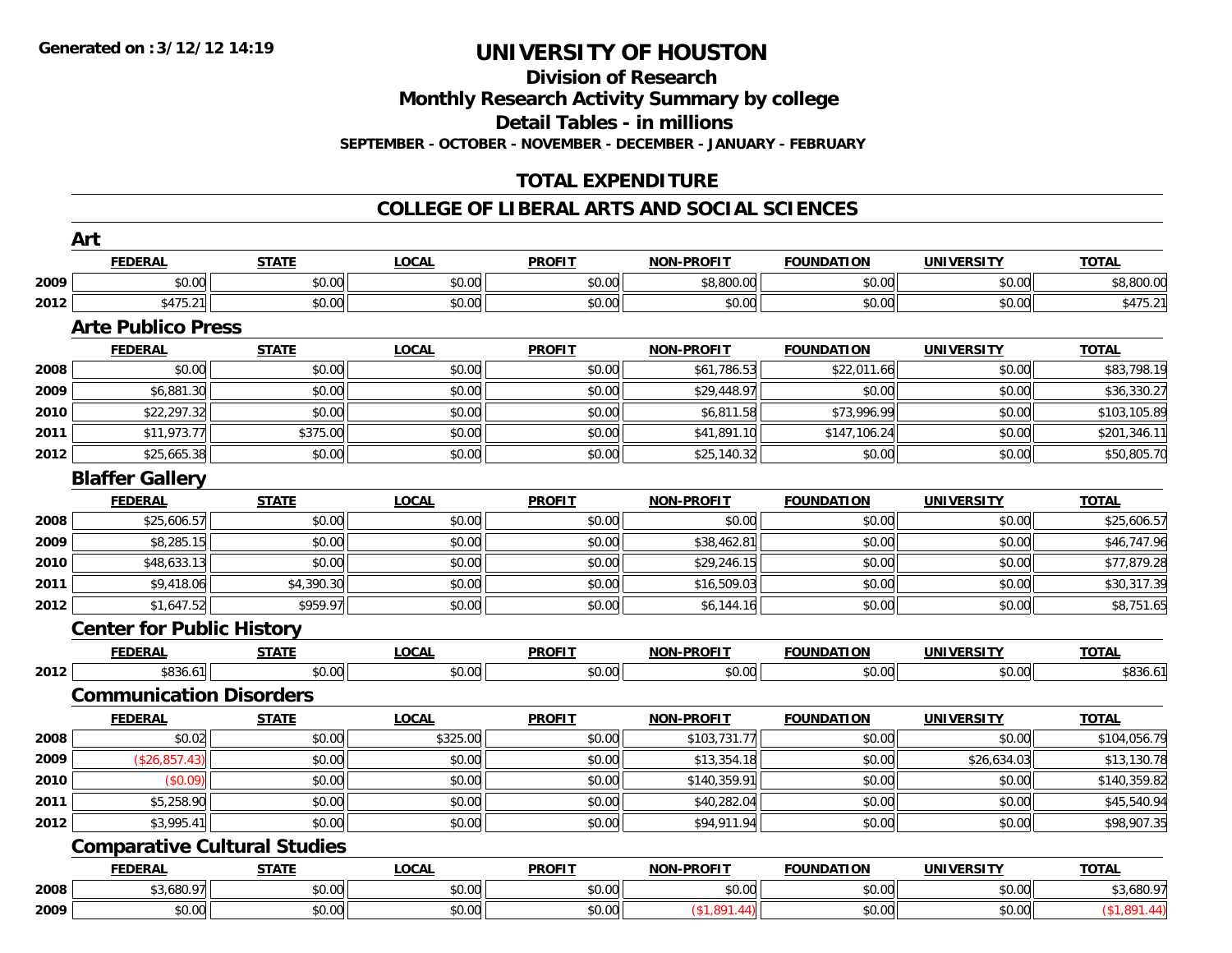**2012**

## **UNIVERSITY OF HOUSTON**

**Division of Research**

**Monthly Research Activity Summary by college**

**Detail Tables - in millions**

**SEPTEMBER - OCTOBER - NOVEMBER - DECEMBER - JANUARY - FEBRUARY**

### **TOTAL EXPENDITURE**

#### **COLLEGE OF LIBERAL ARTS AND SOCIAL SCIENCES**

|      |                                                   | <b>Comparative Cultural Studies</b> |              |               |                   |                   |                   |               |
|------|---------------------------------------------------|-------------------------------------|--------------|---------------|-------------------|-------------------|-------------------|---------------|
|      | <b>FEDERAL</b>                                    | <b>STATE</b>                        | <b>LOCAL</b> | <b>PROFIT</b> | <b>NON-PROFIT</b> | <b>FOUNDATION</b> | <b>UNIVERSITY</b> | <b>TOTAL</b>  |
| 2010 | \$0.00                                            | \$0.00                              | \$0.00       | \$0.00        | (\$88.94)         | \$0.00            | \$0.00            | (\$88.94)     |
| 2011 | \$0.00                                            | \$0.00                              | \$0.00       | \$757.50      | \$0.00            | \$0.00            | \$0.00            | \$757.50      |
|      | <b>Cynthia Woods Mitchell Center for the Arts</b> |                                     |              |               |                   |                   |                   |               |
|      | <b>FEDERAL</b>                                    | <b>STATE</b>                        | <b>LOCAL</b> | <b>PROFIT</b> | NON-PROFIT        | <b>FOUNDATION</b> | <b>UNIVERSITY</b> | <b>TOTAL</b>  |
| 2011 | \$0.00                                            | \$0.00                              | \$0.00       | \$0.00        | \$15,000.00       | \$0.00            | \$0.00            | \$15,000.00   |
|      | Dean, Liberal Arts and Social Sciences            |                                     |              |               |                   |                   |                   |               |
|      | <b>FEDERAL</b>                                    | <b>STATE</b>                        | <b>LOCAL</b> | <b>PROFIT</b> | <b>NON-PROFIT</b> | <b>FOUNDATION</b> | <b>UNIVERSITY</b> | <b>TOTAL</b>  |
| 2008 | \$25,516.62                                       | \$0.00                              | \$0.00       | \$0.00        | \$0.00            | \$0.00            | \$0.00            | \$25,516.62   |
| 2009 | \$84,488.73                                       | \$0.00                              | \$0.00       | \$0.00        | \$0.00            | \$0.00            | \$0.00            | \$84,488.73   |
| 2010 | \$1,085.32                                        | \$0.00                              | \$0.00       | \$0.00        | \$0.00            | \$0.00            | \$0.00            | \$1,085.32    |
| 2011 | (\$2,146.29)                                      | \$0.00                              | \$0.00       | \$0.00        | \$0.00            | \$0.00            | \$0.00            | (\$2,146.29)  |
|      | <b>Economics</b>                                  |                                     |              |               |                   |                   |                   |               |
|      | <b>FEDERAL</b>                                    | <b>STATE</b>                        | <b>LOCAL</b> | <b>PROFIT</b> | <b>NON-PROFIT</b> | <b>FOUNDATION</b> | <b>UNIVERSITY</b> | <b>TOTAL</b>  |
| 2008 | \$16,311.40                                       | \$0.00                              | \$0.00       | (\$67.50)     | \$0.00            | \$2,230.00        | \$0.00            | \$18,473.90   |
| 2009 | (\$13,713.52)                                     | \$0.00                              | \$0.00       | \$0.00        | \$0.00            | \$0.00            | \$0.00            | (\$13,713.52) |
| 2010 | \$7,424.99                                        | \$0.00                              | \$0.00       | \$0.00        | \$0.00            | \$0.00            | \$0.00            | \$7,424.99    |
| 2011 | \$0.00                                            | \$0.00                              | \$0.00       | \$0.00        | \$5,000.00        | \$22,021.38       | \$0.00            | \$27,021.38   |
| 2012 | \$800.25                                          | \$0.00                              | \$0.00       | \$14,180.55   | \$1,293.40        | \$16,942.18       | \$0.00            | \$33,216.38   |
|      | <b>English</b>                                    |                                     |              |               |                   |                   |                   |               |
|      | <b>FEDERAL</b>                                    | <b>STATE</b>                        | <b>LOCAL</b> | <b>PROFIT</b> | <b>NON-PROFIT</b> | <b>FOUNDATION</b> | <b>UNIVERSITY</b> | <b>TOTAL</b>  |
| 2008 | \$0.00                                            | \$0.00                              | \$0.00       | \$0.00        | \$432.09          | \$0.00            | \$0.00            | \$432.09      |
| 2009 | \$7,072.00                                        | \$0.00                              | \$0.00       | \$0.00        | \$0.00            | \$0.00            | \$0.00            | \$7,072.00    |
| 2012 | \$1,000.00                                        | \$0.00                              | \$0.00       | \$0.00        | \$0.00            | \$0.00            | \$0.00            | \$1,000.00    |
|      | <b>Health and Human Performance</b>               |                                     |              |               |                   |                   |                   |               |
|      | <b>FEDERAL</b>                                    | <b>STATE</b>                        | <b>LOCAL</b> | <b>PROFIT</b> | <b>NON-PROFIT</b> | <b>FOUNDATION</b> | <b>UNIVERSITY</b> | <b>TOTAL</b>  |
| 2008 | \$820,545.53                                      | \$0.00                              | \$0.00       | \$52,757.24   | \$0.00            | \$1,186.72        | \$0.00            | \$874,489.49  |
| 2009 | \$797,541.49                                      | \$0.00                              | \$0.00       | \$20,732.70   | \$0.00            | \$11,809.26       | \$0.00            | \$830,083.45  |
| 2010 | \$925,704.79                                      | \$0.00                              | \$0.00       | \$36,167.02   | \$0.00            | \$8,051.78        | \$0.00            | \$969,923.59  |
| 2011 | \$673,048.56                                      | \$0.00                              | \$0.00       | \$203,220.51  | \$0.00            | \$6,446.39        | \$0.00            | \$882,715.46  |

\$399,723.34 \$0.00 \$0.00 \$156,622.67 \$0.00 \$11,159.81 \$0.00 \$567,505.82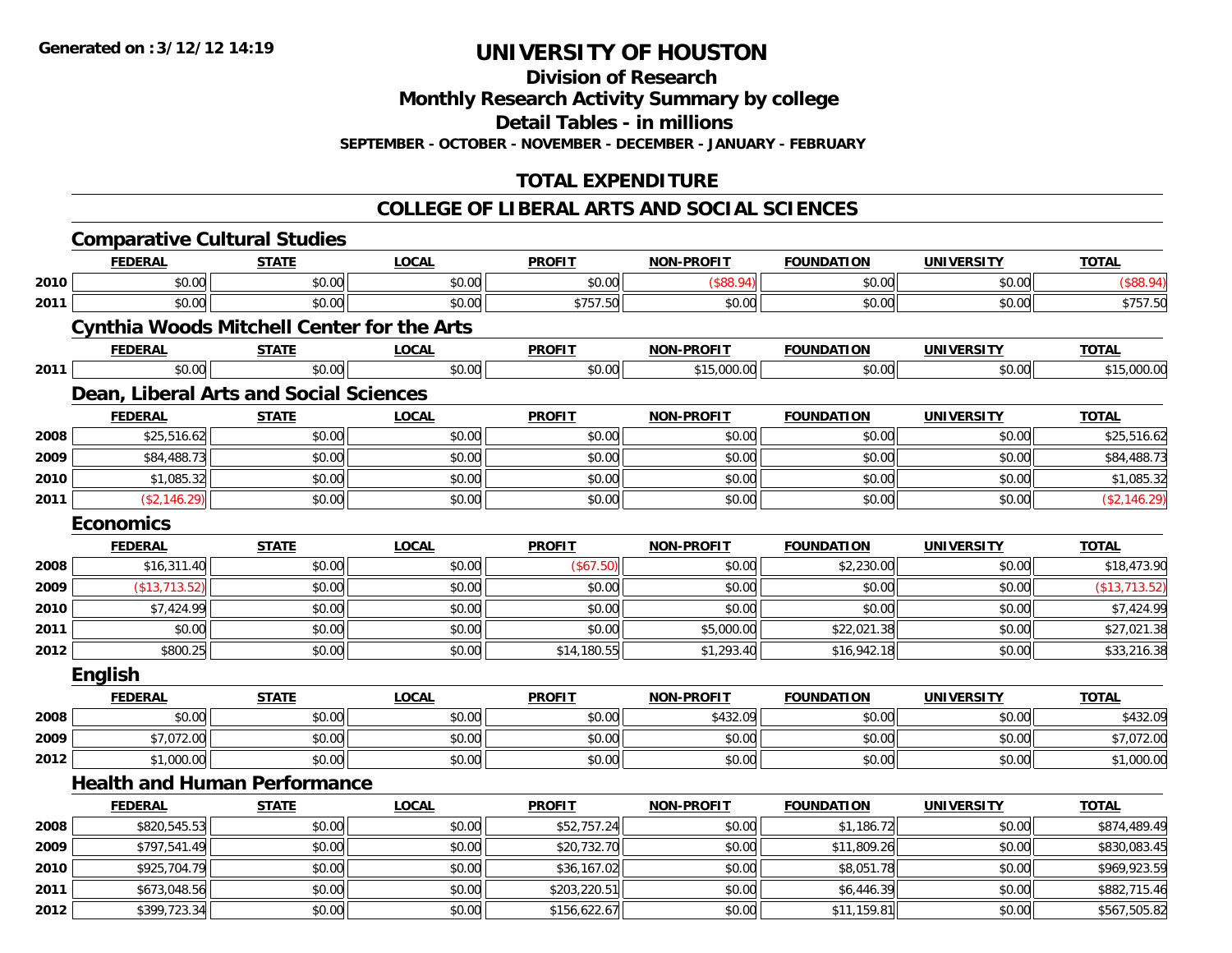**Division of Research**

**Monthly Research Activity Summary by college**

**Detail Tables - in millions**

**SEPTEMBER - OCTOBER - NOVEMBER - DECEMBER - JANUARY - FEBRUARY**

#### **TOTAL EXPENDITURE**

#### **COLLEGE OF LIBERAL ARTS AND SOCIAL SCIENCES**

|      | <b>Hispanic Studies</b>           |                                       |              |               |                   |                   |                   |                |
|------|-----------------------------------|---------------------------------------|--------------|---------------|-------------------|-------------------|-------------------|----------------|
|      | <b>FEDERAL</b>                    | <b>STATE</b>                          | <b>LOCAL</b> | <b>PROFIT</b> | <b>NON-PROFIT</b> | <b>FOUNDATION</b> | <b>UNIVERSITY</b> | <b>TOTAL</b>   |
| 2012 | \$0.00                            | \$0.00                                | \$0.00       | \$0.00        | \$0.00            | \$58,311.49       | \$0.00            | \$58,311.49    |
|      | <b>History</b>                    |                                       |              |               |                   |                   |                   |                |
|      | <b>FEDERAL</b>                    | <b>STATE</b>                          | <b>LOCAL</b> | <b>PROFIT</b> | <b>NON-PROFIT</b> | <b>FOUNDATION</b> | <b>UNIVERSITY</b> | <b>TOTAL</b>   |
| 2008 | \$6,756.75                        | \$0.00                                | \$0.00       | \$43,415.86   | \$13,435.64       | \$0.00            | \$0.00            | \$63,608.25    |
| 2009 | \$0.00                            | \$0.00                                | \$0.00       | \$24,256.46   | \$0.00            | \$0.00            | \$0.00            | \$24,256.46    |
| 2010 | \$0.00                            | \$0.00                                | \$0.00       | \$33,219.86   | \$0.00            | \$41,250.00       | \$0.00            | \$74,469.86    |
| 2011 | \$9,394.49                        | \$0.00                                | \$0.00       | \$18,388.81   | \$0.00            | \$27,500.00       | \$0.00            | \$55,283.30    |
| 2012 | \$4,468.38                        | \$0.00                                | \$0.00       | \$7,241.22    | (\$332.43)        | \$27,500.00       | \$0.00            | \$38,877.17    |
|      |                                   | <b>Hobby Center for Public Policy</b> |              |               |                   |                   |                   |                |
|      | <b>FEDERAL</b>                    | <b>STATE</b>                          | <b>LOCAL</b> | <b>PROFIT</b> | <b>NON-PROFIT</b> | <b>FOUNDATION</b> | <b>UNIVERSITY</b> | <b>TOTAL</b>   |
| 2010 | \$12,872.17                       | \$0.00                                | \$0.00       | \$0.00        | \$0.00            | \$0.00            | \$0.00            | \$12,872.17    |
| 2011 | \$5,134.65                        | \$0.00                                | \$0.00       | \$0.00        | \$0.00            | \$0.00            | \$0.00            | \$5,134.65     |
| 2012 | \$47,797.83                       | \$0.00                                | \$0.00       | \$0.00        | \$0.00            | \$0.00            | \$0.00            | \$47,797.83    |
|      | <b>Modern/Classical Languages</b> |                                       |              |               |                   |                   |                   |                |
|      | <b>FEDERAL</b>                    | <b>STATE</b>                          | <b>LOCAL</b> | <b>PROFIT</b> | <b>NON-PROFIT</b> | <b>FOUNDATION</b> | <b>UNIVERSITY</b> | <b>TOTAL</b>   |
| 2008 | \$32,865.81                       | \$0.00                                | \$0.00       | \$0.00        | \$0.00            | \$0.00            | \$0.00            | \$32,865.81    |
|      | Philosophy                        |                                       |              |               |                   |                   |                   |                |
|      | <b>FEDERAL</b>                    | <b>STATE</b>                          | <b>LOCAL</b> | <b>PROFIT</b> | <b>NON-PROFIT</b> | <b>FOUNDATION</b> | <b>UNIVERSITY</b> | <b>TOTAL</b>   |
| 2012 | \$3,256.66                        | \$0.00                                | \$0.00       | \$0.00        | \$0.00            | \$0.00            | \$0.00            | \$3,256.66     |
|      | <b>Political Science</b>          |                                       |              |               |                   |                   |                   |                |
|      | <b>FEDERAL</b>                    | <b>STATE</b>                          | <b>LOCAL</b> | <b>PROFIT</b> | <b>NON-PROFIT</b> | <b>FOUNDATION</b> | <b>UNIVERSITY</b> | <b>TOTAL</b>   |
| 2008 | \$4,311.69                        | \$0.00                                | \$0.00       | \$0.00        | \$0.00            | \$0.00            | \$0.00            | \$4,311.69     |
| 2009 | \$194,134.84                      | \$0.00                                | \$0.00       | \$0.00        | \$0.00            | \$0.00            | \$27,969.22       | \$222,104.06   |
| 2010 | \$4,227.71                        | \$0.00                                | \$0.00       | \$0.00        | \$0.00            | \$0.00            | \$0.00            | \$4,227.71     |
| 2011 | \$0.00                            | \$0.00                                | \$0.00       | (\$179.60)    | \$0.00            | \$0.00            | \$0.00            | (\$179.60)     |
| 2012 | \$0.00                            | \$0.00                                | \$0.00       | \$0.00        | \$0.00            | \$0.00            | \$0.00            | \$0.00         |
|      | <b>Psychology</b>                 |                                       |              |               |                   |                   |                   |                |
|      | <b>FEDERAL</b>                    | <b>STATE</b>                          | <b>LOCAL</b> | <b>PROFIT</b> | <b>NON-PROFIT</b> | <b>FOUNDATION</b> | <b>UNIVERSITY</b> | <b>TOTAL</b>   |
| 2008 | \$5,742,374.02                    | \$3,921,132.82                        | \$3,449.88   | \$37,768.79   | \$22,753.55       | \$0.00            | \$30,704.37       | \$9,758,183.43 |
| 2009 | \$3,826,095.58                    | \$1,118,764.71                        | \$1,690.44   | \$45,251.10   | \$22,162.17       | \$11,609.98       | \$47,897.99       | \$5,073,471.97 |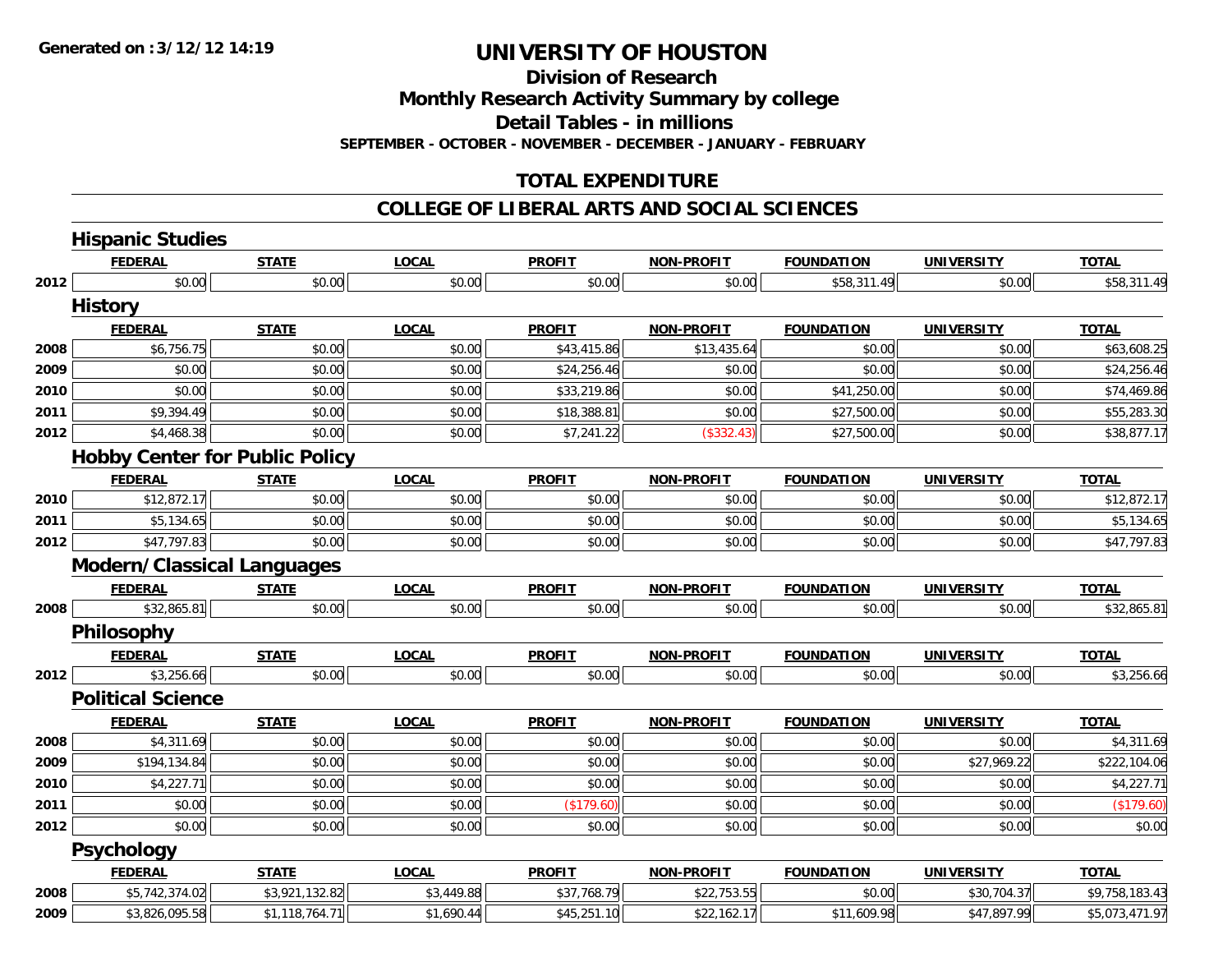#### **Division of Research Monthly Research Activity Summary by college Detail Tables - in millions SEPTEMBER - OCTOBER - NOVEMBER - DECEMBER - JANUARY - FEBRUARY**

### **TOTAL EXPENDITURE**

#### **COLLEGE OF LIBERAL ARTS AND SOCIAL SCIENCES**

|       | <b>Psychology</b>      |                |              |               |                   |                   |                   |                 |
|-------|------------------------|----------------|--------------|---------------|-------------------|-------------------|-------------------|-----------------|
|       | <b>FEDERAL</b>         | <b>STATE</b>   | <b>LOCAL</b> | <b>PROFIT</b> | <b>NON-PROFIT</b> | <b>FOUNDATION</b> | <b>UNIVERSITY</b> | <b>TOTAL</b>    |
| 2010  | \$3,700,659.74         | \$1,641,239.26 | \$0.00       | \$65,284.62   | \$58,330.91       | \$6,416.28        | \$29,389.71       | \$5,501,320.52  |
| 2011  | \$3,438,916.43         | \$225,288.69   | \$0.00       | \$38,069.39   | \$114,421.64      | \$76,819.88       | \$7,873.66        | \$3,901,389.69  |
| 2012  | \$3,789,549.90         | \$38,616.84    | \$0.00       | \$35,232.54   | \$116,957.77      | \$86,976.66       | (\$1,775.73)      | \$4,065,557.98  |
|       | <b>School of Music</b> |                |              |               |                   |                   |                   |                 |
|       | <b>FEDERAL</b>         | <b>STATE</b>   | <b>LOCAL</b> | <b>PROFIT</b> | <b>NON-PROFIT</b> | <b>FOUNDATION</b> | <b>UNIVERSITY</b> | <b>TOTAL</b>    |
| 2011  | \$0.00                 | \$1,365.00     | \$0.00       | \$0.00        | \$0.00            | \$0.00            | \$0.00            | \$1,365.00      |
|       | <b>Sociology</b>       |                |              |               |                   |                   |                   |                 |
|       | <b>FEDERAL</b>         | <b>STATE</b>   | <b>LOCAL</b> | <b>PROFIT</b> | <b>NON-PROFIT</b> | <b>FOUNDATION</b> | <b>UNIVERSITY</b> | <b>TOTAL</b>    |
| 2008  | \$36,842.92            | \$0.00         | \$2,989.26   | \$0.00        | \$0.00            | \$0.00            | \$26,240.66       | \$66,072.84     |
| 2009  | \$45,834.57            | \$0.00         | \$16,900.59  | \$0.00        | \$6.47            | \$0.00            | \$0.00            | \$62,741.63     |
| 2010  | \$92,500.11            | \$0.00         | \$5,405.91   | \$0.00        | \$15,850.60       | \$0.00            | \$0.00            | \$113,756.62    |
| 2011  | \$75,336.44            | \$0.00         | \$0.00       | \$0.00        | \$0.00            | \$0.00            | \$0.00            | \$75,336.44     |
| 2012  | \$3,450.70             | \$0.00         | \$0.00       | \$0.00        | \$0.00            | \$0.00            | \$0.00            | \$3,450.70      |
|       | <b>Theatre</b>         |                |              |               |                   |                   |                   |                 |
|       | <b>FEDERAL</b>         | <b>STATE</b>   | <b>LOCAL</b> | <b>PROFIT</b> | <b>NON-PROFIT</b> | <b>FOUNDATION</b> | <b>UNIVERSITY</b> | <b>TOTAL</b>    |
| 2008  | \$0.00                 | \$0.00         | \$0.00       | \$0.00        | \$38,124.23       | \$0.00            | \$0.00            | \$38,124.23     |
| 2011  | \$0.00                 | \$0.00         | \$0.00       | \$47,993.40   | (\$962.31)        | \$0.00            | \$0.00            | \$47,031.09     |
| 2012  | \$0.00                 | \$0.00         | \$0.00       | (\$8,884.27)  | \$0.00            | \$0.00            | \$0.00            | (\$8,884.27)    |
| Total | \$24,968,982.39        | \$6,952,132.59 | \$30,761.08  | \$871,428.87  | \$1,077,373.84    | \$659,346.70      | \$194,933.91      | \$34,754,959.38 |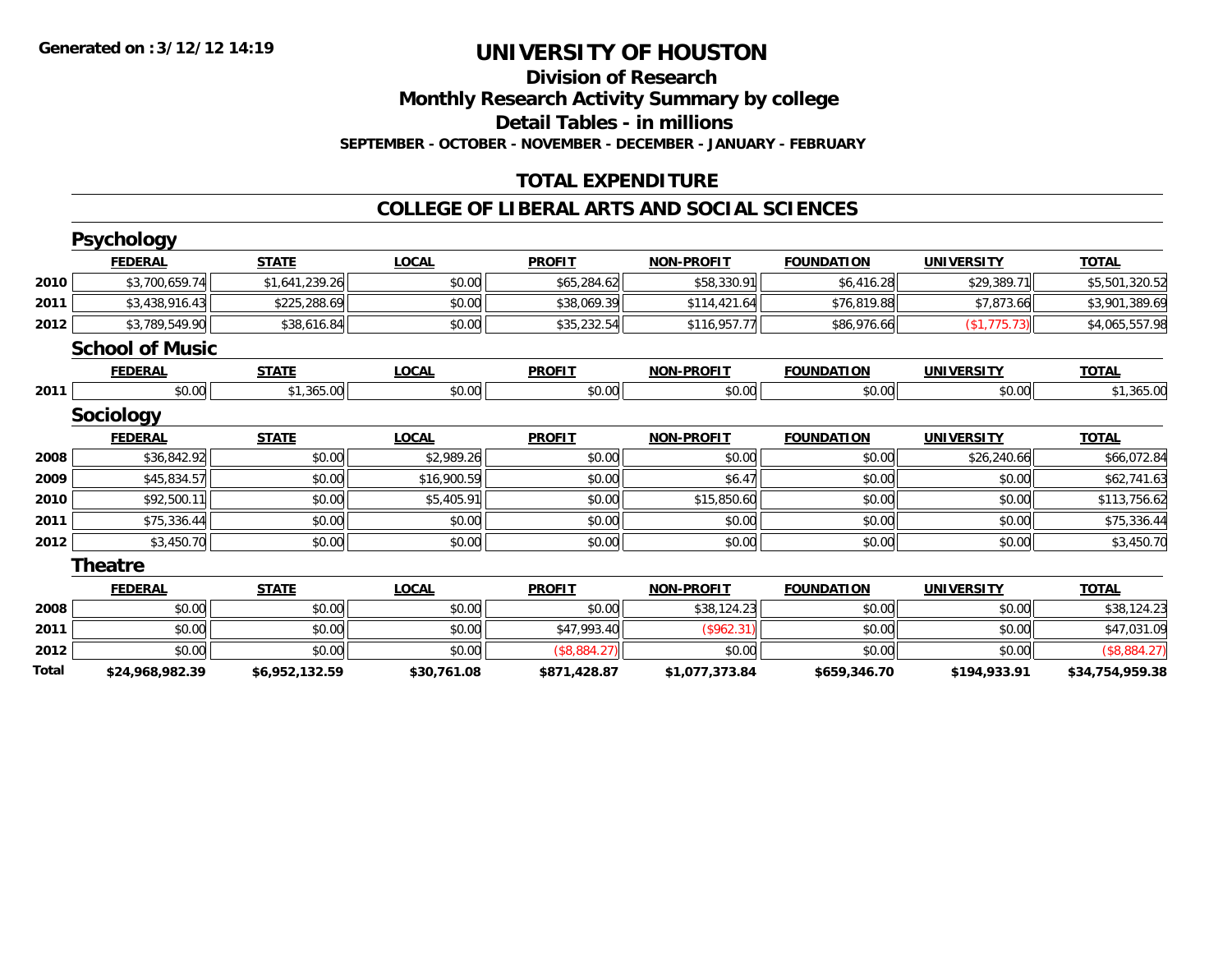**Division of Research**

**Monthly Research Activity Summary by college**

**Detail Tables - in millions**

**SEPTEMBER - OCTOBER - NOVEMBER - DECEMBER - JANUARY - FEBRUARY**

### **TOTAL EXPENDITURE**

### **COLLEGE OF NATURAL SCIENCES AND MATHEMATICS**

<u> 1989 - Johann Stoff, amerikansk politiker (d. 1989)</u>

#### **Allied Geophysical Laboratories**

|      | <b>FEDERAL</b>     | <b>STATE</b><br>$\cdot$ | .OCAL  | <b>PROFIT</b>     | -PROFIT<br>NON- | <b>FOUNDATION</b> | UNIVERSITY           | <b>TOTAL</b>       |
|------|--------------------|-------------------------|--------|-------------------|-----------------|-------------------|----------------------|--------------------|
| 2011 | $\sim$ 00<br>vu.uu | 0.00<br>vu.vu           | \$0.00 | $AT$ $244$<br>۔ ۔ | 0000<br>vv.vv   | \$0.00            | 0.00<br>vu.vu        | ے , ب              |
| 2012 | $\sim$ 00<br>vv.vv | 0.00<br>JU.UU           | \$0.00 | 020               | 0000<br>vv.vv   | \$0.00            | 0000<br><b>JU.UU</b> | t 1 Q Q Q Q<br>10. |

# **Biology/Biochemistry**

|      | <b>FEDERAL</b> | <b>STATE</b> | <b>LOCAL</b> | <b>PROFIT</b> | <b>NON-PROFIT</b> | <b>FOUNDATION</b> | <b>UNIVERSITY</b> | <b>TOTAL</b>   |
|------|----------------|--------------|--------------|---------------|-------------------|-------------------|-------------------|----------------|
| 2008 | \$1,294,878.98 | \$32,111.53  | \$0.00       | (\$69.55)     | \$20,841.87       | \$193,558.15      | \$0.00            | \$1,541,320.98 |
| 2009 | \$899,543.63   | \$67,090.25  | \$0.00       | \$0.00        | \$5,461.55        | \$277,994.06      | \$0.00            | \$1,250,089.49 |
| 2010 | \$1,750,491.11 | \$48,921.78  | \$0.00       | \$0.00        | \$107,624.35      | \$119,089.23      | \$0.00            | \$2,026,126.46 |
| 2011 | \$1,994,768.68 | \$243,076.73 | \$0.00       | \$0.00        | \$334,702.91      | \$121,204.17      | \$0.00            | \$2,693,752.48 |
| 2012 | \$1,753,650.25 | \$298,838.05 | \$0.00       | \$0.00        | \$403,500.56      | \$72,771.30       | \$0.00            | \$2,528,760.16 |

### **Center for Nuclear Receptors and Cell Signaling**

|      | <b>FEDERAL</b> | <b>STATE</b>  | <u>LOCAL</u> | <b>PROFIT</b> | <b>NON-PROFIT</b> | FOUNDATION   | <b>UNIVERSITY</b> | <b>TOTAL</b>   |
|------|----------------|---------------|--------------|---------------|-------------------|--------------|-------------------|----------------|
| 2010 | \$119,627.31   | , 300, 330.32 | \$0.00       | \$0.00        | \$0.00            | \$8,638.25   | \$0.00            | \$1,428,595.88 |
| 2011 | \$385,708.37   | ,930.68       | \$0.00       | \$0.00        | \$19,921<br>.45   | \$22,059.10  | \$0.00            | \$485,619.60   |
| 2012 | \$788,927.34   | \$557,083.61  | \$0.00       | \$203,735.34  | — ال1.67ك⊊.       | \$235,454.93 | \$0.00            | \$1,785,169.56 |

### **Chemistry**

|      | <u>FEDERAL</u> | <u>STATE</u>   | <b>LOCAL</b> | <b>PROFIT</b> | <b>NON-PROFIT</b> | <b>FOUNDATION</b> | <b>UNIVERSITY</b> | <b>TOTAL</b>   |
|------|----------------|----------------|--------------|---------------|-------------------|-------------------|-------------------|----------------|
| 2008 | \$2,108,514.39 | \$10,907.85    | \$0.00       | \$19,255.10   | \$52,545.50       | \$501,328.74      | \$0.00            | \$2,692,551.58 |
| 2009 | \$2,539,835.53 | \$66,706.13    | \$0.00       | \$58,267.82   | \$118,376.49      | \$590,436.22      | \$60,796.93       | \$3,434,419.12 |
| 2010 | \$2,543,853.31 | \$1,376,288.23 | \$0.00       | \$43,968.66   | \$14,267.74       | \$526,834.78      | \$100,428.17      | \$4,605,640.89 |
| 2011 | \$1,674,039.42 | \$340.979.97   | \$0.00       | \$2,415.49    | \$34,480.70       | \$623,357.04      | \$15,342.14       | \$2,690,614.75 |
| 2012 | \$1,397,180.16 | \$609,031.31   | \$0.00       | \$16,745.41   | \$21,902.60       | \$961,472.23      | \$27,038.17       | \$3,033,369.88 |

#### **Computer Science**

|      | <u>FEDERAL</u> | <b>STATE</b> | <u>LOCAL</u> | <b>PROFIT</b> | <b>NON-PROFIT</b> | <b>FOUNDATION</b> | <b>UNIVERSITY</b> | <u>TOTAL</u>   |
|------|----------------|--------------|--------------|---------------|-------------------|-------------------|-------------------|----------------|
| 2008 | \$1,414,932.16 | \$44,495.23  | \$0.00       | \$5,970.89    | \$30,363.22       | \$0.00            | (\$10,260.00)     | \$1,485,501.50 |
| 2009 | \$1,457,883.80 | \$88,029.85  | \$0.00       | \$54,744.02   | \$87,778.38       | \$0.00            | \$0.00            | \$1,688,436.05 |
| 2010 | \$1,660,088.93 | \$74,440.34  | \$0.00       | \$68,411.26   | \$60,374.27       | \$0.00            | \$0.00            | \$1,863,314.80 |
| 2011 | \$2,858,368.12 | \$89,278.38  | \$0.00       | \$163,299.99  | \$27,839.90       | \$0.00            | \$0.00            | \$3,138,786.38 |
| 2012 | \$1,485,491.19 | \$18,140.58  | \$0.00       | \$254,490.48  | \$37,616.53       | \$16,222.39       | \$0.00            | \$1,811,961.17 |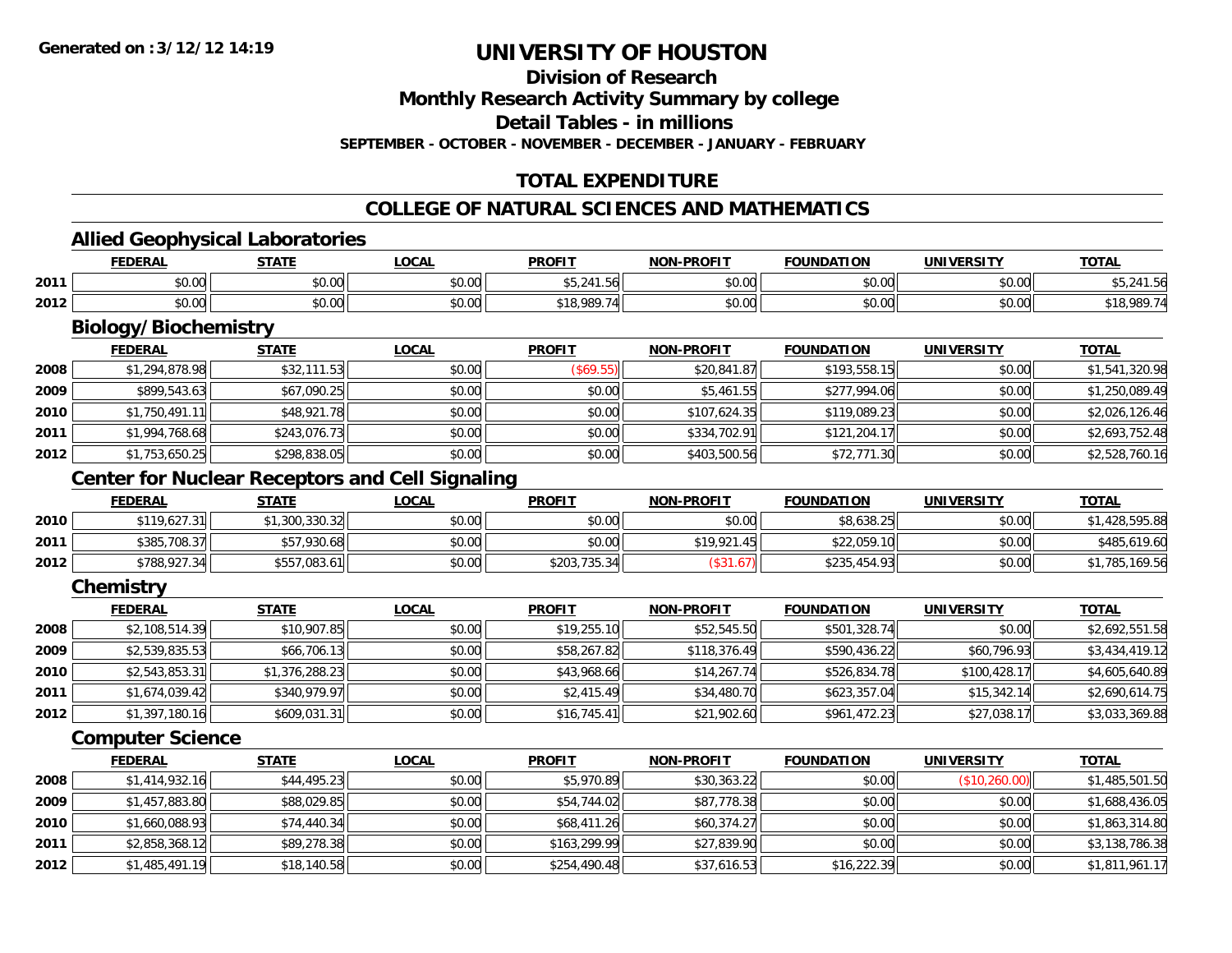## **Division of Research**

**Monthly Research Activity Summary by college**

**Detail Tables - in millions**

**SEPTEMBER - OCTOBER - NOVEMBER - DECEMBER - JANUARY - FEBRUARY**

### **TOTAL EXPENDITURE**

### **COLLEGE OF NATURAL SCIENCES AND MATHEMATICS**

### **Dean, Natural Sciences and Mathematics**

|      | <b>FEDERAL</b> | <b>STATE</b> | <u>LOCAL</u> | <b>PROFIT</b> | <b>NON-PROFIT</b> | <b>FOUNDATION</b> | <b>UNIVERSITY</b> | <b>TOTAL</b> |
|------|----------------|--------------|--------------|---------------|-------------------|-------------------|-------------------|--------------|
| 2008 | \$0.00         | \$0.00       | \$0.00       | \$0.00        | \$0.00            | \$0.00            | \$0.00            | \$0.00       |
| 2009 | \$0.00         | \$0.00       | \$0.00       | \$0.00        | \$0.00            | \$0.00            | \$0.00            | \$0.00       |
| 2010 | \$38,304.34    | \$0.00       | \$0.00       | \$0.00        | \$0.00            | \$0.00            | \$0.00            | \$38,304.34  |
| 2011 | \$191,302.02   | \$0.00       | \$0.00       | \$0.00        | \$0.00            | \$0.00            | \$0.00            | \$191,302.02 |
| 2012 | \$282,460.44   | \$0.00       | \$0.00       | \$0.00        | \$0.00            | \$0.00            | \$0.00            | \$282,460.44 |

#### **Geosciences**

|      | <b>FEDERAL</b> | <u>STATE</u> | <b>LOCAL</b> | <b>PROFIT</b> | <b>NON-PROFIT</b> | <b>FOUNDATION</b> | <b>UNIVERSITY</b> | <b>TOTAL</b>   |
|------|----------------|--------------|--------------|---------------|-------------------|-------------------|-------------------|----------------|
| 2008 | \$731,676.97   | \$150,710.94 | \$0.00       | \$452,032.09  | \$51,225.24       | \$0.00            | \$22,234.11       | \$1,407,879.35 |
| 2009 | \$719,918.82   | \$97,363.40  | \$0.00       | \$701,926.69  | \$311,785.27      | \$0.00            | \$52.00           | \$1,831,046.18 |
| 2010 | \$925,398.17   | \$282,978.50 | \$0.00       | \$919,371.55  | \$685,504.45      | \$0.00            | \$0.00            | \$2,813,252.67 |
| 2011 | \$538,417.90   | \$464,885.79 | \$0.00       | \$869,396.48  | \$99,830.96       | \$0.00            | \$0.00            | \$1,972,531.13 |
| 2012 | \$931,488.97   | \$357,459.09 | \$0.00       | \$766,253.87  | \$95,269.34       | \$0.00            | \$0.00            | \$2,150,471.28 |

### **Institute for Multidimensional Air Quality Studies**

|      | <b>FEDERAL</b>     | <b>STATE</b> | <b>LOCAL</b> | <b>PROFIT</b>       | <b>NON-PROFIT</b>   | <b>FOUNDATION</b>   | <b>UNIVERSITY</b> | <b>TOTAL</b>          |
|------|--------------------|--------------|--------------|---------------------|---------------------|---------------------|-------------------|-----------------------|
| 2012 | \$0.00             | \$0.00       | \$0.00       | \$0.00              | \$0.00              | \$0.00              | \$0.00            | \$0.00                |
|      | <b>Mathematics</b> |              |              |                     |                     |                     |                   |                       |
|      | <b>FEDERAL</b>     | <b>STATE</b> | <b>LOCAL</b> | <b>PROFIT</b>       | <b>NON-PROFIT</b>   | <b>FOUNDATION</b>   | <b>UNIVERSITY</b> | <b>TOTAL</b>          |
| 2008 | \$438,469.69       | \$57,076.55  | \$0.00       | \$24,284.21         | \$20,487.21         | \$0.00              | \$0.00            | \$540,317.67          |
| 2009 | \$323,407.16       | \$126,775.57 | \$0.00       | \$6,782.81          | \$41,666.05         | \$13,457.98         | \$0.00            | \$512,089.57          |
| 2010 | \$571,439.88       | \$105,102.94 | \$0.00       | \$8,423.94          | \$57,713.85         | \$16,636.56         | \$0.00            | \$759,317.18          |
| 2011 | \$387,730.38       | \$195,314.46 | \$0.00       | \$36,711.42         | \$85,340.95         | \$15,162.12         | \$10,000.40       | \$730,259.73          |
| 2012 | \$364,113.21       | \$164,285.85 | \$7,488.83   | \$91,889.77         | \$70,363.47         | \$17,879.97         | \$12,076.71       | \$728,097.81          |
|      | <b>Physics</b>     |              |              |                     |                     |                     |                   |                       |
|      | <b>FEDERAL</b>     | <b>STATE</b> | <b>LOCAL</b> | <b>PROFIT</b>       | <b>NON-PROFIT</b>   | <b>FOUNDATION</b>   | <b>UNIVERSITY</b> | <b>TOTAL</b>          |
| 2008 | 491211791          | t∩ ∩∩l       | t∩ ∩∩ll      | <b>\$221 027 50</b> | $C_{A1}$ $A71$ $A0$ | <b>\$108.285.28</b> | t∩ ∪v             | <b>\$1,346,222.20</b> |

| 2008  | \$842,447.82    | \$0.00         | \$0.00     | \$331,027.59   | \$64,471.60    | \$108,285.28   | \$0.00       | \$1,346,232.29  |
|-------|-----------------|----------------|------------|----------------|----------------|----------------|--------------|-----------------|
| 2009  | \$774,193.67    | \$33,691.53    | \$0.00     | \$483,214.29   | \$103,721.39   | \$99,739.42    | \$0.00       | \$1,494,560.30  |
| 2010  | \$824,590.84    | \$30,862.13    | \$0.00     | \$535,761.76   | \$46,936.09    | \$119,650.36   | \$0.00       | \$1,557,801.18  |
| 2011  | \$989,015.14    | \$16,134.98    | \$0.00     | \$650,348.80   | \$15,791.37    | \$104,861.93   | \$0.00       | \$1,776,152.21  |
| 2012  | \$1,321,908.02  | (S1, 769.95)   | \$0.00     | \$597,375.04   | \$26,419.68    | \$122,228.12   | \$0.00       | \$2,066,160.91  |
| Total | \$39,324,066.13 | \$7,404,552.60 | \$7,488.83 | \$7,390,266.50 | \$3,154,093.26 | \$4,888,322.33 | \$237,708.63 | \$62,406,498.28 |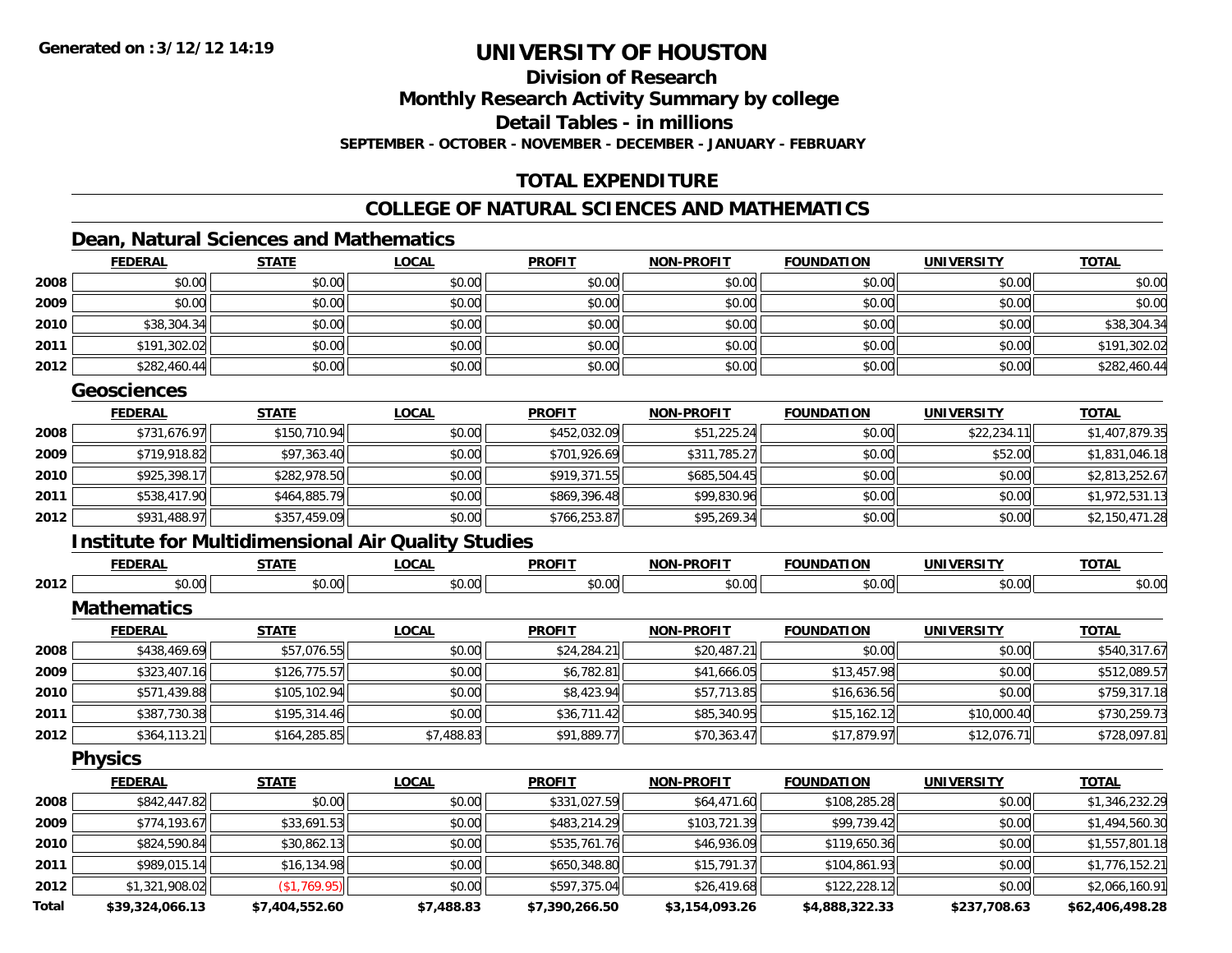### **Division of ResearchMonthly Research Activity Summary by college Detail Tables - in millions SEPTEMBER - OCTOBER - NOVEMBER - DECEMBER - JANUARY - FEBRUARY**

#### **TOTAL EXPENDITURE**

#### **COLLEGE OF OPTOMETRY**

### **Optometry, Community**

|       | <b>FEDERAL</b> | <b>STATE</b> | <b>LOCAL</b> | <b>PROFIT</b> | <b>NON-PROFIT</b> | <b>FOUNDATION</b> | <b>UNIVERSITY</b> | <b>TOTAL</b>    |
|-------|----------------|--------------|--------------|---------------|-------------------|-------------------|-------------------|-----------------|
| 2008  | \$1,951,457.49 | \$0.00       | \$0.00       | \$149,152.83  | \$21,553.78       | \$28,566.98       | \$129,029.05      | \$2,279,760.13  |
| 2009  | \$1,532,439.63 | \$53,921.34  | \$0.00       | \$92,283.77   | ( \$71.73)        | \$3,444.73        | \$134,980.46      | \$1,816,998.20  |
| 2010  | \$2,238,960.24 | \$94,355.99  | \$0.00       | \$250,283.51  | \$9,166.51        | \$19.957.11       | \$92,368.46       | \$2,705,091.82  |
| 2011  | \$1,590,010.33 | \$39,328.78  | \$0.00       | \$128,378.74  | $($ \$103.90) $ $ | \$0.00            | \$91,570.17       | \$1,849,184.12  |
| 2012  | \$1,832,544.90 | \$0.00       | \$0.00       | \$174,901.32  | (S105.00)         | \$12,463.07       | \$154,974.41      | \$2,174,778.70  |
| Total | \$9,145,412.59 | \$187,606.11 | \$0.00       | \$795,000.17  | \$30,439.66       | \$64,431.89       | \$602,922.55      | \$10,825,812.97 |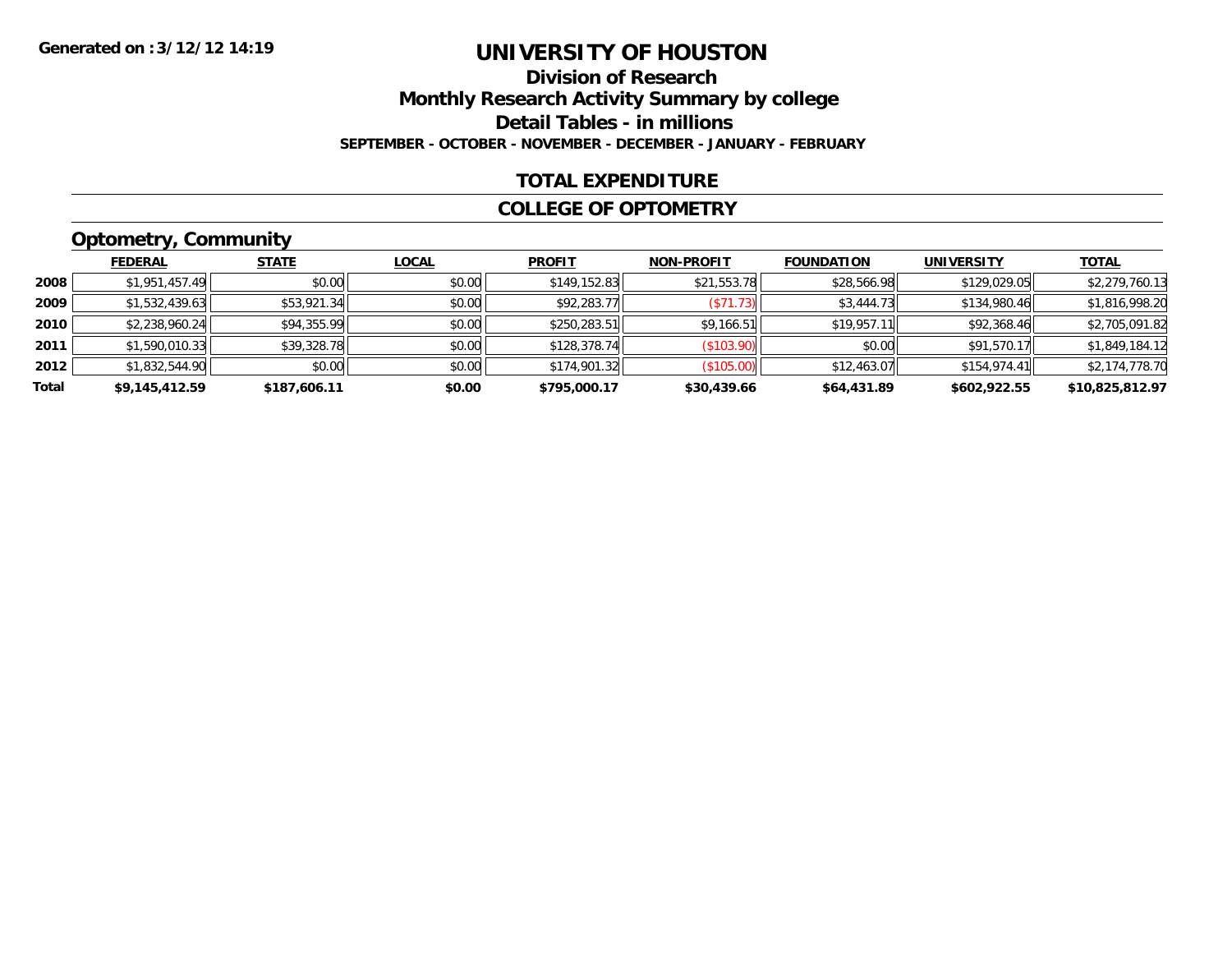### **Division of ResearchMonthly Research Activity Summary by college Detail Tables - in millions SEPTEMBER - OCTOBER - NOVEMBER - DECEMBER - JANUARY - FEBRUARY**

### **TOTAL EXPENDITURE**

#### **COLLEGE OF PHARMACY**

#### **Clinical Sciences and Administration**

|      | <b>FEDERAL</b> | <b>STATE</b> | <b>LOCAL</b> | <b>PROFIT</b> | <b>NON-PROFIT</b> | <b>FOUNDATION</b> | <b>UNIVERSITY</b> | <u>TOTAL</u> |
|------|----------------|--------------|--------------|---------------|-------------------|-------------------|-------------------|--------------|
| 2008 | \$81,013.35    | \$0.00       | \$0.00       | \$154,404.87  | \$24,332.02       | \$34,402.74       | \$0.00            | \$294,152.98 |
| 2009 | \$74,385.83    | \$0.00       | \$0.00       | \$217,773.01  | \$7,533.74        | \$31,819.47       | \$97.55           | \$331,609.60 |
| 2010 | \$55,811.65    | (\$4,040.57) | \$0.00       | \$177,884.45  | \$96,779.93       | \$4,319.59        | \$1,080.36        | \$331,835.41 |
| 2011 | \$96,956.35    | \$1,750.90   | \$0.00       | \$204,068.01  | \$132,042.52      | \$0.00            | \$24.85           | \$434,842.63 |
| 2012 | \$79,031.71    | \$14,931.88  | \$0.00       | \$200,397.79  | \$44,041.03       | \$11,000.00       | \$0.00            | \$349,402.41 |

# **Pharmacological and Pharmaceutical Sciences**

|       | <b>FEDERAL</b> | <b>STATE</b> | <b>LOCAL</b> | <b>PROFIT</b>  | <b>NON-PROFIT</b> | <b>FOUNDATION</b> | <b>UNIVERSITY</b> | <u>TOTAL</u>   |
|-------|----------------|--------------|--------------|----------------|-------------------|-------------------|-------------------|----------------|
| 2008  | \$931,967.10   | \$0.00       | \$0.00       | \$58,563.92    | \$106,468.33      | \$31,758.51       | \$0.00            | \$1,128,757.86 |
| 2009  | \$841,270.71   | \$36,785.88  | \$0.00       | \$38,153.86    | \$51,604.12       | \$33,131.11       | \$0.00            | \$1,000,945.68 |
| 2010  | \$1,223,388.73 | \$57,257.33  | \$0.00       | \$18,933.33    | \$119,270.91      | \$36,502.63       | \$0.00            | \$1,455,352.93 |
| 2011  | \$1,278,454.45 | \$56,459.45  | \$0.00       | \$9,571.09     | \$107,174.10      | \$30,700.02       | \$0.00            | \$1,482,359.11 |
| 2012  | \$810,391.26   | \$0.00       | \$0.00       | \$3,523.23     | \$54,577.94       | \$29,243.26       | \$0.00            | \$897,735.69   |
| Total | \$5,472,671.14 | \$163,144.87 | \$0.00       | \$1,083,273.57 | \$743,824.64      | \$242,877.33      | \$1,202.76        | \$7,706,994.31 |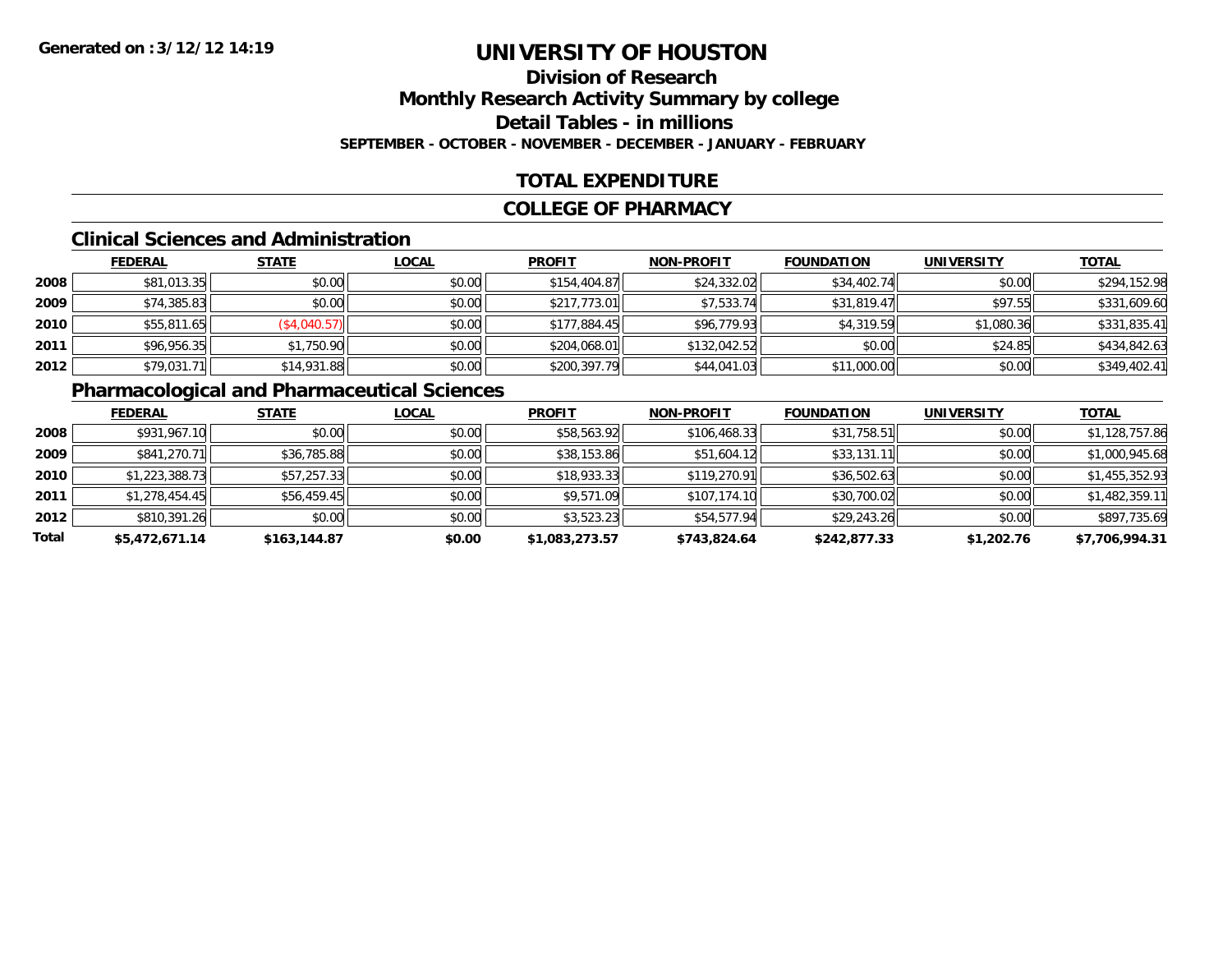# **Division of Research**

**Monthly Research Activity Summary by college**

**Detail Tables - in millions**

**SEPTEMBER - OCTOBER - NOVEMBER - DECEMBER - JANUARY - FEBRUARY**

### **TOTAL EXPENDITURE**

#### **COLLEGE OF TECHNOLOGY**

<u> 1980 - Johann Barbara, martxa alemaniar amerikan basar da a</u>

### **Center for Technology Literacy**

|      | <b>FEDERAL</b> | <b>STATE</b> | <b>LOCAL</b> | <b>PROFIT</b> | <b>NON-PROFIT</b> | <b>FOUNDATION</b> | <b>UNIVERSITY</b> | <b>TOTAL</b> |
|------|----------------|--------------|--------------|---------------|-------------------|-------------------|-------------------|--------------|
| 2008 | \$0.00         | \$0.00       | \$0.00       | \$0.00        | \$0.00            | \$0.00            | \$0.00            | \$0.00       |
| 2009 | \$0.00         | \$0.00       | \$0.00       | \$0.00        | \$0.00            | \$0.00            | \$0.00            | \$0.00       |
| 2010 | \$6,757.90     | \$0.00       | \$0.00       | \$0.00        | \$0.00            | \$0.00            | \$0.00            | \$6,757.90   |
| 2011 | \$325,518.82   | \$0.00       | \$0.00       | \$0.00        | \$0.00            | \$0.00            | \$0.00            | \$325,518.82 |
| 2012 | \$496,780.67   | \$0.00       | \$0.00       | \$0.00        | \$0.00            | \$0.00            | \$0.00            | \$496,780.67 |

### **Dean, Technology**

|      | <b>FEDERAL</b> | <b>STATE</b> | <b>LOCAL</b> | <b>PROFIT</b> | <b>NON-PROFIT</b> | <b>FOUNDATION</b> | <b>UNIVERSITY</b> | <b>TOTAL</b> |
|------|----------------|--------------|--------------|---------------|-------------------|-------------------|-------------------|--------------|
| 2008 | \$149,951.12   | \$0.00       | \$0.00       | \$0.00        | \$0.00            | \$0.00            | \$0.00            | \$149,951.12 |
| 2009 | \$252,909.75   | \$0.00       | \$0.00       | \$0.00        | \$0.00            | \$0.00            | \$0.00            | \$252,909.75 |
| 2010 | \$115,483.71   | \$0.00       | \$0.00       | \$0.00        | \$0.00            | \$0.00            | \$0.00            | \$115,483.71 |
| 2011 | \$75,309.21    | \$0.00       | \$0.00       | \$0.00        | \$0.00            | \$0.00            | \$0.00            | \$75,309.21  |
| 2012 | \$114,532.87   | \$0.00       | \$0.00       | \$0.00        | \$0.00            | \$0.00            | \$0.00            | \$114,532.87 |

### **Engineering Technology**

|      | <b>FEDERAL</b> | <b>STATE</b> | <u>LOCAL</u> | <b>PROFIT</b> | <b>NON-PROFIT</b> | <b>FOUNDATION</b> | <b>UNIVERSITY</b> | <b>TOTAL</b> |
|------|----------------|--------------|--------------|---------------|-------------------|-------------------|-------------------|--------------|
| 2008 | \$545,010.16   | \$0.00       | \$0.00       | \$7,436.90    | \$4,999.51        | \$0.00            | \$0.00            | \$557,446.57 |
| 2009 | \$313,651.60   | \$0.00       | \$0.00       | \$10,110.01   | \$40,310.74       | \$0.00            | \$14,669.51       | \$378,741.86 |
| 2010 | \$356,727.14   | \$0.00       | \$0.00       | \$17,345.08   | \$3,695.27        | \$38,224.83       | \$229.32          | \$416,221.64 |
| 2011 | \$200,960.87   | \$0.00       | \$0.00       | \$14,623.46   | \$0.00            | \$25,317.90       | \$0.00            | \$240,902.23 |
| 2012 | \$261,724.48   | \$0.00       | \$0.00       | \$23,000.10   | (\$3,366.00)      | \$21,288.12       | \$0.00            | \$302,646.69 |

#### **Human Development and Consumer Science**

|      | <b>FEDERAL</b> | <b>STATE</b> | <b>LOCAL</b> | <b>PROFIT</b> | <b>NON-PROFIT</b> | <b>FOUNDATION</b> | UNIVERSITY | <b>TOTAL</b> |
|------|----------------|--------------|--------------|---------------|-------------------|-------------------|------------|--------------|
| 2008 | \$25,405.13    | \$19,049.87  | \$0.00       | \$1,368.10    | \$0.00            | \$0.00            | \$0.00     | \$45,823.10  |
| 2009 | \$16,097.96    | \$9,472.96   | \$0.00       | \$1,811.46    | \$0.00            | \$0.00            | \$0.00     | \$27,382.38  |
| 2010 | \$2,921.72     | \$0.00       | \$0.00       | \$10,699.21   | \$0.00            | \$0.00            | \$0.00     | \$13,620.93  |
| 2011 | \$952.48       | \$0.00       | \$0.00       | \$1,085.93    | \$0.00            | \$0.00            | \$0.00     | \$2,038.41   |
| 2012 | \$372.10       | \$0.00       | \$0.00       | \$0.00        | \$0.00            | \$0.00            | \$0.00     | \$372.10     |

### **Information & Logistics Technology**

|      | <b>FEDERAL</b>      | CTATI         | .OCAL              | <b>PROFIT</b>       | DDOCIT<br>וחרות       | <b>DATION</b>        | UNIVERSITY                                                   | <b>TOTA</b>       |
|------|---------------------|---------------|--------------------|---------------------|-----------------------|----------------------|--------------------------------------------------------------|-------------------|
| 2008 | 555.380.55<br>$+ -$ | 0.00<br>vv.vv | $\sim$ 00<br>vv.vv | 0000<br>vu.vu       | 0.00<br>JU.UU         | 0.00<br><b>JU.UU</b> | $\mathsf{A} \cap \mathsf{A} \cap \mathsf{A}$<br>vv.vv        | 200E<br>POPION PO |
| 2009 | $\sim$              |               | $\sim$ 00<br>JU.UU | 5.10100<br>$\ldots$ | 1.210.00<br>7.70<br>. | 0.00<br>JU.UU        | $\mathsf{A} \cap \mathsf{A} \cap \mathsf{A}$<br><b>JU.UU</b> | poo               |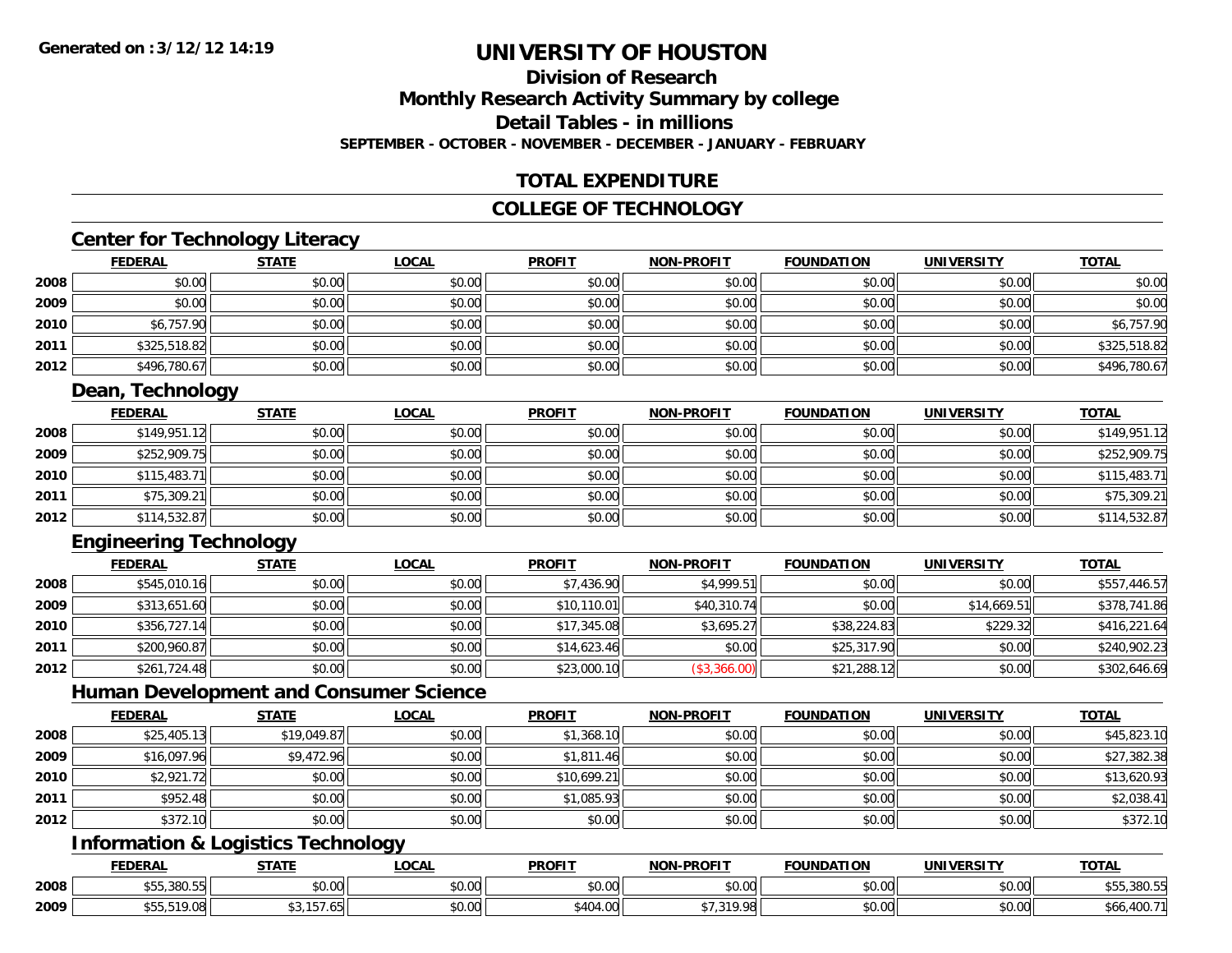### **Division of Research**

**Monthly Research Activity Summary by college**

**Detail Tables - in millions**

**SEPTEMBER - OCTOBER - NOVEMBER - DECEMBER - JANUARY - FEBRUARY**

### **TOTAL EXPENDITURE**

#### **COLLEGE OF TECHNOLOGY**

### **Information & Logistics Technology**

|      | <b>FEDERAL</b> | <b>STATE</b> | <u>LOCAL</u> | <b>PROFIT</b> | <b>NON-PROFIT</b> | <b>FOUNDATION</b> | UNIVERSITY | <b>TOTAL</b> |
|------|----------------|--------------|--------------|---------------|-------------------|-------------------|------------|--------------|
| 2010 | \$14,163.23    | \$0.00       | \$0.00       | \$0.00        | \$3,109.70        | \$0.00            | \$0.00     | \$17,272.93  |
| 2011 | \$10,033.48    | \$0.00       | \$0.00       | \$0.00        | \$4,034.84        | \$0.00            | \$0.00     | \$14,068.32  |
| 2012 | \$32,970.20    | \$0.00       | \$0.00       | \$0.00        | \$0.00            | \$0.00            | \$0.00     | \$32,970.20  |

### **Texas Manufacturing Assistance Center**

|       | <b>FEDERAL</b> | <b>STATE</b> | <b>LOCAL</b> | <b>PROFIT</b> | <b>NON-PROFIT</b> | <b>FOUNDATION</b> | <b>UNIVERSITY</b> | <b>TOTAL</b>   |
|-------|----------------|--------------|--------------|---------------|-------------------|-------------------|-------------------|----------------|
| 2008  | \$0.00         | \$0.00       | \$0.00       | \$0.00        | \$0.00            | \$0.00            | \$0.00            | \$0.00         |
| 2009  | \$0.00         | \$0.00       | \$0.00       | \$0.00        | \$0.00            | \$0.00            | \$0.00            | \$0.00         |
| 2010  | \$0.00         | \$0.00       | \$0.00       | \$0.00        | \$0.00            | \$0.00            | \$0.00            | \$0.00         |
| 2011  | \$0.00         | \$0.00       | \$0.00       | \$0.00        | \$0.00            | \$0.00            | \$0.00            | \$0.00         |
| 2012  | \$0.00         | \$0.00       | \$0.00       | \$0.00        | \$0.00            | \$0.00            | \$0.00            | \$0.00         |
| Total | \$3,429,134.21 | \$31,680.48  | \$0.00       | \$87,884.25   | \$60,104.03       | \$84,830.85       | \$14,898.83       | \$3,708,532.65 |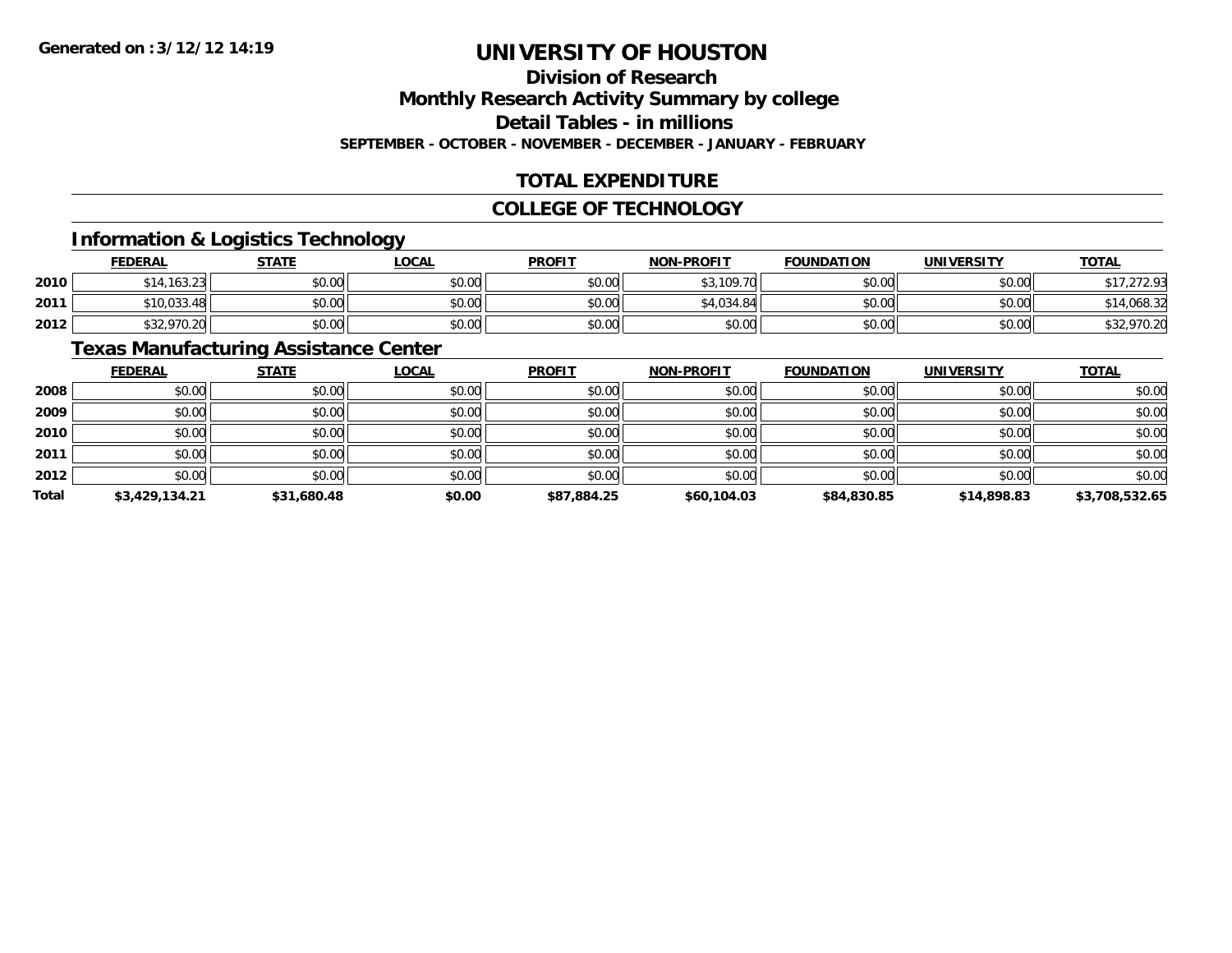### **Division of ResearchMonthly Research Activity Summary by college Detail Tables - in millionsSEPTEMBER - OCTOBER - NOVEMBER - DECEMBER - JANUARY - FEBRUARY**

### **TOTAL EXPENDITURE**

### **CULLEN COLLEGE OF ENGINEERING**

### **Biomedical Engineering**

|      | <b>FEDERAL</b> | <b>STATE</b> | <b>LOCAL</b> | <b>PROFIT</b> | <b>NON-PROFIT</b> | <b>FOUNDATION</b> | <b>UNIVERSITY</b> | <b>TOTAL</b> |
|------|----------------|--------------|--------------|---------------|-------------------|-------------------|-------------------|--------------|
| 2008 | \$54,360.49    | \$0.00       | \$0.00       | \$0.00        | \$0.00            | \$56,320.77       | \$0.00            | \$110,681.26 |
| 2009 | \$111,505.19   | \$0.00       | \$0.00       | \$0.00        | \$13,446.72       | \$3,268.70        | \$0.00            | \$128,220.61 |
| 2010 | \$123,995.04   | \$0.00       | \$0.00       | \$0.00        | \$15,951.31       | \$158.            | \$0.00            | \$139,788.24 |
| 2011 | \$120,553.16   | \$0.00       | \$0.00       | \$0.00        | \$0.00            | \$0.00            | \$0.00            | \$120,553.16 |
| 2012 | \$135,228.79   | \$0.00       | \$0.00       | \$0.00        | \$0.00            | \$0.00            | \$0.00            | \$135,228.79 |

### **Chemical Engineering**

|      | <u>FEDERAL</u> | <b>STATE</b>   | <u>LOCAL</u> | <b>PROFIT</b> | <b>NON-PROFIT</b> | <b>FOUNDATION</b> | <b>UNIVERSITY</b> | <b>TOTAL</b>   |
|------|----------------|----------------|--------------|---------------|-------------------|-------------------|-------------------|----------------|
| 2008 | \$724,577.18   | \$195,431.26   | \$199,897.29 | \$155.979.42  | \$21,698.48       | \$49,197.64       | \$0.00            | \$1,346,781.26 |
| 2009 | \$782,731.56   | \$1,958,712.41 | \$16.065.53  | \$394,872.30  | \$42,068.90       | \$68,548.20       | \$4,048.30        | \$3,267,047.20 |
| 2010 | \$1,396,831.91 | \$1,761,443.12 | \$10,800.46  | \$171,292.26  | \$0.00            | \$50,682.48       | \$76,738.56       | \$3,467,788.79 |
| 2011 | \$2,064,721.13 | \$72,356.25    | \$0.00       | \$344,325.23  | \$0.00            | \$53,115.73       | \$75,071.62       | \$2,609,589.96 |
| 2012 | \$2,272,424.19 | \$124,122.49   | \$0.00       | \$445,295.42  | \$800.00          | \$63,374.90       | \$0.02            | \$2,906,017.02 |

### **Civil Engineering**

|      | <b>FEDERAL</b> | <b>STATE</b> | <u>LOCAL</u> | <b>PROFIT</b> | <b>NON-PROFIT</b> | <b>FOUNDATION</b> | <b>UNIVERSITY</b> | <b>TOTAL</b>   |
|------|----------------|--------------|--------------|---------------|-------------------|-------------------|-------------------|----------------|
| 2008 | \$690.152.09   | \$162,955.95 | \$22,092.21  | \$20,284.83   | \$16,413.68       | \$1,006.32        | \$0.00            | \$912,905.09   |
| 2009 | \$868,474.04   | \$167,478.63 | \$3,185.09   | \$696.26      | \$15,315.84       | \$70,698.12       | \$0.00            | \$1,125,847.98 |
| 2010 | \$536,860.90   | \$176,316.04 | \$58,664.97  | \$36,947.59   | \$30,911.71       | \$94,883.47       | \$0.00            | \$934,584.68   |
| 2011 | \$587,173,12   | \$191,767.75 | \$2,593.68   | \$97,067.45   | \$40,479.39       | \$66,200.40       | \$15,995.64       | \$1,001,277.43 |
| 2012 | \$1,321,090.84 | \$202,451.08 | \$41,977.29  | \$47,337.22   | \$20,968.85       | \$17,225.86       | \$0.00            | \$1,651,051.14 |

### **Composites Engineering and Applications Center**

|      | EENEDA<br>LI\ <i>r</i>        | <b>CTATE</b>           | $\sim$<br>.UCAL | <b>PROFIT</b>         | <b>-PROFIT</b><br>NON. | <b>FOUNDATION</b>      | UNIVERSITY           | <b>TOTAL</b>  |
|------|-------------------------------|------------------------|-----------------|-----------------------|------------------------|------------------------|----------------------|---------------|
| 2011 | $\sim$ $\sim$ $\sim$<br>vv.vv | $\sim$ $\sim$<br>90.UU | 0.00<br>vv.vv   | $\sim$ $\sim$<br>υυ., | 0000<br>vv.vv          | 0 <sub>n</sub><br>u.uu | $\sigma \cap \Delta$ | 0000<br>DU.UG |
| 2012 | $\sim$ $\sim$<br>PU.UU        | $\sim$ 00<br>DU.UU     | 0.00<br>JU.UU   | JU.                   | 0000<br>JU.UU          | 0000<br>u.uu           | 0000<br>JU.UU        | \$0.00        |

<u> 1989 - Johann Stoff, deutscher Stoffen und der Stoffen und der Stoffen und der Stoffen und der Stoffen und der</u>

#### **Dean, Engineering**

|      | <b>FEDERAL</b> | <b>STATE</b> | <b>LOCAL</b> | <b>PROFIT</b> | <b>NON-PROFIT</b> | FOUNDATION | <b>UNIVERSITY</b> | <b>TOTAL</b> |
|------|----------------|--------------|--------------|---------------|-------------------|------------|-------------------|--------------|
| 2008 | \$0.00         | \$2,422.38   | \$0.00       | \$0.00        | \$0.00            | \$3,805.90 | \$0.00            | \$6,228.28   |
| 2009 | \$12,469.98    | \$48.96      | \$0.00       | \$0.00        | \$0.00            | \$0.00     | \$0.00            | \$12,421.02  |
| 2010 | \$75,952.30    | \$0.00       | \$0.00       | \$0.00        | \$0.00            | \$0.00     | \$0.00            | \$75,952.30  |
| 2011 | \$83,347.71    | \$0.00       | \$0.00       | \$0.00        | \$0.00            | \$0.00     | \$0.00            | \$83,347.71  |
| 2012 | \$119,739.80   | \$0.00       | \$0.00       | \$0.00        | \$0.00            | \$0.00     | \$0.00            | \$119,739.80 |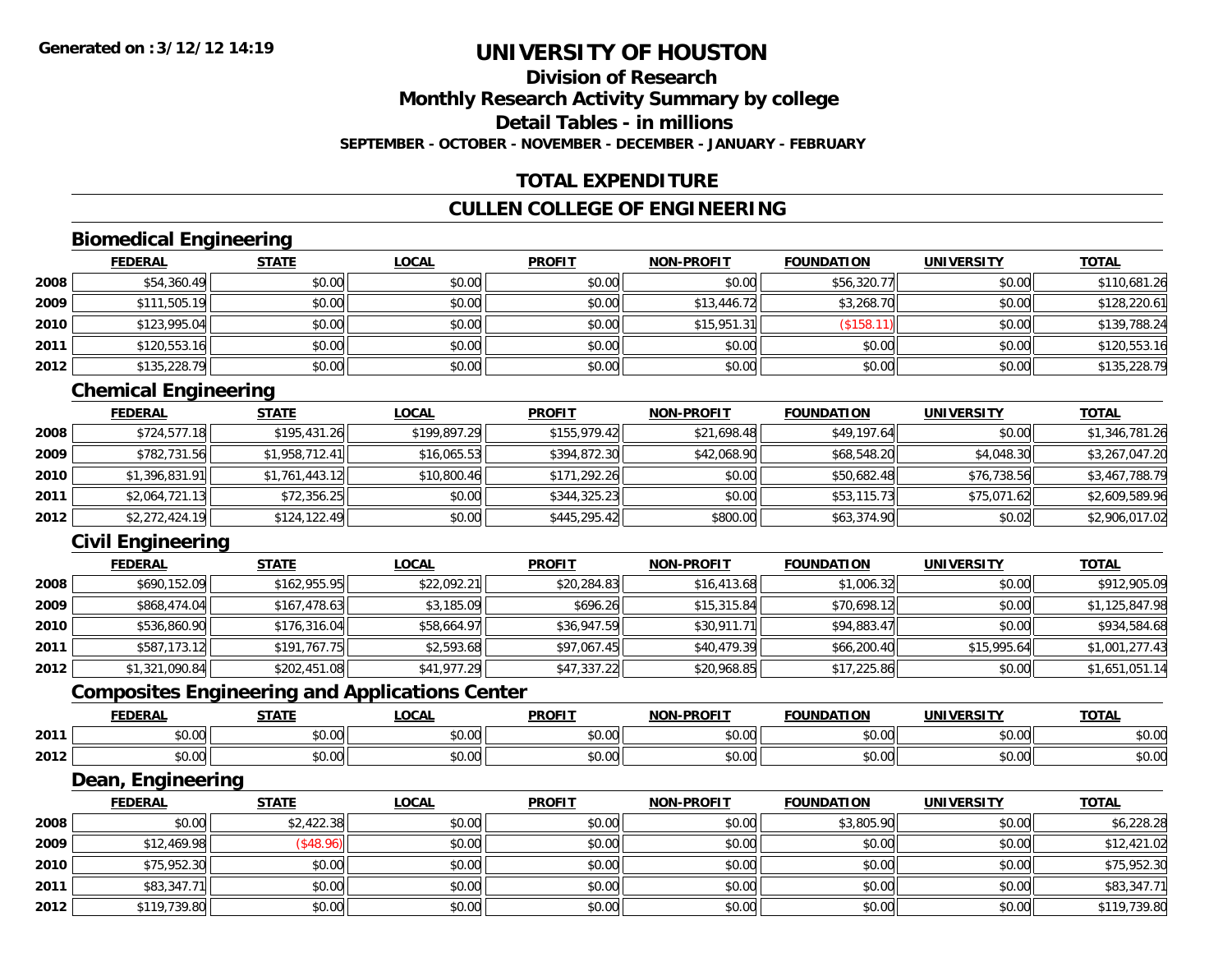### **Division of ResearchMonthly Research Activity Summary by college Detail Tables - in millions**

**SEPTEMBER - OCTOBER - NOVEMBER - DECEMBER - JANUARY - FEBRUARY**

### **TOTAL EXPENDITURE**

### **CULLEN COLLEGE OF ENGINEERING**

### **Electrical & Computer Engineering**

|      | <b>FEDERAL</b> | <b>STATE</b> | <b>LOCAL</b> | <b>PROFIT</b> | <b>NON-PROFIT</b> | <b>FOUNDATION</b> | <b>UNIVERSITY</b> | <b>TOTAL</b>   |
|------|----------------|--------------|--------------|---------------|-------------------|-------------------|-------------------|----------------|
| 2008 | \$1,170,157.34 | \$213,610.88 | \$0.00       | \$32,612.62   | \$44,731.57       | \$12.12]          | \$0.00            | \$1,461,100.29 |
| 2009 | \$1,063,662.96 | \$155,949.24 | \$0.00       | \$100,278.47  | \$159,989.18      | \$0.00            | \$42,087.33       | \$1,521,967.18 |
| 2010 | \$919,979.03   | \$170,585.74 | \$0.00       | \$278,087.13  | \$84,043.01       | \$0.00            | \$465.12          | \$1,453,160.02 |
| 2011 | \$1,482,062.46 | \$108,278.10 | \$0.00       | \$136,588.93  | \$45,410.10       | \$18,491.76       | \$7,366.32        | \$1,798,197.68 |
| 2012 | \$2,263,277.63 | \$48,361.78  | \$0.00       | \$311,528.65  | (\$32,437.08)     | (\$11,010.00)     | \$0.21            | \$2,579,721.19 |

### **Industrial Engineering**

|      | <b>FEDERAL</b> | <b>STATE</b> | <u>LOCAL</u> | <b>PROFIT</b> | <b>NON-PROFIT</b> | <b>FOUNDATION</b> | <b>UNIVERSITY</b> | <b>TOTAL</b> |
|------|----------------|--------------|--------------|---------------|-------------------|-------------------|-------------------|--------------|
| 2008 | \$7,321.48     | \$0.00       | \$0.00       | \$0.00        | \$0.00            | \$0.00            | \$0.00            | \$7,321.48   |
| 2009 | \$87,005.69    | \$0.00       | \$0.00       | \$2,158.44    | \$0.00            | \$0.00            | \$0.00            | \$89,164.13  |
| 2010 | \$86,939.31    | \$5,384.63   | \$0.00       | \$0.00        | \$0.00            | \$0.00            | \$0.00            | \$92,323.94  |
| 2011 | \$91,059.01    | \$27,246.15  | \$27,639.67  | \$0.00        | \$0.00            | \$0.00            | \$0.00            | \$145,944.83 |
| 2012 | \$60,077.34    | \$0.00       | \$32,934.62  | \$0.00        | \$0.00            | \$0.00            | \$0.00            | \$93,011.96  |

### **Mechanical Engineering**

|      | <b>FEDERAL</b> | <b>STATE</b> | <u>LOCAL</u> | <b>PROFIT</b> | <b>NON-PROFIT</b> | <b>FOUNDATION</b> | <b>UNIVERSITY</b> | <b>TOTAL</b>   |
|------|----------------|--------------|--------------|---------------|-------------------|-------------------|-------------------|----------------|
| 2008 | \$523,728.24   | \$39,902.58  | \$0.00       | \$211,742.87  | \$17,942.87       | \$0.00            | \$0.00            | \$793,316.56   |
| 2009 | \$443,329.50   | \$40,582.17  | \$0.00       | \$224,623.19  | \$33,475.98       | \$0.00            | \$21,300.88       | \$763,311.72   |
| 2010 | \$1,092,641.43 | \$32,241.76  | \$0.00       | \$136,951.84  | \$118,492.93      | \$0.00            | \$23,108.57       | \$1,403,436.53 |
| 2011 | \$1,721,902.11 | \$302,353.89 | \$0.00       | \$363,492.13  | \$59,297.51       | \$30,782.00       | \$0.00            | \$2,477,827.65 |
| 2012 | \$1,291,032.21 | \$229,319.60 | \$0.00       | \$219,830.12  | \$53,298.39       | \$76,210.27       | \$0.00            | \$1,869,690.59 |

### **National Wind Energy Center**

|              | <b>FEDERAL</b>  | STATE          | <u>LOCAL</u> | <b>PROFIT</b>  | <b>NON-PROFIT</b> | <b>FOUNDATION</b> | <b>UNIVERSITY</b> | <b>TOTAL</b>    |
|--------------|-----------------|----------------|--------------|----------------|-------------------|-------------------|-------------------|-----------------|
| 2011         | \$0.00          | \$0.00         | \$0.00       | \$0.00         | \$0.00            | \$0.00            | \$0.00            | \$0.00          |
| 2012         | \$0.00          | \$0.00         | \$0.00       | \$0.00         | \$0.00            | \$0.00            | \$0.00            | \$0.00          |
| <b>Total</b> | \$24,386,365.18 | \$6,389,224.92 | \$415,850.81 | \$3,731,992.38 | \$802,299.34      | \$712.632.28      | \$266,182.58      | \$36,704,547.48 |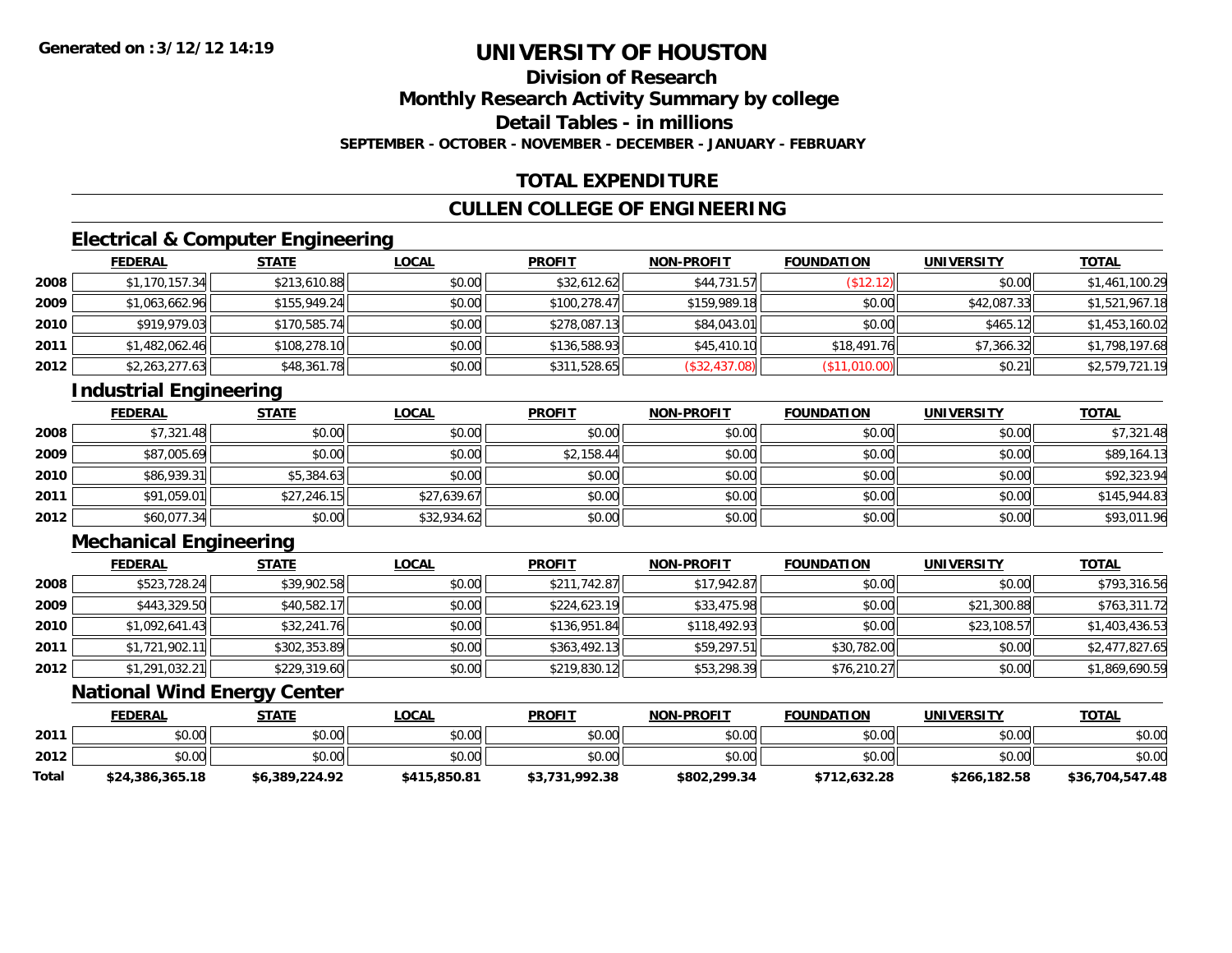### **Division of ResearchMonthly Research Activity Summary by college Detail Tables - in millionsSEPTEMBER - OCTOBER - NOVEMBER - DECEMBER - JANUARY - FEBRUARY**

### **TOTAL EXPENDITURE**

#### **DIVISION OF RESEARCH**

### **Center for Advanced Materials**

|      | <b>FEDERAL</b> | <b>STATE</b> | <b>LOCAL</b> | <b>PROFIT</b> | <b>NON-PROFIT</b> | <b>FOUNDATION</b> | <b>UNIVERSITY</b> | <b>TOTAL</b> |
|------|----------------|--------------|--------------|---------------|-------------------|-------------------|-------------------|--------------|
| 2008 | \$0.00         | \$0.00       | \$0.00       | \$0.00        | \$0.00            | \$0.00            | \$0.00            | \$0.00       |
| 2009 | \$0.00         | \$0.00       | \$0.00       | \$4,935.22    | \$0.00            | \$0.00            | \$0.00            | \$4,935.22   |
| 2010 | \$0.00         | \$0.00       | \$0.00       | \$0.00        | \$0.00            | \$0.00            | \$0.00            | \$0.00       |
| 2011 | \$0.00         | \$0.00       | \$0.00       | \$0.00        | \$0.00            | \$0.00            | \$0.00            | \$0.00       |
| 2012 | \$0.00         | \$0.00       | \$0.00       | \$0.00        | \$0.00            | \$0.00            | \$0.00            | \$0.00       |

### **Center for Biomedical & Environmental Genomics**

|      | <u>FEDERAL</u> | <b>STATE</b> | <b>LOCAL</b> | <b>PROFIT</b> | <b>NON-PROFIT</b> | <b>FOUNDATION</b> | <b>UNIVERSITY</b> | <b>TOTAL</b> |
|------|----------------|--------------|--------------|---------------|-------------------|-------------------|-------------------|--------------|
| 2008 | \$0.00         | \$0.00       | \$0.00       | \$0.00        | \$0.00            | \$0.00            | \$0.00            | \$0.00       |
| 2009 | \$0.00         | \$0.00       | \$0.00       | \$0.00        | \$0.00            | \$0.00            | \$0.00            | \$0.00       |
| 2010 | \$0.00         | \$0.00       | \$0.00       | \$0.00        | \$0.00            | \$0.00            | \$0.00            | \$0.00       |
| 2011 | \$0.00         | \$0.00       | \$0.00       | \$0.00        | \$0.00            | \$0.00            | \$0.00            | \$0.00       |
| 2012 | \$0.00         | \$0.00       | \$0.00       | \$0.00        | \$0.00            | \$0.00            | \$0.00            | \$0.00       |

### **Center for Industrial Partnerships**

|      | -------                | ----- | $\sim$ $\sim$ $\sim$ | <b>DDOEIT</b> | -----<br>$\sim$ |                  |              | $-2 -$ |
|------|------------------------|-------|----------------------|---------------|-----------------|------------------|--------------|--------|
| 2009 | 0 <sub>n</sub><br>ט.טע |       | $\sim$ $\sim$<br>,,, | 10            |                 | $\Omega$<br>v.vv | 0.00<br>ט.טי |        |

#### **Division of Research**

|      | <u>FEDERAL</u> | <b>STATE</b> | <u>LOCAL</u> | <b>PROFIT</b> | <b>NON-PROFIT</b> | <b>FOUNDATION</b> | <b>UNIVERSITY</b> | <b>TOTAL</b> |
|------|----------------|--------------|--------------|---------------|-------------------|-------------------|-------------------|--------------|
| 2009 | \$1,367.58     | \$0.00       | \$0.00       | \$0.00        | \$0.00            | \$0.00            | \$0.00            | \$1,367.58   |
| 2010 | \$14,169.94    | \$0.00       | \$0.00       | \$0.00        | \$0.00            | \$0.00            | \$0.00            | \$14,169.94  |
| 2011 | \$894.8]       | \$0.00       | \$0.00       | \$0.00        | \$0.00            | \$0.00            | \$0.00            |              |
| 2012 | \$0.00)        | \$0.00       | \$0.00       | \$0.00        | \$0.00            | \$0.00            | \$0.00            | (\$0.00)     |

#### **Institute for Molecular Design**

|      | <b>FEDERAL</b> | <b>STATE</b> | <u>LOCAL</u> | <b>PROFIT</b> | <b>NON-PROFIT</b> | <b>FOUNDATION</b> | <b>UNIVERSITY</b> | <u>TOTAL</u> |
|------|----------------|--------------|--------------|---------------|-------------------|-------------------|-------------------|--------------|
| 2009 | \$0.00         | \$0.00       | \$0.00       | \$0.00        | \$0.00            | \$0.00            | \$0.00            | \$0.00       |
| 2010 | \$0.00         | \$0.00       | \$0.00       | \$0.00        | \$0.00            | \$0.00            | \$0.00            | \$0.00       |
| 2011 | \$0.00         | \$0.00       | \$0.00       | \$0.00        | \$0.00            | \$0.00            | \$0.00            | \$0.00       |
| 2012 | \$0.00         | \$0.00       | \$0.00       | \$0.00        | \$0.00            | \$0.00            | \$0.00            | \$0.00       |

#### **Office of Contracts and Grants**

|      | <b>FEDERA</b> | -----         | OCAL<br>ᇅᇦᇅ | <b>PROFIT</b><br>'ru            | ------<br>$\cdots$     | DATION<br>ш | 2.1734<br>JNIVEF<br>-531 | <b>TOTAL</b> |
|------|---------------|---------------|-------------|---------------------------------|------------------------|-------------|--------------------------|--------------|
| 2008 | 0000<br>DU.UU | 0000<br>v.vv. | $\cap$      | $\sim$ $\sim$<br>$\sim$<br>ט. ט | $\sim$ $\sim$<br>וטייט | 100.07      | $\sim$ $\sim$            | .00<br>∙∪.∪∖ |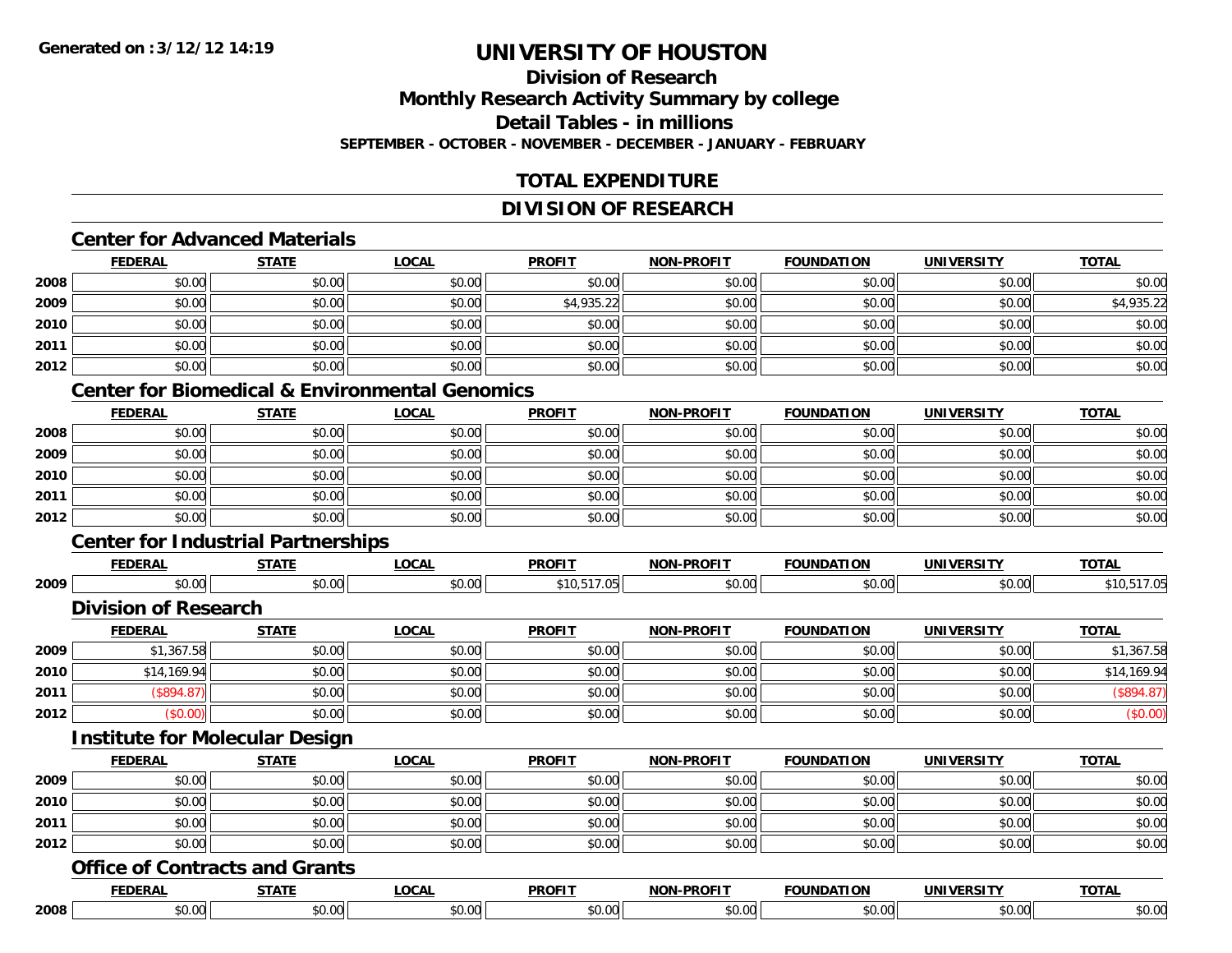### **Division of ResearchMonthly Research Activity Summary by college Detail Tables - in millions SEPTEMBER - OCTOBER - NOVEMBER - DECEMBER - JANUARY - FEBRUARY**

### **TOTAL EXPENDITURE**

### **DIVISION OF RESEARCH**

### **Office of Contracts and Grants**

|      | <b>FEDERAL</b>                     | <b>STATE</b> | <b>LOCAL</b> | <b>PROFIT</b> | <b>NON-PROFIT</b> | <b>FOUNDATION</b> | <b>UNIVERSITY</b> | <b>TOTAL</b> |
|------|------------------------------------|--------------|--------------|---------------|-------------------|-------------------|-------------------|--------------|
| 2009 | \$0.00                             | \$0.00       | \$0.00       | \$0.00        | \$0.00            | \$0.00            | \$0.00            | \$0.00       |
| 2010 | \$0.00                             | \$0.00       | \$0.00       | \$0.00        | \$0.00            | \$0.00            | \$0.00            | \$0.00       |
| 2011 | \$0.00                             | \$0.00       | \$0.00       | \$0.00        | \$0.00            | \$0.00            | \$0.00            | \$0.00       |
| 2012 | \$0.00                             | \$0.00       | \$0.00       | \$0.00        | \$0.00            | \$0.00            | \$0.00            | \$0.00       |
|      | <b>Research Financial Services</b> |              |              |               |                   |                   |                   |              |
|      | <b>FEDERAL</b>                     | <b>STATE</b> | <b>LOCAL</b> | <b>PROFIT</b> | <b>NON-PROFIT</b> | <b>FOUNDATION</b> | <b>UNIVERSITY</b> | <b>TOTAL</b> |
| 2008 | \$0.00                             | \$0.00       | \$0.00       | \$0.00        | \$0.00            | \$0.00            | \$0.00            | \$0.00       |
| 2009 | \$0.00                             | \$0.00       | \$0.00       | \$0.00        | \$0.00            | \$0.00            | \$0.00            | \$0.00       |
| 2010 | \$0.00                             | \$0.00       | \$0.00       | \$0.00        | \$0.00            | \$0.00            | \$0.00            | \$0.00       |
| 2011 | \$0.00                             | \$0.00       | \$0.00       | \$0.00        | \$0.00            | \$0.00            | \$0.00            | \$0.00       |
| 2012 | \$0.00                             | \$0.00       | \$0.00       | \$0.00        | \$0.00            | \$0.00            | \$0.00            | \$0.00       |
|      | <b>Research Information Center</b> |              |              |               |                   |                   |                   |              |
|      | <b>FEDERAL</b>                     | <b>STATE</b> | <b>LOCAL</b> | <b>PROFIT</b> | <b>NON-PROFIT</b> | <b>FOUNDATION</b> | <b>UNIVERSITY</b> | <b>TOTAL</b> |
| 2008 | \$0.00                             | \$0.00       | \$0.00       | \$0.00        | \$0.00            | \$0.00            | \$0.00            | \$0.00       |
|      | <b>TcSAM</b>                       |              |              |               |                   |                   |                   |              |
|      | <b>FEDERAL</b>                     | <b>STATE</b> | <b>LOCAL</b> | <b>PROFIT</b> | <b>NON-PROFIT</b> | <b>FOUNDATION</b> | <b>UNIVERSITY</b> | <b>TOTAL</b> |
| 2008 | \$0.00                             | \$0.00       | \$0.00       | \$0.00        | \$0.00            | \$0.00            | \$0.00            | \$0.00       |
| 2009 | \$0.00                             | \$0.00       | \$0.00       | \$0.00        | \$0.00            | \$0.00            | \$0.00            | \$0.00       |
| 2010 | \$0.00                             | \$0.00       | \$0.00       | \$0.00        | \$0.00            | \$0.00            | \$0.00            | \$0.00       |
| 2011 | \$0.00                             | \$0.00       | \$0.00       | \$0.00        | \$0.00            | \$0.00            | \$0.00            | \$0.00       |
| 2012 | \$0.00                             | \$0.00       | \$0.00       | \$0.00        | \$0.00            | \$0.00            | \$0.00            | \$0.00       |
|      | <b>TcSUH</b>                       |              |              |               |                   |                   |                   |              |
|      | <b>FEDERAL</b>                     | <b>STATE</b> | <b>LOCAL</b> | <b>PROFIT</b> | <b>NON-PROFIT</b> | <b>FOUNDATION</b> | <b>UNIVERSITY</b> | <b>TOTAL</b> |
| 2008 | \$24,541.29                        | \$0.00       | \$0.00       | (\$554.47)    | \$0.00            | \$36,353.04       | \$0.00            | \$60,339.86  |
| 2009 | \$14,646.17                        | \$0.00       | \$0.00       | \$0.00        | \$18,555.19       | \$2,142.55        | \$0.00            | \$35,343.91  |
| 2010 | \$14,656.73                        | \$0.00       | \$0.00       | \$35,056.82   | \$0.00            | \$0.00            | \$0.00            | \$49,713.55  |
| 2011 | \$61,083.43                        | \$0.00       | \$0.00       | \$57,695.79   | \$0.00            | \$0.00            | \$0.00            | \$118,779.22 |
| 2012 | \$113,085.80                       | \$40,694.06  | \$0.00       | \$23,727.72   | \$0.00            | \$0.00            | \$0.00            | \$177,507.58 |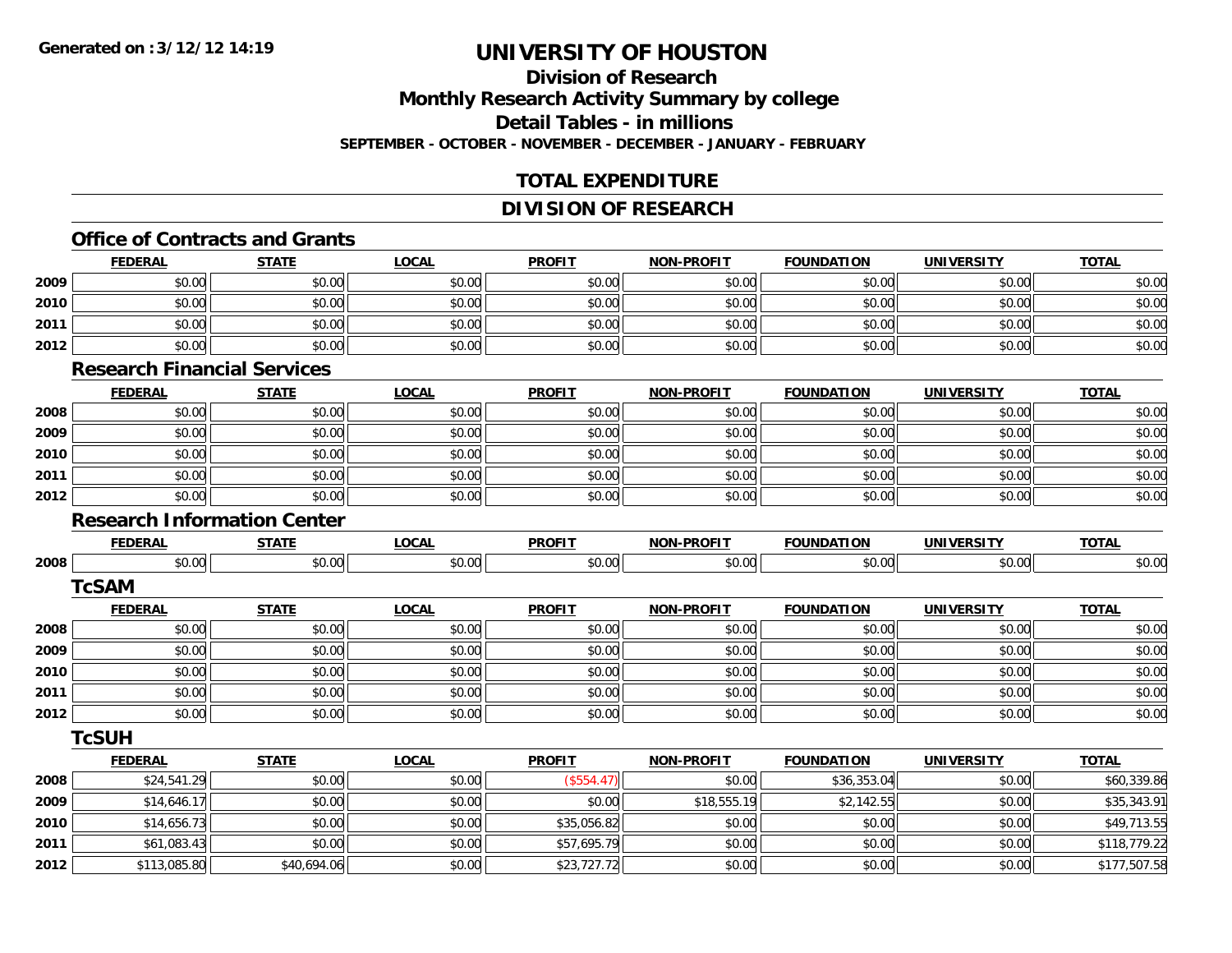**TIMES**

## **UNIVERSITY OF HOUSTON**

# **Division of Research**

**Monthly Research Activity Summary by college**

**Detail Tables - in millions**

**SEPTEMBER - OCTOBER - NOVEMBER - DECEMBER - JANUARY - FEBRUARY**

## **TOTAL EXPENDITURE**

### **DIVISION OF RESEARCH**

## **Texas Learning/Computation Center**

|      | <u>FEDERAL</u> | <b>STATE</b> | LOCAL  | <b>PROFIT</b> | <b>NON-PROFIT</b> | <b>FOUNDATION</b> | <b>UNIVERSITY</b> | <b>TOTAL</b> |
|------|----------------|--------------|--------|---------------|-------------------|-------------------|-------------------|--------------|
| 2010 | \$0.00         | \$0.00       | \$0.00 | \$0.00        | \$0.00            | \$0.00            | \$0.00            | \$0.00       |
| 2011 | \$0.00         | \$0.00       | \$0.00 | \$0.00        | \$0.00            | \$0.00            | \$0.00            | \$0.00       |
| 2012 | \$0.00         | \$0.00       | \$0.00 | \$0.00        | \$0.00            | \$0.00            | \$0.00            | \$0.00       |

|       | <b>FEDERAL</b> | <b>STATE</b> | <u>LOCAL</u> | <b>PROFIT</b> | <b>NON-PROFIT</b> | <b>FOUNDATION</b> | <b>UNIVERSITY</b> | <b>TOTAL</b> |
|-------|----------------|--------------|--------------|---------------|-------------------|-------------------|-------------------|--------------|
| 2008  | \$0.00         | \$0.00       | \$0.00       | \$0.00        | \$0.00            | \$0.00            | \$0.00            | \$0.00       |
| 2009  | \$0.00         | \$0.00       | \$0.00       | \$0.00        | \$0.00            | \$0.00            | \$0.00            | \$0.00       |
| 2010  | \$0.00         | \$0.00       | \$0.00       | \$0.00        | \$0.00            | \$0.00            | \$0.00            | \$0.00       |
| 2011  | \$360.70       | \$0.00       | \$0.00       | \$0.00        | \$0.00            | \$0.00            | \$0.00            | \$360.70     |
| 2012  | \$104,422.46   | \$0.00       | \$0.00       | \$0.00        | \$0.00            | \$0.00            | \$0.00            | \$104,422.46 |
| Total | \$347,439.21   | \$40,694.06  | \$0.00       | \$131,378.13  | \$18,555.19       | \$38,495.59       | \$0.00            | \$576,562.19 |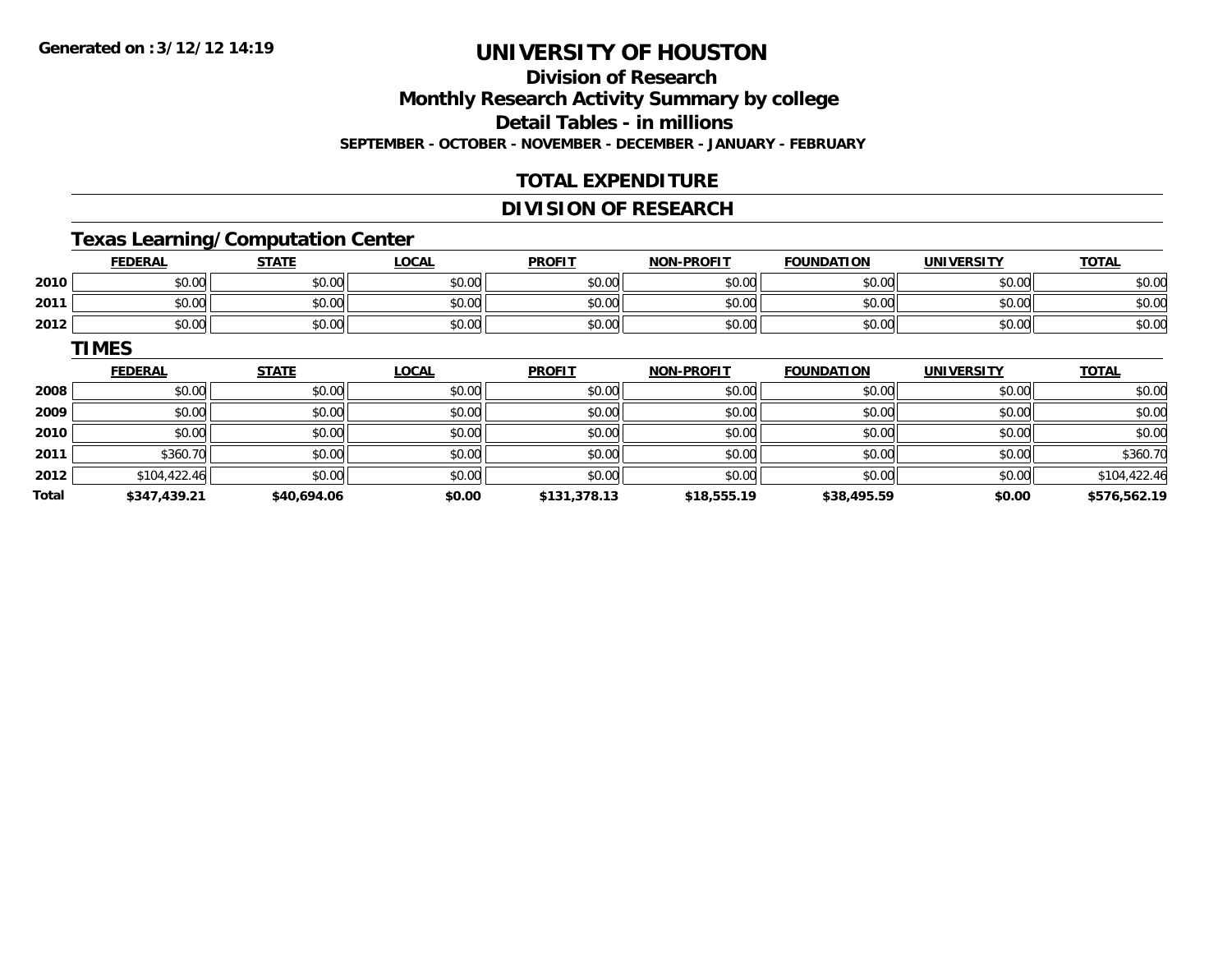**Division of Research**

**Monthly Research Activity Summary by college**

**Detail Tables - in millions**

**SEPTEMBER - OCTOBER - NOVEMBER - DECEMBER - JANUARY - FEBRUARY**

### **TOTAL EXPENDITURE**

### **GRADUATE COLLEGE OF SOCIAL WORK**

### **Child & Family for Innovative Research**

|      | <b>FEDERAL</b> | <b>STATE</b> | <u>LOCAL</u> | <b>PROFIT</b> | <b>NON-PROFIT</b> | <b>FOUNDATION</b> | <b>UNIVERSITY</b> | <b>TOTAL</b> |
|------|----------------|--------------|--------------|---------------|-------------------|-------------------|-------------------|--------------|
| 2009 | \$0.00         | \$0.00       | \$0.00       | \$0.00        | \$0.00            | \$0.00            | \$0.00            | \$0.00       |
| 2010 | \$0.00         | \$0.00       | \$0.00       | \$0.00        | \$0.00            | \$0.00            | \$0.00            | \$0.00       |
| 2011 | \$0.00         | \$0.00       | \$0.00       | \$0.00        | \$0.00            | \$0.00            | \$0.00            | \$0.00       |
| 2012 | \$0.00         | \$0.00       | \$0.00       | \$0.00        | \$0.00            | \$0.00            | \$0.00            | \$0.00       |

### **Community Projects - Social Work**

|      | <b>FEDERAL</b> | <b>STATE</b> | <u>LOCAL</u> | <b>PROFIT</b> | <b>NON-PROFIT</b> | <b>FOUNDATION</b> | <b>UNIVERSITY</b> | <b>TOTAL</b> |
|------|----------------|--------------|--------------|---------------|-------------------|-------------------|-------------------|--------------|
| 2008 | \$93,729.93    | \$0.00       | \$0.00       | \$0.00        | \$6,722.92        | \$0.00            | \$0.00            | \$100,452.85 |
| 2009 | \$68,769.34    | \$0.00       | \$0.00       | \$0.00        | \$528.41          | \$0.00            | \$0.00            | \$69,297.75  |
| 2010 | \$0.00         | \$0.00       | \$0.00       | \$0.00        | \$0.00            | \$0.00            | \$0.00            | \$0.00       |
| 2011 | \$0.00         | \$0.00       | \$0.00       | \$0.00        | \$0.00            | \$0.00            | \$0.00            | \$0.00       |
| 2012 | \$395.01       | \$0.00       | \$0.00       | \$0.00        | \$0.00            | \$0.00            | \$0.00            | \$395.01     |

#### **Dean, Social Work**

|      | <b>FEDERAL</b> | <b>STATE</b> | <b>LOCAL</b> | <b>PROFIT</b> | <b>NON-PROFIT</b> | <b>FOUNDATION</b> | <b>UNIVERSITY</b> | <b>TOTAL</b>   |
|------|----------------|--------------|--------------|---------------|-------------------|-------------------|-------------------|----------------|
| 2008 | \$830,147.93   | \$304,189.12 | \$0.00       | \$0.00        | \$34,019.60       | \$0.00            | \$0.00            | \$1,168,356.65 |
| 2009 | \$747,597.01   | \$559,782.36 | \$0.00       | \$0.00        | \$35,634.46       | \$0.00            | \$0.00            | \$1,343,013.83 |
| 2010 | \$1,276,131.47 | \$368,652.35 | \$0.00       | \$0.00        | \$8,851.90        | \$857.22          | \$0.00            | \$1,654,492.94 |
| 2011 | \$1,093,211.00 | \$14,066.62  | \$0.00       | \$0.00        | \$0.00            | \$34,104.10       | \$0.00            | \$1,141,381.72 |
| 2012 | \$749,143.20   | (\$107.66)   | \$0.00       | \$24,810.75   | \$0.00            | \$40,117.95       | \$2,109.33        | \$816,073.57   |

### **Drug and Social Policy Research**

|              | <b>FEDERAL</b> | <b>STATE</b>   | <u>LOCAL</u> | <b>PROFIT</b> | <b>NON-PROFIT</b> | <b>FOUNDATION</b> | <b>UNIVERSITY</b> | <b>TOTAL</b>   |
|--------------|----------------|----------------|--------------|---------------|-------------------|-------------------|-------------------|----------------|
| 2009         | \$0.00         | \$0.00         | \$0.00       | \$0.00        | \$0.00            | \$0.00            | \$0.00            | \$0.00         |
| 2010         | \$0.00         | \$0.00         | \$0.00       | \$0.00        | \$0.00            | \$0.00            | \$0.00            | \$0.00         |
| 2011         | \$0.00         | \$0.00         | \$0.00       | \$0.00        | \$0.00            | \$0.00            | \$0.00            | \$0.00         |
| 2012         | \$0.00         | \$0.00         | \$0.00       | \$0.00        | \$0.00            | \$0.00            | \$0.00            | \$0.00         |
| <b>Total</b> | \$4,859,124.89 | \$1,246,582.79 | \$0.00       | \$24,810.75   | \$85,757.29       | \$75,079.26       | \$2,109.33        | \$6,293,464.31 |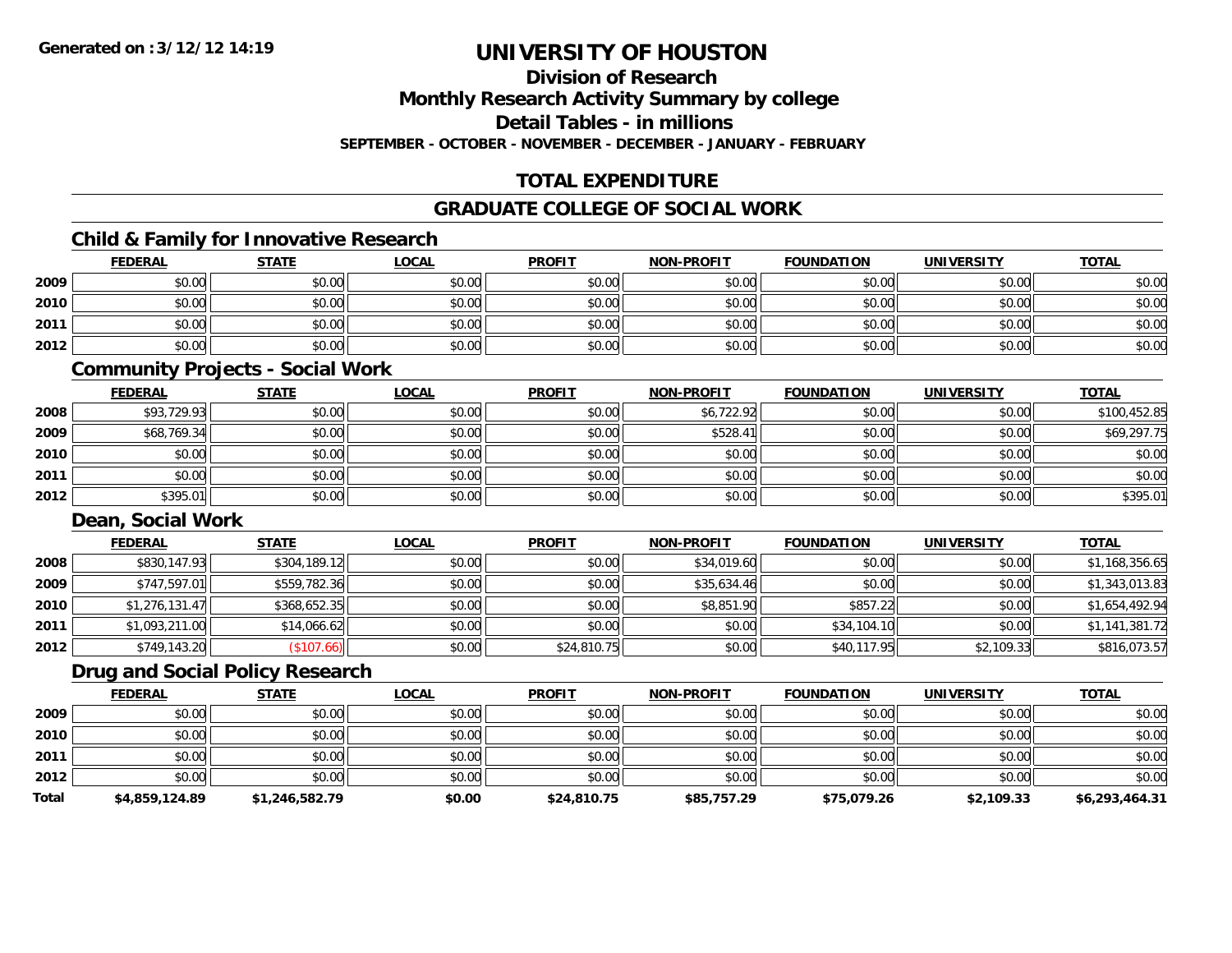### **Division of Research**

**Monthly Research Activity Summary by college**

**Detail Tables - in millions**

**SEPTEMBER - OCTOBER - NOVEMBER - DECEMBER - JANUARY - FEBRUARY**

### **TOTAL EXPENDITURE**

### **HILTON COLLEGE OF HOTEL AND RESTAURANT MANAGEMENT**

### **Hotel and Restaurant Management**

|       | <b>FEDERAL</b> | <b>STATE</b> | <u>LOCAL</u> | <b>PROFIT</b> | <b>NON-PROFIT</b> | <b>FOUNDATION</b> | <b>UNIVERSITY</b> | <b>TOTAL</b> |
|-------|----------------|--------------|--------------|---------------|-------------------|-------------------|-------------------|--------------|
| 2008  | \$0.00         | \$3,865.31   | \$0.00       | \$0.00        | \$0.00            | \$0.00            | \$0.00            | \$3,865.31   |
| 2010  | \$0.00         | \$0.00       | \$0.00       | \$0.00        | \$1,348.32        | \$0.00            | \$0.00            | \$1,348.32   |
| 2011  | \$3,314.08     | \$0.00       | \$0.00       | \$0.00        | \$1,772.93        | \$0.00            | \$0.00            | \$5,087.01   |
| 2012  | \$10,182.50    | \$21,016.03  | \$0.00       | \$25.76       | \$6,446.91        | \$0.00            | \$0.00            | \$37,671.20  |
| Total | \$13,496.58    | \$24,881.34  | \$0.00       | \$25.76       | \$9,568.16        | \$0.00            | \$0.00            | \$47,971.84  |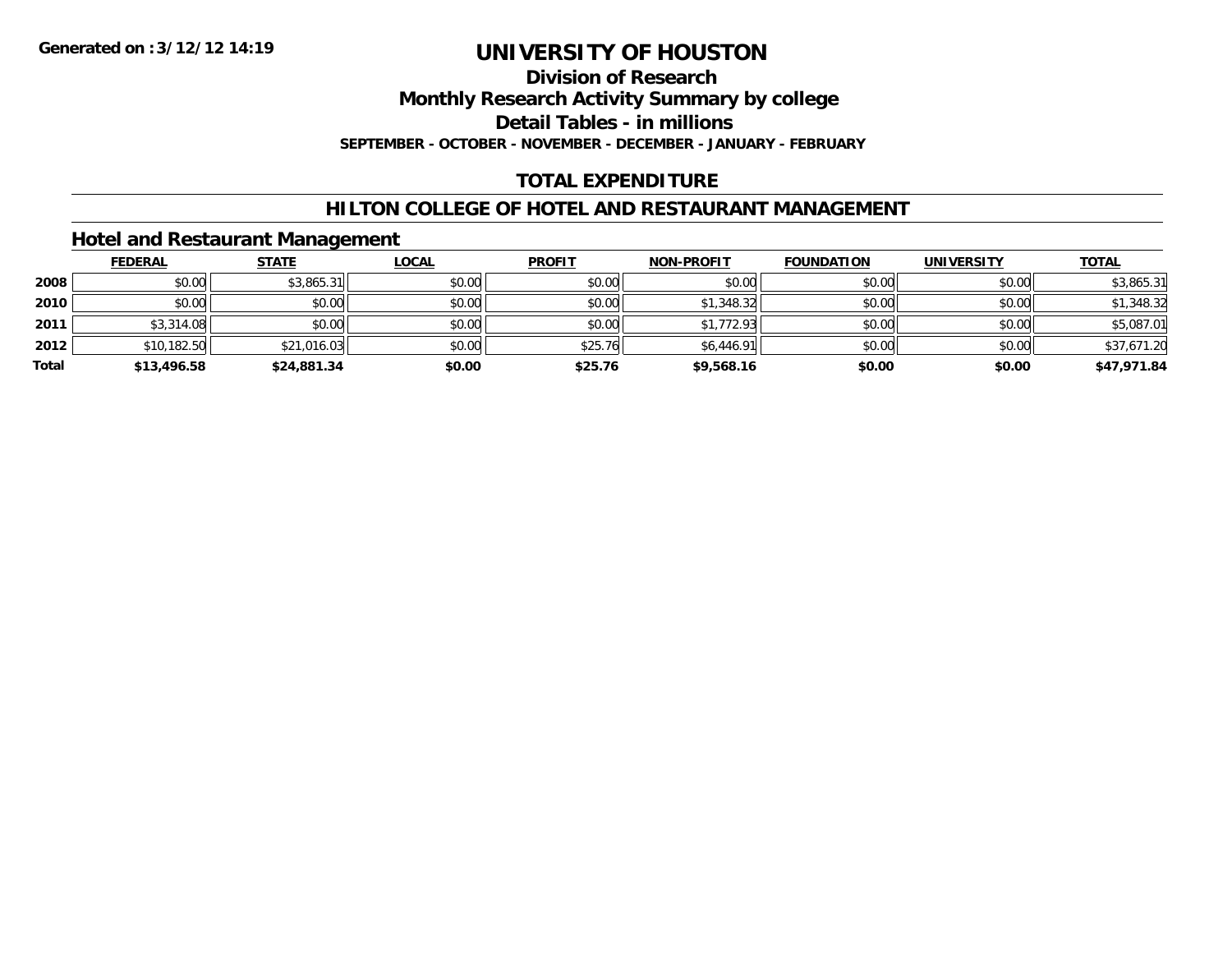### **Division of ResearchMonthly Research Activity Summary by college Detail Tables - in millions SEPTEMBER - OCTOBER - NOVEMBER - DECEMBER - JANUARY - FEBRUARY**

### **TOTAL EXPENDITURE**

#### **HONORS COLLEGE**

#### **Houston Teachers Institute**

|       | <b>FEDERAL</b> | <u>STATE</u> | <b>LOCAL</b> | <b>PROFIT</b> | <b>NON-PROFIT</b> | <b>FOUNDATION</b> | <b>UNIVERSITY</b> | <b>TOTAL</b> |
|-------|----------------|--------------|--------------|---------------|-------------------|-------------------|-------------------|--------------|
| 2010  | \$28,847.53    | \$0.00       | \$0.00       | \$0.00        | \$0.00            | \$0.00            | \$0.00            | \$28,847.53  |
| 2011  | \$7,320.86     | \$0.00       | \$0.00       | \$0.00        | \$0.00            | \$0.00            | \$0.00            | \$7,320.86   |
| 2012  | \$12,093.37    | \$0.00       | \$0.00       | \$0.00        | \$9,100.19        | \$0.00            | \$0.00            | \$21,193.56  |
| Total | \$48,261.76    | \$0.00       | \$0.00       | \$0.00        | \$9,100.19        | \$0.00            | \$0.00            | \$57,361.95  |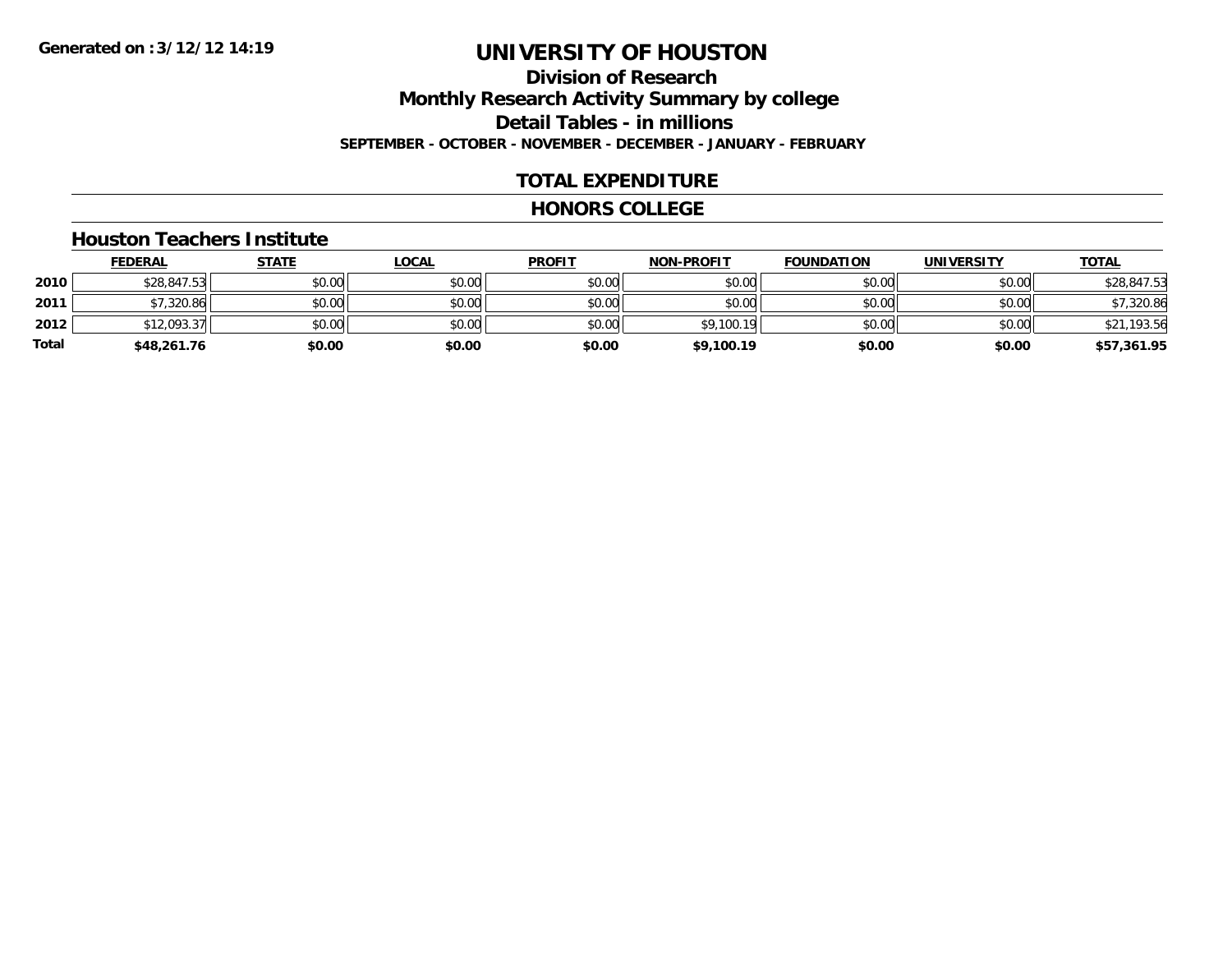### **Division of Research Monthly Research Activity Summary by college Detail Tables - in millions SEPTEMBER - OCTOBER - NOVEMBER - DECEMBER - JANUARY - FEBRUARY**

#### **TOTAL EXPENDITURE**

#### **LIBRARY**

### **Administration, Library**

|       | <b>FEDERAL</b> | <b>STATE</b> | <b>LOCAL</b> | <b>PROFIT</b> | <b>NON-PROFIT</b> | <b>FOUNDATION</b> | <b>UNIVERSITY</b> | <b>TOTAL</b> |
|-------|----------------|--------------|--------------|---------------|-------------------|-------------------|-------------------|--------------|
| 2009  | \$17,530.17    | \$0.00       | \$0.00       | \$0.00        | \$0.00            | \$0.00            | \$0.00            | \$17,530.17  |
| 2010  | \$13,910.30    | \$0.00       | \$0.00       | \$0.00        | \$0.00            | \$0.00            | \$0.00            | \$13,910.30  |
| 2011  | \$6,249.99     | \$0.00       | \$0.00       | \$0.00        | \$0.00            | \$0.00            | \$0.00            | \$6,249.99   |
| 2012  | \$43.40        | \$0.00       | \$0.00       | \$0.00        | \$0.00            | \$0.00            | \$0.00            | \$43.40      |
| Total | \$37,733.86    | \$0.00       | \$0.00       | \$0.00        | \$0.00            | \$0.00            | \$0.00            | \$37,733.86  |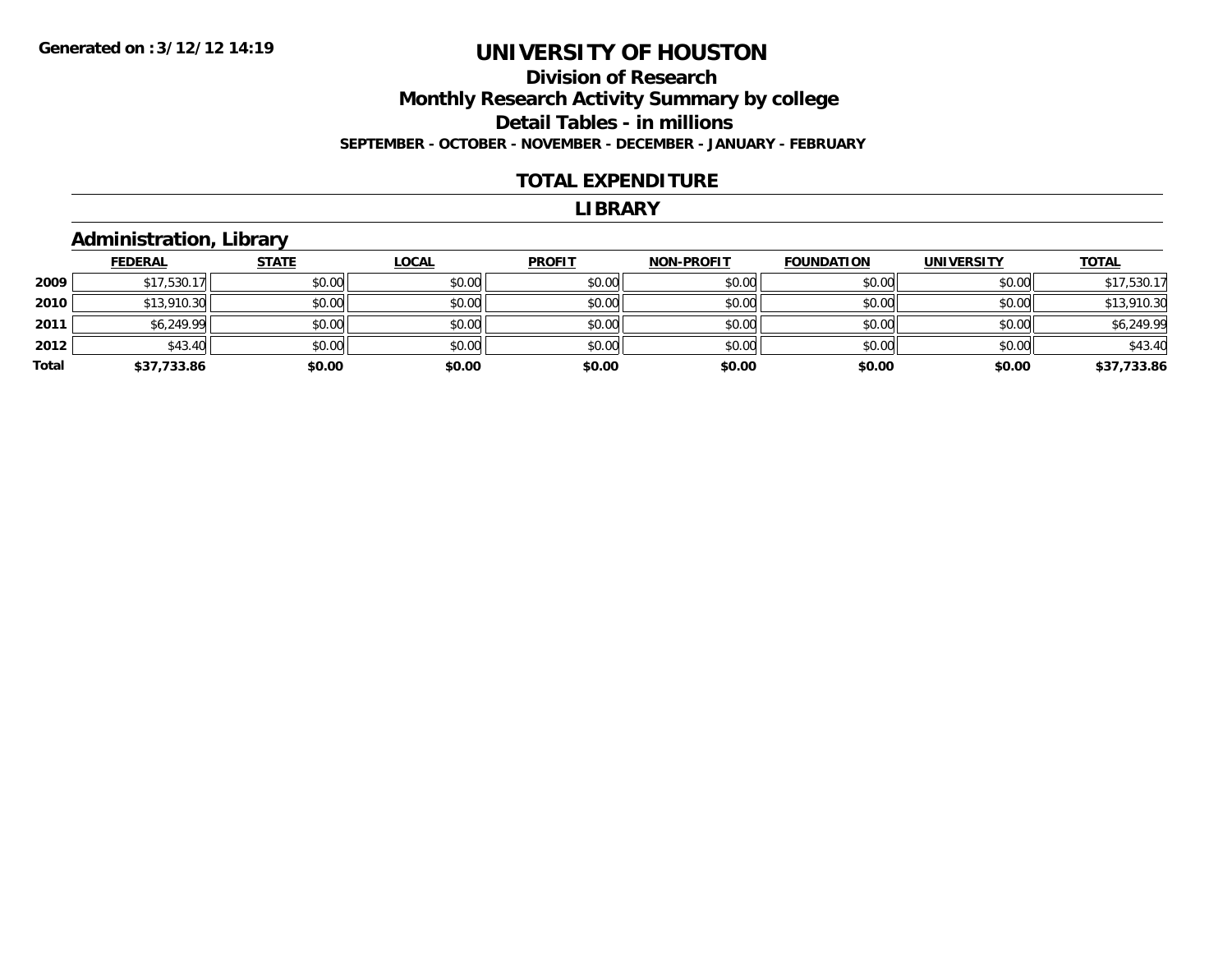## **Division of Research**

**Monthly Research Activity Summary by college**

**Detail Tables - in millions**

**SEPTEMBER - OCTOBER - NOVEMBER - DECEMBER - JANUARY - FEBRUARY**

### **TOTAL EXPENDITURE**

#### **PRESIDENT**

#### **Office of the President**

|       | <b>FEDERAL</b> | <u>STATE</u> | <b>LOCAL</b> | <b>PROFIT</b> | <b>NON-PROFIT</b> | <b>FOUNDATION</b> | <b>UNIVERSITY</b> | <u>TOTAL</u> |
|-------|----------------|--------------|--------------|---------------|-------------------|-------------------|-------------------|--------------|
| 2010  | \$0.00         | \$0.00       | \$0.00       | \$0.00        | \$0.00            | \$0.00            | \$0.00            | \$0.00       |
| 2011  | \$0.00         | \$0.00       | \$0.00       | \$0.00        | \$0.00            | \$0.00            | \$0.00            | \$0.00       |
| 2012  | \$0.00         | \$0.00       | \$0.00       | \$0.00        | \$0.00            | \$0.00            | \$0.00            | \$0.00       |
| Total | \$0.00         | \$0.00       | \$0.00       | \$0.00        | \$0.00            | \$0.00            | \$0.00            | \$0.00       |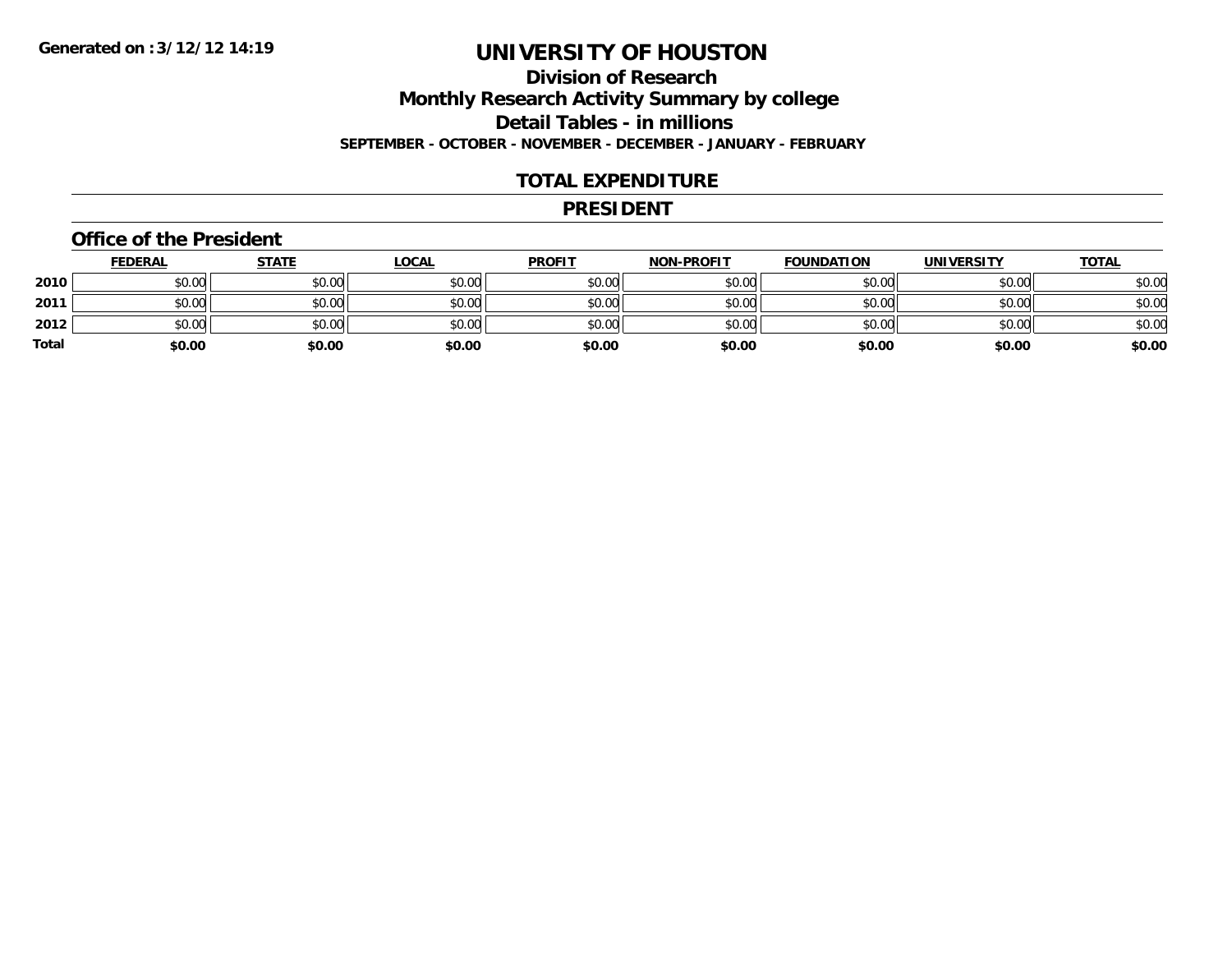**Division of Research**

**Monthly Research Activity Summary by college**

**Detail Tables - in millions**

**SEPTEMBER - OCTOBER - NOVEMBER - DECEMBER - JANUARY - FEBRUARY**

### **TOTAL EXPENDITURE**

#### **SENIOR V.P. FOR ACADEMIC AFFAIRS AND PROVOST**

|      | <b>Continuing Education</b>      |                                                     |              |               |                   |                   |                   |                |
|------|----------------------------------|-----------------------------------------------------|--------------|---------------|-------------------|-------------------|-------------------|----------------|
|      | <b>FEDERAL</b>                   | <b>STATE</b>                                        | <b>LOCAL</b> | <b>PROFIT</b> | <b>NON-PROFIT</b> | <b>FOUNDATION</b> | <b>UNIVERSITY</b> | <b>TOTAL</b>   |
| 2011 | \$0.00                           | \$1,068.06                                          | \$0.00       | \$0.00        | \$0.00            | \$0.00            | \$0.00            | \$1,068.06     |
|      | <b>KUHF - Radio</b>              |                                                     |              |               |                   |                   |                   |                |
|      | <b>FEDERAL</b>                   | <b>STATE</b>                                        | <b>LOCAL</b> | <b>PROFIT</b> | <b>NON-PROFIT</b> | <b>FOUNDATION</b> | <b>UNIVERSITY</b> | <b>TOTAL</b>   |
| 2008 | \$0.00                           | \$0.00                                              | \$0.00       | \$0.00        | \$467,947.00      | \$0.00            | \$0.00            | \$467,947.00   |
| 2009 | \$0.00                           | \$0.00                                              | \$0.00       | \$0.00        | \$455,086.00      | \$0.00            | \$0.00            | \$455,086.00   |
| 2010 | \$11,640.00                      | \$0.00                                              | \$0.00       | \$0.00        | \$544,968.70      | \$0.00            | \$0.00            | \$556,608.70   |
| 2011 | \$0.00                           | \$0.00                                              | \$0.00       | \$0.00        | \$578,146.29      | \$0.00            | \$0.00            | \$578,146.29   |
| 2012 | \$8,449.00                       | \$10,153.66                                         | \$0.00       | \$0.00        | \$2,261,362.61    | \$0.00            | \$0.00            | \$2,279,965.27 |
|      |                                  | <b>Learning and Assessment Services</b>             |              |               |                   |                   |                   |                |
|      | <b>FEDERAL</b>                   | <b>STATE</b>                                        | <b>LOCAL</b> | <b>PROFIT</b> | <b>NON-PROFIT</b> | <b>FOUNDATION</b> | <b>UNIVERSITY</b> | <b>TOTAL</b>   |
| 2008 | \$141,880.50                     | \$55,175.44                                         | \$0.00       | \$0.00        | \$33,248.36       | \$5,733.50        | \$0.00            | \$236,037.80   |
| 2009 | \$141,884.00                     | \$54,922.89                                         | \$0.00       | \$0.00        | \$32,088.15       | \$980.68          | \$0.00            | \$229,875.72   |
| 2010 | \$182,293.49                     | \$59,032.34                                         | \$0.00       | \$0.00        | \$33,124.10       | \$1,798.98        | \$0.00            | \$276,248.91   |
| 2011 | \$162,437.61                     | \$64,364.97                                         | \$0.00       | \$0.00        | \$33,869.87       | \$3,876.54        | \$0.00            | \$264,548.99   |
| 2012 | \$158,869.56                     | \$64,709.37                                         | \$0.00       | \$0.00        | \$36,500.27       | \$0.00            | \$0.00            | \$260,079.20   |
|      | <b>Learning Support Services</b> |                                                     |              |               |                   |                   |                   |                |
|      | <b>FEDERAL</b>                   | <b>STATE</b>                                        | <b>LOCAL</b> | <b>PROFIT</b> | <b>NON-PROFIT</b> | <b>FOUNDATION</b> | UNIVERSITY        | <b>TOTAL</b>   |
| 2008 | \$12,338.64                      | \$0.00                                              | \$0.00       | \$0.00        | \$0.00            | \$0.00            | \$0.00            | \$12,338.64    |
| 2009 | \$36,672.48                      | \$0.00                                              | \$0.00       | \$0.00        | \$0.00            | \$0.00            | \$0.00            | \$36,672.48    |
| 2010 | \$51,452.22                      | \$0.00                                              | \$0.00       | \$0.00        | \$0.00            | \$0.00            | \$0.00            | \$51,452.22    |
|      |                                  | <b>Senior V.P. for Academic Affairs and Provost</b> |              |               |                   |                   |                   |                |
|      | <b>FEDERAL</b>                   | <b>STATE</b>                                        | <b>LOCAL</b> | <b>PROFIT</b> | <b>NON-PROFIT</b> | <b>FOUNDATION</b> | <b>UNIVERSITY</b> | <b>TOTAL</b>   |
| 2008 | \$0.00                           | \$93.78                                             | \$0.00       | \$0.00        | \$0.00            | \$0.00            | \$0.00            | \$93.78        |
| 2009 | (\$110.11)                       | \$68.48                                             | \$0.00       | \$0.00        | \$0.00            | \$0.00            | \$0.00            | (\$41.63)      |
| 2010 | \$0.00                           | \$2,029.83                                          | \$0.00       | \$0.00        | \$0.00            | \$0.00            | \$0.00            | \$2,029.83     |
| 2011 | \$0.00                           | \$6,779.41                                          | \$0.00       | \$0.00        | \$0.00            | \$0.00            | \$0.00            | \$6,779.41     |
| 2012 | \$0.00                           | \$4,757.48                                          | \$0.00       | \$0.00        | \$0.00            | \$0.00            | \$0.00            | \$4,757.48     |
|      | <b>UH Charter School</b>         |                                                     |              |               |                   |                   |                   |                |
|      | <b>FEDERAL</b>                   | <b>STATE</b>                                        | <b>LOCAL</b> | <b>PROFIT</b> | <b>NON-PROFIT</b> | <b>FOUNDATION</b> | <b>UNIVERSITY</b> | <b>TOTAL</b>   |
| 2012 | \$10,173.13                      | \$358,806.05                                        | \$0.00       | \$0.00        | \$0.00            | \$0.00            | \$0.00            | \$368,979.18   |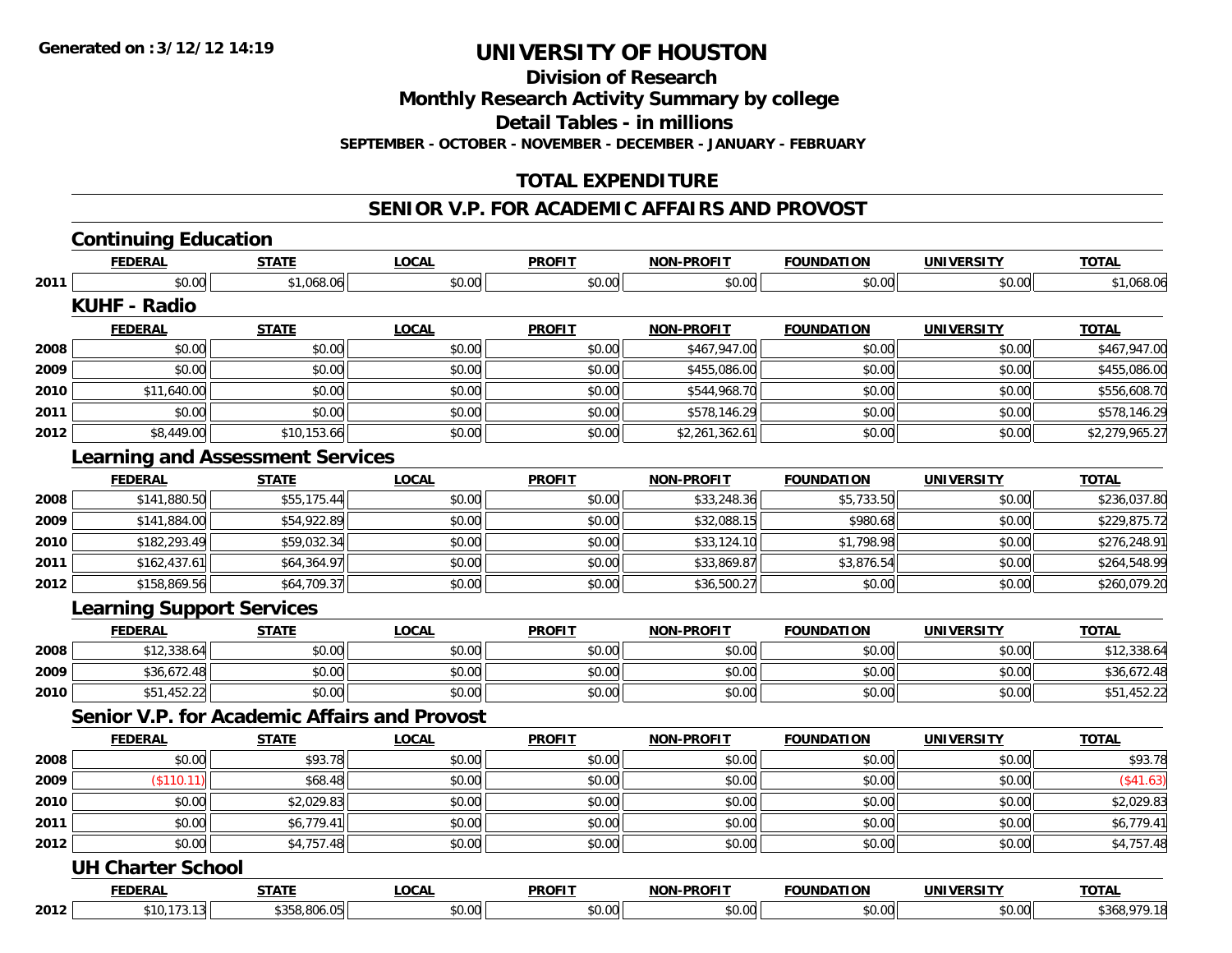**Division of Research**

**Monthly Research Activity Summary by college**

**Detail Tables - in millions**

**SEPTEMBER - OCTOBER - NOVEMBER - DECEMBER - JANUARY - FEBRUARY**

### **TOTAL EXPENDITURE**

#### **SENIOR V.P. FOR ACADEMIC AFFAIRS AND PROVOST**

### **Undergraduate Scholars**

|       | <b>FEDERAL</b> | <b>STATE</b> | <u>LOCAL</u> | <b>PROFIT</b> | <b>NON-PROFIT</b> | <b>FOUNDATION</b> | <b>UNIVERSITY</b> | <b>TOTAL</b>   |
|-------|----------------|--------------|--------------|---------------|-------------------|-------------------|-------------------|----------------|
| 2009  | \$0.00         | \$198.34     | \$0.00       | \$0.00        | \$0.00            | \$0.00            | \$0.00            | \$198.34       |
| 2010  | \$0.00         | \$42,964.26  | \$0.00       | \$0.00        | \$0.00            | \$0.00            | \$0.00            | \$42,964.26    |
| 2011  | \$0.00         | \$37,718.23  | \$0.00       | \$0.00        | \$0.00            | \$0.00            | \$0.00            | \$37,718.23    |
| 2012  | \$0.00         | \$83,126.42  | \$0.00       | \$0.00        | \$0.00            | \$0.00            | \$0.00            | \$83,126.42    |
| Total | \$917,980.52   | \$845,969.01 | \$0.00       | \$0.00        | \$4,476,341.35    | \$12,389.70       | \$0.00            | \$6,252,680.58 |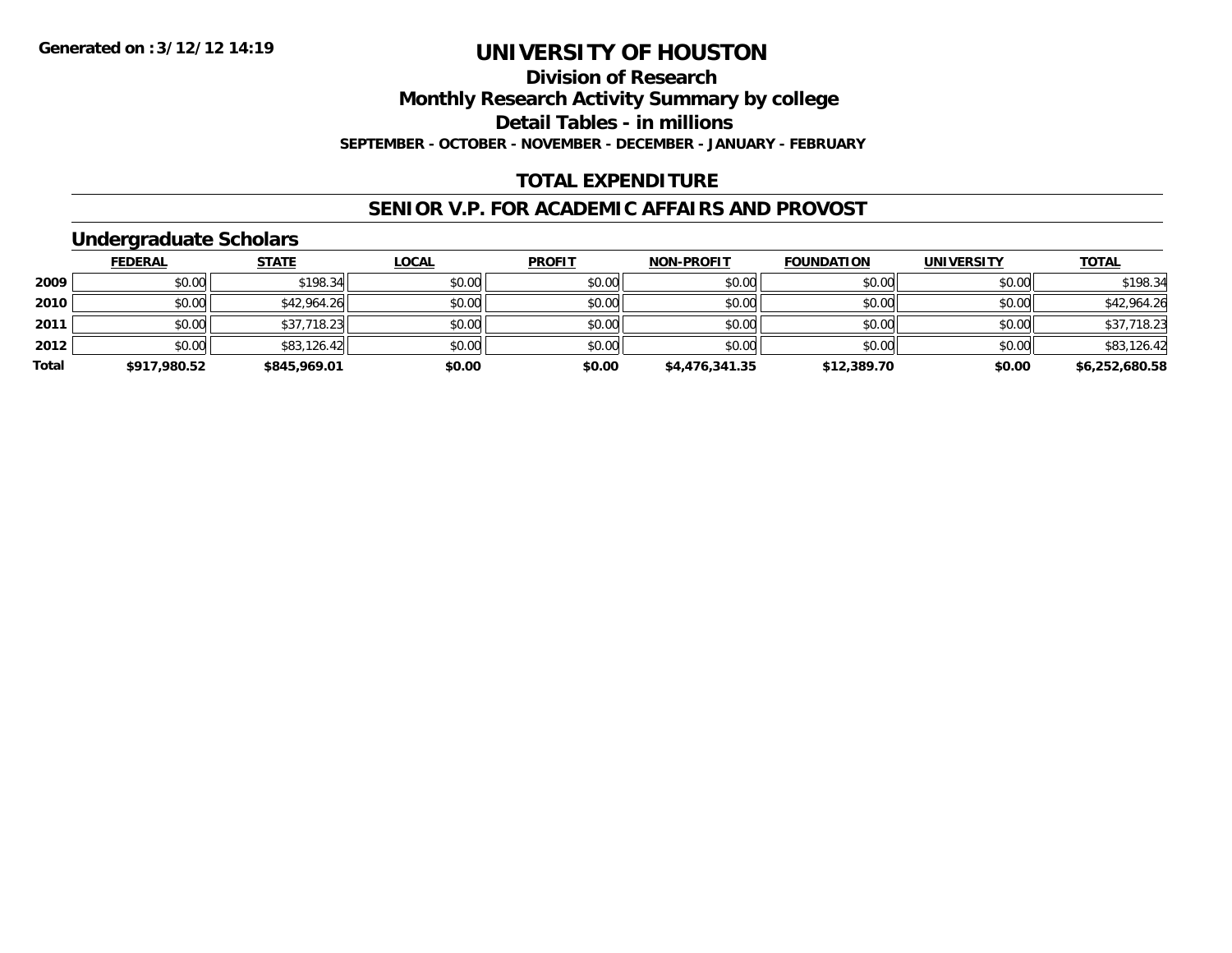### **Division of Research Monthly Research Activity Summary by college Detail Tables - in millions SEPTEMBER - OCTOBER - NOVEMBER - DECEMBER - JANUARY - FEBRUARY**

### **TOTAL EXPENDITURE**

#### **UH LAW CENTER**

|       | Dean, Law          |              |              |               |                   |                   |                   |                |
|-------|--------------------|--------------|--------------|---------------|-------------------|-------------------|-------------------|----------------|
|       | <b>FEDERAL</b>     | <b>STATE</b> | <b>LOCAL</b> | <b>PROFIT</b> | <b>NON-PROFIT</b> | <b>FOUNDATION</b> | <b>UNIVERSITY</b> | <b>TOTAL</b>   |
| 2009  | \$24,316.90        | \$0.00       | \$0.00       | \$0.00        | \$0.00            | \$0.00            | \$0.00            | \$24,316.90    |
| 2010  | \$104,793.11       | \$0.00       | \$0.00       | \$0.00        | \$0.00            | \$0.00            | \$0.00            | \$104,793.11   |
| 2011  | \$13,344.47        | \$0.00       | \$0.00       | \$0.00        | \$0.00            | \$0.00            | \$0.00            | \$13,344.47    |
| 2012  | (\$221,035.97)     | \$0.00       | \$0.00       | \$0.00        | \$0.00            | \$0.00            | \$0.00            | (\$221,035.97) |
|       | <b>Law Library</b> |              |              |               |                   |                   |                   |                |
|       | <b>FEDERAL</b>     | <b>STATE</b> | <b>LOCAL</b> | <b>PROFIT</b> | <b>NON-PROFIT</b> | <b>FOUNDATION</b> | <b>UNIVERSITY</b> | <b>TOTAL</b>   |
| 2009  | (\$1.62)           | \$0.00       | \$0.00       | \$0.00        | \$0.00            | \$0.00            | \$0.00            | (\$1.62)       |
|       | Law-UH             |              |              |               |                   |                   |                   |                |
|       | <b>FEDERAL</b>     | <b>STATE</b> | <b>LOCAL</b> | <b>PROFIT</b> | <b>NON-PROFIT</b> | <b>FOUNDATION</b> | <b>UNIVERSITY</b> | <b>TOTAL</b>   |
| 2008  | \$0.00             | \$22,512.45  | \$0.00       | \$0.00        | \$0.00            | \$0.00            | \$0.00            | \$22,512.45    |
| 2009  | \$47,167.84        | \$23,028.04  | \$0.00       | \$0.00        | \$0.00            | \$0.00            | \$0.00            | \$70,195.88    |
| 2010  | \$709.58           | \$197,954.06 | \$0.00       | \$0.00        | \$0.00            | \$0.00            | \$0.00            | \$198,663.64   |
| 2011  | \$39,244.35        | \$63,134.07  | \$0.00       | \$0.00        | \$0.00            | \$39,015.95       | \$0.00            | \$141,394.37   |
| 2012  | \$6,677.10         | \$98,320.27  | \$0.00       | \$0.00        | \$0.00            | \$33,253.86       | \$0.00            | \$138,251.23   |
| Total | \$15,215.76        | \$404,948.89 | \$0.00       | \$0.00        | \$0.00            | \$72,269.81       | \$0.00            | \$492,434.46   |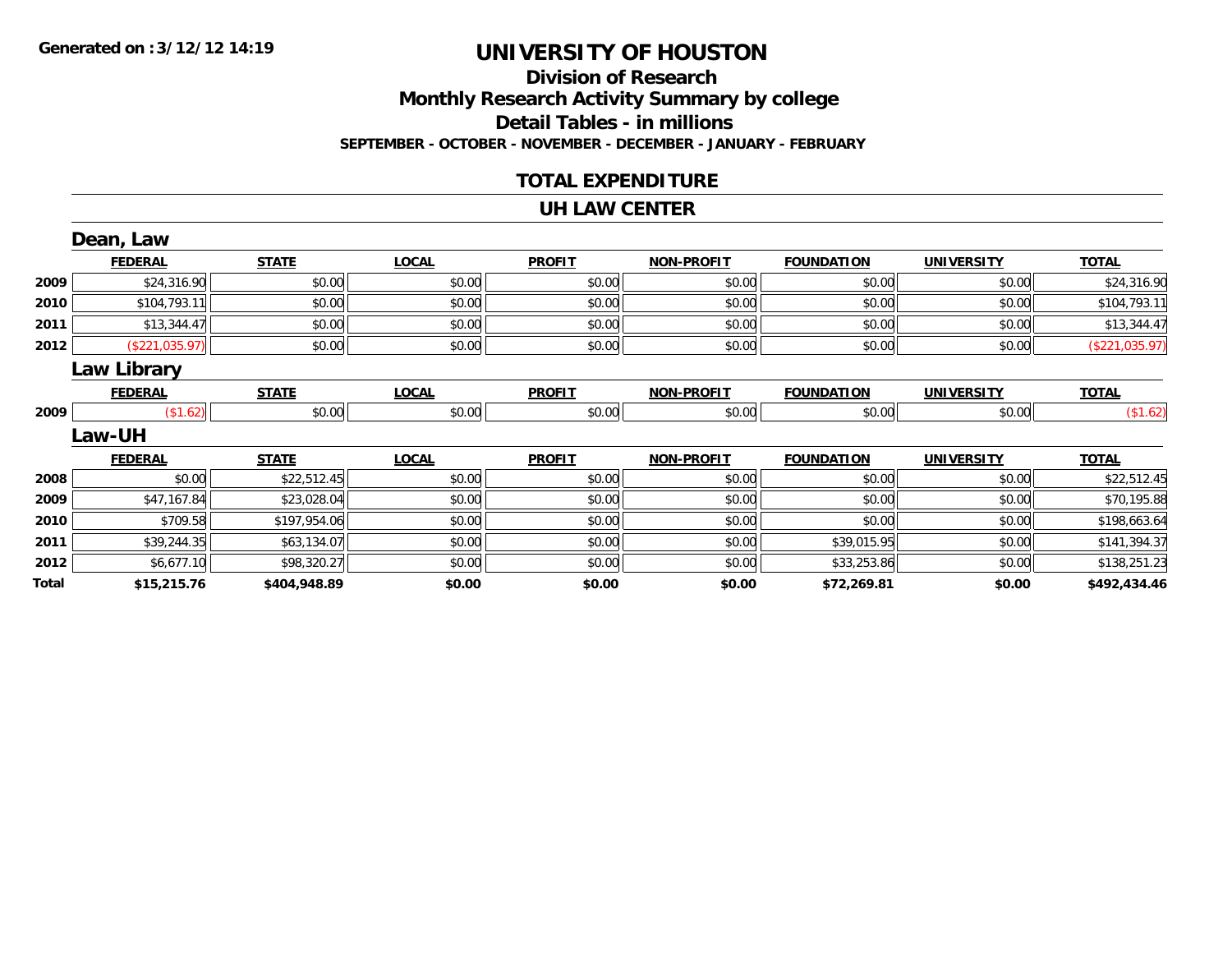### **Division of Research Monthly Research Activity Summary by college Detail Tables - in millions SEPTEMBER - OCTOBER - NOVEMBER - DECEMBER - JANUARY - FEBRUARY**

#### **TOTAL EXPENDITURE**

### **UH SYSTEM**

|       | <b>KUHT-TV</b> |              |              |               |                   |                   |                   |                |
|-------|----------------|--------------|--------------|---------------|-------------------|-------------------|-------------------|----------------|
|       | <b>FEDERAL</b> | <b>STATE</b> | <b>LOCAL</b> | <b>PROFIT</b> | <b>NON-PROFIT</b> | <b>FOUNDATION</b> | <b>UNIVERSITY</b> | <b>TOTAL</b>   |
| 2008  | \$0.00         | \$0.00       | \$0.00       | \$0.00        | \$1,310,104.00    | \$0.00            | \$0.00            | \$1,310,104.00 |
| 2009  | \$297,368.39   | \$0.00       | \$0.00       | \$0.00        | \$1,491,085.43    | \$0.00            | \$0.00            | \$1,788,453.82 |
| 2010  | (\$2,503.85)   | \$0.00       | \$0.00       | \$0.00        | \$1,452,729.00    | \$0.00            | \$0.00            | \$1,450,225.15 |
| 2011  | \$0.00         | \$0.00       | \$0.00       | \$0.00        | \$1,606,903.00    | \$0.00            | \$0.00            | \$1,606,903.00 |
| 2012  | \$0.00         | \$0.00       | \$0.00       | \$0.00        | \$0.02            | \$0.00            | \$0.00            | \$0.02         |
| Total | \$294,864.54   | \$0.00       | \$0.00       | \$0.00        | \$5,860,821.45    | \$0.00            | \$0.00            | \$6,155,685.99 |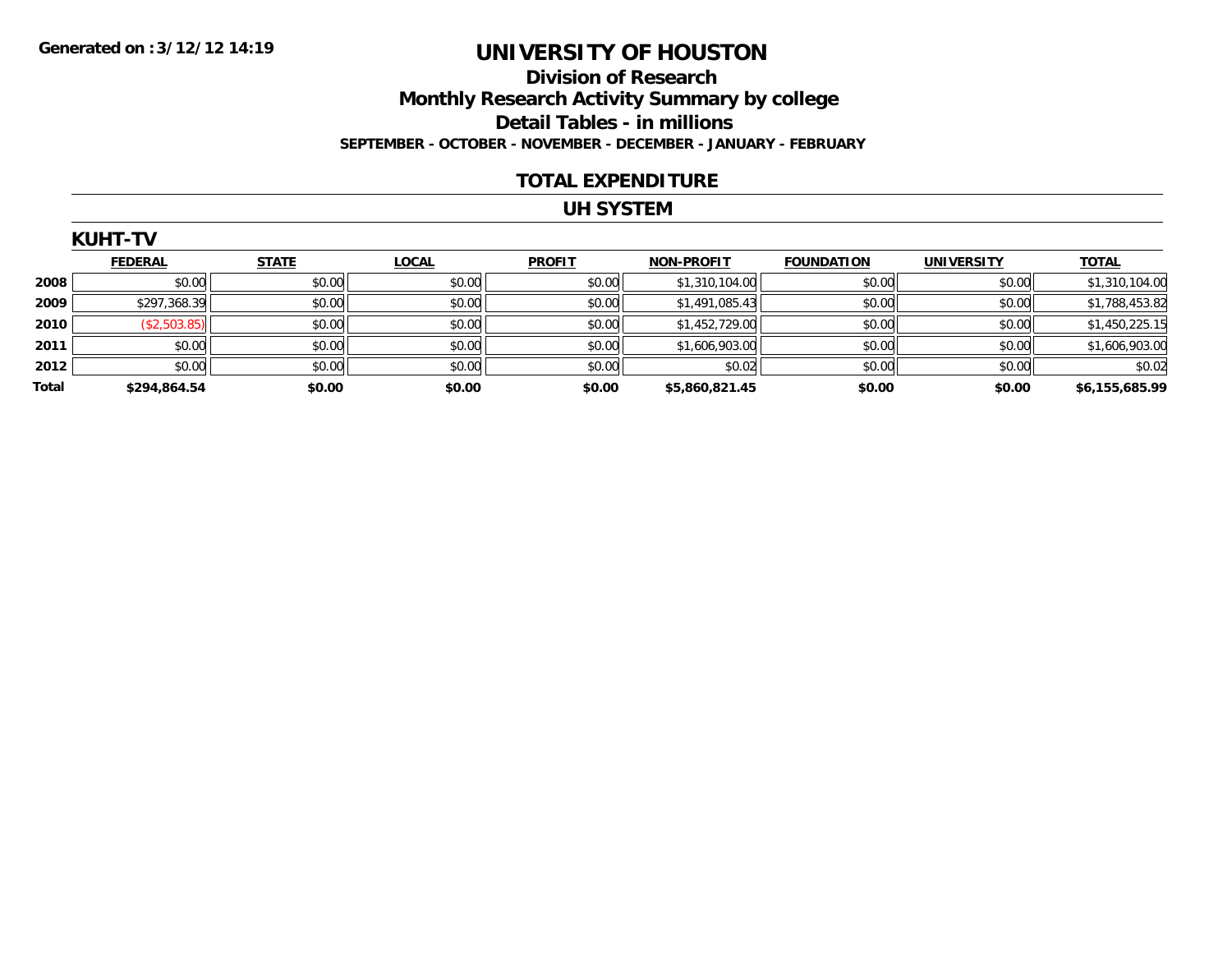### **Division of ResearchMonthly Research Activity Summary by college Detail Tables - in millions SEPTEMBER - OCTOBER - NOVEMBER - DECEMBER - JANUARY - FEBRUARY**

### **TOTAL EXPENDITURE**

#### **UKNOWN COLLEGE**

### **Unknown Department**

|       | <b>FEDERAL</b> | <b>STATE</b> | <b>LOCAL</b> | <b>PROFIT</b> | <b>NON-PROFIT</b> | <b>FOUNDATION</b> | <b>UNIVERSITY</b> | <b>TOTAL</b> |
|-------|----------------|--------------|--------------|---------------|-------------------|-------------------|-------------------|--------------|
| 2008  | \$13,976.30    | \$0.00       | \$0.00       | \$0.00        | \$0.00            | \$0.00            | \$0.00            | \$13,976.30  |
| 2009  | \$10,985.23    | \$0.00       | \$0.00       | \$0.00        | \$0.00            | \$0.00            | \$0.00            | \$10,985.23  |
| 2010  | \$22,392.89    | \$1,918.19   | \$0.00       | \$0.00        | \$0.00            | \$0.00            | \$0.00            | \$24,311.08  |
| 2011  | \$53,322.81    | \$25,146.09  | \$0.00       | \$8,529.75    | \$0.00            | \$0.00            | \$0.00            | \$86,998.66  |
| 2012  | \$47,847.75    | \$0.00       | \$0.00       | \$0.00        | \$0.00            | \$0.00            | \$0.00            | \$47,847.75  |
| Total | \$148,524.97   | \$27,064.28  | \$0.00       | \$8,529.75    | \$0.00            | \$0.00            | \$0.00            | \$184,119.01 |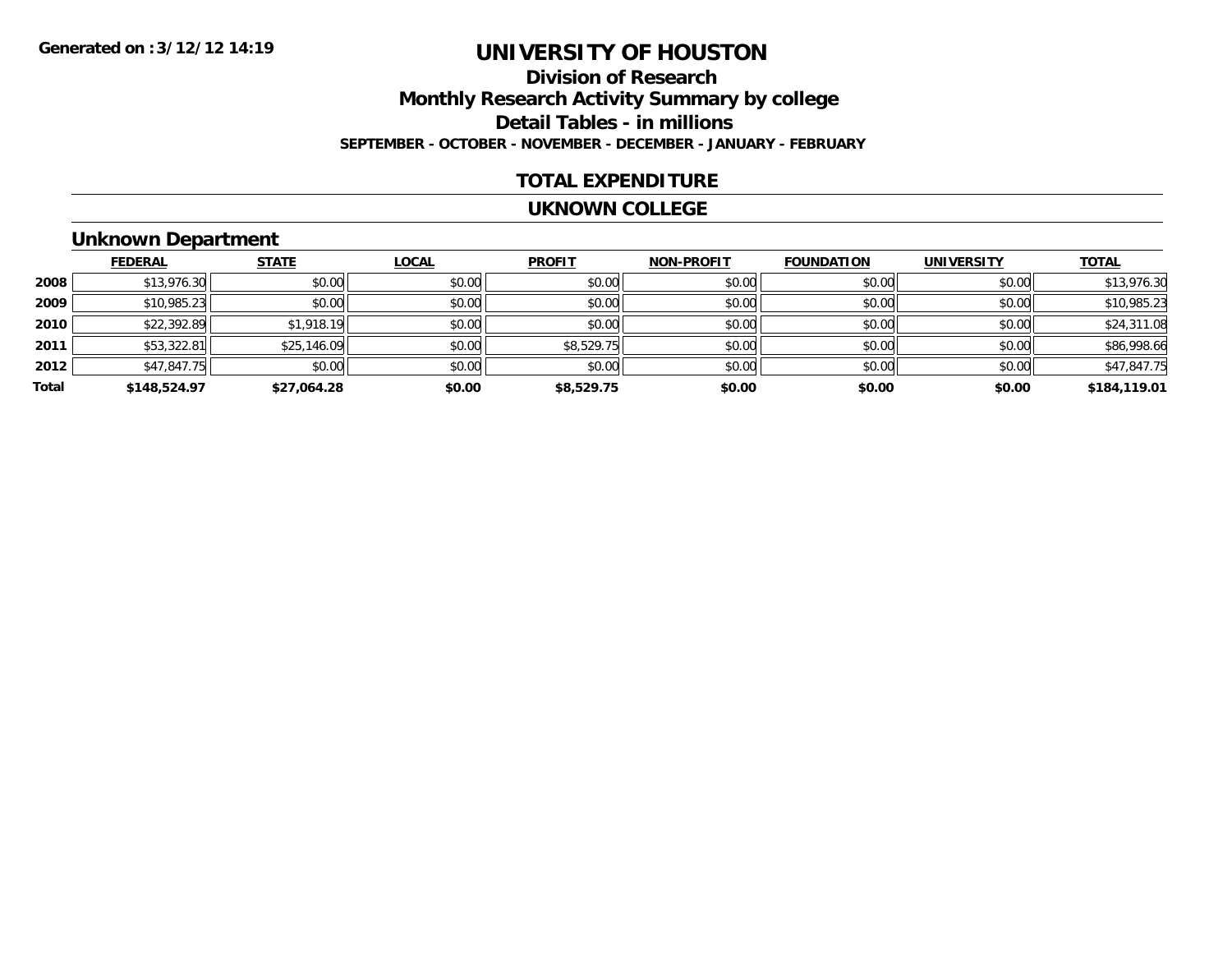**Division of Research**

**Monthly Research Activity Summary by college**

**Detail Tables - in millions**

**SEPTEMBER - OCTOBER - NOVEMBER - DECEMBER - JANUARY - FEBRUARY**

### **TOTAL EXPENDITURE**

### **VICE PRESIDENT FOR ADMINISTRATION**

### **UH Police Department**

|              | <b>FEDERAL</b> | <b>STATE</b>                                | <b>LOCAL</b>  | <b>PROFIT</b> | <b>J-PROFIT</b><br><b>NON</b> | <b>FOUNDATION</b> | UNIVERSITY | <b>TOTAL</b>      |
|--------------|----------------|---------------------------------------------|---------------|---------------|-------------------------------|-------------------|------------|-------------------|
| 2009         | vv.vv          | $\rightarrow$ 000.00 $\rightarrow$<br>uuu.u | 0000<br>PU.UU | 4000<br>DU.UU | 0000<br>o.uu                  | \$0.00            | \$0.00     | 00000<br>4,000.00 |
| <b>Total</b> | \$0.00         | .000.00                                     | \$0.00        | \$0.00        | \$0.00                        | \$0.00            | \$0.00     | 4,000.00          |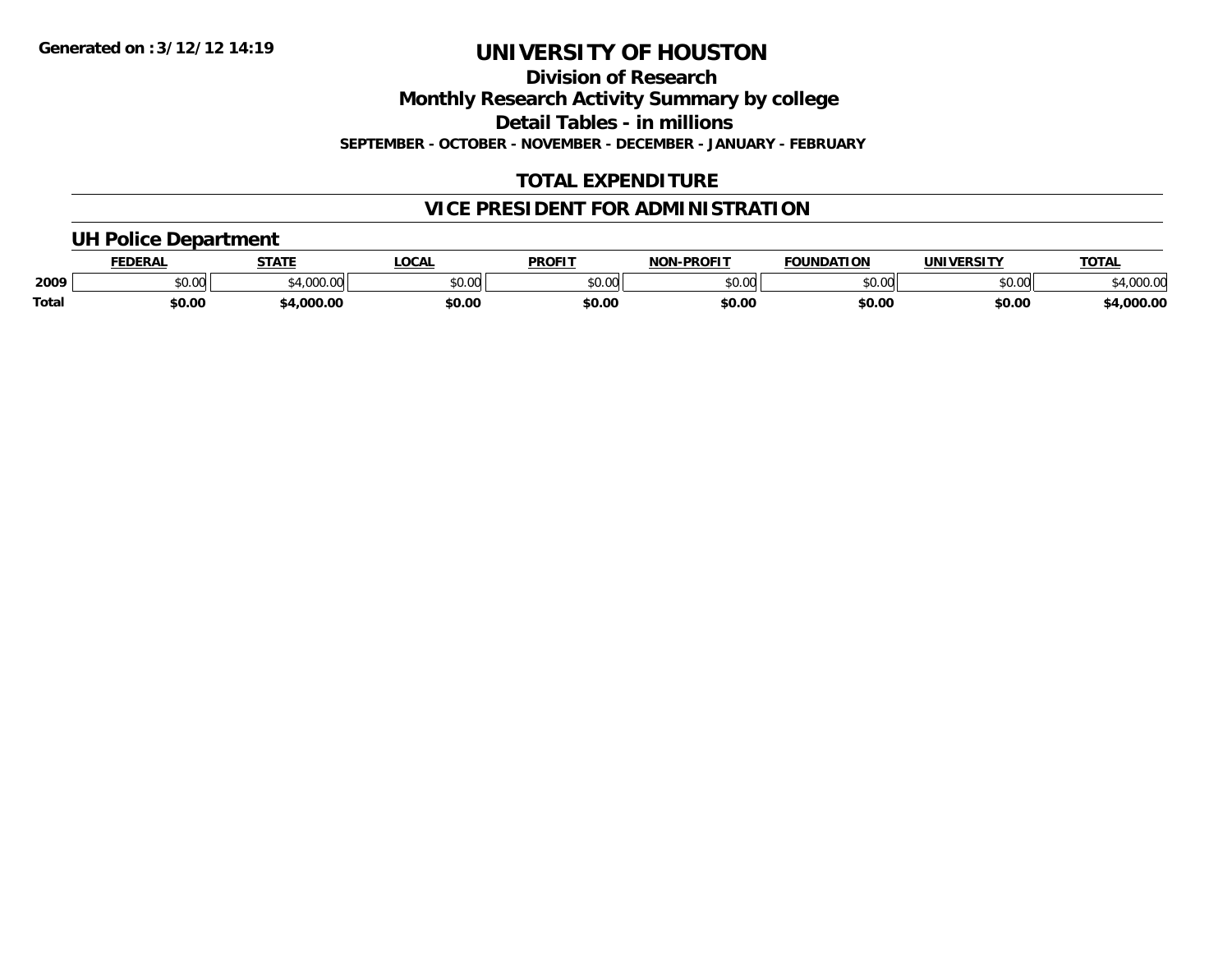### **Division of ResearchMonthly Research Activity Summary by college Detail Tables - in millions SEPTEMBER - OCTOBER - NOVEMBER - DECEMBER - JANUARY - FEBRUARY**

### **TOTAL EXPENDITURE**

### **VICE PRESIDENT FOR STUDENT AFFAIRS**

### **Dean, Student Affairs**

|      | <b>FEDERAL</b> | <b>STATE</b> | <u>LOCAL</u> | <b>PROFIT</b> | <b>NON-PROFIT</b> | <b>FOUNDATION</b> | <b>UNIVERSITY</b> | <b>TOTAL</b> |
|------|----------------|--------------|--------------|---------------|-------------------|-------------------|-------------------|--------------|
| 2009 | \$0.00         | \$0.00       | \$0.00       | \$0.00        | \$0.00            | \$0.00            | \$0.00            | \$0.00       |
| 2010 | \$0.00         | \$0.00       | \$0.00       | \$0.00        | \$0.00            | \$0.00            | \$0.00            | \$0.00       |
| 2011 | \$31,834.69    | \$0.00       | \$0.00       | \$0.00        | \$0.00            | \$0.00            | \$0.00            | \$31,834.69  |
| 2012 | \$42,888.73    | \$0.00       | \$0.00       | \$0.00        | \$0.00            | \$0.00            | \$0.00            | \$42,888.73  |

### **Vice President, Student Affairs**

|       | <b>FEDERAL</b> | <b>STATE</b> | <b>LOCAL</b> | <b>PROFIT</b> | <b>NON-PROFIT</b> | <b>FOUNDATION</b> | <b>UNIVERSITY</b> | <b>TOTAL</b> |
|-------|----------------|--------------|--------------|---------------|-------------------|-------------------|-------------------|--------------|
| 2008  | \$79,044.64    | \$0.00       | \$0.00       | \$0.00        | \$0.00            | \$0.00            | \$0.00            | \$79,044.64  |
| 2009  | \$109,350.70   | \$0.00       | \$0.00       | \$0.00        | \$0.00            | \$0.00            | \$0.00            | \$109,350.70 |
| 2010  | \$55,758.35    | \$0.00       | \$0.00       | \$0.00        | \$0.00            | \$0.00            | \$0.00            | \$55,758.35  |
| 2011  | \$99,899.17    | \$0.00       | \$0.00       | \$0.00        | \$0.00            | \$0.00            | \$0.00            | \$99,899.17  |
| 2012  | \$7,866.04     | \$0.00       | \$0.00       | \$0.00        | \$0.00            | \$0.00            | \$0.00            | \$7,866.04   |
| Total | \$426,642.32   | \$0.00       | \$0.00       | \$0.00        | \$0.00            | \$0.00            | \$0.00            | \$426,642.32 |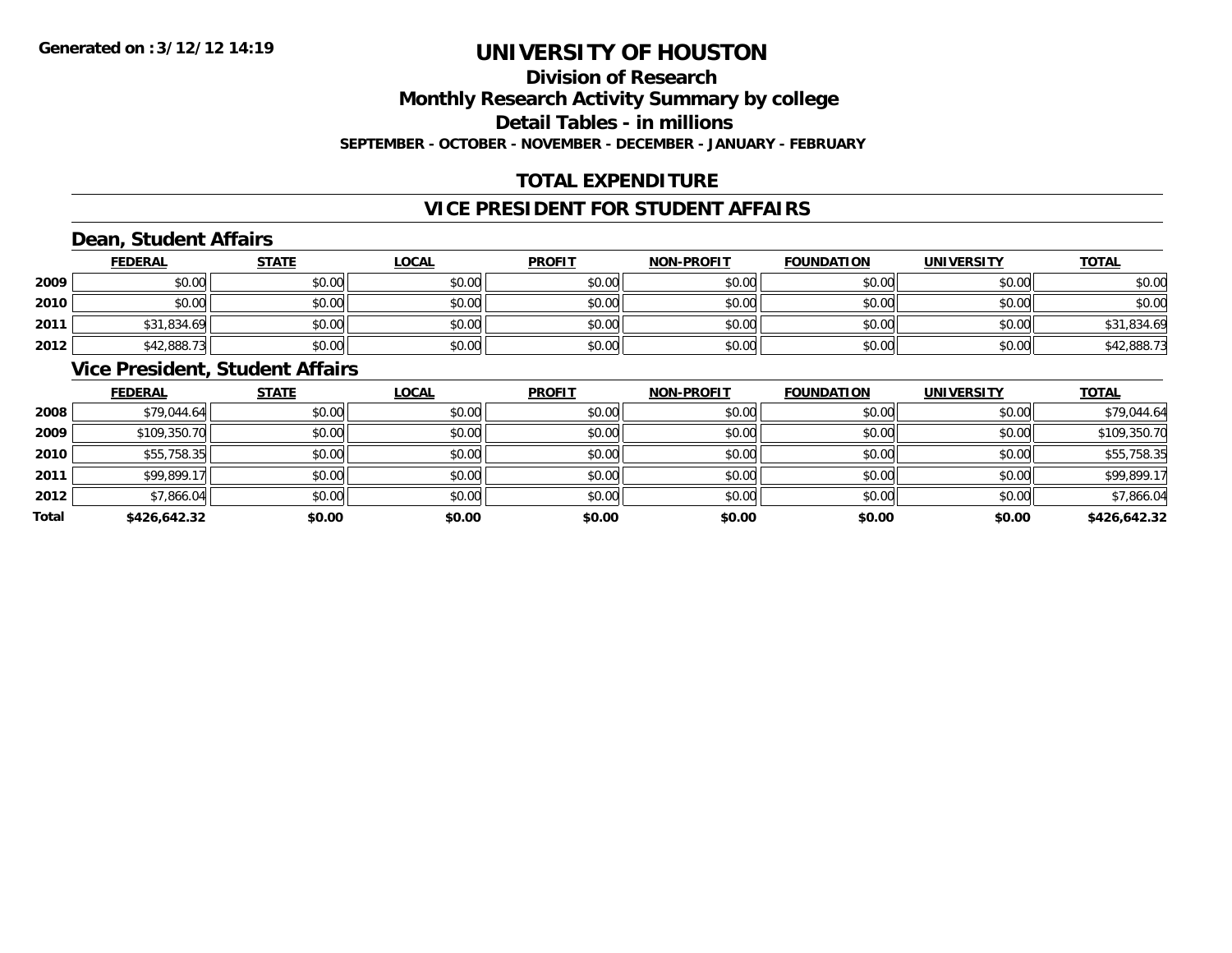**Division of Research**

**Monthly Research Activity Summary by college**

**Detail Tables - in millions**

**SEPTEMBER - OCTOBER - NOVEMBER - DECEMBER - JANUARY - FEBRUARY**

### **IDC RECOVERY**

### **C.T. BAUER COLLEGE OF BUSINESS**

### **Decision and Information Sciences**

|      | <b>FEDERAL</b> | <b>STATE</b>                             | <b>LOCAL</b> | <b>PROFIT</b> | <b>NON-PROFIT</b> | <b>FOUNDATION</b> | <b>UNIVERSITY</b> | <b>TOTAL</b> |
|------|----------------|------------------------------------------|--------------|---------------|-------------------|-------------------|-------------------|--------------|
| 2008 | \$3,690.36     | \$0.00                                   | \$0.00       | \$0.00        | \$0.00            | \$0.00            | \$0.00            | \$3,690.36   |
|      | <b>Finance</b> |                                          |              |               |                   |                   |                   |              |
|      | <b>FEDERAL</b> | <b>STATE</b>                             | <b>LOCAL</b> | <b>PROFIT</b> | <b>NON-PROFIT</b> | <b>FOUNDATION</b> | <b>UNIVERSITY</b> | <b>TOTAL</b> |
| 2008 | \$23,276.93    | \$0.00                                   | \$0.00       | \$0.00        | \$0.00            | \$0.00            | \$0.00            | \$23,276.93  |
| 2009 | \$6,108.37     | \$0.00                                   | \$0.00       | \$0.00        | \$0.00            | \$0.00            | \$0.00            | \$6,108.37   |
| 2010 | \$44,922.62    | \$0.00                                   | \$0.00       | \$0.00        | \$0.00            | \$0.00            | \$0.00            | \$44,922.62  |
| 2011 | \$4,333.06     | \$0.00                                   | \$0.00       | \$0.00        | \$0.00            | \$0.00            | \$0.00            | \$4,333.06   |
| 2012 | \$7,035.16     | \$0.00                                   | \$0.00       | \$0.00        | \$0.00            | \$0.00            | \$0.00            | \$7,035.16   |
|      |                | <b>Small Business Development Center</b> |              |               |                   |                   |                   |              |
|      | <b>FEDERAL</b> | <b>STATE</b>                             | <b>LOCAL</b> | <b>PROFIT</b> | <b>NON-PROFIT</b> | <b>FOUNDATION</b> | <b>UNIVERSITY</b> | <b>TOTAL</b> |
| 2008 | \$45,829.23    | \$0.00                                   | \$0.00       | \$0.00        | \$0.00            | \$0.00            | \$0.00            | \$45,829.23  |
| 2009 | \$37,912.29    | \$0.00                                   | \$0.00       | \$0.00        | \$0.00            | \$0.00            | \$0.00            | \$37,912.29  |
| 2010 | \$38,923.24    | \$0.00                                   | \$0.00       | \$0.00        | \$0.00            | \$0.00            | \$0.00            | \$38,923.24  |
|      |                |                                          |              |               |                   |                   |                   |              |

**2011**1 \$0.00 \$0.00 \$0.00 \$0.00 \$0.00 \$0.00 \$0.00 \$0.00 \$0.00 \$0.00 \$0.00 \$0.00 \$0.00 \$0.00 \$10,088.57 **2012**2 \$10,833.58 \$0.00 \$0.00 \$0.00 \$0.00 \$0.00 \$0.00 \$0.00 \$0.00 \$0.00 \$0.00 \$0.00 \$0.00 \$10,833.58 **Total\$322,953.41 \$0.00 \$0.00 \$0.00 \$0.00 \$0.00 \$0.00 \$322,953.41**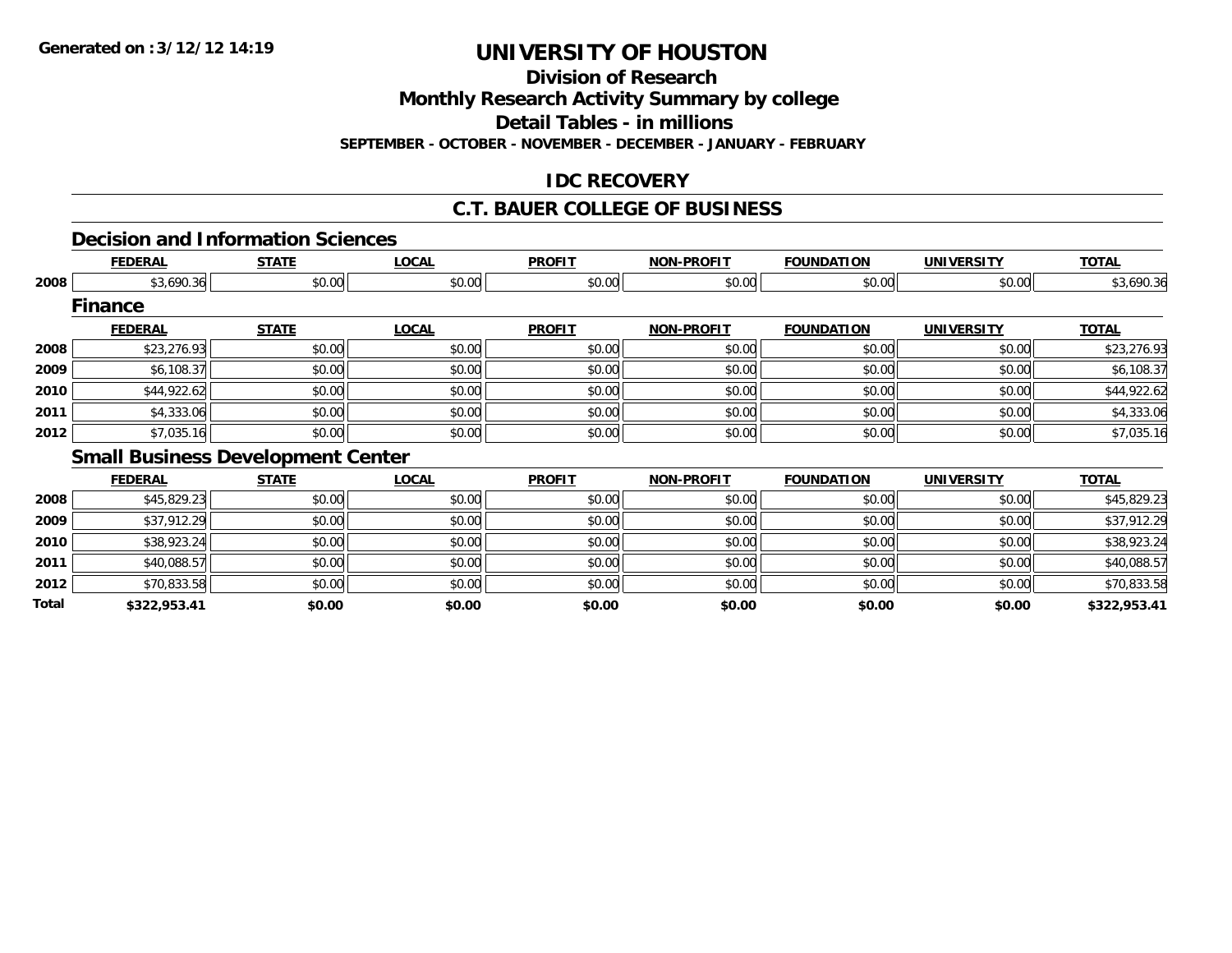**Division of Research**

**Monthly Research Activity Summary by college**

**Detail Tables - in millions**

**SEPTEMBER - OCTOBER - NOVEMBER - DECEMBER - JANUARY - FEBRUARY**

### **IDC RECOVERY**

### **COLLEGE OF ARCHITECTURE**

|       | <b>Architecture</b> |              |              |               |                   |                   |            |              |  |  |  |
|-------|---------------------|--------------|--------------|---------------|-------------------|-------------------|------------|--------------|--|--|--|
|       | <b>FEDERAL</b>      | <u>STATE</u> | <b>LOCAL</b> | <b>PROFIT</b> | <b>NON-PROFIT</b> | <b>FOUNDATION</b> | UNIVERSITY | <b>TOTAL</b> |  |  |  |
| 2009  | \$0.00              | \$0.00       | \$0.00       | \$9,019.40    | \$0.00            | \$0.00            | \$0.00     | .019.40      |  |  |  |
| Total | \$0.00              | \$0.00       | \$0.00       | \$9,019.40    | \$0.00            | \$0.00            | \$0.00     | \$9,019.40   |  |  |  |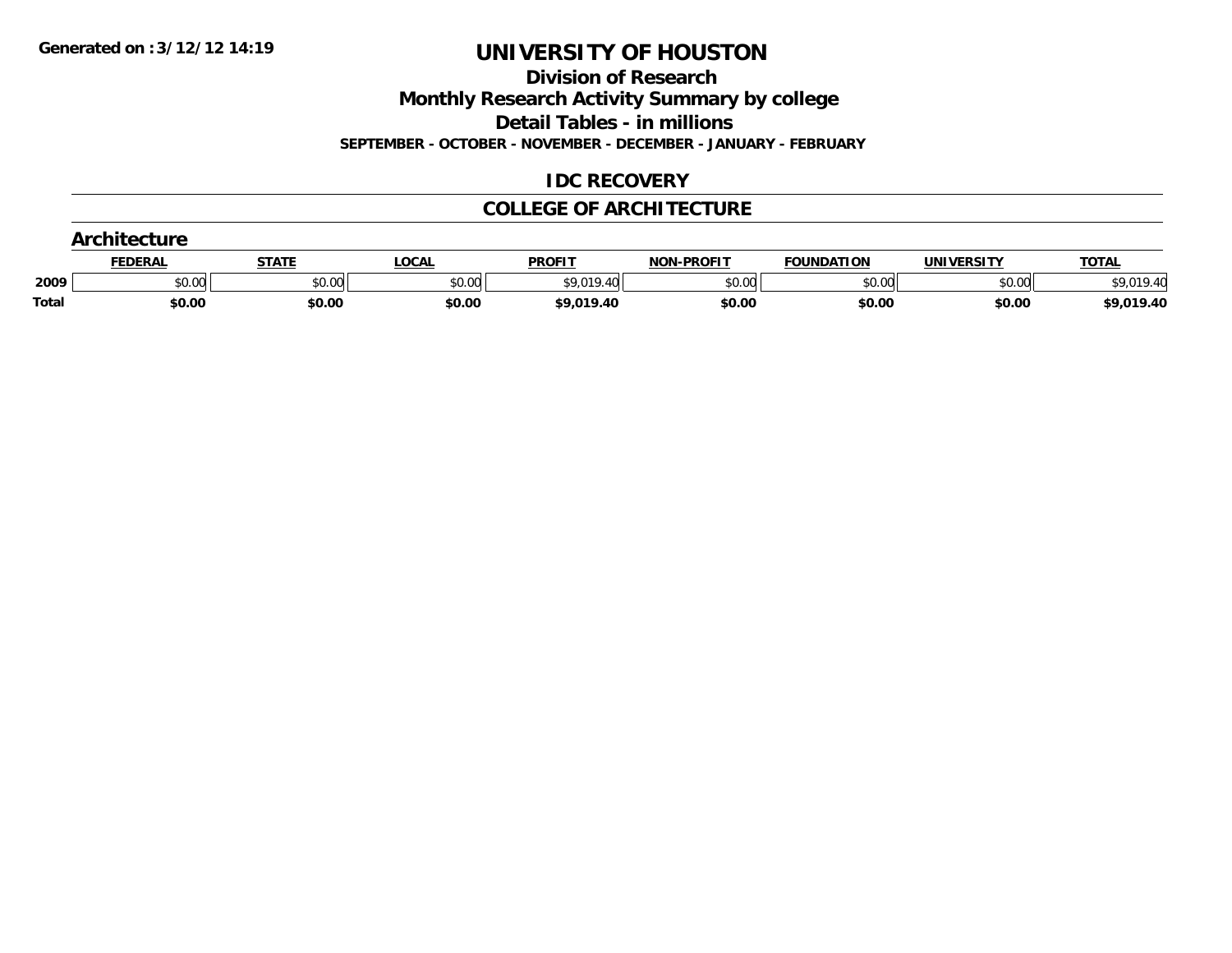### **Division of Research**

**Monthly Research Activity Summary by college**

**Detail Tables - in millions**

**SEPTEMBER - OCTOBER - NOVEMBER - DECEMBER - JANUARY - FEBRUARY**

### **IDC RECOVERY**

### **COLLEGE OF EDUCATION**

<u> 1980 - Johann Barn, mars an t-Amerikaansk politiker (\* 1908)</u>

### **Consistency Mgmt and Coop Disc**

|      | <b>FEDERAL</b> | <b>STATE</b> | LOCAL  | <b>PROFIT</b> | <b>NON-PROFIT</b> | <b>FOUNDATION</b> | <b>UNIVERSITY</b> | <b>TOTAL</b> |
|------|----------------|--------------|--------|---------------|-------------------|-------------------|-------------------|--------------|
| 2010 | \$0.00         | \$0.00       | \$0.00 | \$0.00        | \$0.00            | \$0.00            | \$0.00            | \$0.00       |
| 2011 | \$0.00         | \$0.00       | \$0.00 | \$0.00        | \$0.00            | \$0.00            | \$0.00            | \$0.00       |
| 2012 | \$0.00         | \$0.00       | \$0.00 | \$0.00        | \$0.00            | \$0.00            | \$0.00            | \$0.00       |

#### **Curriculum and Instruction**

|      | <b>FEDERAL</b> | <b>STATE</b> | <b>LOCAL</b> | <b>PROFIT</b> | <b>NON-PROFIT</b> | <b>FOUNDATION</b> | <b>UNIVERSITY</b> | <b>TOTAL</b> |
|------|----------------|--------------|--------------|---------------|-------------------|-------------------|-------------------|--------------|
| 2008 | \$44,811.69    | \$2,720.16   | \$0.04       | \$0.00        | \$14,746.78       | \$1.04            | \$0.00            | \$62,279.71  |
| 2009 | \$44,629.76    | \$0.00       | \$161.40     | \$0.00        | \$19,635.09       | \$0.00            | \$0.00            | \$64,426.25  |
| 2010 | \$9,347.28     | \$0.00       | \$639.63     | \$0.00        | \$19,449,14       | \$1,199.18        | \$0.00            | \$30,635.23  |
| 2011 | \$30,342.05    | \$0.00       | \$0.00       | \$0.00        | \$3,868.63        | \$5,597.49        | \$0.00            | \$39,808.17  |
| 2012 | \$44,102.05    | \$16,034.02  | \$0.00       | \$0.00        | \$5,194.21        | \$8,441.86        | \$0.00            | \$73,772.14  |

### **Educational Leadership & Cultural Studies**

|      | <b>FEDERAL</b>                                    | <b>STATE</b>   | ne n<br>.UUAI | <b>PROFIT</b>                      | -PROFIT<br>NON- | <b>FOUNDATION</b>      | <b>IINIVERSITY</b> | <b>TOTA</b>            |
|------|---------------------------------------------------|----------------|---------------|------------------------------------|-----------------|------------------------|--------------------|------------------------|
| 2008 | 0000<br>DU.UU                                     | ሶስ ሰሰ<br>JU.UU | 0.00<br>DU.UU | $\hat{r} \hat{r} \hat{r}$<br>JU.UU | 0000<br>JU.UU   | $\sim$ 00<br>JU.UU     | 0000<br>JU.UU      | $\sim$ $\sim$<br>DU.UU |
| 2011 | $\mathsf{A}\cap\mathsf{A}\cap\mathsf{A}$<br>pv.uu |                | 0.00<br>pu.uu | $\sim$ $\sim$<br>vv.v              | 0.00<br>vv.vv   | $\sim$ $\sim$<br>JU.UU | 0000<br>vv.vv      |                        |

### **Educational Psychology**

|      | <u>FEDERAL</u> | <b>STATE</b> | <b>LOCAL</b> | <b>PROFIT</b> | <b>NON-PROFIT</b> | <b>FOUNDATION</b> | <b>UNIVERSITY</b> | <b>TOTAL</b> |
|------|----------------|--------------|--------------|---------------|-------------------|-------------------|-------------------|--------------|
| 2008 | \$9,063.55     | \$7,161.77   | \$0.00       | \$0.00        | \$0.00            | \$4,758.43        | \$0.00            | \$20,983.75  |
| 2009 | \$4,315.70     | (\$1,063.33) | \$0.00       | \$0.00        | \$0.00            | \$13,319.69       | \$0.00            | \$16,572.06  |
| 2010 | \$0.00         | \$135.81     | \$0.00       | \$0.00        | \$365.58          | \$9,222.52        | \$0.00            | \$9,723.91   |
| 2011 | \$3,244.49     | \$2,414.47   | \$0.00       | \$0.00        | \$58.22           | \$6,289.60        | \$0.00            | \$12,006.78  |
| 2012 | \$5,672.77     | \$0.00       | \$0.00       | \$0.00        | \$0.00            | \$0.00            | \$0.00            | \$5,672.77   |

#### **Institute for Urban Education**

|              | <b>FEDERAL</b> | <b>STATE</b> | <b>LOCAL</b> | <b>PROFIT</b> | <b>NON-PROFIT</b> | <b>FOUNDATION</b> | UNIVERSITY | <b>TOTAL</b> |
|--------------|----------------|--------------|--------------|---------------|-------------------|-------------------|------------|--------------|
| 2008         | \$0.00         | \$0.00       | \$0.00       | \$0.00        | \$0.00            | \$0.00            | \$0.00     | \$0.00       |
| 2009         | \$0.00         | \$0.00       | \$0.00       | \$0.00        | \$0.00            | \$0.00            | \$0.00     | \$0.00       |
| 2010         | \$0.00         | \$0.00       | \$0.00       | \$0.00        | \$0.00            | \$0.00            | \$0.00     | \$0.00       |
| 2011         | \$0.00         | \$0.00       | \$0.00       | \$0.00        | \$0.00            | \$0.00            | \$0.00     | \$0.00       |
| 2012         | \$0.00         | \$0.00       | \$0.00       | \$0.00        | \$0.00            | \$0.00            | \$0.00     | \$0.00       |
| <b>Total</b> | \$195,529.35   | \$27,382.87  | \$801.07     | \$0.00        | \$63,317.65       | \$48,829.81       | \$0.00     | \$335,860.76 |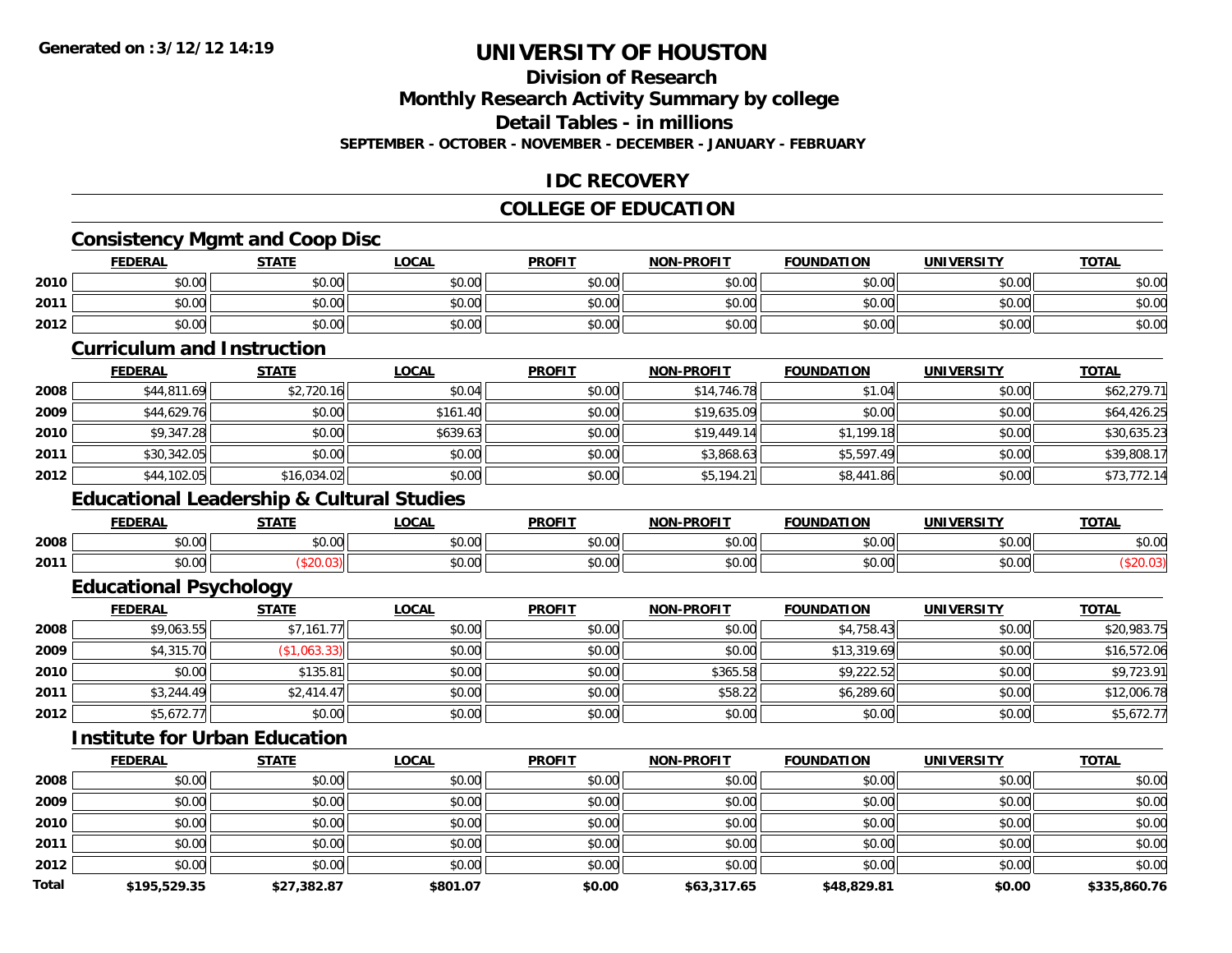**Division of Research**

**Monthly Research Activity Summary by college**

**Detail Tables - in millions**

**SEPTEMBER - OCTOBER - NOVEMBER - DECEMBER - JANUARY - FEBRUARY**

### **IDC RECOVERY**

#### **COLLEGE OF LIBERAL ARTS AND SOCIAL SCIENCES**

|      | Art                                    |              |              |               |                   |                   |                   |              |
|------|----------------------------------------|--------------|--------------|---------------|-------------------|-------------------|-------------------|--------------|
|      | <b>FEDERAL</b>                         | <b>STATE</b> | <b>LOCAL</b> | <b>PROFIT</b> | <b>NON-PROFIT</b> | <b>FOUNDATION</b> | <b>UNIVERSITY</b> | <b>TOTAL</b> |
| 2012 | \$157.34                               | \$0.00       | \$0.00       | \$0.00        | \$0.00            | \$0.00            | \$0.00            | \$157.34     |
|      | <b>Arte Publico Press</b>              |              |              |               |                   |                   |                   |              |
|      | <b>FEDERAL</b>                         | <b>STATE</b> | <b>LOCAL</b> | <b>PROFIT</b> | <b>NON-PROFIT</b> | <b>FOUNDATION</b> | <b>UNIVERSITY</b> | <b>TOTAL</b> |
| 2008 | \$0.00                                 | \$0.00       | \$0.00       | \$0.00        | \$0.00            | \$2,028.83        | \$0.00            | \$2,028.83   |
| 2011 | \$0.00                                 | \$0.00       | \$0.00       | \$0.00        | \$0.00            | \$1,025.17        | \$0.00            | \$1,025.17   |
|      | <b>Blaffer Gallery</b>                 |              |              |               |                   |                   |                   |              |
|      | <b>FEDERAL</b>                         | <b>STATE</b> | <b>LOCAL</b> | <b>PROFIT</b> | <b>NON-PROFIT</b> | <b>FOUNDATION</b> | <b>UNIVERSITY</b> | <b>TOTAL</b> |
| 2008 | \$3,981.79                             | \$0.00       | \$0.00       | \$0.00        | \$0.00            | \$0.00            | \$0.00            | \$3,981.79   |
| 2009 | \$1,184.35                             | \$0.00       | \$0.00       | \$0.00        | \$0.00            | \$0.00            | \$0.00            | \$1,184.35   |
| 2010 | \$4,987.87                             | \$0.00       | \$0.00       | \$0.00        | \$0.00            | \$0.00            | \$0.00            | \$4,987.87   |
| 2011 | \$1,431.32                             | \$0.00       | \$0.00       | \$0.00        | \$0.00            | \$0.00            | \$0.00            | \$1,431.32   |
|      | <b>Center for Public History</b>       |              |              |               |                   |                   |                   |              |
|      | <b>FEDERAL</b>                         | <b>STATE</b> | <b>LOCAL</b> | <b>PROFIT</b> | <b>NON-PROFIT</b> | <b>FOUNDATION</b> | <b>UNIVERSITY</b> | <b>TOTAL</b> |
| 2012 | \$167.33                               | \$0.00       | \$0.00       | \$0.00        | \$0.00            | \$0.00            | \$0.00            | \$167.33     |
|      | <b>Communication Disorders</b>         |              |              |               |                   |                   |                   |              |
|      | <b>FEDERAL</b>                         | <b>STATE</b> | <b>LOCAL</b> | <b>PROFIT</b> | <b>NON-PROFIT</b> | <b>FOUNDATION</b> | <b>UNIVERSITY</b> | <b>TOTAL</b> |
| 2008 | \$0.01                                 | \$0.00       | \$0.00       | \$0.00        | \$0.00            | \$0.00            | \$0.00            | \$0.01       |
| 2009 | (\$8,832.31)                           | \$0.00       | \$0.00       | \$0.00        | \$0.00            | \$0.00            | \$0.00            | (\$8,832.31) |
| 2010 | (\$0.03)                               | \$0.00       | \$0.00       | \$0.00        | \$0.00            | \$0.00            | \$0.00            | (\$0.03)     |
| 2011 | \$1,752.98                             | \$0.00       | \$0.00       | \$0.00        | \$0.00            | \$0.00            | \$0.00            | \$1,752.98   |
| 2012 | \$1,229.40                             | \$0.00       | \$0.00       | \$0.00        | \$0.00            | \$0.00            | \$0.00            | \$1,229.40   |
|      | <b>Comparative Cultural Studies</b>    |              |              |               |                   |                   |                   |              |
|      | <b>FEDERAL</b>                         | <b>STATE</b> | <b>LOCAL</b> | <b>PROFIT</b> | <b>NON-PROFIT</b> | <b>FOUNDATION</b> | <b>UNIVERSITY</b> | <b>TOTAL</b> |
| 2008 | (\$171.27)                             | \$0.00       | \$0.00       | \$0.00        | \$0.00            | \$0.00            | \$0.00            | (\$171.27)   |
| 2011 | \$0.00                                 | \$0.00       | \$0.00       | \$151.50      | \$0.00            | \$0.00            | \$0.00            | \$151.50     |
|      | Dean, Liberal Arts and Social Sciences |              |              |               |                   |                   |                   |              |
|      | <b>FEDERAL</b>                         | <b>STATE</b> | <b>LOCAL</b> | <b>PROFIT</b> | <b>NON-PROFIT</b> | <b>FOUNDATION</b> | <b>UNIVERSITY</b> | <b>TOTAL</b> |
| 2008 | \$8,391.37                             | \$0.00       | \$0.00       | \$0.00        | \$0.00            | \$0.00            | \$0.00            | \$8,391.37   |
| 2009 | \$27,438.69                            | \$0.00       | \$0.00       | \$0.00        | \$0.00            | \$0.00            | \$0.00            | \$27,438.69  |
| 2010 | \$495.20                               | \$0.00       | \$0.00       | \$0.00        | \$0.00            | \$0.00            | \$0.00            | \$495.20     |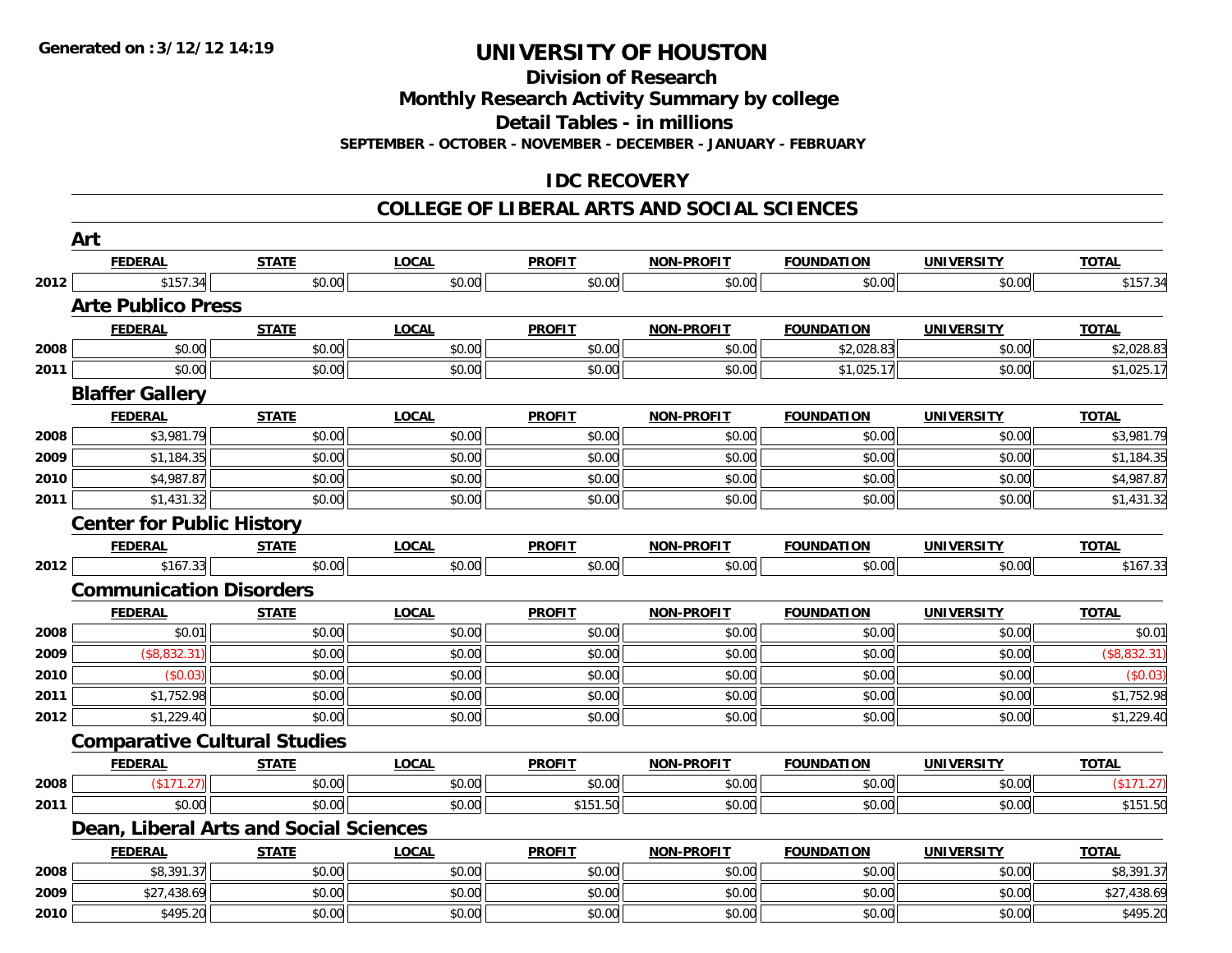**Division of Research**

**Monthly Research Activity Summary by college**

**Detail Tables - in millions**

**SEPTEMBER - OCTOBER - NOVEMBER - DECEMBER - JANUARY - FEBRUARY**

### **IDC RECOVERY**

#### **COLLEGE OF LIBERAL ARTS AND SOCIAL SCIENCES**

### **Dean, Liberal Arts and Social Sciences**

|      | <b>FEDERAL</b>                        | <b>STATE</b> | <b>LOCAL</b> | <b>PROFIT</b> | <b>NON-PROFIT</b> | <b>FOUNDATION</b> | <b>UNIVERSITY</b> | <b>TOTAL</b> |
|------|---------------------------------------|--------------|--------------|---------------|-------------------|-------------------|-------------------|--------------|
| 2011 | (\$705.83)                            | \$0.00       | \$0.00       | \$0.00        | \$0.00            | \$0.00            | \$0.00            | (\$705.83)   |
|      | <b>Economics</b>                      |              |              |               |                   |                   |                   |              |
|      | <b>FEDERAL</b>                        | <b>STATE</b> | <b>LOCAL</b> | <b>PROFIT</b> | <b>NON-PROFIT</b> | <b>FOUNDATION</b> | <b>UNIVERSITY</b> | <b>TOTAL</b> |
| 2008 | \$5,248.17                            | \$0.00       | \$0.00       | \$0.00        | \$0.00            | \$0.00            | \$0.00            | \$5,248.17   |
| 2009 | (\$4,478.83)                          | \$0.00       | \$0.00       | \$0.00        | \$0.00            | \$0.00            | \$0.00            | (\$4,478.83) |
| 2010 | \$2,425.00                            | \$0.00       | \$0.00       | \$0.00        | \$0.00            | \$0.00            | \$0.00            | \$2,425.00   |
| 2012 | \$264.97                              | \$0.00       | \$0.00       | \$1,849.63    | \$0.00            | \$0.00            | \$0.00            | \$2,114.60   |
|      | <b>Health and Human Performance</b>   |              |              |               |                   |                   |                   |              |
|      | <b>FEDERAL</b>                        | <b>STATE</b> | <b>LOCAL</b> | <b>PROFIT</b> | <b>NON-PROFIT</b> | <b>FOUNDATION</b> | <b>UNIVERSITY</b> | <b>TOTAL</b> |
| 2008 | \$246,050.76                          | \$0.00       | \$0.00       | \$11,488.78   | \$0.00            | \$98.00           | \$0.00            | \$257,637.54 |
| 2009 | \$244,474.80                          | \$0.00       | \$0.00       | \$6,712.26    | \$0.00            | \$1,150.61        | \$0.00            | \$252,337.67 |
| 2010 | \$301,916.10                          | \$0.00       | \$0.00       | \$10,804.62   | \$0.00            | \$862.69          | \$0.00            | \$313,583.41 |
| 2011 | \$217,497.29                          | \$0.00       | \$0.00       | \$31,865.26   | \$0.00            | \$690.68          | \$0.00            | \$250,053.23 |
| 2012 | \$130,190.59                          | \$0.00       | \$0.00       | \$41,957.48   | \$0.00            | \$0.00            | \$0.00            | \$172,148.07 |
|      | <b>History</b>                        |              |              |               |                   |                   |                   |              |
|      | <b>FEDERAL</b>                        | <b>STATE</b> | <b>LOCAL</b> | <b>PROFIT</b> | <b>NON-PROFIT</b> | <b>FOUNDATION</b> | <b>UNIVERSITY</b> | <b>TOTAL</b> |
| 2008 | \$2,206.75                            | \$0.00       | \$0.00       | \$0.00        | \$2,600.44        | \$0.00            | \$0.00            | \$4,807.19   |
|      | <b>Hobby Center for Public Policy</b> |              |              |               |                   |                   |                   |              |
|      | <b>FEDERAL</b>                        | <b>STATE</b> | <b>LOCAL</b> | <b>PROFIT</b> | <b>NON-PROFIT</b> | <b>FOUNDATION</b> | <b>UNIVERSITY</b> | <b>TOTAL</b> |
| 2010 | \$4,290.73                            | \$0.00       | \$0.00       | \$0.00        | \$0.00            | \$0.00            | \$0.00            | \$4,290.73   |
| 2011 | \$1,711.55                            | \$0.00       | \$0.00       | \$0.00        | \$0.00            | \$0.00            | \$0.00            | \$1,711.55   |
|      | Philosophy                            |              |              |               |                   |                   |                   |              |
|      | <b>FEDERAL</b>                        | <b>STATE</b> | <b>LOCAL</b> | <b>PROFIT</b> | <b>NON-PROFIT</b> | <b>FOUNDATION</b> | <b>UNIVERSITY</b> | <b>TOTAL</b> |
| 2012 | \$1,080.07                            | \$0.00       | \$0.00       | \$0.00        | \$0.00            | \$0.00            | \$0.00            | \$1,080.07   |
|      | <b>Political Science</b>              |              |              |               |                   |                   |                   |              |
|      | <b>FEDERAL</b>                        | <b>STATE</b> | <b>LOCAL</b> | <b>PROFIT</b> | <b>NON-PROFIT</b> | <b>FOUNDATION</b> | <b>UNIVERSITY</b> | <b>TOTAL</b> |
| 2008 | \$1,408.20                            | \$0.00       | \$0.00       | \$0.00        | \$0.00            | \$0.00            | \$0.00            | \$1,408.20   |
| 2009 | \$12,395.26                           | \$0.00       | \$0.00       | \$0.00        | \$0.00            | \$0.00            | \$3,648.16        | \$16,043.42  |
| 2010 | \$166.49                              | \$0.00       | \$0.00       | \$0.00        | \$0.00            | \$0.00            | \$0.00            | \$166.49     |
| 2011 | \$0.00                                | \$0.00       | \$0.00       | \$0.00        | \$0.00            | \$0.00            | \$0.00            | \$0.00       |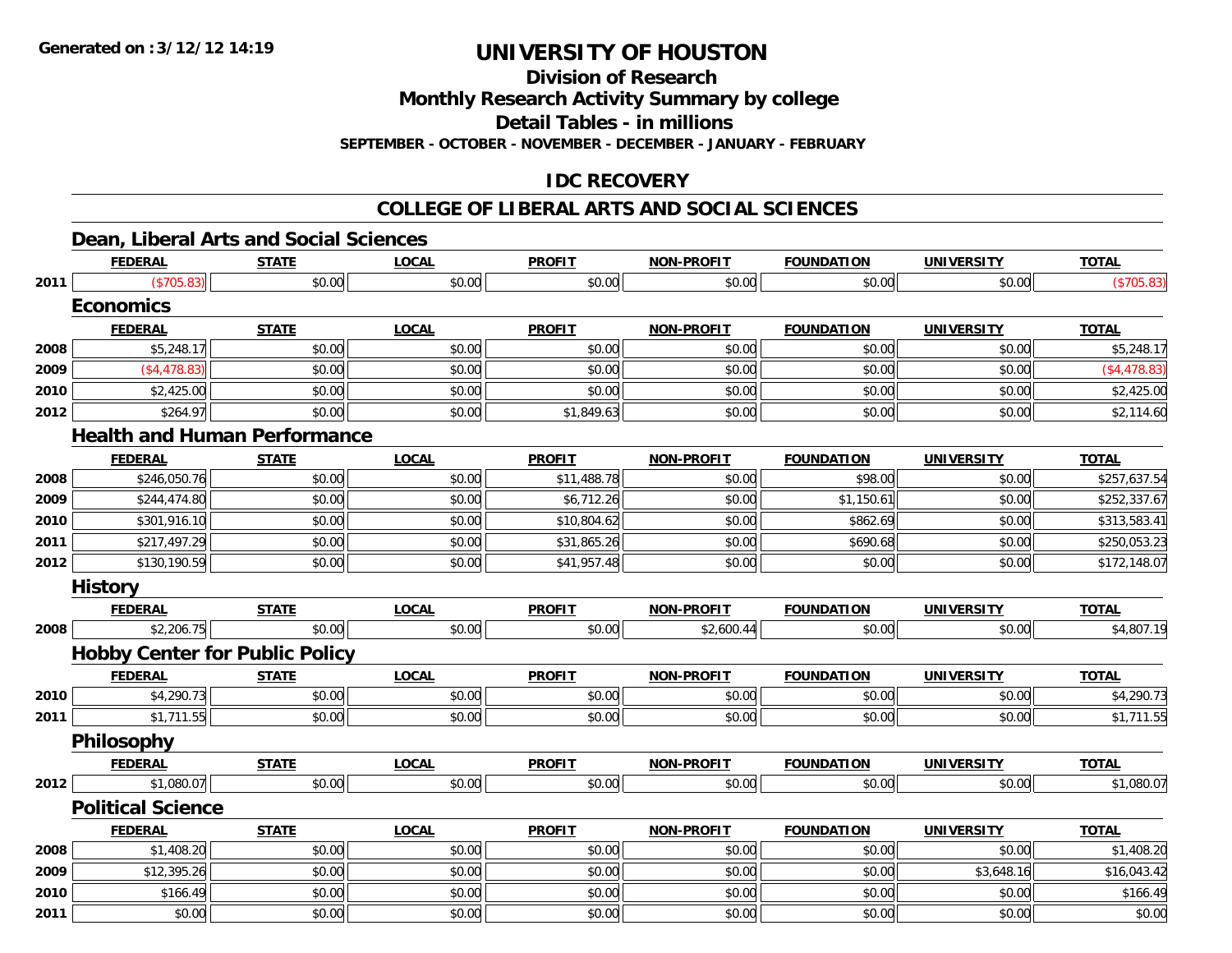**Division of Research**

**Monthly Research Activity Summary by college**

**Detail Tables - in millions**

**SEPTEMBER - OCTOBER - NOVEMBER - DECEMBER - JANUARY - FEBRUARY**

### **IDC RECOVERY**

#### **COLLEGE OF LIBERAL ARTS AND SOCIAL SCIENCES**

|       | <b>Political Science</b> |              |              |               |                   |                   |                   |                |
|-------|--------------------------|--------------|--------------|---------------|-------------------|-------------------|-------------------|----------------|
|       | <b>FEDERAL</b>           | <b>STATE</b> | <b>LOCAL</b> | <b>PROFIT</b> | <b>NON-PROFIT</b> | <b>FOUNDATION</b> | <b>UNIVERSITY</b> | <b>TOTAL</b>   |
| 2012  | \$0.00                   | \$0.00       | \$0.00       | \$0.00        | \$0.00            | \$0.00            | \$0.00            | \$0.00         |
|       | <b>Psychology</b>        |              |              |               |                   |                   |                   |                |
|       | <b>FEDERAL</b>           | <b>STATE</b> | <b>LOCAL</b> | <b>PROFIT</b> | <b>NON-PROFIT</b> | <b>FOUNDATION</b> | <b>UNIVERSITY</b> | <b>TOTAL</b>   |
| 2008  | \$921,089.40             | \$293,599.84 | \$0.00       | \$1,614.56    | \$1,332.97        | \$0.00            | (\$0.07)          | \$1,217,636.70 |
| 2009  | \$722,482.71             | \$51,708.06  | \$1,690.44   | \$4,563.58    | (\$2.14)          | \$1,524.25        | \$1,958.65        | \$783,925.55   |
| 2010  | \$331,971.58             | \$110,199.14 | \$0.00       | \$3,070.96    | \$0.00            | \$172.63          | \$162.29          | \$445,576.60   |
| 2011  | \$649,257.01             | \$20,105.25  | \$0.00       | \$2,913.11    | \$4,534.21        | \$8,878.08        | \$0.00            | \$685,687.66   |
| 2012  | \$773,567.74             | \$925.66     | \$0.00       | \$1,495.77    | \$6,964.89        | \$11,759.38       | (\$3, 117.51)     | \$791,595.93   |
|       | Sociology                |              |              |               |                   |                   |                   |                |
|       | <b>FEDERAL</b>           | <b>STATE</b> | <b>LOCAL</b> | <b>PROFIT</b> | <b>NON-PROFIT</b> | <b>FOUNDATION</b> | <b>UNIVERSITY</b> | <b>TOTAL</b>   |
| 2008  | \$12,046.89              | \$0.00       | \$239.26     | \$0.00        | \$0.00            | \$0.00            | \$0.00            | \$12,286.15    |
| 2009  | \$13,817.99              | \$0.00       | \$1,352.67   | \$0.00        | \$0.00            | \$0.00            | \$0.00            | \$15,170.66    |
| 2010  | \$29,028.93              | \$0.00       | \$432.67     | \$0.00        | \$1,268.64        | \$0.00            | \$0.00            | \$30,730.24    |
| 2011  | \$23,906.64              | \$0.00       | \$0.00       | \$0.00        | \$0.00            | \$0.00            | \$0.00            | \$23,906.64    |
| 2012  | \$1,134.79               | \$0.00       | \$0.00       | \$0.00        | \$0.00            | \$0.00            | \$0.00            | \$1,134.79     |
| Total | \$4,686,659.80           | \$476,537.95 | \$3,715.04   | \$118,487.51  | \$16,699.01       | \$28,190.33       | \$2,651.52        | \$5,332,941.15 |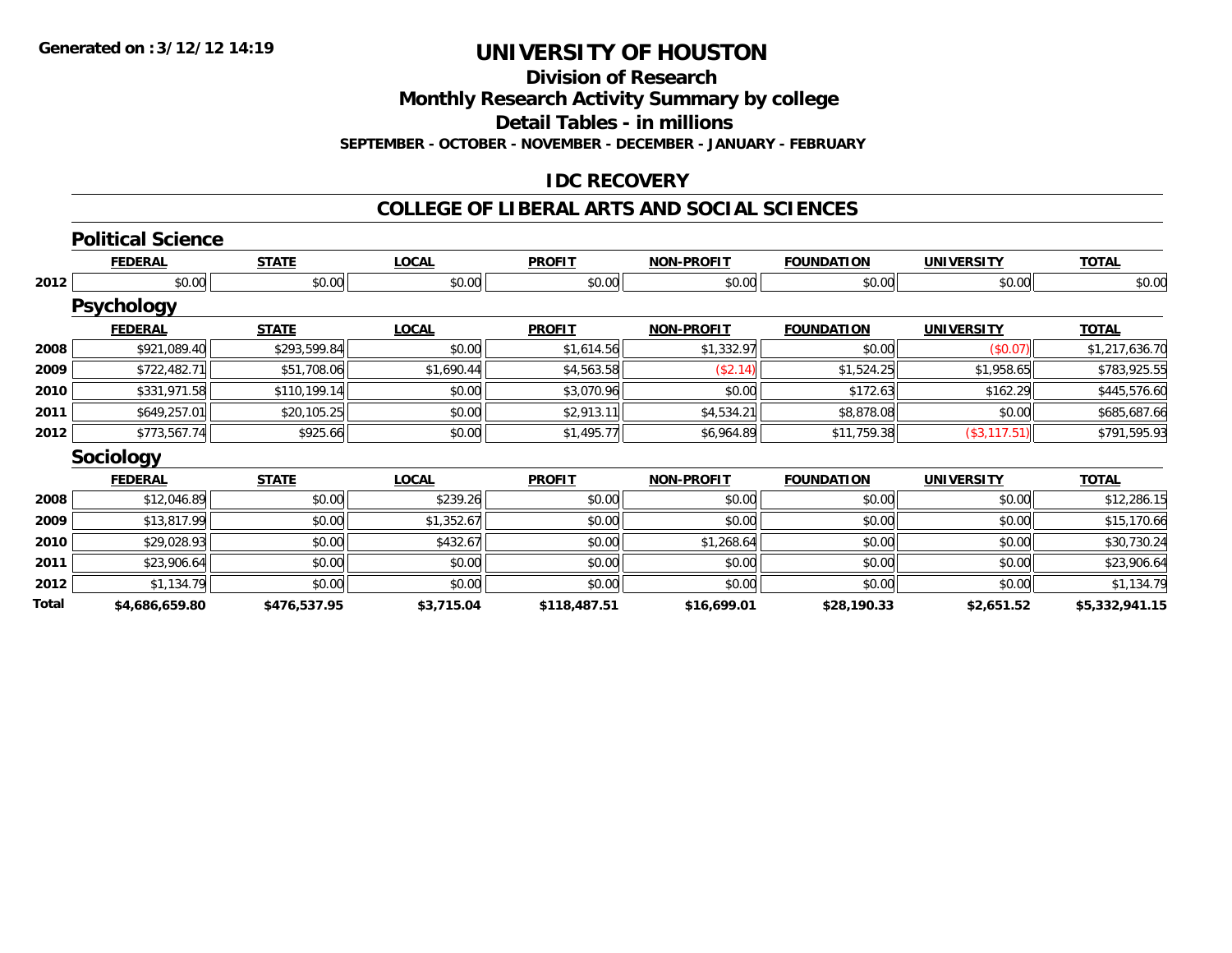### **Division of Research**

**Monthly Research Activity Summary by college**

**Detail Tables - in millions**

**SEPTEMBER - OCTOBER - NOVEMBER - DECEMBER - JANUARY - FEBRUARY**

### **IDC RECOVERY**

### **COLLEGE OF NATURAL SCIENCES AND MATHEMATICS**

<u> 1980 - Johann Barbara, martxa amerikan bashkar (</u>

### **Allied Geophysical Laboratories**

|      | <b>FEDERAL</b>     | <b>STATE</b>       | <b>LOCAL</b>                                 | <b>PROFIT</b>     | <b>-PROFIT</b><br><b>NON</b> | <b>FOUNDATION</b> | UNIVERSITY | <b>TOTAL</b> |
|------|--------------------|--------------------|----------------------------------------------|-------------------|------------------------------|-------------------|------------|--------------|
| 2011 | $\sim$ 00<br>vu.ou | $\sim$ 00<br>JU.UU | 0.00<br><b>DU.UU</b>                         | .081<br>$\cdot$ . | 0000<br>pv.uu                | \$0.00            | \$0.00     | 001E<br>,UO  |
| 2012 | $\sim$ 00<br>vu.uu | 0.00<br>J∪.∪∪ ¦    | $\mathsf{A} \cap \mathsf{A}$<br><b>DU.UU</b> | 010<br>10.37      | 0000<br>JU.UU                | \$0.00            | \$0.00     |              |

## **Biology/Biochemistry**

|      | <b>FEDERAL</b> | <b>STATE</b> | <u>LOCAL</u> | <b>PROFIT</b> | <b>NON-PROFIT</b> | <b>FOUNDATION</b> | <b>UNIVERSITY</b> | <b>TOTAL</b> |
|------|----------------|--------------|--------------|---------------|-------------------|-------------------|-------------------|--------------|
| 2008 | \$383,187.61   | \$0.00       | \$0.00       | \$0.00        | \$1.894.71        | \$0.00            | \$0.00            | \$385,082.32 |
| 2009 | \$262,928.74   | \$0.00       | \$0.00       | \$0.00        | \$0.00            | \$1,425.91        | \$0.00            | \$264,354.65 |
| 2010 | \$486,473.30   | \$0.00       | \$0.00       | \$0.00        | \$13,078.72       | \$1,346.49        | \$0.00            | \$500,898.51 |
| 2011 | \$574,625.90   | \$1,895.51   | \$0.00       | \$0.00        | \$14,678.21       | \$0.00            | \$0.00            | \$591,199.62 |
| 2012 | \$519,725.91   | \$10,351.97  | \$0.00       | \$0.00        | \$24,677.99       | \$0.00            | \$0.00            | \$554,755.87 |

### **Center for Nuclear Receptors and Cell Signaling**

|      | <b>FEDERAL</b> | <b>STATE</b> | <u>_OCAL</u> | <b>PROFIT</b> | <b>NON-PROFIT</b> | <b>FOUNDATION</b> | UNIVERSITY | <b>TOTAL</b> |
|------|----------------|--------------|--------------|---------------|-------------------|-------------------|------------|--------------|
| 2010 | \$13,288.99    | \$0.00       | \$0.00       | \$0.00        | \$0.00            | \$0.00            | \$0.00     | \$13,288.99  |
| 2011 | \$104,563.98   | \$366.08     | \$0.00       | \$0.00        | \$0.00            | \$0.00            | \$0.00     | \$104,930.06 |
| 2012 | \$108,544.33   | .973.76      | \$0.00       | \$67,911.79   | \$0.00            | \$0.00            | \$0.00     | \$184,429.88 |

### **Chemistry**

|      | <b>FEDERAL</b> | <u>STATE</u> | <u>LOCAL</u> | <b>PROFIT</b> | <b>NON-PROFIT</b> | <b>FOUNDATION</b> | <b>UNIVERSITY</b> | <b>TOTAL</b> |
|------|----------------|--------------|--------------|---------------|-------------------|-------------------|-------------------|--------------|
| 2008 | \$309,599.55   | (\$0.02)     | \$0.00       | \$4,009.12    | \$6,221.55        | \$0.00            | \$0.00            | \$319,830.20 |
| 2009 | \$202,285.38   | \$0.00       | \$0.00       | \$14,197.79   | \$0.00            | \$0.00            | \$19,993.62       | \$236,476.79 |
| 2010 | \$350,950.06   | \$0.00       | \$0.00       | \$14,514.92   | $($ \$11.01)      | \$0.00            | \$32,915.71       | \$398,369.68 |
| 2011 | \$436,431.72   | \$457.48     | \$0.00       | \$793.77      | \$0.00            | \$0.00            | \$5,045.40        | \$442,728.37 |
| 2012 | \$315,923.90   | \$9,739.82   | \$0.00       | \$5,581.82    | \$0.00            | \$0.00            | \$8,891.74        | \$340,137.28 |

### **Computer Science**

|      | <b>FEDERAL</b> | <b>STATE</b> | <b>LOCAL</b> | <b>PROFIT</b> | <b>NON-PROFIT</b> | <b>FOUNDATION</b> | <b>UNIVERSITY</b> | <b>TOTAL</b> |
|------|----------------|--------------|--------------|---------------|-------------------|-------------------|-------------------|--------------|
| 2008 | \$366,994.56   | \$0.00       | \$0.00       | (\$790.98)    | \$0.00            | \$0.00            | (\$760.00)        | \$365,443.58 |
| 2009 | \$429,183.69   | \$0.00       | \$0.00       | \$18,003.07   | \$0.00            | \$0.00            | \$0.00            | \$447,186.76 |
| 2010 | \$468,492.59   | \$0.00       | \$0.00       | \$10,302.95   | \$0.00            | \$0.00            | \$0.00            | \$478,795.54 |
| 2011 | \$670,979.28   | \$3,221.16   | \$0.00       | \$8,812.00    | \$0.00            | \$0.00            | \$0.00            | \$683,012.45 |
| 2012 | \$328,044.74   | \$1,787.35   | \$0.00       | \$62,330.92   | \$5,055.67        | \$0.00            | \$0.00            | \$397,218.67 |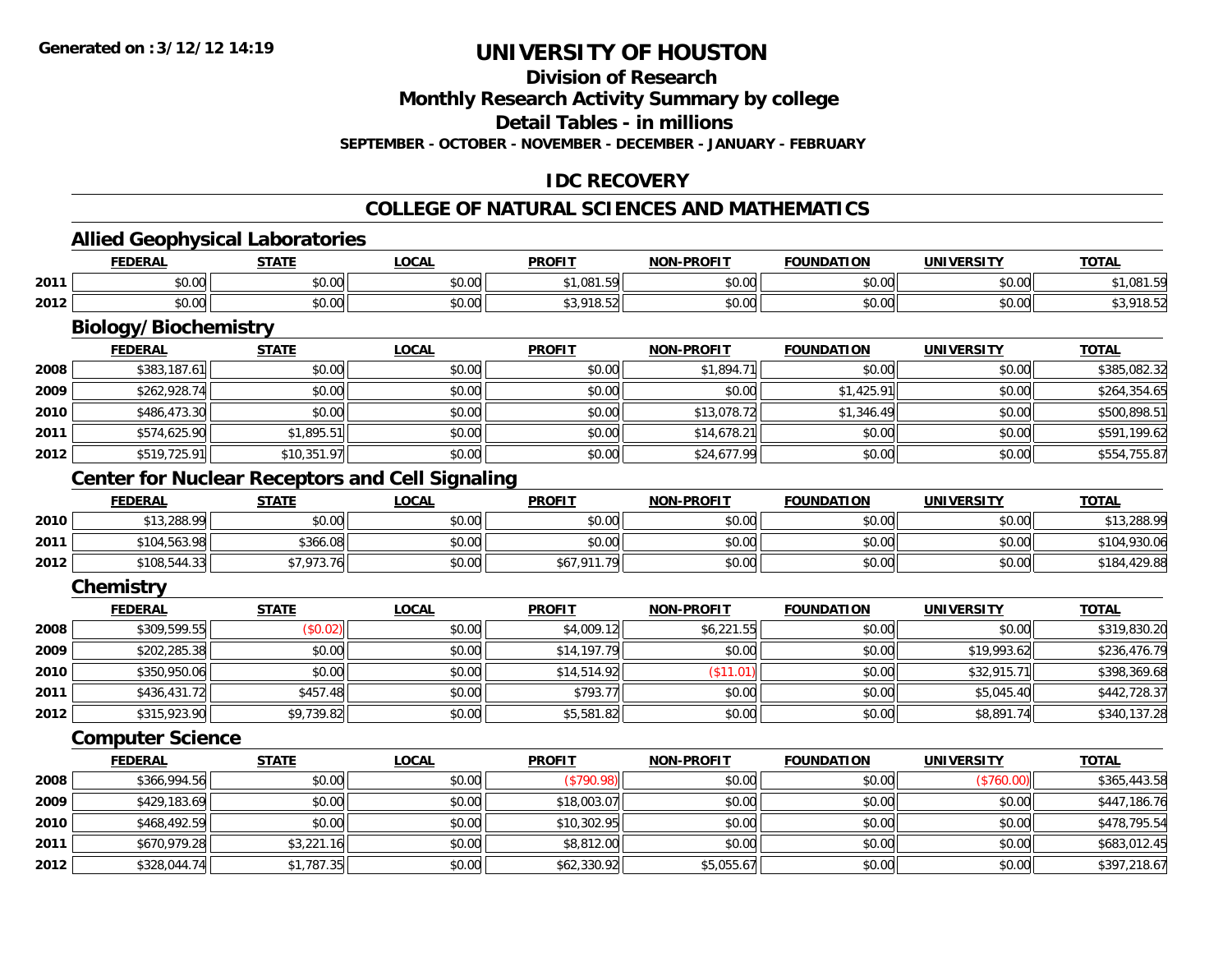### **Division of Research**

**Monthly Research Activity Summary by college**

**Detail Tables - in millions**

**SEPTEMBER - OCTOBER - NOVEMBER - DECEMBER - JANUARY - FEBRUARY**

### **IDC RECOVERY**

### **COLLEGE OF NATURAL SCIENCES AND MATHEMATICS**

### **Dean, Natural Sciences and Mathematics**

|      | <b>FEDERAL</b> | <b>STATE</b> | <b>LOCAL</b> | <b>PROFIT</b> | <b>NON-PROFIT</b> | <b>FOUNDATION</b> | <b>UNIVERSITY</b> | <b>TOTAL</b> |
|------|----------------|--------------|--------------|---------------|-------------------|-------------------|-------------------|--------------|
| 2008 | \$0.00         | \$0.00       | \$0.00       | \$0.00        | \$0.00            | \$0.00            | \$0.00            | \$0.00       |
| 2009 | \$0.00         | \$0.00       | \$0.00       | \$0.00        | \$0.00            | \$0.00            | \$0.00            | \$0.00       |
| 2010 | \$0.00         | \$0.00       | \$0.00       | \$0.00        | \$0.00            | \$0.00            | \$0.00            | \$0.00       |
| 2011 | \$0.00         | \$0.00       | \$0.00       | \$0.00        | \$0.00            | \$0.00            | \$0.00            | \$0.00       |
| 2012 | \$0.00         | \$0.00       | \$0.00       | \$0.00        | \$0.00            | \$0.00            | \$0.00            | \$0.00       |

#### **Geosciences**

|      | <b>FEDERAL</b> | <u>STATE</u> | <b>LOCAL</b> | <b>PROFIT</b> | <b>NON-PROFIT</b> | <b>FOUNDATION</b> | <b>UNIVERSITY</b> | <b>TOTAL</b> |
|------|----------------|--------------|--------------|---------------|-------------------|-------------------|-------------------|--------------|
| 2008 | \$171,978.93   | \$16,972.00  | \$0.00       | \$48,858.83   | \$8,382.17        | \$0.00            | \$2,021.27        | \$248,213.19 |
| 2009 | \$134,425.32   | \$5,877.32   | \$0.00       | \$99,467.71   | \$30,828.77       | \$0.00            | \$0.00            | \$270,599.12 |
| 2010 | \$114,151.88   | \$23,801.79  | \$0.00       | \$184,656.87  | \$27,986.22       | \$0.00            | \$0.00            | \$350,596.76 |
| 2011 | \$159,482.28   | \$44,217.32  | \$0.00       | \$150,065.22  | \$19,706.99       | \$0.00            | \$0.00            | \$373,471.81 |
| 2012 | \$254,512.59   | \$43,725.11  | \$0.00       | \$133,581.43  | \$18,796.81       | \$0.00            | \$0.00            | \$450,615.94 |

### **Institute for Multidimensional Air Quality Studies**

|      | <b>FEDERAL</b>     | <b>STATE</b> | <b>LOCAL</b> | <b>PROFIT</b> | <b>NON-PROFIT</b> | <b>FOUNDATION</b> | <b>UNIVERSITY</b> | <b>TOTAL</b> |
|------|--------------------|--------------|--------------|---------------|-------------------|-------------------|-------------------|--------------|
| 2012 | \$0.00             | \$0.00       | \$0.00       | \$0.00        | \$0.00            | \$0.00            | \$0.00            | \$0.00       |
|      | <b>Mathematics</b> |              |              |               |                   |                   |                   |              |
|      | <b>FEDERAL</b>     | <b>STATE</b> | <b>LOCAL</b> | <b>PROFIT</b> | <b>NON-PROFIT</b> | <b>FOUNDATION</b> | <b>UNIVERSITY</b> | <b>TOTAL</b> |
| 2008 | \$120,703.13       | \$3,115.79   | \$0.00       | \$2,140.34    | \$3,414.54        | \$0.00            | \$0.00            | \$129,373.81 |
| 2009 | \$90,865.74        | \$0.00       | \$0.00       | \$2,230.59    | \$0.00            | \$0.00            | \$0.00            | \$93,096.33  |
| 2010 | \$149,540.74       | \$0.00       | \$0.00       | \$1,684.79    | \$0.00            | \$0.00            | \$0.00            | \$151,225.53 |
| 2011 | \$108,935.72       | \$8,097.23   | \$0.00       | \$8,111.44    | \$20,785.84       | \$0.00            | \$0.00            | \$145,930.22 |
| 2012 | \$104, 111.31      | \$11,749.35  | \$0.00       | \$27,047.33   | \$9,667.41        | (\$252.50)        | \$0.00            | \$152,322.90 |
|      | <b>Physics</b>     |              |              |               |                   |                   |                   |              |
|      | <b>FEDERAL</b>     | <b>STATE</b> | <b>LOCAL</b> | <b>PROFIT</b> | <b>NON-PROFIT</b> | <b>FOUNDATION</b> | <b>UNIVERSITY</b> | <b>TOTAL</b> |
| 2008 | \$177,148.18       | \$0.00       | \$0.00       | \$54,746.70   | \$9,648.05        | \$0.00            | \$0.00            | \$241,542.93 |
| 2009 | \$124,541.47       | \$0.00       | \$0.00       | \$101,607.94  | \$7,399.19        | \$0.00            | \$0.00            | \$233,548.60 |
| 2010 | \$223,834.22       | \$0.00       | \$0.00       | \$71,791.95   | \$4,932.69        | \$0.00            | \$0.00            | \$300,558.85 |
|      |                    |              |              |               |                   |                   |                   |              |

**2011** \$266,360.05 \$0.00 \$0.00 \$102,308.96 \$0.96 \$0.00 \$0.00 \$368,669.97 **2012** \$337,875.84 \$0.00 \$0.00 \$18,510.43 \$394.22 \$0.00 \$0.00 \$356,780.49 **Total\$8,870,691.64 \$193,349.01 \$0.00 \$1,217,477.79 \$227,539.69 \$2,519.90 \$68,107.74 \$10,579,685.77**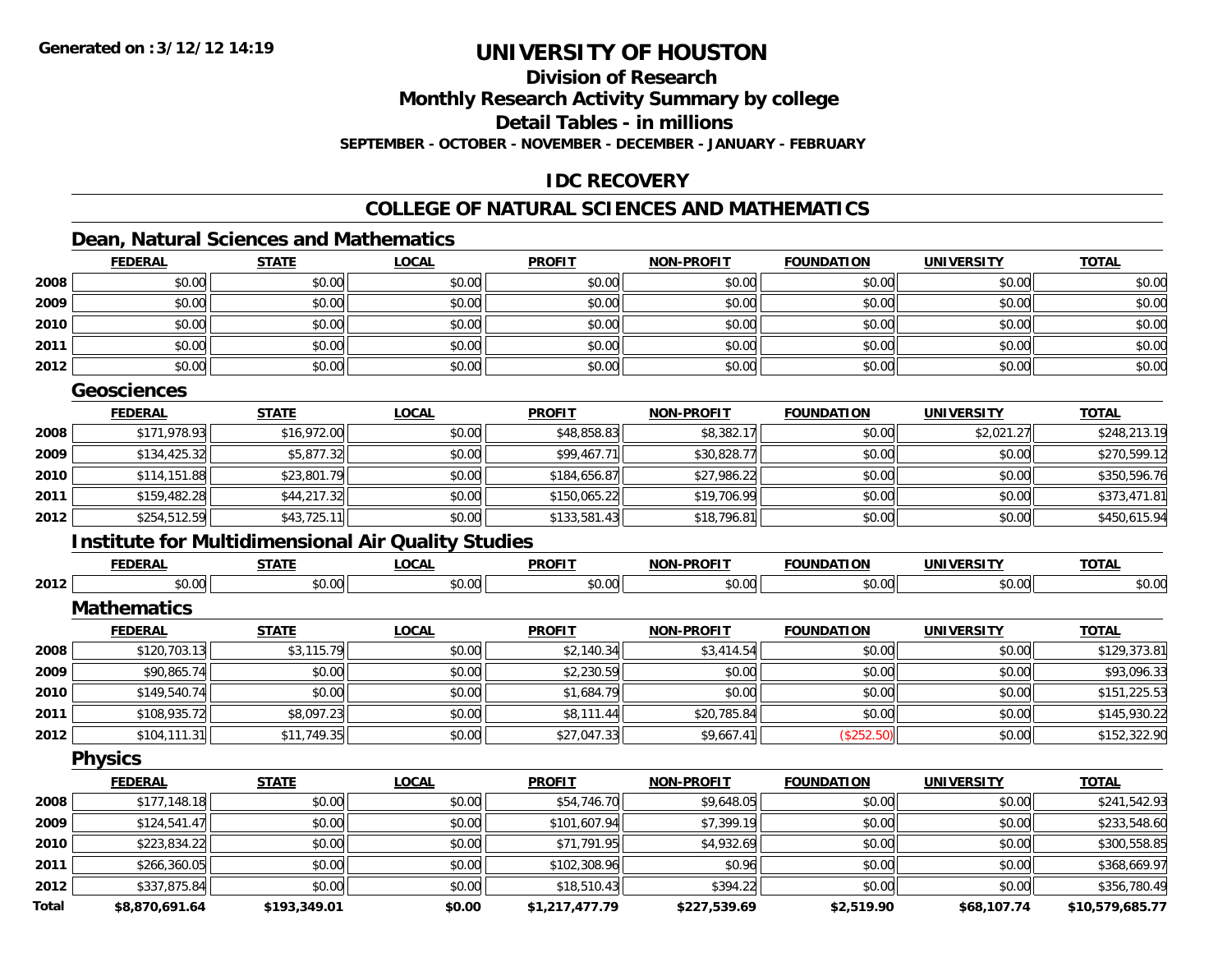### **Division of Research**

**Monthly Research Activity Summary by college**

**Detail Tables - in millions**

**SEPTEMBER - OCTOBER - NOVEMBER - DECEMBER - JANUARY - FEBRUARY**

#### **IDC RECOVERY**

#### **COLLEGE OF OPTOMETRY**

### **Optometry, Community**

|       | .              |              |              |               |                   |                   |                   |                |
|-------|----------------|--------------|--------------|---------------|-------------------|-------------------|-------------------|----------------|
|       | <b>FEDERAL</b> | <b>STATE</b> | <b>LOCAL</b> | <b>PROFIT</b> | <b>NON-PROFIT</b> | <b>FOUNDATION</b> | <b>UNIVERSITY</b> | <b>TOTAL</b>   |
| 2008  | \$570,315.78   | \$0.00       | \$0.00       | \$30,918.87   | \$72.54           | \$0.00            | \$24,973.37       | \$626,280.56   |
| 2009  | \$336,161.86   | \$0.00       | \$0.00       | \$17,166.00   | \$0.00            | \$0.00            | \$26,125.25       | \$379,453.11   |
| 2010  | \$559,739.01   | \$1,421.14   | \$0.00       | \$52,497.59   | \$0.00            | \$0.00            | \$17,877.76       | \$631,535.50   |
| 2011  | \$434,681.62   | \$0.00       | \$0.00       | \$25,875.82   | \$0.00            | \$0.00            | \$17,723.26       | \$478,280.70   |
| 2012  | \$513,450.50   | \$0.00       | \$0.00       | \$38,686.65   | \$0.00            | \$0.00            | \$29,995.05       | \$582,132.20   |
| Total | \$2,414,348.78 | \$1,421.14   | \$0.00       | \$165,144.93  | \$72.54           | \$0.00            | \$116,694.69      | \$2,697,682.08 |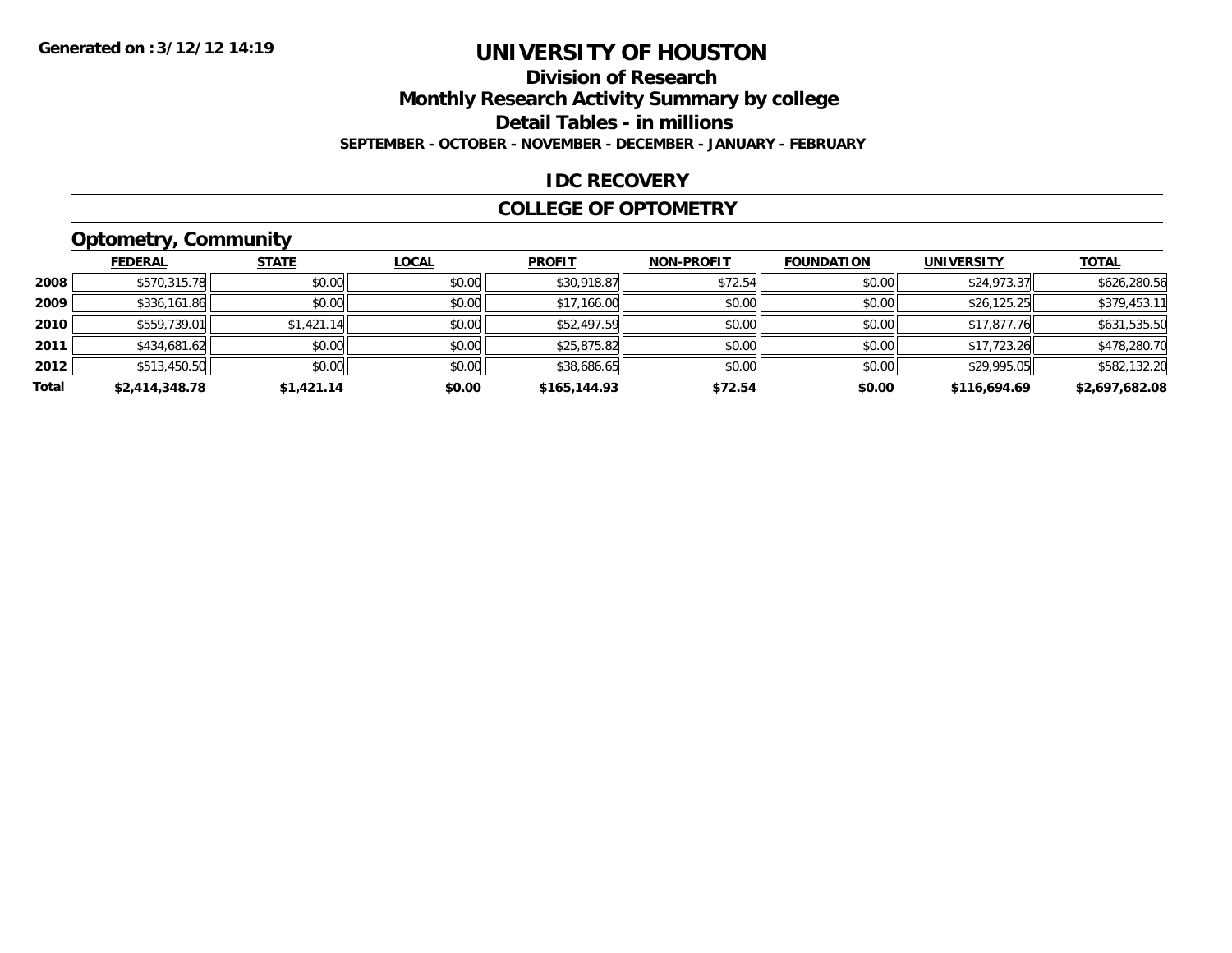## **Division of Research**

**Monthly Research Activity Summary by college**

**Detail Tables - in millions**

**SEPTEMBER - OCTOBER - NOVEMBER - DECEMBER - JANUARY - FEBRUARY**

### **IDC RECOVERY**

#### **COLLEGE OF PHARMACY**

#### **Clinical Sciences and Administration**

|      | <b>FEDERAL</b> | <b>STATE</b> | <b>LOCAL</b> | <b>PROFIT</b> | <b>NON-PROFIT</b> | <b>FOUNDATION</b> | <b>UNIVERSITY</b> | <b>TOTAL</b> |
|------|----------------|--------------|--------------|---------------|-------------------|-------------------|-------------------|--------------|
| 2008 | \$5,546.80     | \$0.00       | \$0.00       | \$29,190.95   | \$0.00            | \$748.20          | \$0.00            | \$35,485.95  |
| 2009 | \$16,507.28    | \$0.00       | \$0.00       | \$43,328.74   | \$0.00            | \$105.38          | \$19.51           | \$59,960.91  |
| 2010 | \$18,354.17    | \$0.00       | \$0.00       | \$34,769.36   | \$7,169.07        | \$0.00            | \$216.08          | \$60,508.68  |
| 2011 | \$32,113.79    | \$0.00       | \$0.00       | \$37,430.98   | \$10,879.89       | \$0.00            | \$4.97            | \$80,429.63  |
| 2012 | \$22,650.22    | \$0.00       | \$0.00       | \$33,228.27   | \$11.27           | \$0.00            | \$0.00            | \$55,867.22  |

## **Pharmacological and Pharmaceutical Sciences**

|       | <b>FEDERAL</b> | <u>STATE</u> | <b>LOCAL</b> | <b>PROFIT</b> | <b>NON-PROFIT</b> | <b>FOUNDATION</b> | <b>UNIVERSITY</b> | <b>TOTAL</b>   |
|-------|----------------|--------------|--------------|---------------|-------------------|-------------------|-------------------|----------------|
| 2008  | \$279,514.35   | \$0.00       | \$0.00       | \$10,253.73   | \$2,069.67        | \$0.00            | \$0.00            | \$291,837.75   |
| 2009  | \$203,825.86   | \$0.00       | \$0.00       | \$5,553.92    | \$3,495.52        | \$0.00            | \$0.00            | \$212,875.30   |
| 2010  | \$360,656.60   | \$0.00       | \$0.00       | \$2,380.16    | \$7,034.43        | \$984.59          | \$0.00            | \$371,055.78   |
| 2011  | \$402,699.06   | \$0.00       | \$0.00       | \$0.00        | \$9,743.12        | \$0.00            | \$0.00            | \$412,442.18   |
| 2012  | \$248,143.85   | \$0.00       | \$0.00       | \$0.00        | \$4,961.64        | \$206.04          | \$0.00            | \$253,311.53   |
| Total | \$1,590,011.97 | \$0.00       | \$0.00       | \$196,136.11  | \$45,342.07       | \$2,044.21        | \$240.56          | \$1,833,774.92 |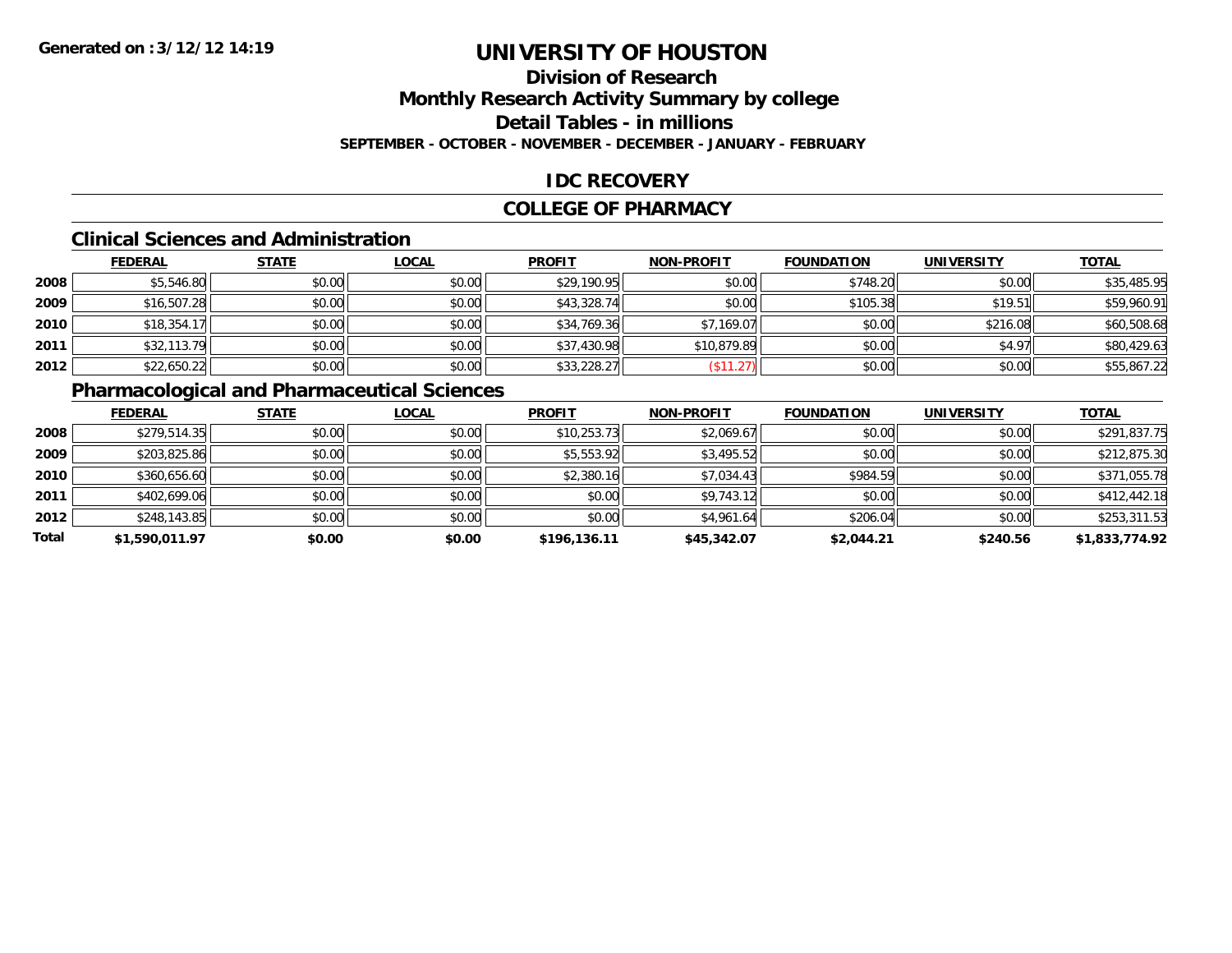### **Division of Research**

**Monthly Research Activity Summary by college**

**Detail Tables - in millions**

**SEPTEMBER - OCTOBER - NOVEMBER - DECEMBER - JANUARY - FEBRUARY**

### **IDC RECOVERY**

#### **COLLEGE OF TECHNOLOGY**

## **Center for Technology Literacy**

|      | <b>FEDERAL</b> | STATE  | LOCAL  | <b>PROFIT</b> | <b>NON-PROFIT</b> | <b>FOUNDATION</b> | UNIVERSITY | <b>TOTAL</b> |
|------|----------------|--------|--------|---------------|-------------------|-------------------|------------|--------------|
| 2010 | \$337.70       | \$0.00 | \$0.00 | \$0.00        | \$0.00            | \$0.00            | \$0.00     | \$337.70     |
| 2011 | \$83,838.65    | \$0.00 | \$0.00 | \$0.00        | \$0.00            | \$0.00            | \$0.00     | \$83,838.65  |
| 2012 | \$75,201.15    | \$0.00 | \$0.00 | \$0.00        | \$0.00            | \$0.00            | \$0.00     | \$75,201.15  |

## **Dean, Technology**

|      | <b>FEDERAL</b> | <b>STATE</b> | <u>LOCAL</u> | <b>PROFIT</b> | <b>NON-PROFIT</b> | <b>FOUNDATION</b> | <b>UNIVERSITY</b> | <b>TOTAL</b> |
|------|----------------|--------------|--------------|---------------|-------------------|-------------------|-------------------|--------------|
| 2008 | \$49,312.78    | \$0.00       | \$0.00       | \$0.00        | \$0.00            | \$0.00            | \$0.00            | \$49,312.78  |
| 2009 | \$83,171.66    | \$0.00       | \$0.00       | \$0.00        | \$0.00            | \$0.00            | \$0.00            | \$83,171.66  |
| 2010 | \$38,366.56    | \$0.00       | \$0.00       | \$0.00        | \$0.00            | \$0.00            | \$0.00            | \$38,366.56  |
| 2011 | \$24,182.21    | \$0.00       | \$0.00       | \$0.00        | \$0.00            | \$0.00            | \$0.00            | \$24,182.21  |
| 2012 | \$26,479.47    | \$0.00       | \$0.00       | \$0.00        | \$0.00            | \$0.00            | \$0.00            | \$26,479.47  |

### **Engineering Technology**

|      | <b>FEDERAL</b> | <b>STATE</b> | <u>LOCAL</u> | <b>PROFIT</b> | <b>NON-PROFIT</b> | <b>FOUNDATION</b> | <b>UNIVERSITY</b> | <b>TOTAL</b> |
|------|----------------|--------------|--------------|---------------|-------------------|-------------------|-------------------|--------------|
| 2008 | \$90,657.67    | \$0.00       | \$0.00       | \$550.87      | \$0.00            | \$0.00            | \$0.00            | \$91,208.54  |
| 2009 | \$13,516.46    | \$0.00       | \$0.00       | \$0.00        | \$2,361.19        | \$0.00            | \$2,444.92        | \$18,322.57  |
| 2010 | \$22,608.83    | \$0.00       | \$0.00       | \$540.55      | \$0.00            | \$12,570.58       | \$38.22           | \$35,758.18  |
| 2011 | \$61,843.08    | \$0.00       | \$0.00       | \$0.00        | \$0.00            | \$8,326.02        | \$0.00            | \$70,169.10  |
| 2012 | \$43,347.66    | \$0.00       | \$0.00       | \$3,840.78    | \$0.00            | \$0.00            | \$0.00            | \$47,188.44  |

#### **Human Development and Consumer Science**

|      | <u>FEDERAL</u> | <u>STATE</u> | <b>LOCAL</b> | <b>PROFIT</b> | <b>NON-PROFIT</b> | <b>FOUNDATION</b> | <b>UNIVERSITY</b> | <b>TOTAL</b> |
|------|----------------|--------------|--------------|---------------|-------------------|-------------------|-------------------|--------------|
| 2008 | \$3,066.80     | \$2,402.39   | \$0.00       | \$264.79      | \$0.00            | \$0.00            | \$0.00            | \$5,733.98   |
| 2009 | \$5,217.84     | \$0.00       | \$0.00       | \$350.61      | \$0.00            | \$0.00            | \$0.00            | \$5,568.45   |
| 2010 | \$540.33       | \$0.00       | \$0.00       | \$415.56      | \$0.00            | \$0.00            | \$0.00            | \$955.89     |
| 2011 | \$213.79       | \$0.00       | \$0.00       | \$124.93      | \$0.00            | \$0.00            | \$0.00            | \$338.72     |
| 2012 | \$127.81       | \$0.00       | \$0.00       | \$0.00        | \$0.00            | \$0.00            | \$0.00            | \$127.81     |

### **Information & Logistics Technology**

|      | <b>FEDERAL</b> | <b>STATE</b> | <b>LOCAL</b> | <b>PROFIT</b> | <b>NON-PROFIT</b> | <b>FOUNDATION</b> | <b>UNIVERSITY</b> | <b>TOTAL</b> |
|------|----------------|--------------|--------------|---------------|-------------------|-------------------|-------------------|--------------|
| 2008 | \$5,421.13     | \$0.00       | \$0.00       | \$0.00        | \$0.00            | \$0.00            | \$0.00            | \$5,421.13   |
| 2009 | \$5,357.06     | \$0.00       | \$0.00       | \$0.00        | \$0.00            | \$0.00            | \$0.00            | \$5,357.06   |
| 2010 | \$1,978.67     | \$0.00       | \$0.00       | \$0.00        | \$0.00            | \$0.00            | \$0.00            | \$1,978.67   |
| 2011 | $($ \$100.40)  | \$0.00       | \$0.00       | \$0.00        | \$0.00            | \$0.00            | \$0.00            | (\$100.40)   |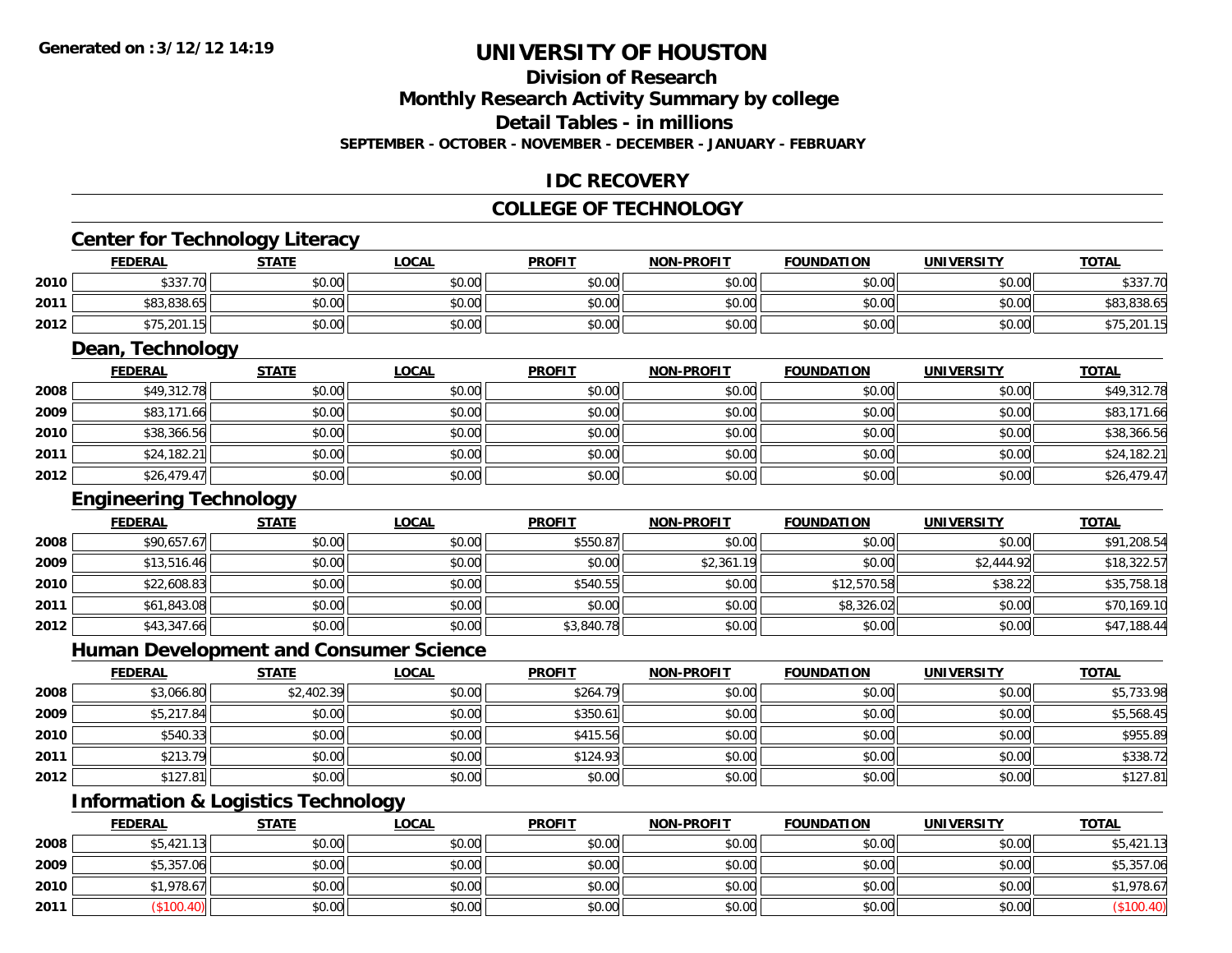**Division of Research**

**Monthly Research Activity Summary by college**

**Detail Tables - in millions**

**SEPTEMBER - OCTOBER - NOVEMBER - DECEMBER - JANUARY - FEBRUARY**

### **IDC RECOVERY**

### **COLLEGE OF TECHNOLOGY**

### **Information & Logistics Technology**

|       | <b>FEDERAL</b> | <b>STATE</b>                                 | <b>LOCAL</b> | <b>PROFIT</b> | <b>NON-PROFIT</b> | <b>FOUNDATION</b> | <b>UNIVERSITY</b> | <b>TOTAL</b> |
|-------|----------------|----------------------------------------------|--------------|---------------|-------------------|-------------------|-------------------|--------------|
| 2012  | \$8,119.02     | \$0.00                                       | \$0.00       | \$0.00        | \$0.00            | \$0.00            | \$0.00            | \$8,119.02   |
|       |                | <b>Texas Manufacturing Assistance Center</b> |              |               |                   |                   |                   |              |
|       | <b>FEDERAL</b> | <b>STATE</b>                                 | LOCAL        | <b>PROFIT</b> | <b>NON-PROFIT</b> | <b>FOUNDATION</b> | <b>UNIVERSITY</b> | <b>TOTAL</b> |
| 2008  | \$0.00         | \$0.00                                       | \$0.00       | \$0.00        | \$0.00            | \$0.00            | \$0.00            | \$0.00       |
| 2009  | \$0.00         | \$0.00                                       | \$0.00       | \$0.00        | \$0.00            | \$0.00            | \$0.00            | \$0.00       |
| 2010  | \$0.00         | \$0.00                                       | \$0.00       | \$0.00        | \$0.00            | \$0.00            | \$0.00            | \$0.00       |
| 2011  | \$0.00         | \$0.00                                       | \$0.00       | \$0.00        | \$0.00            | \$0.00            | \$0.00            | \$0.00       |
| Total | \$642,805.89   | \$2,402.39                                   | \$0.00       | \$6,088.09    | \$2,361.19        | \$20,896.60       | \$2,483.14        | \$677.037.30 |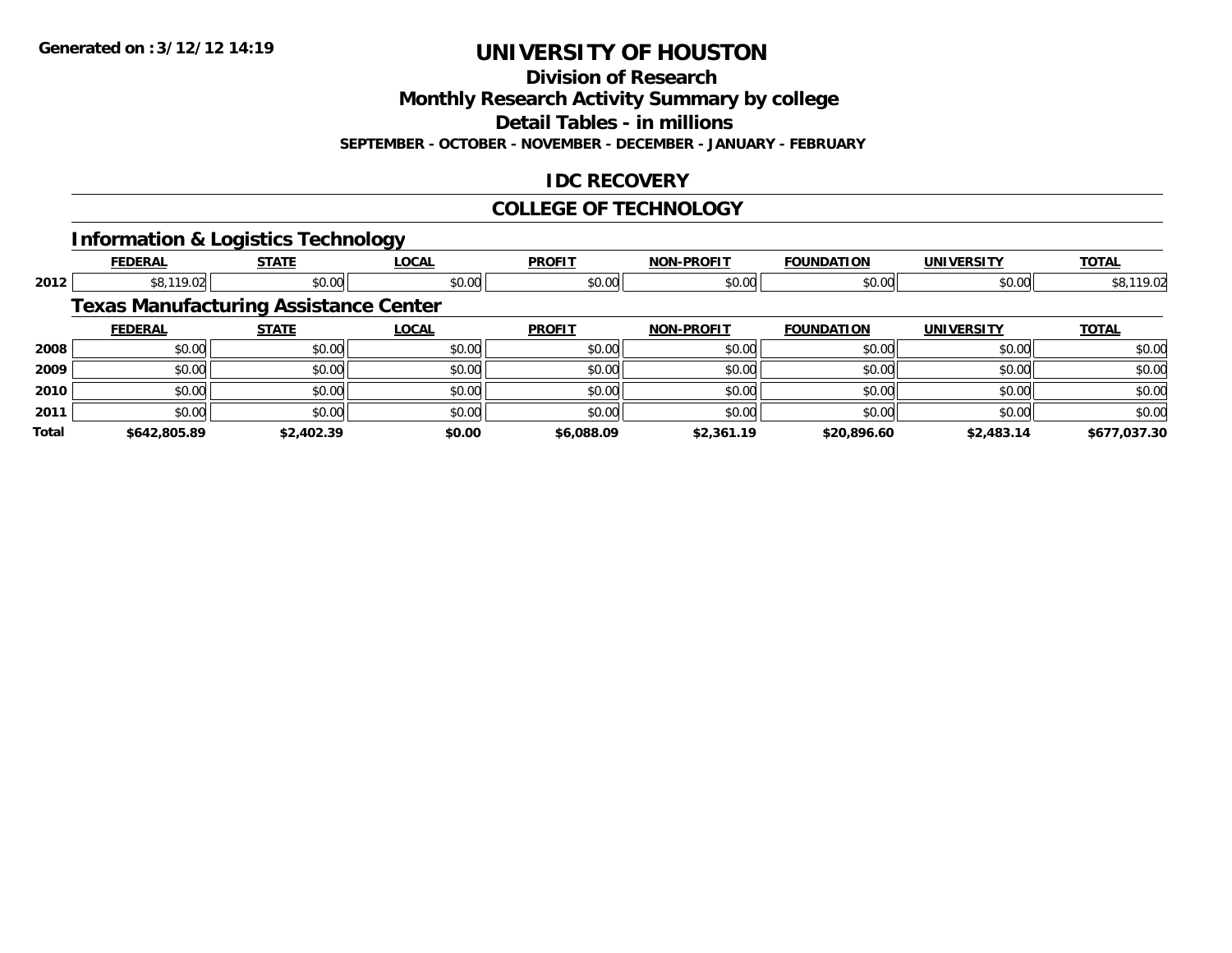## **Division of Research**

**Monthly Research Activity Summary by college**

**Detail Tables - in millions**

**SEPTEMBER - OCTOBER - NOVEMBER - DECEMBER - JANUARY - FEBRUARY**

### **IDC RECOVERY**

### **CULLEN COLLEGE OF ENGINEERING**

### **Biomedical Engineering**

|      | <b>FEDERAL</b> | <b>STATE</b> | <u>LOCAL</u> | <b>PROFIT</b> | <b>NON-PROFIT</b> | <b>FOUNDATION</b> | <b>UNIVERSITY</b> | <u>TOTAL</u> |
|------|----------------|--------------|--------------|---------------|-------------------|-------------------|-------------------|--------------|
| 2008 | \$15,921.56    | \$0.00       | \$0.00       | \$0.00        | \$0.00            | \$8,328.46        | \$0.00            | \$24,250.02  |
| 2009 | \$13,989.65    | \$0.00       | \$0.00       | \$0.00        | \$0.00            | \$544.78          | \$0.00            | \$14,534.43  |
| 2010 | \$37,759.78    | \$0.00       | \$0.00       | \$0.00        | \$0.00            | (\$26.35)         | \$0.00            | \$37,733.43  |
| 2011 | \$34,427.07    | \$0.00       | \$0.00       | \$0.00        | \$0.00            | \$0.00            | \$0.00            | \$34,427.07  |
| 2012 | \$49,307.05    | \$0.00       | \$0.00       | \$0.00        | \$0.00            | \$0.00            | \$0.00            | \$49,307.05  |

### **Chemical Engineering**

|      | <b>FEDERAL</b> | <b>STATE</b>   | <u>LOCAL</u> | <b>PROFIT</b> | <b>NON-PROFIT</b> | <b>FOUNDATION</b> | <b>UNIVERSITY</b> | <b>TOTAL</b> |
|------|----------------|----------------|--------------|---------------|-------------------|-------------------|-------------------|--------------|
| 2008 | \$220,066.74   | \$15,749.82    | (\$4,522.13) | \$50,558.24   | \$0.00            | \$90.00           | \$0.00            | \$281,942.67 |
| 2009 | \$222,456.96   | \$121,012.29   | \$3.109.46   | \$101.188.14  | \$0.00            | \$1,043.48        | \$0.00            | \$448,810.33 |
| 2010 | \$227,105.17   | (S59, 121.46)  | \$3,358.79   | \$45,266.30   | \$0.00            | \$600.85          | \$27,132.06       | \$244,341.71 |
| 2011 | \$354,663.92   | (S411, 244.29) | \$0.00       | \$89,660.48   | \$0.00            | (\$219.31)        | \$25,023.88       | \$57,884.67  |
| 2012 | \$459,188.31   | \$2,613.75     | \$0.00       | \$142,252.44  | \$0.00            | \$33.60           | \$0.02            | \$604,088.12 |

### **Civil Engineering**

|      | <b>FEDERAL</b> | <b>STATE</b> | <b>LOCAL</b> | <b>PROFIT</b> | <b>NON-PROFIT</b> | <b>FOUNDATION</b> | <b>UNIVERSITY</b> | <b>TOTAL</b> |
|------|----------------|--------------|--------------|---------------|-------------------|-------------------|-------------------|--------------|
| 2008 | \$91,087.14    | \$10,108.10  | \$7,265.23   | \$6,638.27    | \$5,374.16        | \$0.00            | \$0.00            | \$120,472.90 |
| 2009 | \$108,838.74   | \$8,761.40   | \$1,047.45   | \$226.46      | \$5,036.75        | \$0.00            | \$0.00            | \$123,910.80 |
| 2010 | \$63,809.08    | \$13,076.12  | \$19,292.51  | \$11,368.08   | \$10,165.59       | \$0.00            | \$0.00            | \$117,711.38 |
| 2011 | \$135,085.23   | \$12,120.33  | \$0.00       | \$31,958.54   | \$12,553.73       | \$0.00            | \$5,260.31        | \$196,978.14 |
| 2012 | \$115,126.64   | \$10,881.26  | \$22,531.73  | \$15,380.44   | \$6,592.02        | \$0.00            | \$0.00            | \$170,512.09 |

### **Composites Engineering and Applications Center**

|      | <b>FEDERAL</b> | <b>CTATE</b>           | <b>OCAL</b>                                             | <b>PROFIT</b>                                       | <b>DDAFIT</b><br><b>NON</b> | <b>FOUNDATION</b> | UNIVERSITY | <b>TOTAL</b>  |
|------|----------------|------------------------|---------------------------------------------------------|-----------------------------------------------------|-----------------------------|-------------------|------------|---------------|
| 2011 | ሶስ ሰሰ<br>ט.טע  | $\sim$ $\sim$<br>JU.UU | $\mathfrak{e}\cap\mathfrak{g}\cap\mathfrak{g}$<br>pu.uu | $\uparrow$ $\uparrow$ $\uparrow$ $\uparrow$<br>JU.U | ტი იი<br>vu.uu              | 0 <sub>n</sub>    | \$0.00     | 0000<br>DU.UU |
| 2012 | ሖヘ<br>vv.vv    | $\cdots$<br>vv.vv      | \$0.00                                                  | 0 <sub>n</sub><br>JU.U                              | 0000<br>vv.vv               | 0000              | \$0.00     | \$0.00        |

<u> 1989 - Johann Stoff, amerikansk politiker (d. 1989)</u>

#### **Dean, Engineering**

|      | <b>FEDERAL</b> | <b>STATE</b>   | LOCAL                                       | <b>PROFIT</b> | <b>NON-PROFIT</b> | <b>FOUNDATION</b> | <b>UNIVERSITY</b> | <u>TOTAL</u>             |
|------|----------------|----------------|---------------------------------------------|---------------|-------------------|-------------------|-------------------|--------------------------|
| 2010 | \$2,368.69     | 4000<br>JU.UU  | $\mathfrak{c}\cap\mathfrak{a}\cap$<br>JU.UU | \$0.00        | \$0.00            | \$0.00            | \$0.00            | \$2,368.69               |
| 2011 | \$2,665        | 40.00<br>งบ.บบ | $n \cap \neg$<br>DU.UU                      | \$0.00        | \$0.00            | \$0.00            | \$0.00            | $0.25E$ AD<br>\$2,665.45 |
| 2012 | \$2,148.96     | \$0.00         | \$0.00                                      | \$0.00        | \$0.00            | \$0.00            | \$0.00            | \$2,148.96               |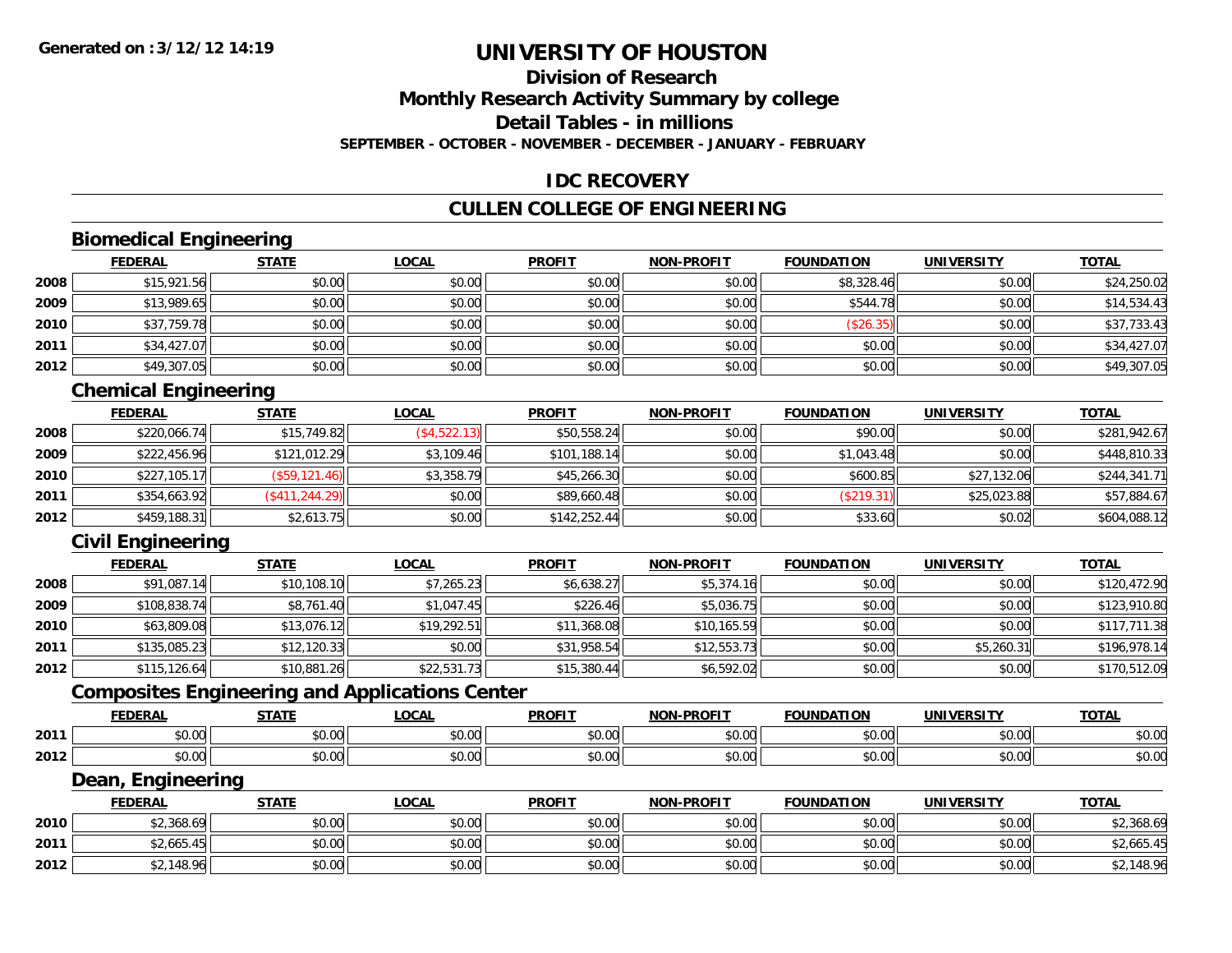## **Division of Research**

**Monthly Research Activity Summary by college**

**Detail Tables - in millions**

**SEPTEMBER - OCTOBER - NOVEMBER - DECEMBER - JANUARY - FEBRUARY**

### **IDC RECOVERY**

### **CULLEN COLLEGE OF ENGINEERING**

### **Electrical & Computer Engineering**

|      | <b>FEDERAL</b> | <b>STATE</b> | <b>LOCAL</b> | <b>PROFIT</b> | <b>NON-PROFIT</b> | <b>FOUNDATION</b> | <b>UNIVERSITY</b> | <b>TOTAL</b> |
|------|----------------|--------------|--------------|---------------|-------------------|-------------------|-------------------|--------------|
| 2008 | \$300,576.53   | \$14,100.11  | \$0.00       | \$10,658.92   | \$949.83          | \$0.00            | \$0.00            | \$326,285.39 |
| 2009 | \$178,065.69   | \$10,308.37  | \$0.00       | \$21,404.35   | \$17,929.71       | \$0.00            | \$5,704.81        | \$233,412.93 |
| 2010 | \$190,985.95   | \$7,525.76   | \$0.00       | \$46,247.51   | \$7,182.14        | \$0.00            | \$89.18           | \$252,030.55 |
| 2011 | \$304,723.70   | \$15,566.64  | \$0.00       | \$32,351.95   | \$4,074.61        | \$0.00            | \$2,455.44        | \$359,172.34 |
| 2012 | \$330,490.39   | \$831.00     | \$0.00       | \$55,905.86   | (\$2,948.83)      | (\$16, 163.66)    | \$0.21            | \$368,114.97 |

### **Industrial Engineering**

|      | <b>FEDERAL</b> | <b>STATE</b> | <u>LOCAL</u> | <b>PROFIT</b> | <b>NON-PROFIT</b> | <b>FOUNDATION</b> | <b>UNIVERSITY</b> | <b>TOTAL</b> |
|------|----------------|--------------|--------------|---------------|-------------------|-------------------|-------------------|--------------|
| 2008 | \$1,417.05     | \$0.00       | \$0.00       | \$0.00        | \$0.00            | \$0.00            | \$0.00            | \$1,417.05   |
| 2009 | \$18,178.76    | \$0.00       | \$0.00       | \$2,158.44    | \$0.00            | \$0.00            | \$0.00            | \$20,337.20  |
| 2010 | \$16,714.46    | \$489.51     | \$0.00       | \$0.00        | \$0.00            | \$0.00            | \$0.00            | \$17,203.97  |
| 2011 | \$14,320.57    | \$1,517.54   | \$9,213.23   | \$0.00        | \$0.00            | \$0.00            | \$0.00            | \$25,051.34  |
| 2012 | \$14,313.87    | \$0.00       | \$10,978.22  | \$0.00        | \$0.00            | \$0.00            | \$0.00            | \$25,292.09  |

### **Mechanical Engineering**

|      | <b>FEDERAL</b> | <b>STATE</b> | <u>LOCAL</u> | <b>PROFIT</b> | <b>NON-PROFIT</b> | <b>FOUNDATION</b> | <b>UNIVERSITY</b> | <b>TOTAL</b> |
|------|----------------|--------------|--------------|---------------|-------------------|-------------------|-------------------|--------------|
| 2008 | \$116,478.33   | \$0.00       | \$0.00       | \$55,804.87   | \$1,791.70        | \$0.00            | \$0.00            | \$174,074.90 |
| 2009 | \$133,916.80   | \$0.00       | \$0.00       | \$72,021.63   | \$6,892.74        | \$0.00            | \$0.00            | \$212,831.17 |
| 2010 | \$284,440.56   | \$0.00       | \$0.00       | \$40,784.63   | \$25,313.67       | \$0.00            | \$0.00            | \$350,538.86 |
| 2011 | \$362,260.67   | \$0.00       | \$0.00       | \$113,201.86  | \$10,044.75       | \$2,322.43        | \$0.00            | \$487,829.71 |
| 2012 | \$298,876.29   | \$0.00       | \$0.00       | \$52,733.84   | \$12,685.45       | \$15,527.11       | \$0.00            | \$379,822.69 |

#### **National Wind Energy Center**

|              | <b>FEDERAL</b> | STATE          | <u>LOCAL</u> | <b>PROFIT</b> | <b>NON-PROFIT</b> | <b>FOUNDATION</b> | <b>UNIVERSITY</b> | <b>TOTAL</b>   |
|--------------|----------------|----------------|--------------|---------------|-------------------|-------------------|-------------------|----------------|
| 2011         | \$0.00         | \$0.00         | \$0.00       | \$0.00        | \$0.00            | \$0.00            | \$0.00            | \$0.00         |
| 2012         | \$0.00         | \$0.00         | \$0.00       | \$0.00        | \$0.00            | \$0.00            | \$0.00            | \$0.00         |
| <b>Total</b> | \$4,721,775.77 | (\$225,703.76) | \$72,274.49  | \$997.771.25  | \$123,638.02      | \$12,081.39       | \$65,665.91       | \$5,767,503.08 |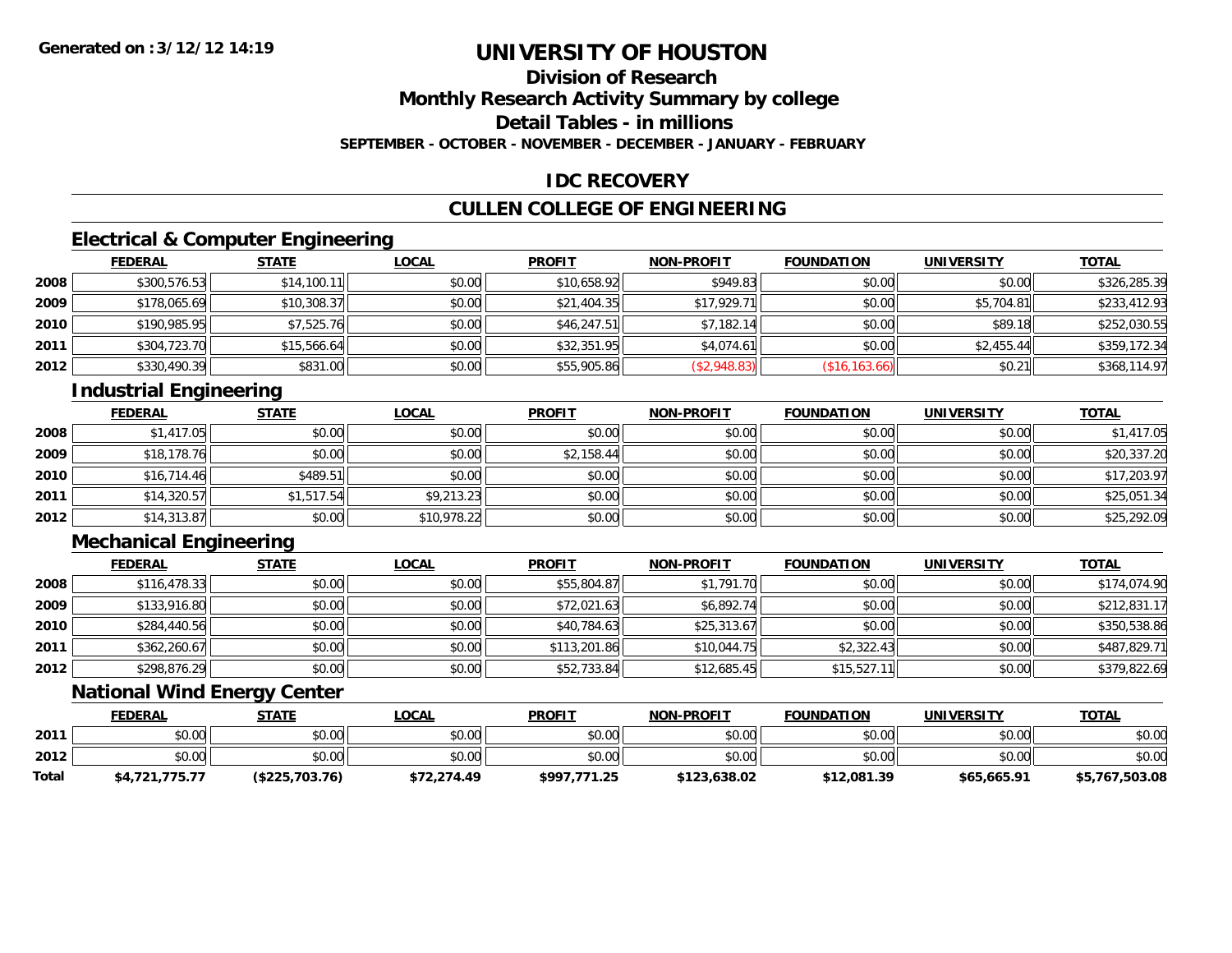## **Division of Research**

**Monthly Research Activity Summary by college**

**Detail Tables - in millions**

**SEPTEMBER - OCTOBER - NOVEMBER - DECEMBER - JANUARY - FEBRUARY**

### **IDC RECOVERY**

#### **DIVISION OF RESEARCH**

### **Center for Advanced Materials**

|      | <b>FEDERAL</b> | <b>STATE</b> | <b>LOCAL</b> | <b>PROFIT</b> | <b>NON-PROFIT</b> | <b>FOUNDATION</b> | <b>UNIVERSITY</b> | <b>TOTAL</b> |
|------|----------------|--------------|--------------|---------------|-------------------|-------------------|-------------------|--------------|
| 2008 | \$0.00         | \$0.00       | \$0.00       | \$0.00        | \$0.00            | \$0.00            | \$0.00            | \$0.00       |
| 2009 | \$0.00         | \$0.00       | \$0.00       | \$4,935.22    | \$0.00            | \$0.00            | \$0.00            | \$4,935.22   |
| 2010 | \$0.00         | \$0.00       | \$0.00       | \$0.00        | \$0.00            | \$0.00            | \$0.00            | \$0.00       |
| 2011 | \$0.00         | \$0.00       | \$0.00       | \$0.00        | \$0.00            | \$0.00            | \$0.00            | \$0.00       |
| 2012 | \$0.00         | \$0.00       | \$0.00       | \$0.00        | \$0.00            | \$0.00            | \$0.00            | \$0.00       |

### **Center for Biomedical & Environmental Genomics**

|      | <b>FEDERAL</b> | <b>STATE</b> | <b>LOCAL</b> | <b>PROFIT</b> | <b>NON-PROFIT</b> | <b>FOUNDATION</b> | <b>UNIVERSITY</b> | <b>TOTAL</b> |
|------|----------------|--------------|--------------|---------------|-------------------|-------------------|-------------------|--------------|
| 2008 | \$0.00         | \$0.00       | \$0.00       | \$0.00        | \$0.00            | \$0.00            | \$0.00            | \$0.00       |
| 2009 | \$0.00         | \$0.00       | \$0.00       | \$0.00        | \$0.00            | \$0.00            | \$0.00            | \$0.00       |
| 2010 | \$0.00         | \$0.00       | \$0.00       | \$0.00        | \$0.00            | \$0.00            | \$0.00            | \$0.00       |
| 2011 | \$0.00         | \$0.00       | \$0.00       | \$0.00        | \$0.00            | \$0.00            | \$0.00            | \$0.00       |
| 2012 | \$0.00         | \$0.00       | \$0.00       | \$0.00        | \$0.00            | \$0.00            | \$0.00            | \$0.00       |

### **Center for Industrial Partnerships**

|      | -------                                               | ----- | $\sim$ $\sim$ $\sim$<br>. | <b>DDOEIT</b> |             |                        | $T^{\sim}$ |
|------|-------------------------------------------------------|-------|---------------------------|---------------|-------------|------------------------|------------|
| 2009 | $\mathsf{A} \cap \mathsf{A} \cap \mathsf{A}$<br>יט.טי |       |                           | $\sim$        | $\sim$ 0.00 | $\sim$ 00 $\sim$<br>uu |            |

#### **Division of Research**

|      | <b>FEDERAL</b> | STATE  | <u>LOCAL</u> | <b>PROFIT</b> | <b>NON-PROFIT</b> | <b>FOUNDATION</b> | <b>UNIVERSITY</b> | <b>TOTAL</b> |
|------|----------------|--------|--------------|---------------|-------------------|-------------------|-------------------|--------------|
| 2009 | \$373.45       | \$0.00 | \$0.00       | \$0.00        | \$0.00            | \$0.00            | \$0.00            | \$373.45     |
| 2010 | \$4,495.67     | \$0.00 | \$0.00       | \$0.00        | \$0.00            | \$0.00            | \$0.00            | \$4,495.67   |
| 2011 | \$985.         | \$0.00 | \$0.00       | \$0.00        | \$0.00            | \$0.00            | \$0.00            | \$985.18     |
| 2012 | \$0.00         | \$0.00 | \$0.00       | \$0.00        | \$0.00            | \$0.00            | \$0.00            | (\$0.00)     |

#### **Institute for Molecular Design**

|      | <b>FEDERAL</b> | <b>STATE</b> | <u>LOCAL</u> | <b>PROFIT</b> | <b>NON-PROFIT</b> | <b>FOUNDATION</b> | <b>UNIVERSITY</b> | <b>TOTAL</b> |
|------|----------------|--------------|--------------|---------------|-------------------|-------------------|-------------------|--------------|
| 2009 | \$0.00         | \$0.00       | \$0.00       | \$0.00        | \$0.00            | \$0.00            | \$0.00            | \$0.00       |
| 2010 | \$0.00         | \$0.00       | \$0.00       | \$0.00        | \$0.00            | \$0.00            | \$0.00            | \$0.00       |
| 2011 | \$0.00         | \$0.00       | \$0.00       | \$0.00        | \$0.00            | \$0.00            | \$0.00            | \$0.00       |
| 2012 | \$0.00         | \$0.00       | \$0.00       | \$0.00        | \$0.00            | \$0.00            | \$0.00            | \$0.00       |

#### **Office of Contracts and Grants**

|      | <b>FEDERA</b> | -----         | $\sim$ $\sim$ $\sim$<br>7 J J<br>.uun | <b>DDOFIT</b><br>7 IV J      | ------                     | ΠΟΝ<br>---                | ----<br><b>INIVI</b> | $T^{\sim}$   |
|------|---------------|---------------|---------------------------------------|------------------------------|----------------------------|---------------------------|----------------------|--------------|
| 2008 | 0000<br>90.UU | 0000<br>ັບ ເປ | $\sim$ $\sim$                         | $\sim$ $\sim$<br>* ^<br>ט. ט | $\sim$ 0.0 $\sim$<br>₽U.UU | 0000<br>$\cdot\cdot\cdot$ | 0.001<br>JU.UU       | $ -$<br>יט.ט |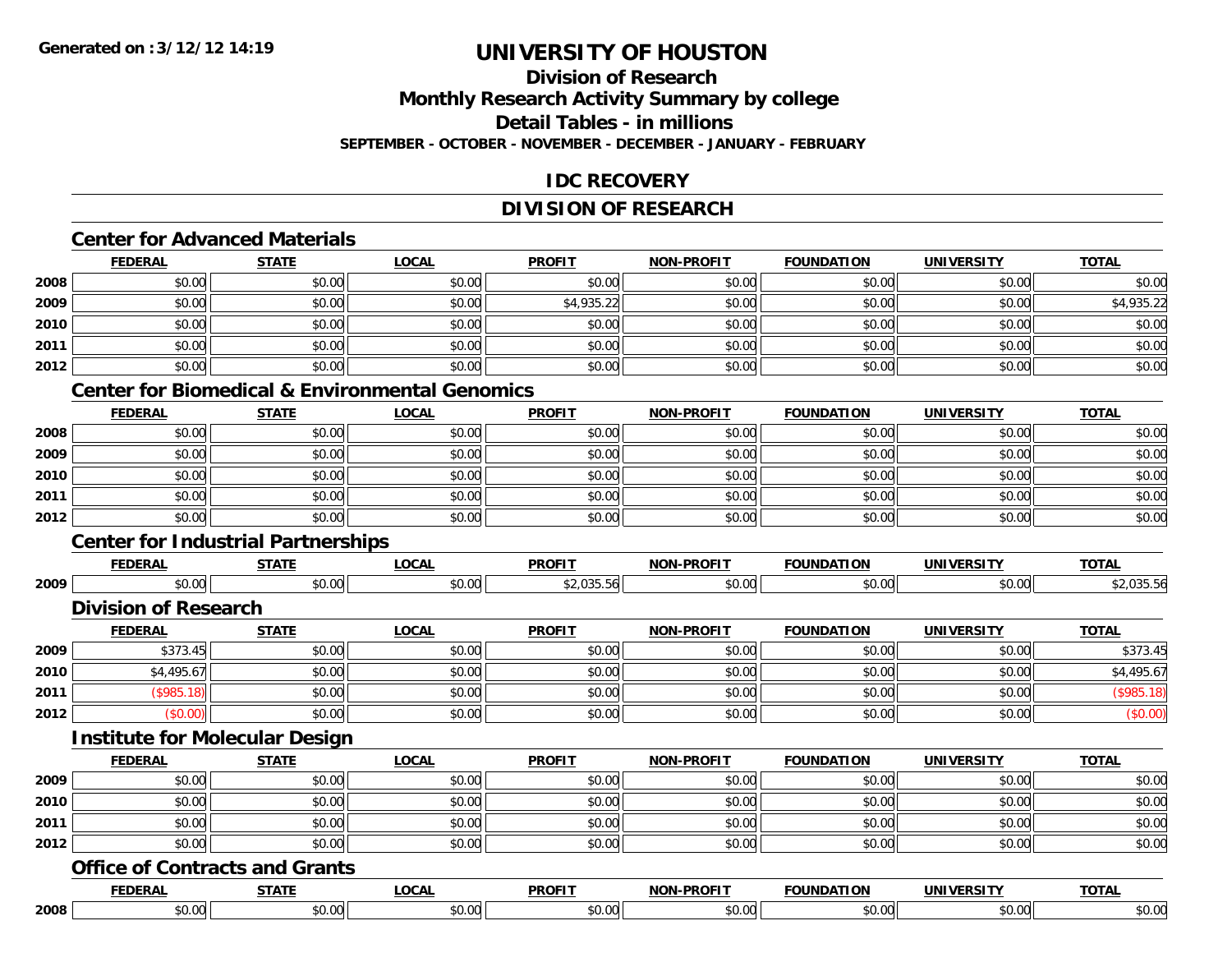## **Division of Research**

**Monthly Research Activity Summary by college**

**Detail Tables - in millions**

**SEPTEMBER - OCTOBER - NOVEMBER - DECEMBER - JANUARY - FEBRUARY**

### **IDC RECOVERY**

### **DIVISION OF RESEARCH**

## **Office of Contracts and Grants**

|      | <b>FEDERAL</b>                     | <b>STATE</b> | <b>LOCAL</b> | <b>PROFIT</b> | <b>NON-PROFIT</b> | <b>FOUNDATION</b> | <b>UNIVERSITY</b> | <b>TOTAL</b> |
|------|------------------------------------|--------------|--------------|---------------|-------------------|-------------------|-------------------|--------------|
| 2009 | \$0.00                             | \$0.00       | \$0.00       | \$0.00        | \$0.00            | \$0.00            | \$0.00            | \$0.00       |
| 2010 | \$0.00                             | \$0.00       | \$0.00       | \$0.00        | \$0.00            | \$0.00            | \$0.00            | \$0.00       |
| 2011 | \$0.00                             | \$0.00       | \$0.00       | \$0.00        | \$0.00            | \$0.00            | \$0.00            | \$0.00       |
| 2012 | \$0.00                             | \$0.00       | \$0.00       | \$0.00        | \$0.00            | \$0.00            | \$0.00            | \$0.00       |
|      | <b>Research Financial Services</b> |              |              |               |                   |                   |                   |              |
|      | <b>FEDERAL</b>                     | <b>STATE</b> | <b>LOCAL</b> | <b>PROFIT</b> | <b>NON-PROFIT</b> | <b>FOUNDATION</b> | <b>UNIVERSITY</b> | <b>TOTAL</b> |
| 2008 | \$0.00                             | \$0.00       | \$0.00       | \$0.00        | \$0.00            | \$0.00            | \$0.00            | \$0.00       |
| 2009 | \$0.00                             | \$0.00       | \$0.00       | \$0.00        | \$0.00            | \$0.00            | \$0.00            | \$0.00       |
| 2010 | \$0.00                             | \$0.00       | \$0.00       | \$0.00        | \$0.00            | \$0.00            | \$0.00            | \$0.00       |
| 2011 | \$0.00                             | \$0.00       | \$0.00       | \$0.00        | \$0.00            | \$0.00            | \$0.00            | \$0.00       |
| 2012 | \$0.00                             | \$0.00       | \$0.00       | \$0.00        | \$0.00            | \$0.00            | \$0.00            | \$0.00       |
|      | <b>Research Information Center</b> |              |              |               |                   |                   |                   |              |
|      | <b>FEDERAL</b>                     | <b>STATE</b> | <b>LOCAL</b> | <b>PROFIT</b> | <b>NON-PROFIT</b> | <b>FOUNDATION</b> | <b>UNIVERSITY</b> | <b>TOTAL</b> |
| 2008 | \$0.00                             | \$0.00       | \$0.00       | \$0.00        | \$0.00            | \$0.00            | \$0.00            | \$0.00       |
|      | <b>TcSAM</b>                       |              |              |               |                   |                   |                   |              |
|      | <b>FEDERAL</b>                     | <b>STATE</b> | <b>LOCAL</b> | <b>PROFIT</b> | <b>NON-PROFIT</b> | <b>FOUNDATION</b> | <b>UNIVERSITY</b> | <b>TOTAL</b> |
| 2008 | \$0.00                             | \$0.00       | \$0.00       | \$0.00        | \$0.00            | \$0.00            | \$0.00            | \$0.00       |
| 2009 | \$0.00                             | \$0.00       | \$0.00       | \$0.00        | \$0.00            | \$0.00            | \$0.00            | \$0.00       |
| 2010 | \$0.00                             | \$0.00       | \$0.00       | \$0.00        | \$0.00            | \$0.00            | \$0.00            | \$0.00       |
| 2011 | \$0.00                             | \$0.00       | \$0.00       | \$0.00        | \$0.00            | \$0.00            | \$0.00            | \$0.00       |
| 2012 | \$0.00                             | \$0.00       | \$0.00       | \$0.00        | \$0.00            | \$0.00            | \$0.00            | \$0.00       |
|      | <b>TcSUH</b>                       |              |              |               |                   |                   |                   |              |
|      | <b>FEDERAL</b>                     | <b>STATE</b> | <b>LOCAL</b> | <b>PROFIT</b> | <b>NON-PROFIT</b> | <b>FOUNDATION</b> | <b>UNIVERSITY</b> | <b>TOTAL</b> |
| 2008 | \$8,066.52                         | \$0.00       | \$0.00       | (\$181.08)    | \$0.00            | \$0.00            | \$0.00            | \$7,885.44   |
| 2009 | \$3,222.99                         | \$0.00       | \$0.00       | \$0.00        | \$0.00            | \$0.00            | \$0.00            | \$3,222.99   |
| 2010 | \$4,805.60                         | \$0.00       | \$0.00       | \$11,685.61   | \$0.00            | \$0.00            | \$0.00            | \$16,491.21  |
| 2011 | \$15,539.93                        | \$0.00       | \$0.00       | \$17,644.17   | \$0.00            | \$0.00            | \$0.00            | \$33,184.10  |
| 2012 | \$25,973.31                        | \$1,246.49   | \$0.00       | \$12,318.86   | \$0.00            | \$0.00            | \$0.00            | \$39,538.66  |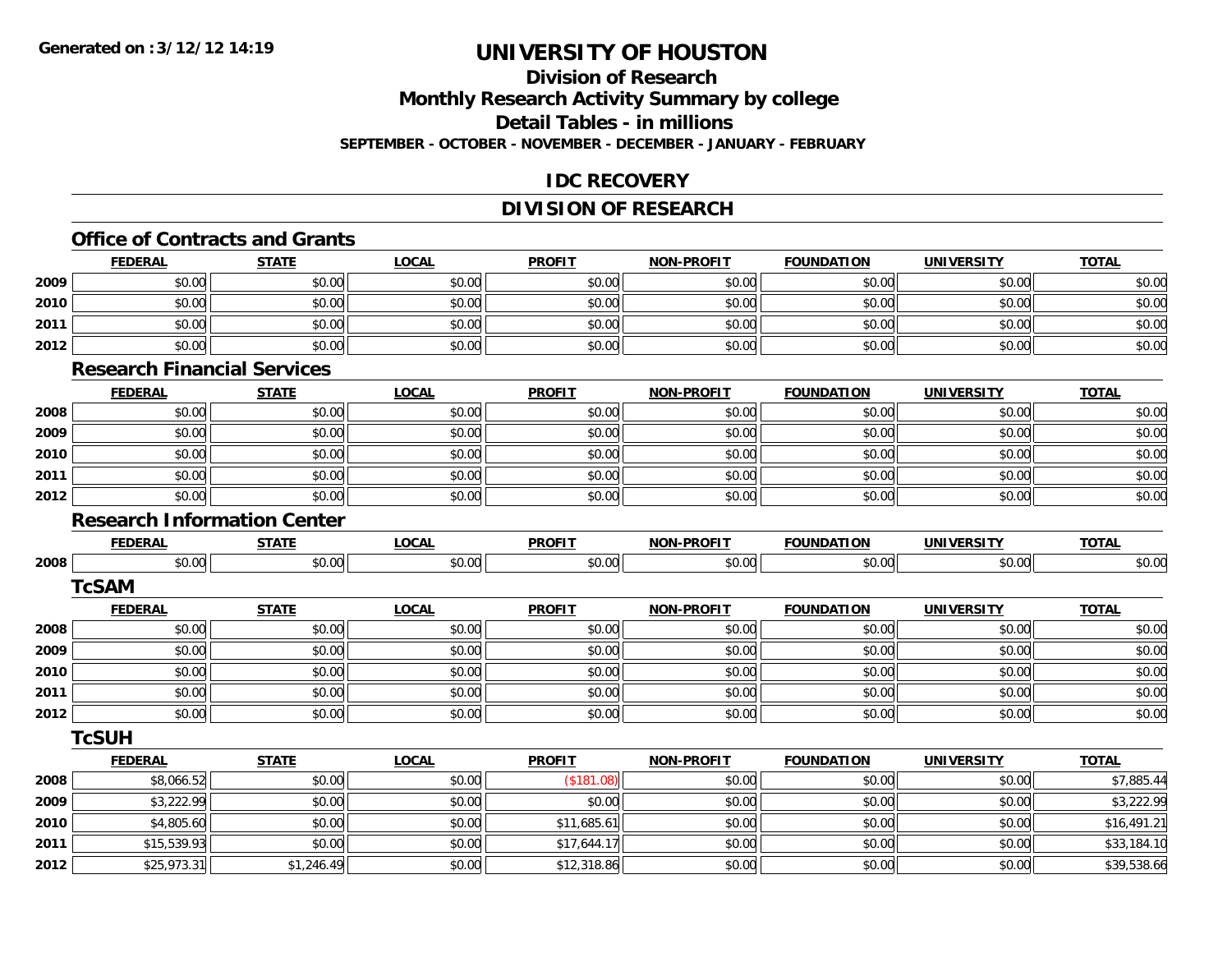### **Division of Research**

**Monthly Research Activity Summary by college**

**Detail Tables - in millions**

**SEPTEMBER - OCTOBER - NOVEMBER - DECEMBER - JANUARY - FEBRUARY**

### **IDC RECOVERY**

#### **DIVISION OF RESEARCH**

### **Texas Learning/Computation Center**

|      | <b>FEDERAL</b> | <b>STATE</b> | <b>_OCAL</b> | <b>PROFIT</b> | <b>NON-PROFIT</b> | <b>FOUNDATION</b> | <b>UNIVERSITY</b> | <b>TOTAL</b> |
|------|----------------|--------------|--------------|---------------|-------------------|-------------------|-------------------|--------------|
| 2010 | \$0.00         | \$0.00       | \$0.00       | \$0.00        | \$0.00            | \$0.00            | \$0.00            | \$0.00       |
| 2011 | \$0.00         | \$0.00       | \$0.00       | \$0.00        | \$0.00            | \$0.00            | \$0.00            | \$0.00       |
| 2012 | \$0.00         | \$0.00       | \$0.00       | \$0.00        | \$0.00            | \$0.00            | \$0.00            | \$0.00       |

#### **TIMESFEDERAL STATE LOCAL PROFIT NON-PROFIT FOUNDATION UNIVERSITY TOTALTOTAL 2008**8 \$0.00 \$0.00 \$0.00 \$0.00 \$0.00 \$0.00 \$0.00 \$0.00 \$0.00 \$0.00 \$0.00 \$0.00 \$0.00 \$0.00 \$0.00 \$0.00 \$0.00 **2009** \$0.00 \$0.00 \$0.00 \$0.00 \$0.00 \$0.00 \$0.00 \$0.00 **2010**0 \$0.00 \$0.00 \$0.00 \$0.00 \$0.00 \$0.00 \$0.00 \$0.00 \$0.00 \$0.00 \$0.00 \$0.00 \$0.00 \$0.00 \$0.00 \$0.00 \$0.00 **2011**1 \$26.72 \$0.00 \$0.00 \$0.00 \$0.00 \$0.00 \$0.00 \$0.00 \$0.00 \$0.00 \$0.00 \$0.00 \$0.00 \$26.72 **2012** \$16,836.44 \$0.00 \$0.00 \$0.00 \$0.00 \$0.00 \$0.00 \$16,836.44 **Total\$78,355.43 \$1,246.49 \$0.00 \$48,438.33 \$0.00 \$0.00 \$0.00 \$128,040.26**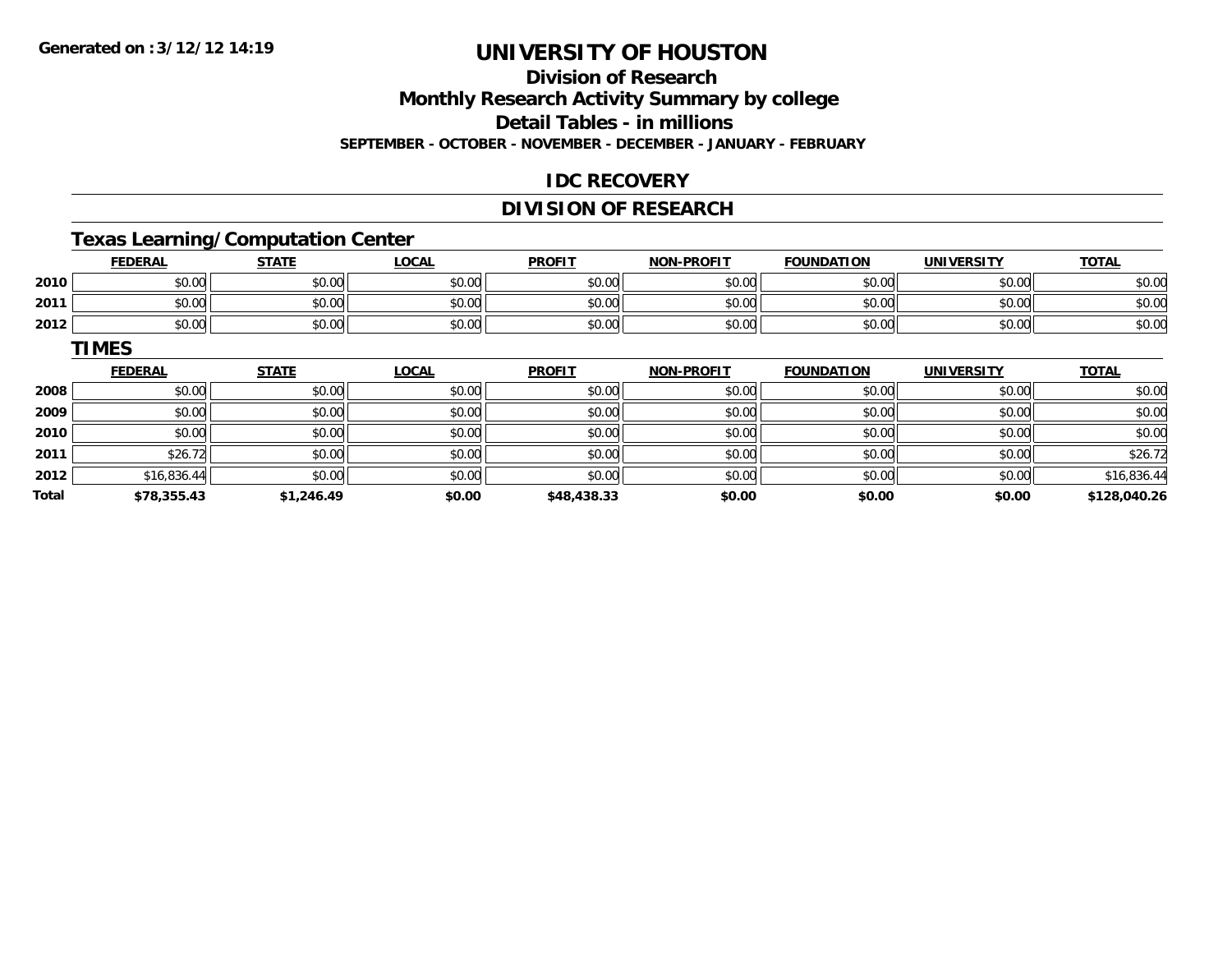### **Division of Research**

**Monthly Research Activity Summary by college**

**Detail Tables - in millions**

**SEPTEMBER - OCTOBER - NOVEMBER - DECEMBER - JANUARY - FEBRUARY**

### **IDC RECOVERY**

### **GRADUATE COLLEGE OF SOCIAL WORK**

### **Child & Family for Innovative Research**

|      | <b>FEDERAL</b> | <b>STATE</b> | <b>LOCAL</b> | <b>PROFIT</b> | <b>NON-PROFIT</b> | <b>FOUNDATION</b> | <b>UNIVERSITY</b> | <b>TOTAL</b> |
|------|----------------|--------------|--------------|---------------|-------------------|-------------------|-------------------|--------------|
| 2009 | \$0.00         | \$0.00       | \$0.00       | \$0.00        | \$0.00            | \$0.00            | \$0.00            | \$0.00       |
| 2010 | \$0.00         | \$0.00       | \$0.00       | \$0.00        | \$0.00            | \$0.00            | \$0.00            | \$0.00       |
| 2011 | \$0.00         | \$0.00       | \$0.00       | \$0.00        | \$0.00            | \$0.00            | \$0.00            | \$0.00       |
| 2012 | \$0.00         | \$0.00       | \$0.00       | \$0.00        | \$0.00            | \$0.00            | \$0.00            | \$0.00       |

### **Community Projects - Social Work**

|      | <b>FEDERAL</b> | <u>STATE</u> | <u>LOCAL</u> | <b>PROFIT</b> | <b>NON-PROFIT</b> | <b>FOUNDATION</b> | <b>UNIVERSITY</b> | <b>TOTAL</b> |
|------|----------------|--------------|--------------|---------------|-------------------|-------------------|-------------------|--------------|
| 2008 | \$6,940.53     | \$0.00       | \$0.00       | \$0.00        | \$611.18          | \$0.00            | \$0.00            | \$7,551.71   |
| 2009 | \$12,457.11    | \$0.00       | \$0.00       | \$0.00        | \$48.04           | \$0.00            | \$0.00            | \$12,505.15  |
| 2010 | \$0.00         | \$0.00       | \$0.00       | \$0.00        | \$0.00            | \$0.00            | \$0.00            | \$0.00       |
| 2011 | \$0.00         | \$0.00       | \$0.00       | \$0.00        | \$0.00            | \$0.00            | \$0.00            | \$0.00       |
| 2012 | \$29.26        | \$0.00       | \$0.00       | \$0.00        | \$0.00            | \$0.00            | \$0.00            | \$29.26      |

### **Dean, Social Work**

|      | <b>FEDERAL</b> | <b>STATE</b> | <u>LOCAL</u> | <b>PROFIT</b> | <b>NON-PROFIT</b> | <b>FOUNDATION</b> | <b>UNIVERSITY</b> | <b>TOTAL</b> |
|------|----------------|--------------|--------------|---------------|-------------------|-------------------|-------------------|--------------|
| 2008 | \$107,150.19   | \$22,532.53  | \$0.00       | \$0.00        | \$534.31          | \$0.00            | \$0.00            | \$130,217.03 |
| 2009 | \$147,382.98   | \$44,177.02  | \$0.00       | \$0.00        | \$1,635.19        | \$0.00            | \$0.00            | \$193,195.19 |
| 2010 | \$223,597.12   | \$12,419.92  | \$0.00       | \$0.00        | \$0.00            | \$91.84           | \$0.00            | \$236,108.88 |
| 2011 | \$207,159.54   | \$1,041.98   | \$0.00       | \$0.00        | \$0.00            | \$115             | \$0.00            | \$208,316.63 |
| 2012 | \$131,667.41   | \$0.00       | \$0.00       | \$5,119.68    | \$0.00            | \$0.00            | \$0.00            | \$136,787.09 |

### **Drug and Social Policy Research**

|              | <b>FEDERAL</b> | <u>STATE</u> | <u>LOCAL</u> | <b>PROFIT</b> | <b>NON-PROFIT</b> | <b>FOUNDATION</b> | UNIVERSITY | <b>TOTAL</b> |
|--------------|----------------|--------------|--------------|---------------|-------------------|-------------------|------------|--------------|
| 2009         | \$0.00         | \$0.00       | \$0.00       | \$0.00        | \$0.00            | \$0.00            | \$0.00     | \$0.00       |
| 2010         | \$0.00         | \$0.00       | \$0.00       | \$0.00        | \$0.00            | \$0.00            | \$0.00     | \$0.00       |
| 2011         | \$0.00         | \$0.00       | \$0.00       | \$0.00        | \$0.00            | \$0.00            | \$0.00     | \$0.00       |
| 2012         | \$0.00         | \$0.00       | \$0.00       | \$0.00        | \$0.00            | \$0.00            | \$0.00     | \$0.00       |
| <b>Total</b> | \$836,384.13   | \$80,171.45  | \$0.00       | \$5,119.68    | \$2,828.72        | \$206.96          | \$0.00     | \$924,710.94 |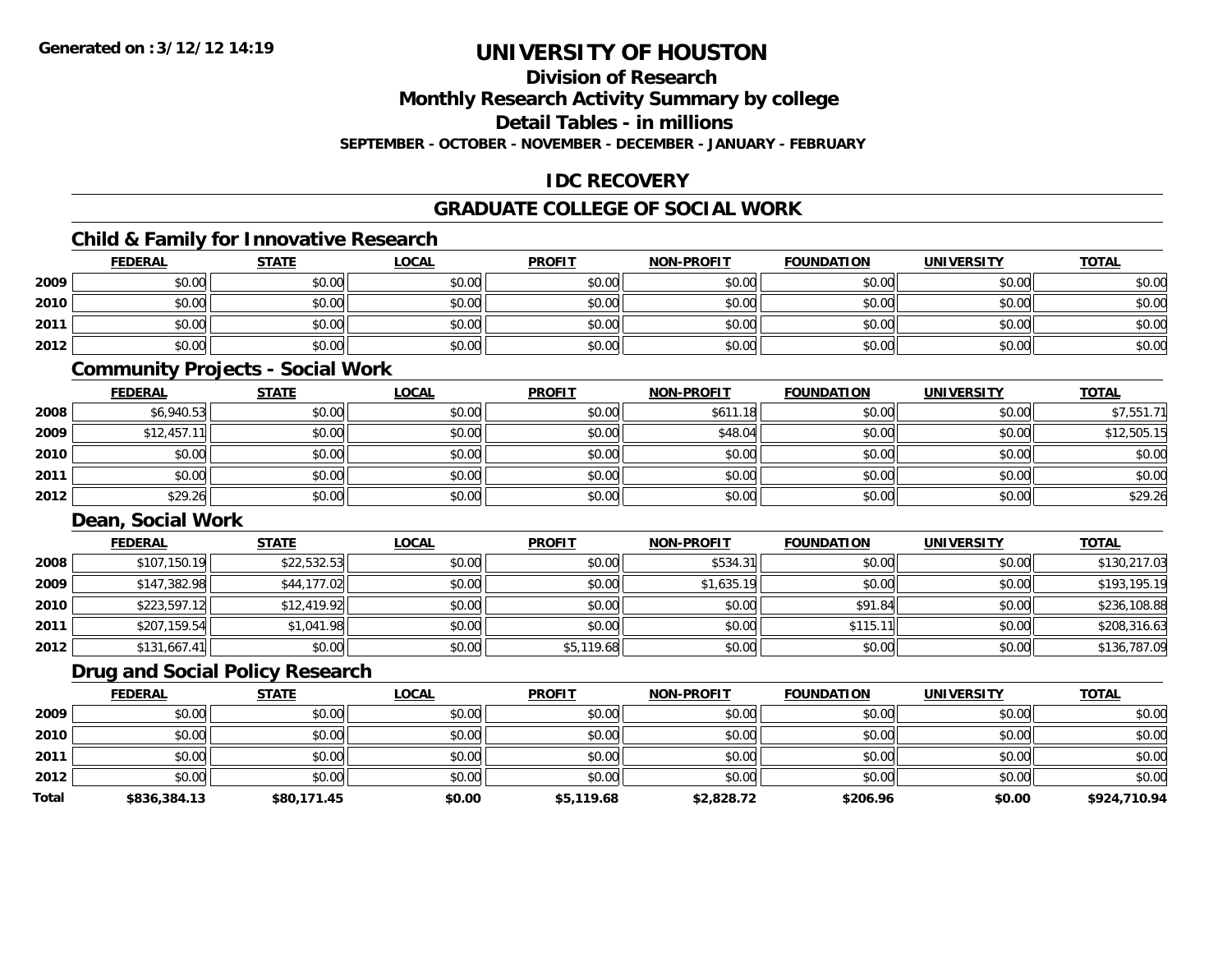#### **Division of Research**

**Monthly Research Activity Summary by college**

**Detail Tables - in millions**

**SEPTEMBER - OCTOBER - NOVEMBER - DECEMBER - JANUARY - FEBRUARY**

### **IDC RECOVERY**

### **HILTON COLLEGE OF HOTEL AND RESTAURANT MANAGEMENT**

### **Hotel and Restaurant Management**

|       | <b>FEDERAL</b> | <b>STATE</b> | <u>LOCAL</u> | <b>PROFIT</b> | <b>NON-PROFIT</b> | <b>FOUNDATION</b> | <b>UNIVERSITY</b> | <b>TOTAL</b> |
|-------|----------------|--------------|--------------|---------------|-------------------|-------------------|-------------------|--------------|
| 2008  | \$0.00         | \$360.60     | \$0.00       | \$0.00        | \$0.00            | \$0.00            | \$0.00            | \$360.60     |
| 2010  | \$0.00         | \$0.00       | \$0.00       | \$0.00        | \$224.72          | \$0.00            | \$0.00            | \$224.72     |
| 2011  | \$649.04       | \$0.00       | \$0.00       | \$0.00        | \$413.43          | \$0.00            | \$0.00            | \$1,062.47   |
| 2012  | \$2,239.82     | \$6,958.49   | \$0.00       | \$8.59        | \$2,134.60        | \$0.00            | \$0.00            | \$11,341.50  |
| Total | \$2,888.86     | \$7,319.09   | \$0.00       | \$8.59        | \$2,772.75        | \$0.00            | \$0.00            | \$12,989.29  |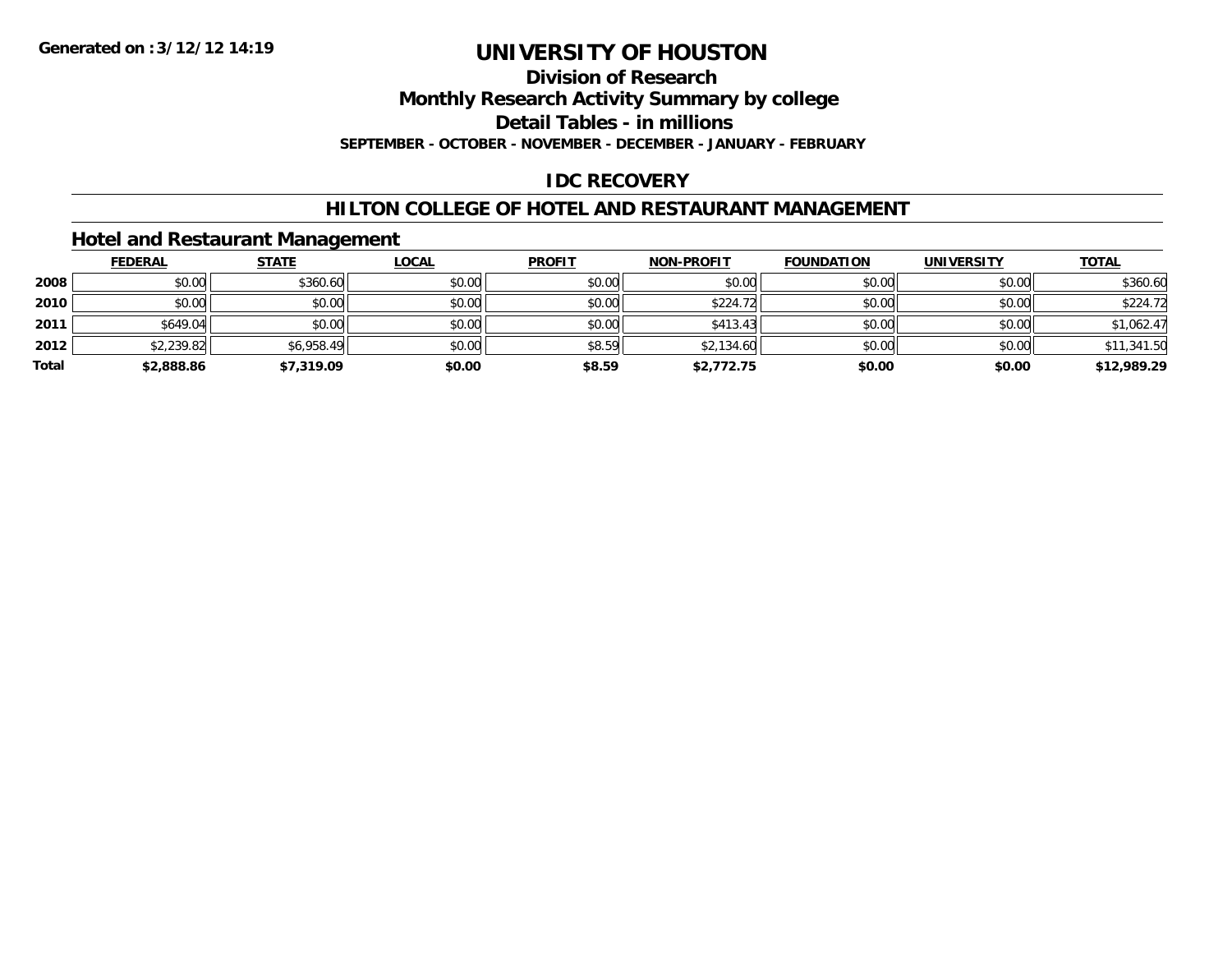## **Division of ResearchMonthly Research Activity Summary by college Detail Tables - in millions SEPTEMBER - OCTOBER - NOVEMBER - DECEMBER - JANUARY - FEBRUARY**

### **IDC RECOVERY**

#### **HONORS COLLEGE**

#### **Houston Teachers Institute**

|       | <b>FEDERAL</b> | <b>STATE</b> | <b>LOCAL</b> | <b>PROFIT</b> | <b>NON-PROFIT</b> | <b>FOUNDATION</b> | <b>UNIVERSITY</b> | <b>TOTAL</b> |
|-------|----------------|--------------|--------------|---------------|-------------------|-------------------|-------------------|--------------|
| 2010  | 57,903.85      | \$0.00       | \$0.00       | \$0.00        | \$0.00            | \$0.00            | \$0.00            | \$7,903.85   |
| 2011  | \$2,398.83     | \$0.00       | \$0.00       | \$0.00        | \$0.00            | \$0.00            | \$0.00            | \$2,398.83   |
| 2012  | \$3,979.51     | \$0.00       | \$0.00       | \$0.00        | \$3,033.40        | \$0.00            | \$0.00            | \$7,012.91   |
| Total | \$14,282.19    | \$0.00       | \$0.00       | \$0.00        | \$3,033.40        | \$0.00            | \$0.00            | \$17,315.59  |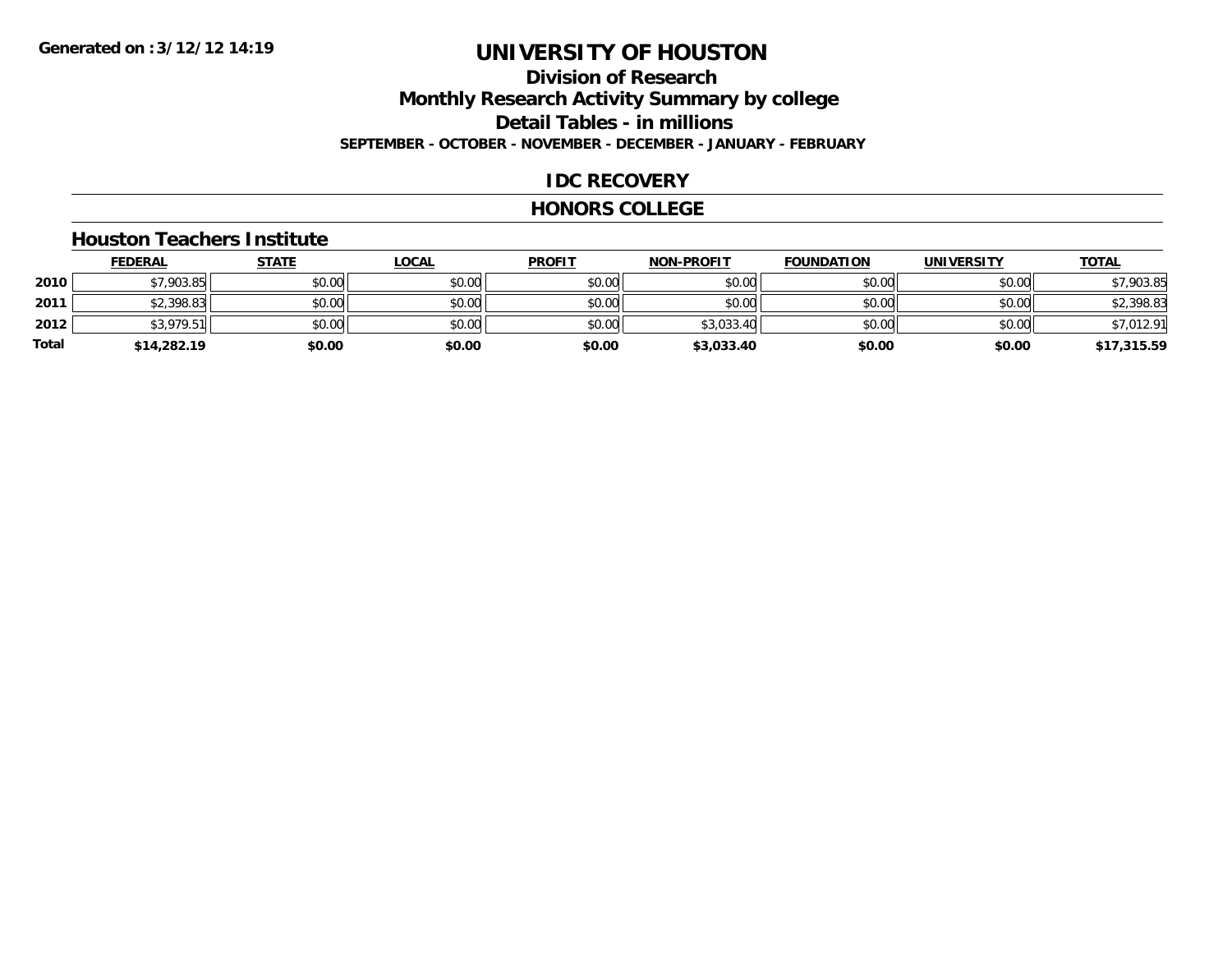# **Division of Research Monthly Research Activity Summary by college Detail Tables - in millions**

**SEPTEMBER - OCTOBER - NOVEMBER - DECEMBER - JANUARY - FEBRUARY**

### **IDC RECOVERY**

#### **LIBRARY**

### **Administration, Library**

|              | <b>FEDERAL</b> | <b>STATE</b> | <u>LOCAL</u> | <b>PROFIT</b> | <b>NON-PROFIT</b> | <b>FOUNDATION</b> | <b>UNIVERSITY</b> | <b>TOTAL</b> |
|--------------|----------------|--------------|--------------|---------------|-------------------|-------------------|-------------------|--------------|
| 2009         | \$5,764.96     | \$0.00       | \$0.00       | \$0.00        | \$0.00            | \$0.00            | \$0.00            | \$5,764.96   |
| 2010         | \$4,574.52     | \$0.00       | \$0.00       | \$0.00        | \$0.00            | \$0.00            | \$0.00            | \$4,574.52   |
| 2011         | \$718.08       | \$0.00       | \$0.00       | \$0.00        | \$0.00            | \$0.00            | \$0.00            | \$718.08     |
| <b>Total</b> | \$11,057.56    | \$0.00       | \$0.00       | \$0.00        | \$0.00            | \$0.00            | \$0.00            | \$11,057.56  |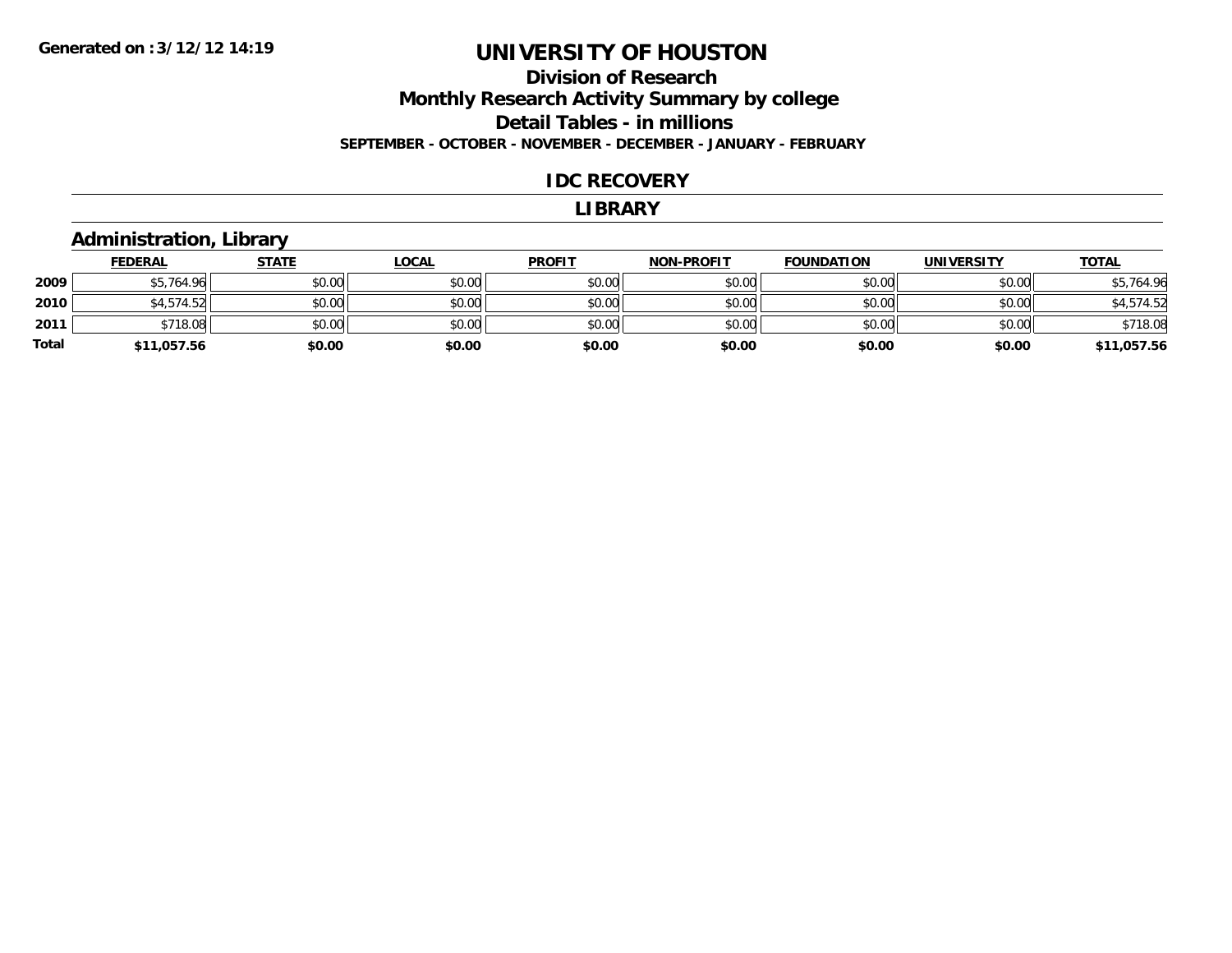**Division of Research**

**Monthly Research Activity Summary by college**

**Detail Tables - in millions**

**SEPTEMBER - OCTOBER - NOVEMBER - DECEMBER - JANUARY - FEBRUARY**

## **IDC RECOVERY**

#### **SENIOR V.P. FOR ACADEMIC AFFAIRS AND PROVOST**

|       | <b>Continuing Education</b>                  |              |              |               |                   |                   |                   |              |
|-------|----------------------------------------------|--------------|--------------|---------------|-------------------|-------------------|-------------------|--------------|
|       | <b>FEDERAL</b>                               | <b>STATE</b> | <b>LOCAL</b> | <b>PROFIT</b> | <b>NON-PROFIT</b> | <b>FOUNDATION</b> | <b>UNIVERSITY</b> | <b>TOTAL</b> |
| 2011  | \$0.00                                       | \$79.12      | \$0.00       | \$0.00        | \$0.00            | \$0.00            | \$0.00            | \$79.12      |
|       | <b>Learning and Assessment Services</b>      |              |              |               |                   |                   |                   |              |
|       | <b>FEDERAL</b>                               | <b>STATE</b> | <b>LOCAL</b> | <b>PROFIT</b> | <b>NON-PROFIT</b> | <b>FOUNDATION</b> | <b>UNIVERSITY</b> | <b>TOTAL</b> |
| 2008  | \$10,509.66                                  | \$4,087.08   | \$0.00       | \$0.00        | \$0.00            | \$0.00            | \$0.00            | \$14,596.74  |
| 2009  | \$10,509.91                                  | \$4,060.65   | \$0.00       | \$0.00        | \$0.00            | \$0.00            | \$0.00            | \$14,570.56  |
| 2010  | \$13,503.21                                  | \$4,372.76   | \$0.00       | \$0.00        | \$0.00            | \$0.00            | \$0.00            | \$17,875.97  |
| 2011  | \$12,032.42                                  | \$4,767.77   | \$0.00       | \$0.00        | (\$102.24)        | \$0.00            | \$0.00            | \$16,697.95  |
| 2012  | \$11,768.12                                  | (\$121.33)   | \$0.00       | \$0.00        | \$0.00            | \$0.00            | \$0.00            | \$11,646.79  |
|       | <b>Learning Support Services</b>             |              |              |               |                   |                   |                   |              |
|       | <b>FEDERAL</b>                               | <b>STATE</b> | <b>LOCAL</b> | <b>PROFIT</b> | <b>NON-PROFIT</b> | <b>FOUNDATION</b> | <b>UNIVERSITY</b> | <b>TOTAL</b> |
| 2009  | \$3,442.05                                   | \$0.00       | \$0.00       | \$0.00        | \$0.00            | \$0.00            | \$0.00            | \$3,442.05   |
| 2010  | \$9,978.56                                   | \$0.00       | \$0.00       | \$0.00        | \$0.00            | \$0.00            | \$0.00            | \$9,978.56   |
|       | Senior V.P. for Academic Affairs and Provost |              |              |               |                   |                   |                   |              |
|       | <b>FEDERAL</b>                               | <b>STATE</b> | <b>LOCAL</b> | <b>PROFIT</b> | <b>NON-PROFIT</b> | <b>FOUNDATION</b> | <b>UNIVERSITY</b> | <b>TOTAL</b> |
| 2009  | (\$35.46)                                    | \$0.00       | \$0.00       | \$0.00        | \$0.00            | \$0.00            | \$0.00            | (\$35.46)    |
| Total | \$71.708.47                                  | \$17.246.05  | \$0.00       | \$0.00        | (S102.24)         | \$0.00            | \$0.00            | \$88.852.28  |

**\$71,708.47 \$17,246.05 \$0.00 \$0.00 (\$102.24) \$0.00 \$0.00 \$88,852.28**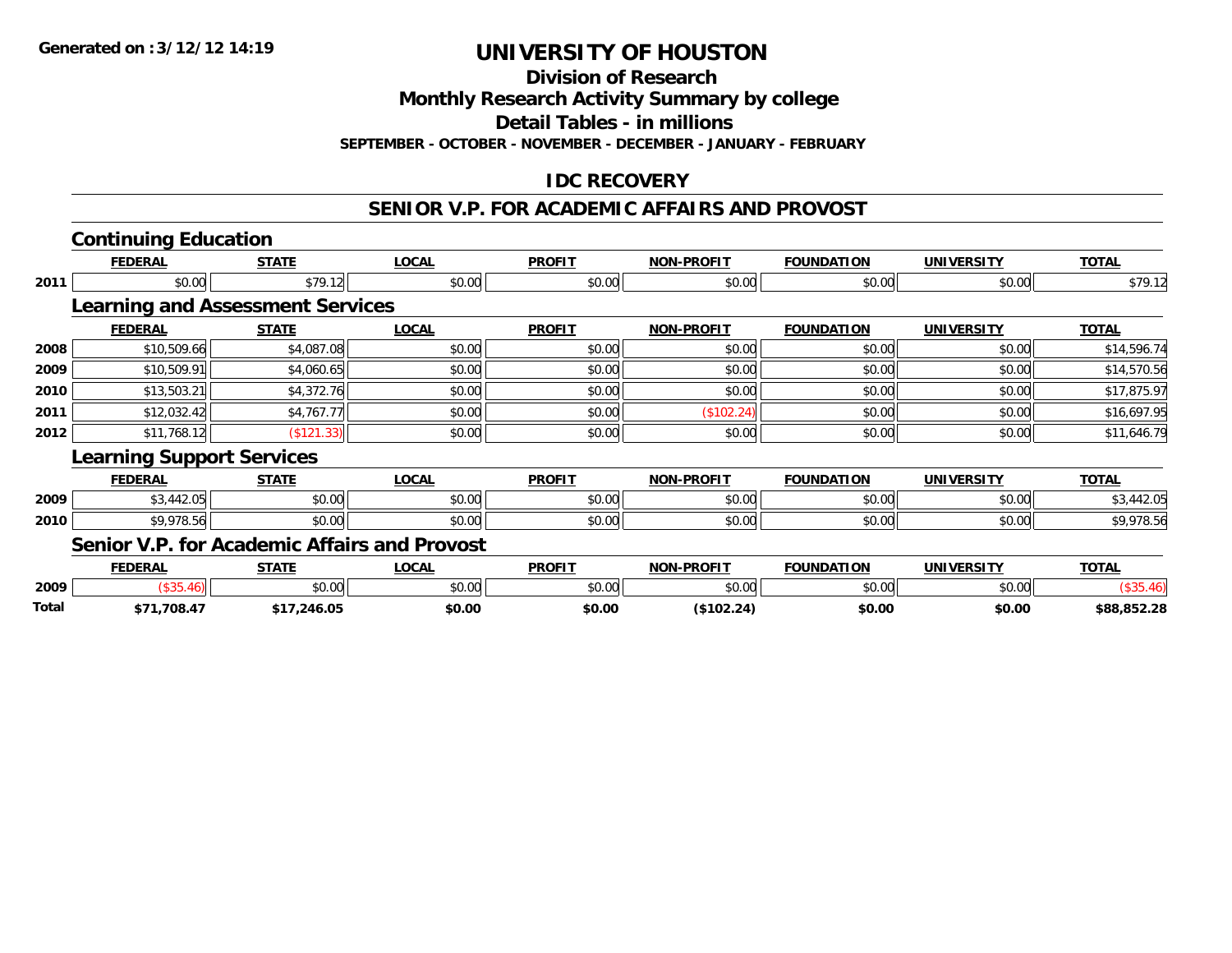### **Division of Research Monthly Research Activity Summary by college Detail Tables - in millions SEPTEMBER - OCTOBER - NOVEMBER - DECEMBER - JANUARY - FEBRUARY**

### **IDC RECOVERY**

#### **UH LAW CENTER**

|       | Dean, Law      |              |              |               |                   |                   |                   |               |
|-------|----------------|--------------|--------------|---------------|-------------------|-------------------|-------------------|---------------|
|       | <b>FEDERAL</b> | <b>STATE</b> | <b>LOCAL</b> | <b>PROFIT</b> | <b>NON-PROFIT</b> | <b>FOUNDATION</b> | <b>UNIVERSITY</b> | <b>TOTAL</b>  |
| 2009  | \$2,611.17     | \$0.00       | \$0.00       | \$0.00        | \$0.00            | \$0.00            | \$0.00            | \$2,611.17    |
| 2010  | \$34,931.05    | \$0.00       | \$0.00       | \$0.00        | \$0.00            | \$0.00            | \$0.00            | \$34,931.05   |
| 2011  | \$4,448.17     | \$0.00       | \$0.00       | \$0.00        | \$0.00            | \$0.00            | \$0.00            | \$4,448.17    |
| 2012  | (\$70,367.54)  | \$0.00       | \$0.00       | \$0.00        | \$0.00            | \$0.00            | \$0.00            | (\$70,367.54) |
|       | Law Library    |              |              |               |                   |                   |                   |               |
|       | <b>FEDERAL</b> | <b>STATE</b> | <b>LOCAL</b> | <b>PROFIT</b> | <b>NON-PROFIT</b> | <b>FOUNDATION</b> | <b>UNIVERSITY</b> | <b>TOTAL</b>  |
| 2009  | (\$0.29)       | \$0.00       | \$0.00       | \$0.00        | \$0.00            | \$0.00            | \$0.00            | (\$0.29)      |
|       | Law-UH         |              |              |               |                   |                   |                   |               |
|       | <b>FEDERAL</b> | <b>STATE</b> | <b>LOCAL</b> | <b>PROFIT</b> | <b>NON-PROFIT</b> | <b>FOUNDATION</b> | <b>UNIVERSITY</b> | <b>TOTAL</b>  |
| 2009  | \$15,511.57    | \$0.00       | \$0.00       | \$0.00        | \$0.00            | \$0.00            | \$0.00            | \$15,511.57   |
| 2010  | \$2,668.04     | \$0.00       | \$0.00       | \$0.00        | \$0.00            | \$0.00            | \$0.00            | \$2,668.04    |
| 2011  | \$13,081.45    | \$2,755.67   | \$0.00       | \$0.00        | \$0.00            | \$3,546.91        | \$0.00            | \$19,384.03   |
| 2012  | \$1,230.55     | \$0.00       | \$0.00       | \$0.00        | \$0.00            | \$2,771.90        | \$0.00            | \$4,002.45    |
| Total | \$4,114.17     | \$2,755.67   | \$0.00       | \$0.00        | \$0.00            | \$6,318.81        | \$0.00            | \$13,188.65   |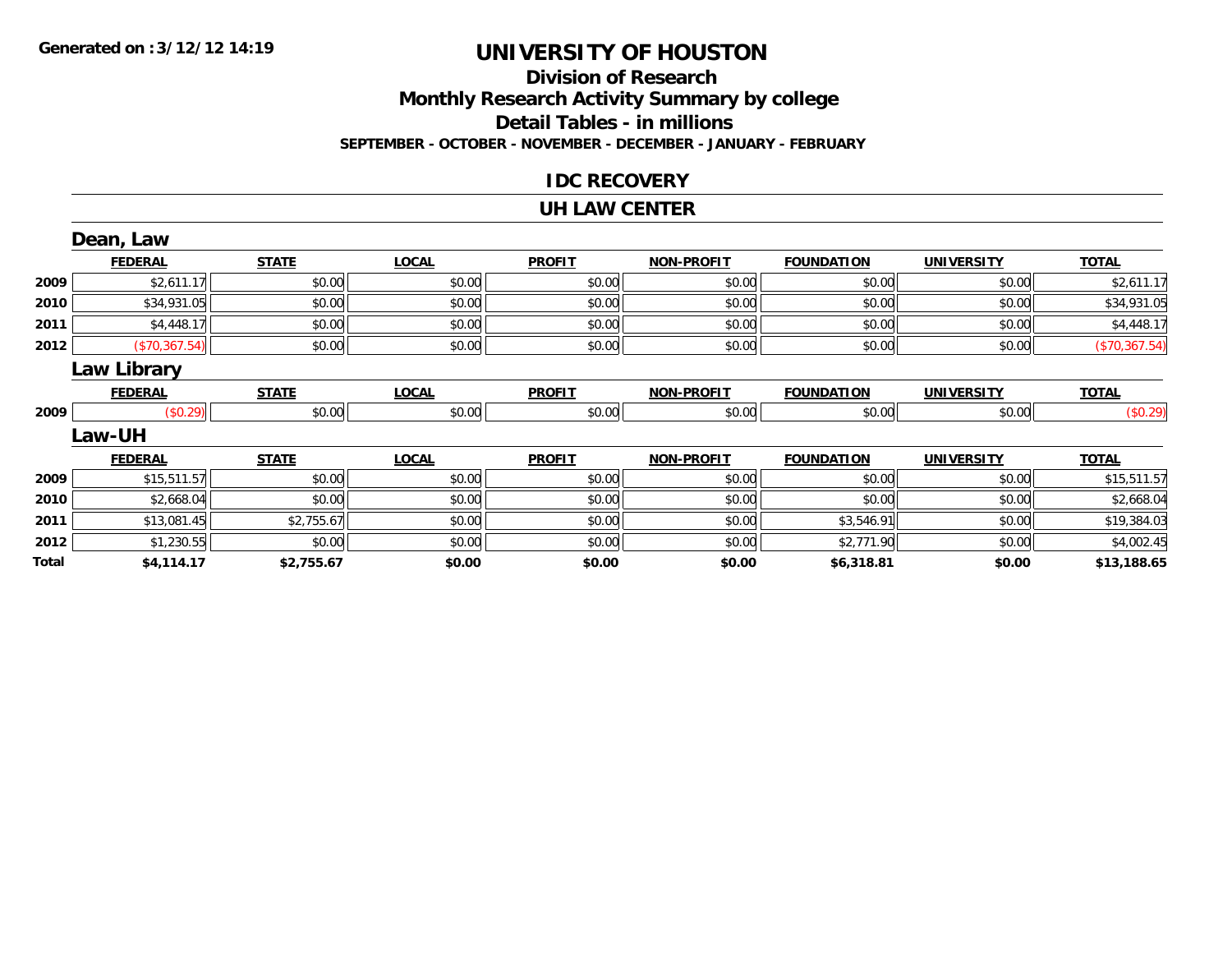**Division of Research**

**Monthly Research Activity Summary by college**

**Detail Tables - in millions**

**SEPTEMBER - OCTOBER - NOVEMBER - DECEMBER - JANUARY - FEBRUARY**

### **IDC RECOVERY**

#### **UH SYSTEM**

|       | <b>KUHT-TV</b> |              |              |               |                   |                   |                   |              |
|-------|----------------|--------------|--------------|---------------|-------------------|-------------------|-------------------|--------------|
|       | <b>FEDERAL</b> | <u>STATE</u> | <b>LOCAL</b> | <b>PROFIT</b> | <b>NON-PROFIT</b> | <b>FOUNDATION</b> | <b>UNIVERSITY</b> | <b>TOTAL</b> |
| 2009  | \$35.46        | \$0.00       | \$0.00       | \$0.00        | \$0.00            | \$0.00            | \$0.00            | (\$35.46)    |
| 2010  |                | \$0.00       | \$0.00       | \$0.00        | \$0.00            | \$0.00            | \$0.00            |              |
| Total | (\$2,539.31)   | \$0.00       | \$0.00       | \$0.00        | \$0.00            | \$0.00            | \$0.00            | (\$2,539.31) |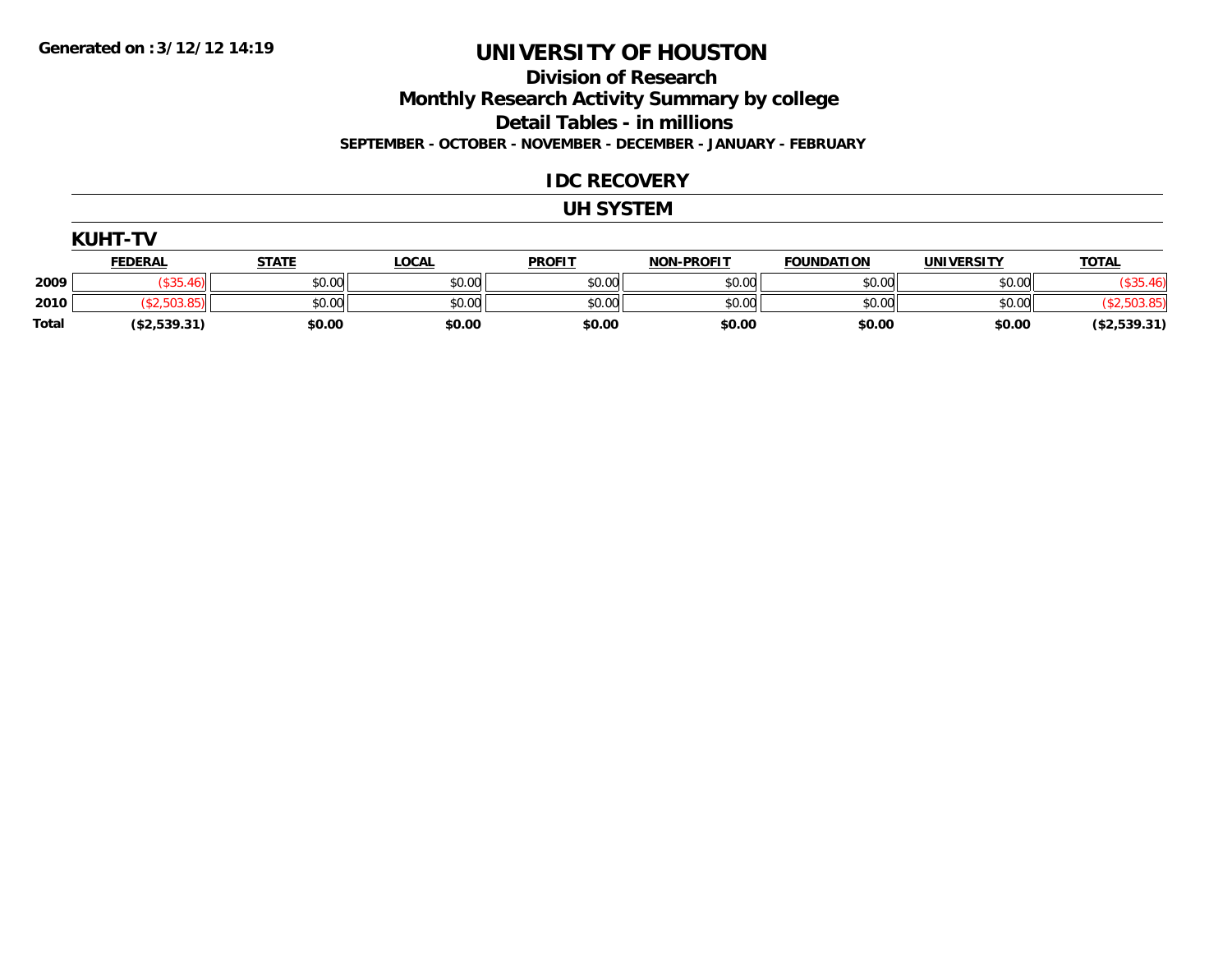## **Division of ResearchMonthly Research Activity Summary by college Detail Tables - in millions SEPTEMBER - OCTOBER - NOVEMBER - DECEMBER - JANUARY - FEBRUARY**

### **IDC RECOVERY**

#### **UKNOWN COLLEGE**

## **Unknown Department**

|       | <b>FEDERAL</b> | <b>STATE</b> | <b>LOCAL</b> | <b>PROFIT</b> | <b>NON-PROFIT</b> | <b>FOUNDATION</b> | <b>UNIVERSITY</b> | <b>TOTAL</b> |
|-------|----------------|--------------|--------------|---------------|-------------------|-------------------|-------------------|--------------|
| 2008  | \$4,564.65     | \$0.00       | \$0.00       | \$0.00        | \$0.00            | \$0.00            | \$0.00            | \$4,564.65   |
| 2009  | \$3,195.65     | \$0.00       | \$0.00       | \$0.00        | \$0.00            | \$0.00            | \$0.00            | \$3,195.65   |
| 2010  | \$7,464.31     | \$639.40     | \$0.00       | \$0.00        | \$0.00            | \$0.00            | \$0.00            | \$8,103.71   |
| 2011  | \$17,774.27    | \$8,382.03   | \$0.00       | \$2,843.25    | \$0.00            | \$0.00            | \$0.00            | \$28,999.56  |
| 2012  | \$15,949.26    | \$0.00       | \$0.00       | \$0.00        | \$0.00            | \$0.00            | \$0.00            | \$15,949.26  |
| Total | \$48,948.15    | \$9,021.43   | \$0.00       | \$2,843.25    | \$0.00            | \$0.00            | \$0.00            | \$60,812.83  |